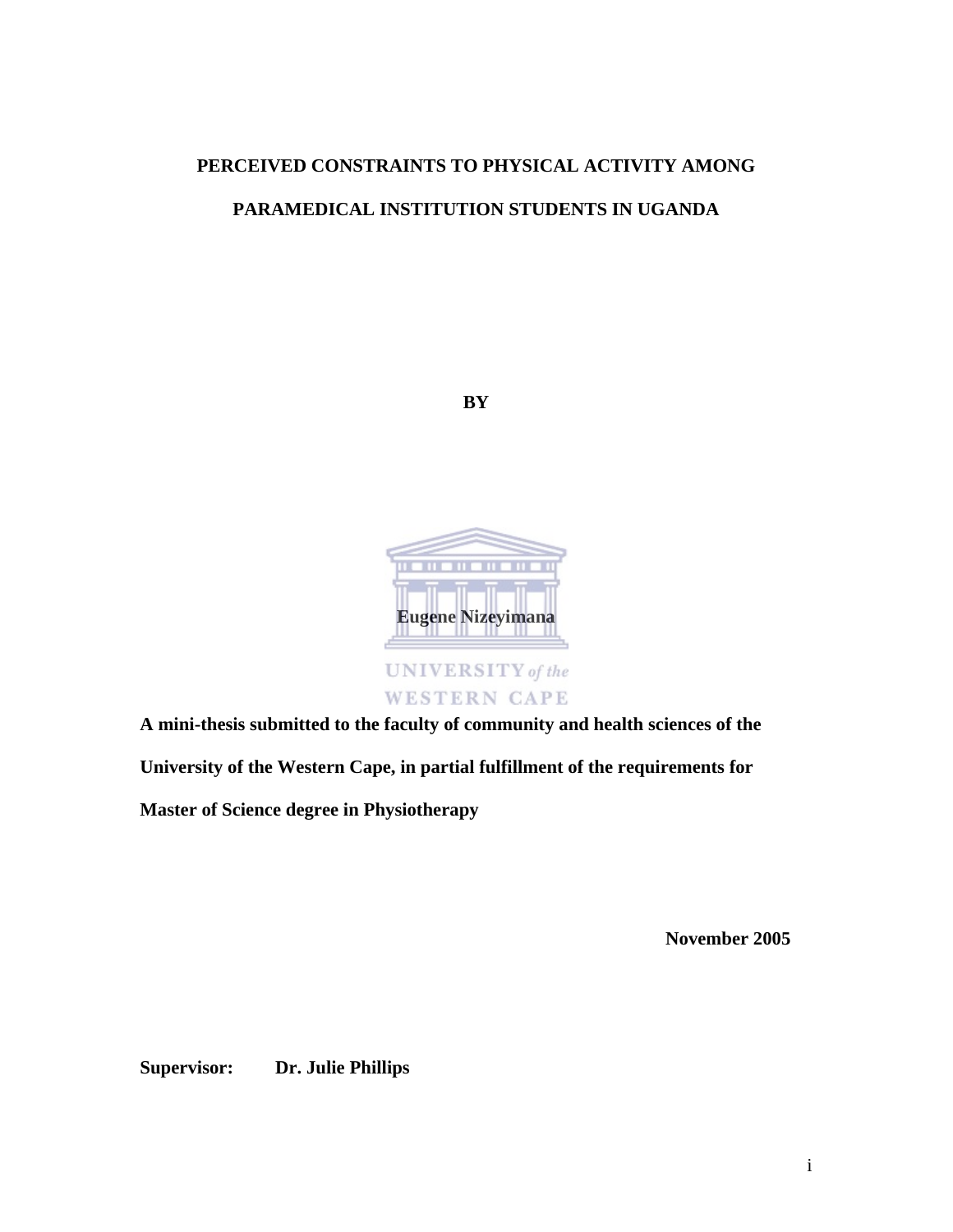#### **ABSTRACT**

Research has clearly shown that all individuals will benefit from regular physical activity. Unfortunately, young adults including college and university students are not physically active on a regular basis worldwide. In the developing world particularly in Sub- Saharan Africa, physical inactivity along with tobacco use, poor diet and nutrition are increasingly parts of today's lifestyle. Physical activity declines with age and the most important decline appear to be during the transition period from high school to university and during university years. The aim of this study was to assess the level of physical activity, to investigate the perceived constraints to physical activity and to determine whether socio-demographic characteristic have an influence on participation in physical activity and perceived constraints to physical activity among paramedical institutions students in Uganda. A cross-sectional study with descriptive quantitative design was conducted. Four hundred (400) paramedical institution students were selected using a stratified random sampling technique. A self-administered questionnaire adopted from the literature was used to collect the data. A response rate of 90% was obtained. Descriptive and inferential statistics using the statistical package for social sciences were used to analyze the data. The relationships and associations between different variables were determined by carrying out significant tests using chi-square tests. Alpha level was set at 0.05. The mean age of the sample was  $22.44$  years (SD = 2.03). Males constituted 73.9% and females constituted 26.1% of the sample. Students from eight (8) health professional courses participated in the study. Over half (59%) of participants were classified as physically

ii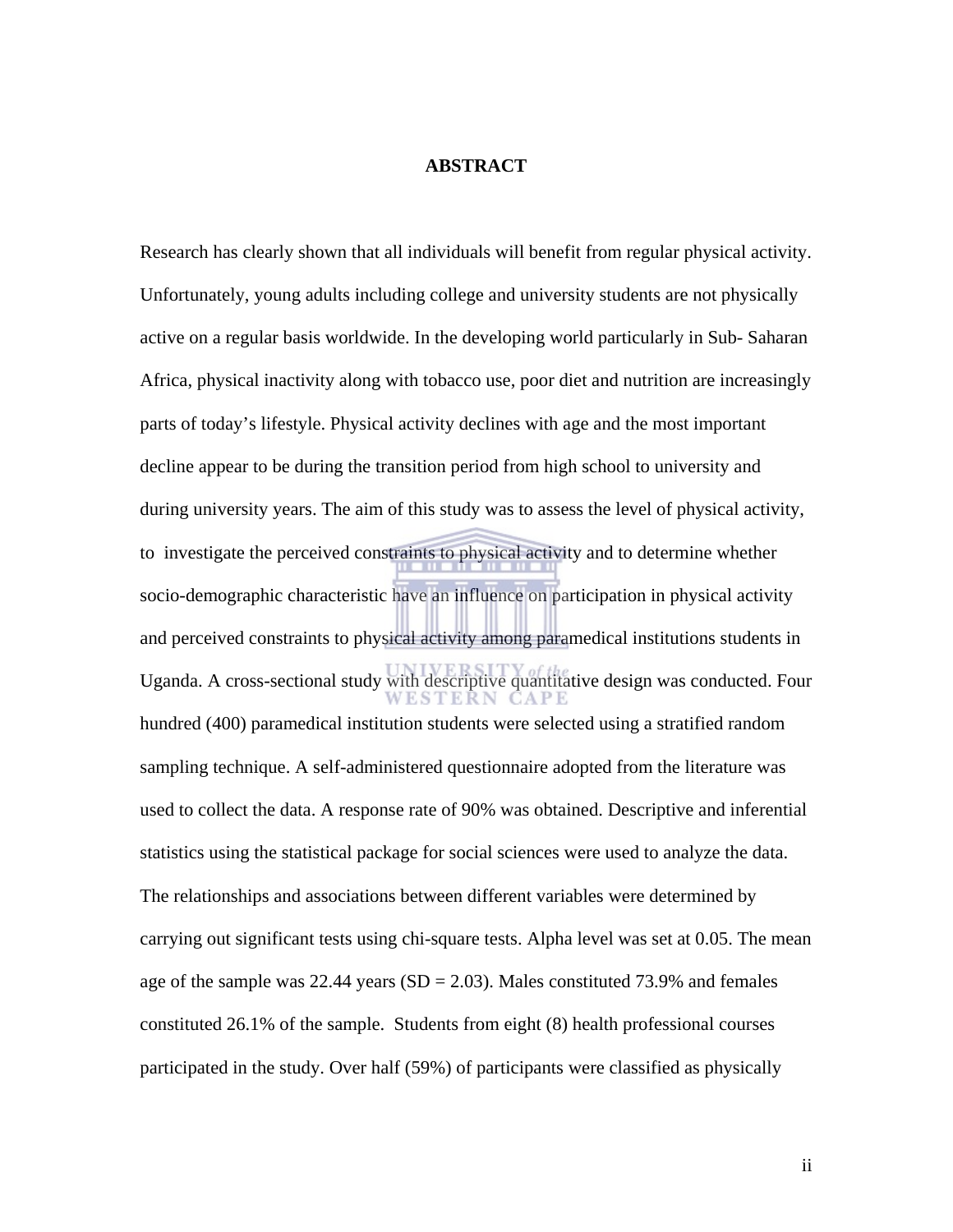active and 41% were classified as inactive or sedentary. For male participants, lack of the right equipment to exercise and wanting to do other things in their free time were perceived as the major constraints to physical activity. For female participants, lack of motivation and tiredness after exercise were perceived as the major constraints to physical activity. The findings of this study demonstrate that there is an influence of socio-demographic characteristics such as gender, year of the study and different departments/schools on participation in physical activity and perceived constraints to physical activity. They also indicate the need of health promotion intervention aiming at promoting physical activity among paramedical institution students in Uganda.



**WESTERN CAPE** 

**KEYWORDS:** *Physical activity, exercise, students, young adults, perceived benefits, perceived constraints, health promotion, chronic diseases, sedentary lifestyle, Uganda*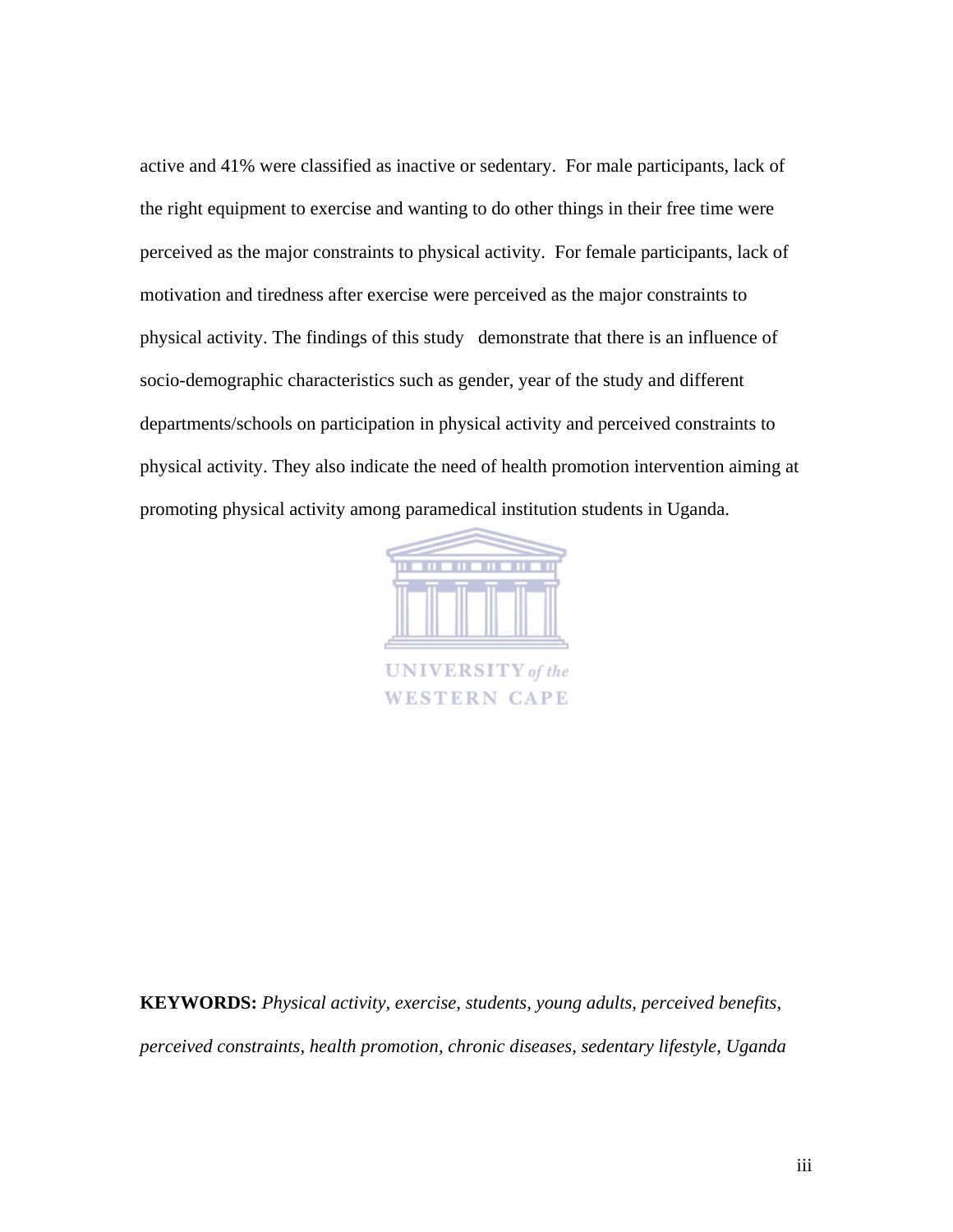#### **DECLARATION**

I hereby declare that *"Perceived constraints to physical activity among paramedical institution students in Uganda",* is my own work, that it has not been submitted for any degree or examination in any other university, and that all the sources I have used or quoted have been indicated and acknowledged by complete references.



**WESTERN CAPE** 

Eugene Nizeyimana

Signature

……………………. November 2005

Witness: Dr. Julie Phillips

………………………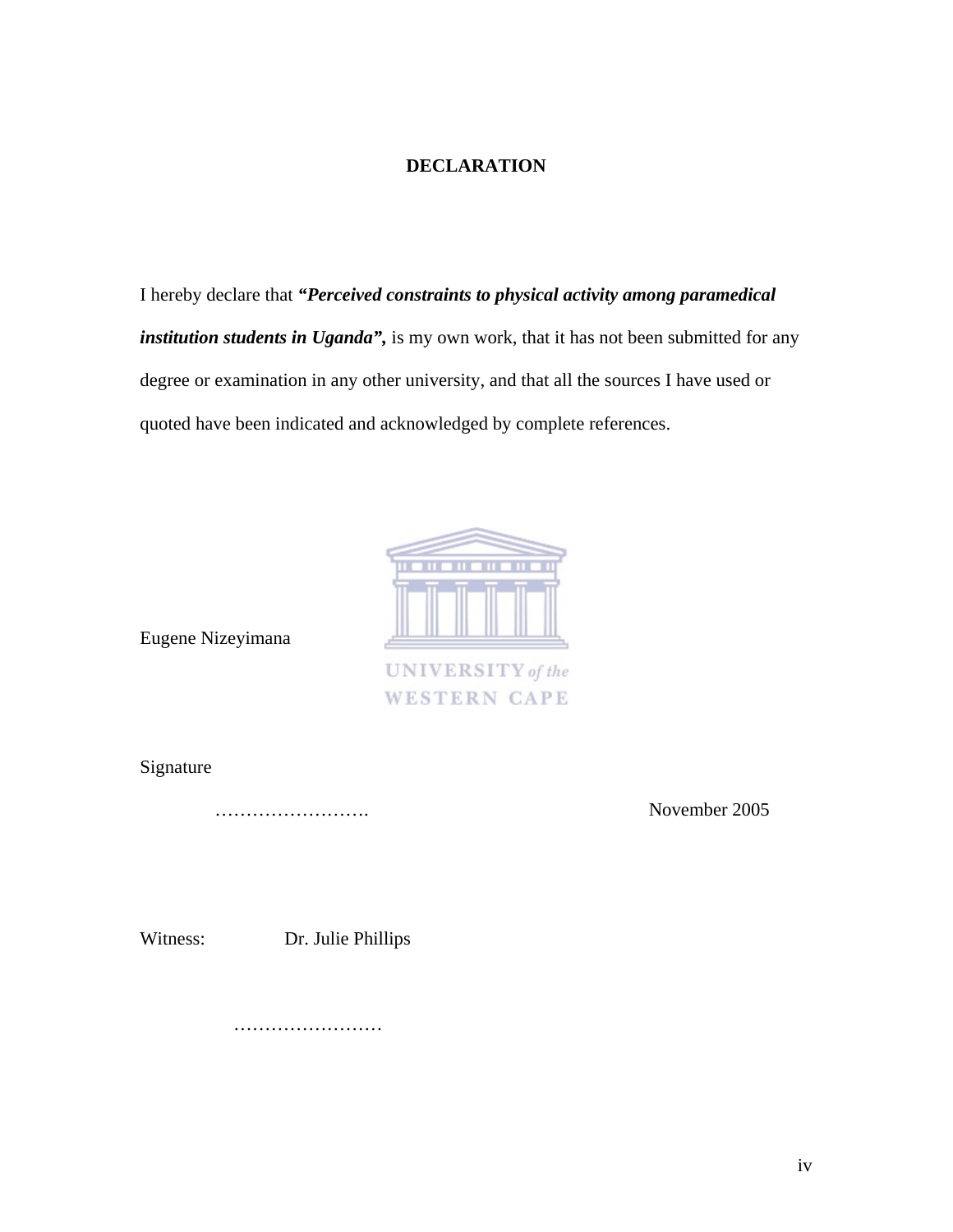#### **DEDICATION**

To my parents, Edward Niyibizi and Bernadette Nyirabagenzi

#### AND

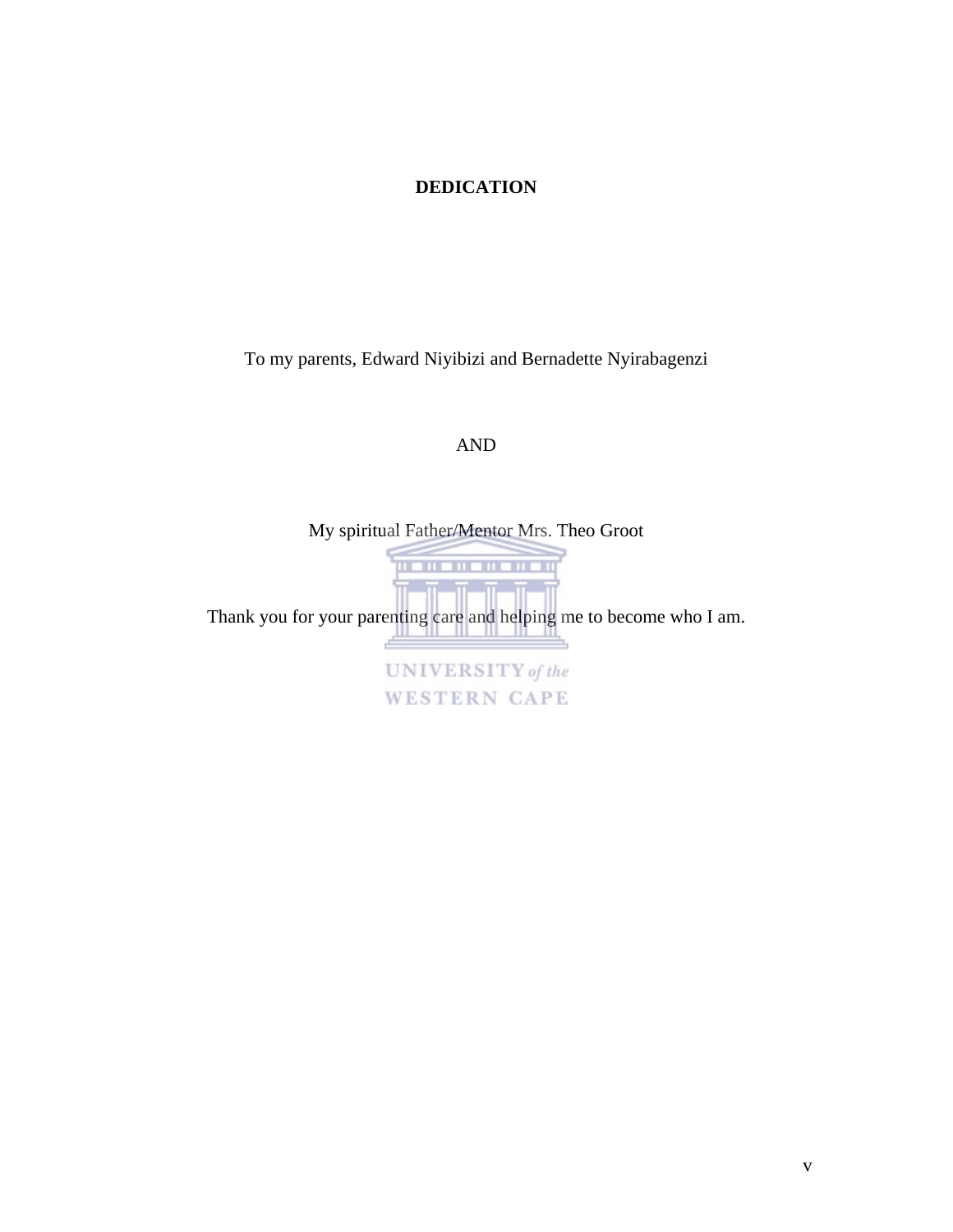#### **ACKNOWLEDGEMENTS**

1. Most of all, thanks to God for strength, wisdom and ability.

2. My sincere gratitude to my supervisor Dr. Julie Phillips for courage, critics, sacrifices and guidance.

3. I am grateful to all those paramedical institution students who voluntarily participated in this study.

4. My sincere thanks to all my friends who supported me in all angles (Morally, Spiritually, and financially).

5. To all my classmates whom we shared the happiness and stressful times during our stay at UWC.

6. To all my brothers and sisters for support and encouragement.



**UNIVERSITY** of the **WESTERN CAPE**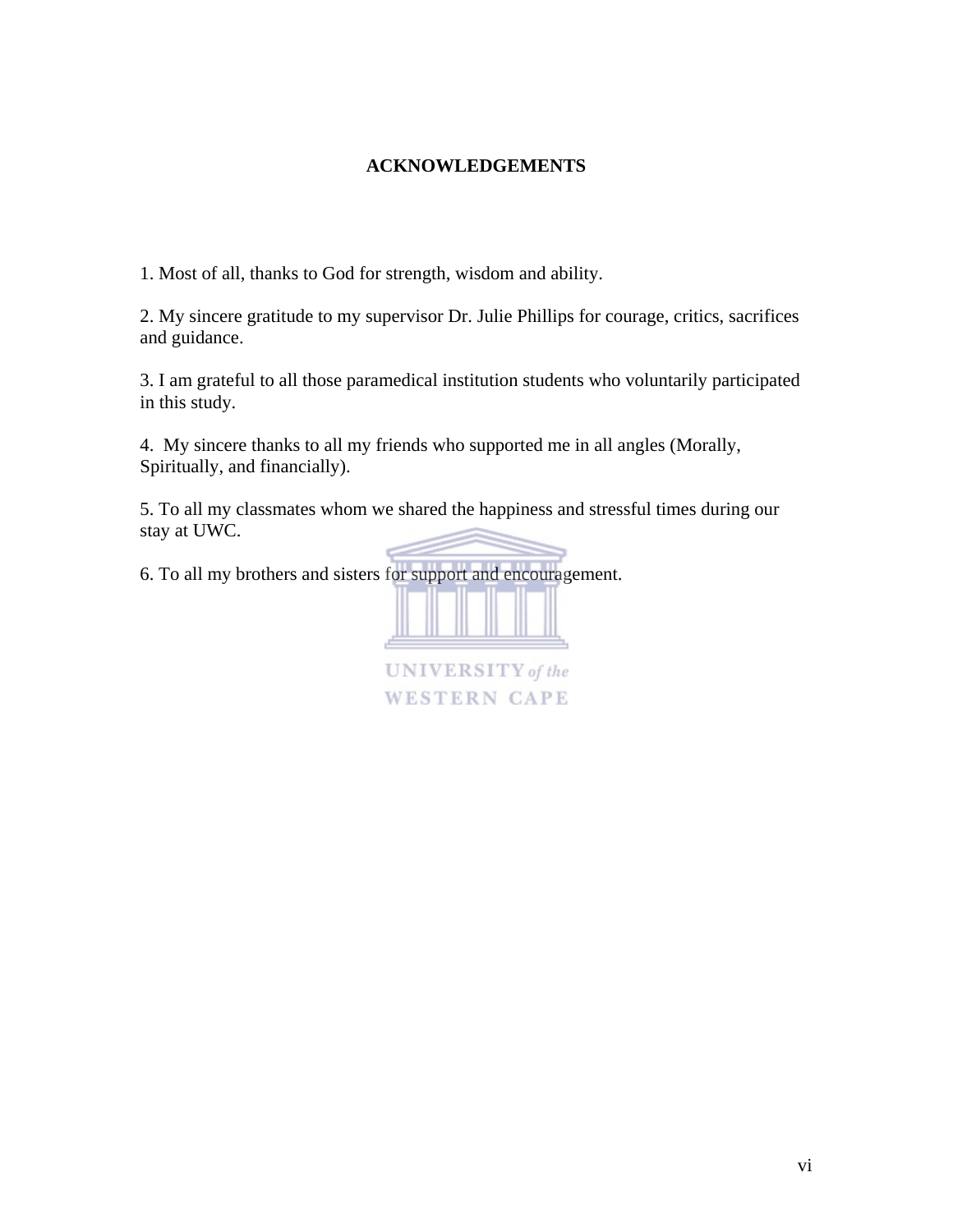# **TABLE OF CONTENTS**

| <b>TITLE PAGE</b>                    |                                                 | $\mathbf{i}$        |
|--------------------------------------|-------------------------------------------------|---------------------|
| <b>ABSTRACT</b>                      |                                                 | $\ddot{\mathbf{i}}$ |
| <b>KEYWORDS</b>                      |                                                 | iii                 |
| <b>DECLARATION</b>                   |                                                 | iv                  |
| <b>DEDICATION</b>                    |                                                 | V                   |
| <b>ACKNOWLEDGEMENTS</b>              |                                                 | vi                  |
| <b>TABLE OF CONTENTS</b>             |                                                 | vii                 |
| <b>LIST OF APPENDICES</b>            |                                                 | xi                  |
| <b>LIST OF FIGURES</b>               |                                                 | xi                  |
| <b>LIST IF TABLES</b>                |                                                 | xii                 |
| <b>ABBREVIATIONS</b>                 |                                                 | xiii                |
|                                      | <b>UNIVERSITY</b> of the<br><b>WESTERN CAPE</b> |                     |
| <b>CHAPTER ONE: INTRODUCTION</b>     |                                                 | $\mathbf{1}$        |
| 1.1 INTRODUCTION                     |                                                 | $\mathbf{1}$        |
| 1.2 BACKGROUND OF THE STUDY          |                                                 | 1                   |
| 1.3 STATEMENT OF THE PROBLEM         |                                                 | 4                   |
| 1.4 AIM OF THE STUDY                 |                                                 | 4                   |
| <b>1.5 SPECIFIC OBJECTIVES</b>       |                                                 | 5                   |
| <b>1.6 SIGNIFICANCE OF THE STUDY</b> |                                                 | 5                   |
| 1.7 DEFINITION OF KEY TERMS          |                                                 | 6                   |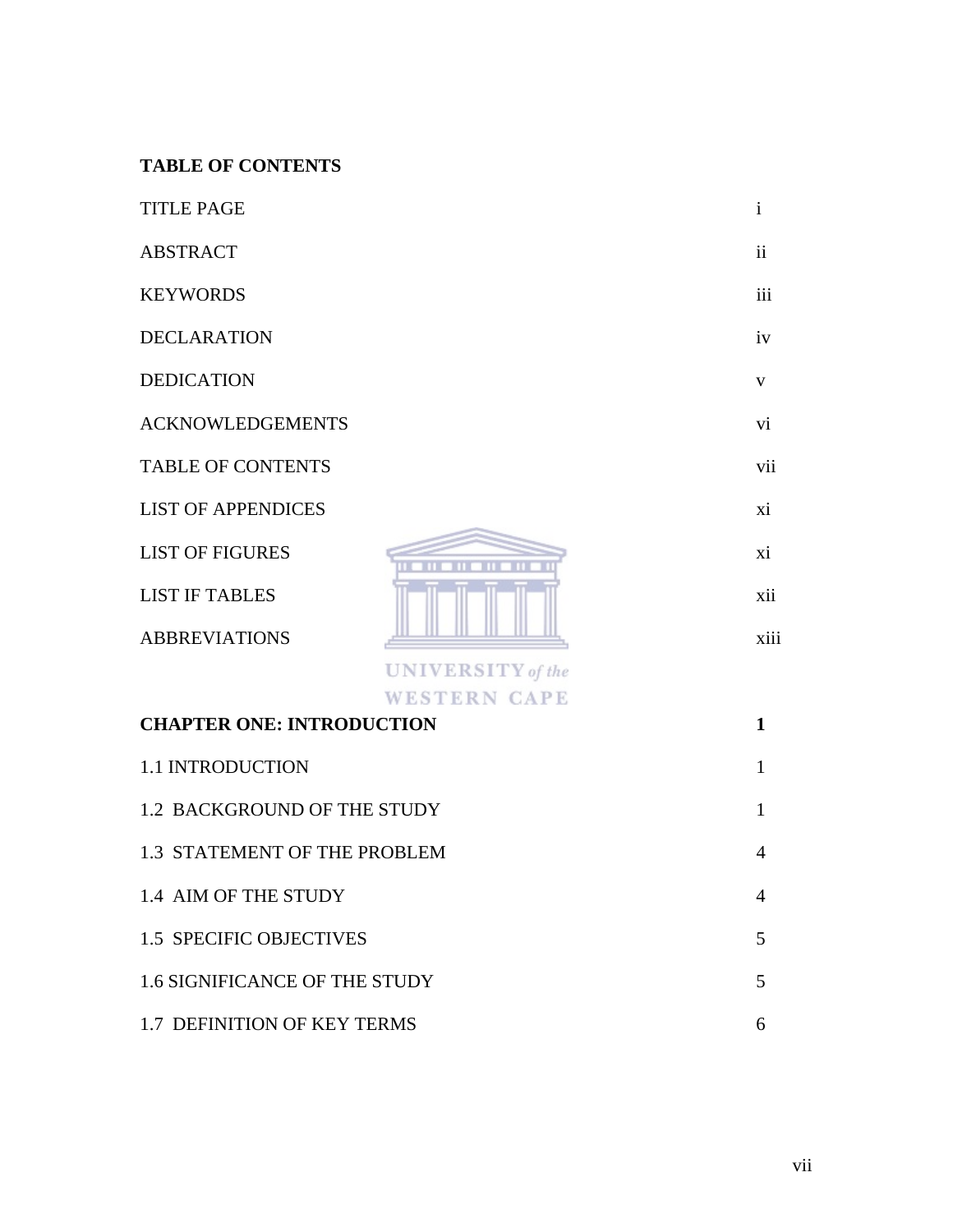| <b>CHAPTER TWO: LITERATURE REVIEW</b>                         | 7  |
|---------------------------------------------------------------|----|
| 2.1 INTRODUCTION                                              | 7  |
| 2.2 HEALTH BENEFITS OF PHYSICAL ACTIVITY                      | 7  |
| 2.2.1 Muscular-skeletal benefits                              | 8  |
| 2.2.2 Cardiovascular and Cardio-Respiratory Benefits          | 9  |
|                                                               |    |
| 2.2.3 Psychological and Mental Benefits                       | 10 |
| 2.2.4 The Effect of Physical Activity on Weight Control       | 10 |
| 2.2.5 Social Benefits                                         | 11 |
| 2.2.6 Economic Benefits                                       | 12 |
| 2.3 RECOMMENDED QUALITY AND QUANTITY OF PHYSICAL ACTIVITY FOR |    |
| <b>HEALTH</b>                                                 | 12 |
| 2.4 FACTORS INFLUENCING P<br>EST                              | 13 |
| 2.4.1 Factors that facilitate/ motivate physical activity     | 13 |
| 2.4.2 Constraints to physical activity                        | 15 |
| 2.5 PHYSICAL ACTIVITY AND HEALTH PROMOTION                    | 16 |
| 2.5.1. The role of the physiotherapist in health promotion    |    |
|                                                               |    |
| <b>CHAPTER THREE: METHODOLOGY</b>                             | 19 |
| <b>3.1 INTRODUCTION</b>                                       | 19 |
| <b>3.2 RESEARCH SETTING</b>                                   | 19 |
| <b>3.3 STUDY DESIGN</b>                                       | 20 |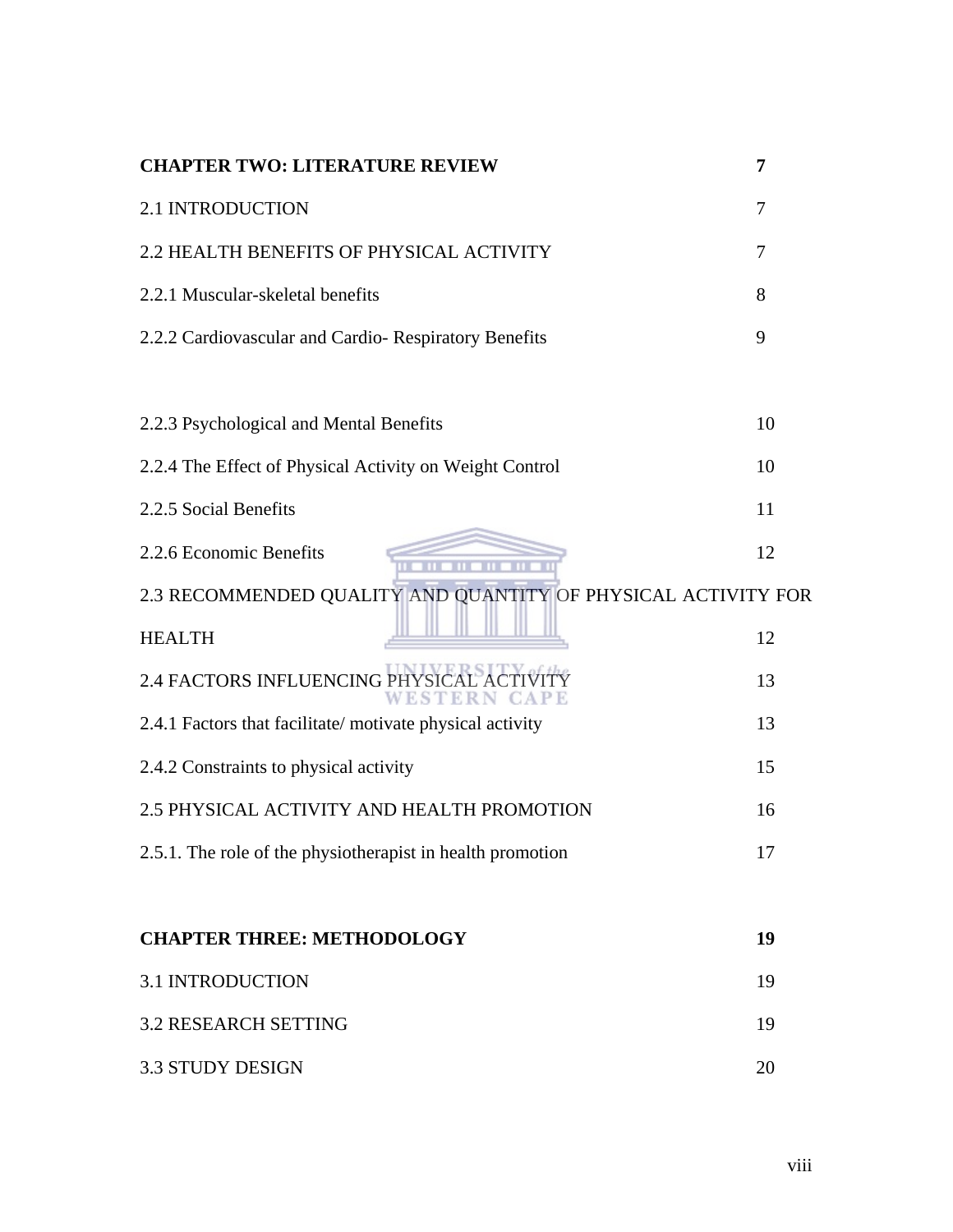| <b>3.4 STUDY POPULATION AND SAMPLE</b>                                           | 20 |
|----------------------------------------------------------------------------------|----|
| <b>3.5 INSTRUMENT</b>                                                            | 21 |
| <b>3.6 PILOT STUDY</b>                                                           | 24 |
| <b>3.7 PROCEDURE</b>                                                             | 25 |
| <b>3.8 DATA ANALYSIS</b>                                                         | 26 |
| <b>3.9 ETHICAL CONSIDERATION</b>                                                 | 27 |
| <b>CHAPTER FOUR: RESULTS</b>                                                     | 28 |
|                                                                                  |    |
| <b>4.1 INTRODUCTION</b>                                                          | 28 |
| <b>4.2 RESPONSE RATE</b>                                                         | 28 |
| 4.3 SOCIO-DEMOGRAPHIC CHARACTERISTICS OF THE STUDY SAMPLE 28                     |    |
| 4.4 PHYSICAL BACKGROUND CHARACTERISTICS OF THE PARTICIPANTS 30                   |    |
| 4.4.1 Current participation in physical act<br>EN CAPE                           | 30 |
| 4.4.2 Trend and adherence in physical activity participation along               |    |
| the educational levels                                                           | 30 |
| <b>4.5 LEVEL OF PARTICIPATION IN PHYSICAL ACTIVITY</b>                           | 32 |
| 4.6 PARTICIPANTS' PERCEIVED CONSTRAINTS TO PHYSICAL ACTIVITY 33                  |    |
| 4.6.1 Gender differences on perceived constraints to physical activity           | 35 |
| 4.7 INFLUNCE OF SOCIO-DEMOGRAPHIC CHARACTERISTICS ON CURRENT                     |    |
| PARTICIPATION IN PHYSICAL ACTIVITY AND PERCEIVED CONSTRAINTS TO                  |    |
| PHYSICAL ACTIVITY                                                                | 37 |
| 4.7.1 Relationship between gender and current participation in physical activity | 37 |

ix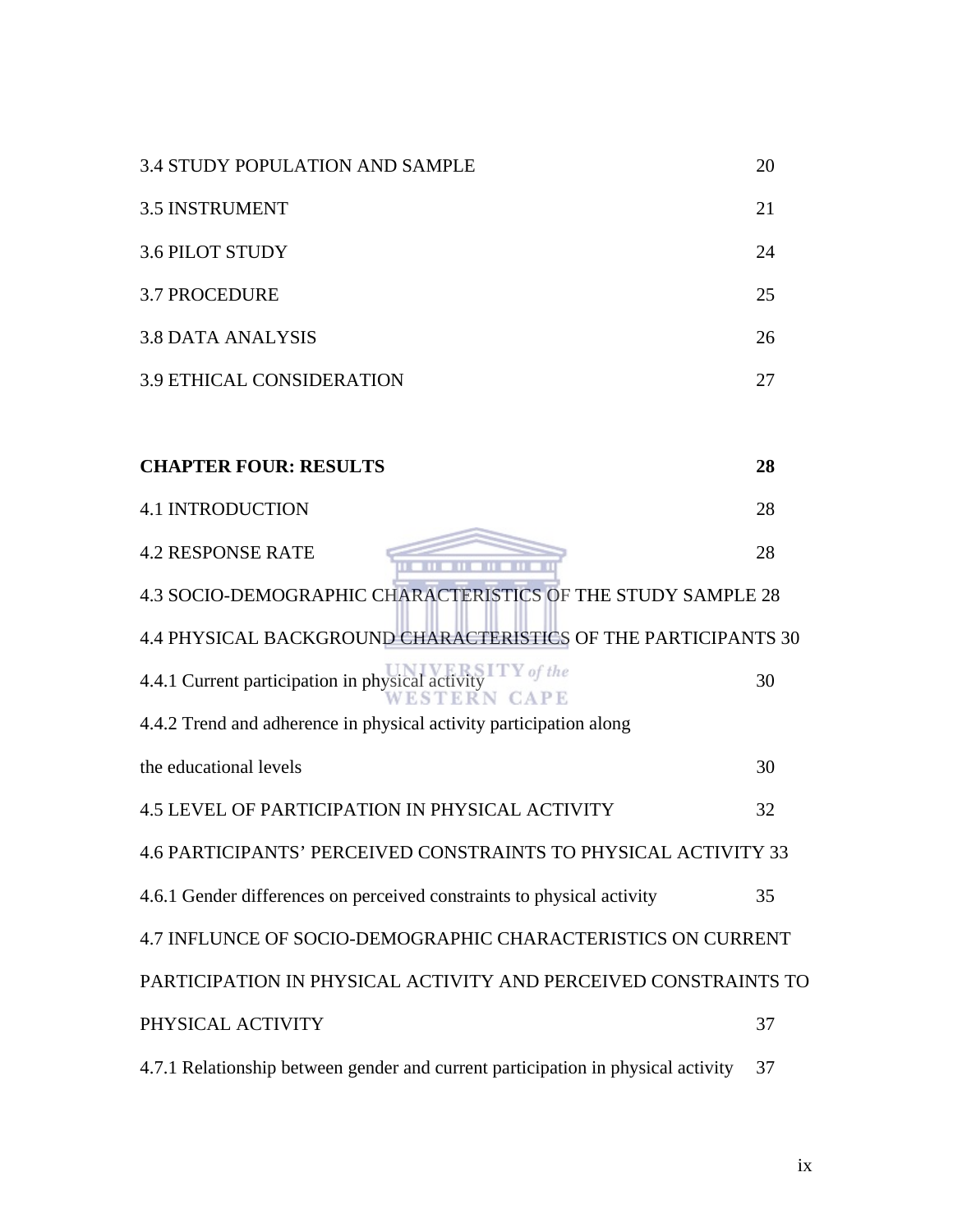| 4.7.2 Relationship between current year of the study and participation in                    |    |  |
|----------------------------------------------------------------------------------------------|----|--|
| physical activity                                                                            | 38 |  |
|                                                                                              |    |  |
| 4.7.3 Relationship between different schools/departments and current participation in        |    |  |
| physical activity                                                                            | 39 |  |
| 4.7.4 Relationship between peer/family motivation and current participation in physical      |    |  |
| activity                                                                                     | 40 |  |
| 4.7.5 Relationship between gender and perceived constraints to physical activity             | 41 |  |
| 4.7.6 Relationship between current year of the study and perceived constraints to physical   |    |  |
| activity                                                                                     | 43 |  |
| 4.7.7 Relationship between different schools/departments with perceived constraints to       |    |  |
| physical activity                                                                            | 45 |  |
| <b>CHAPTER FIVE: DISCUSSION IVERSITY</b> of the<br>WESTERN CAPE                              | 47 |  |
| <b>5.1 INTRODUCTION</b>                                                                      | 47 |  |
| 5.2 LEVEL OF PARTICIPATION IN PHYSICAL ACTIVITY                                              | 47 |  |
| 5.3 PARTICIPANTS' PERCEIVED CONSTRAINTS TO PHYSICAL ACTIVITY 48                              |    |  |
| 5.4 INFLUENCE OF SOCIO-DEMOGRAPHIC CHARACTERISTICS ON                                        |    |  |
| PARATICIPATION IN PHYSICAL ACTIVITY AND PERCEIVED CONSTRAINTS                                |    |  |
| TO PHYSICAL ACTIVITY                                                                         | 51 |  |
| 5.4.1 Influence of gender on participation in physical activity and perceived constraints to |    |  |
| physical activity                                                                            | 51 |  |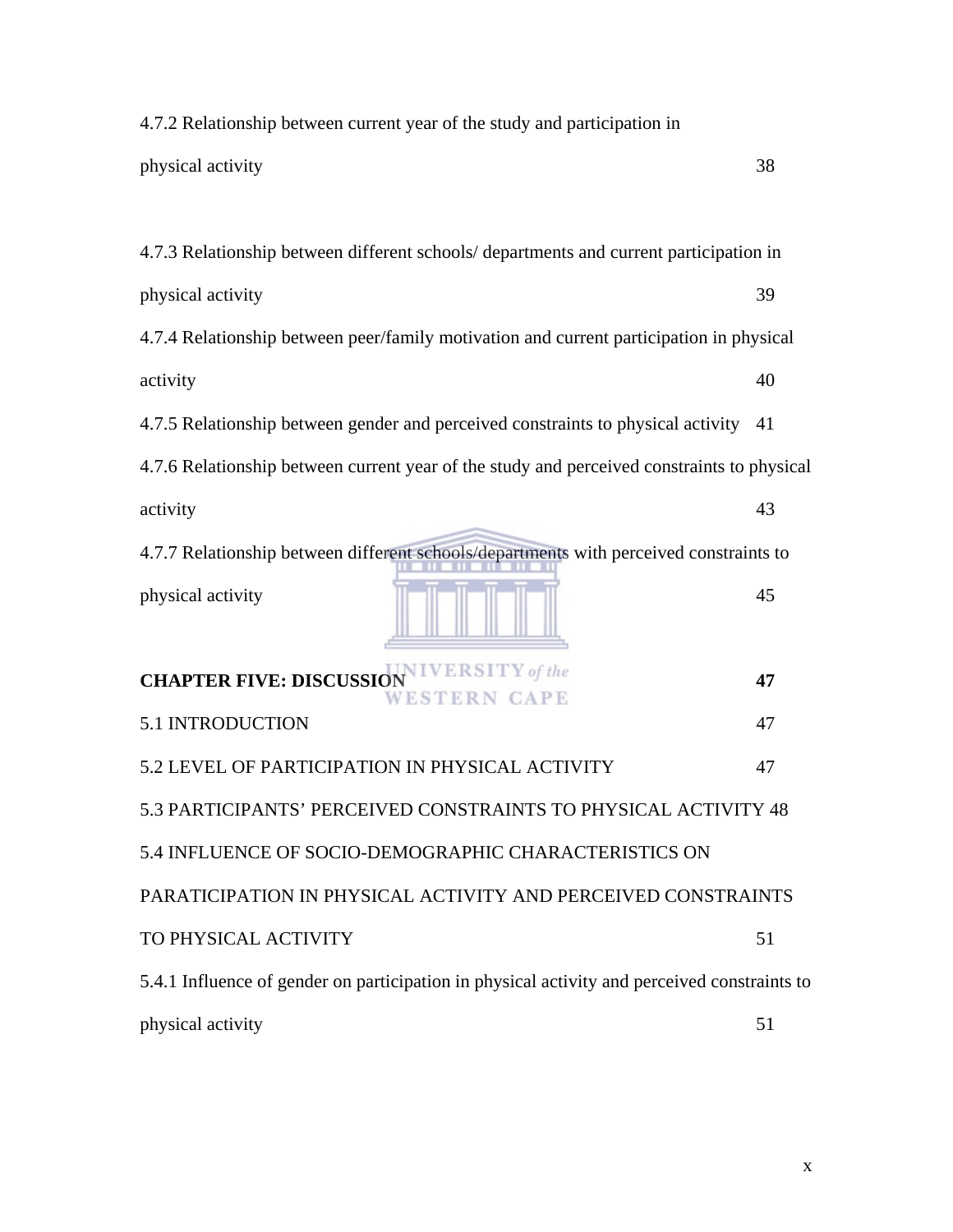| 5.4.2 Influence of current year of the study on participation in physical activity and  |    |
|-----------------------------------------------------------------------------------------|----|
| perceived constraints to physical activity                                              | 53 |
| 5.4.3 Influence of professional study courses on participation in physical activity and |    |
| perceived constraints to physical activity                                              | 54 |

# 5.5 LIMITATIONS AND STRENGETH OF THE STUDY 56

|                            | <b>CHAPTER SIX: SUMMARY, AND RECOMMENDATIONS</b> | 58 |
|----------------------------|--------------------------------------------------|----|
| <b>6.1 INTROCUCTION</b>    |                                                  | 58 |
| <b>6.2 SUMMARY</b>         |                                                  | 58 |
| <b>6.3 RECOMMENDATIONS</b> |                                                  | 61 |
| <b>REFFERENCES</b>         |                                                  | 64 |

| <b>APPENDIX A</b> | A request letter to the director of the paramedical institutions to |
|-------------------|---------------------------------------------------------------------|
|                   | include the students in the study                                   |
| <b>APPENDIX B</b> | A request letter to the registrar of paramedical institutions to    |
|                   | include the students in the study                                   |
| <b>APPENDIX C</b> | A request letter to the Principal of Mbale School of clinical       |
|                   | officers.                                                           |
| <b>APPENDIX D</b> | Ouestionnaire                                                       |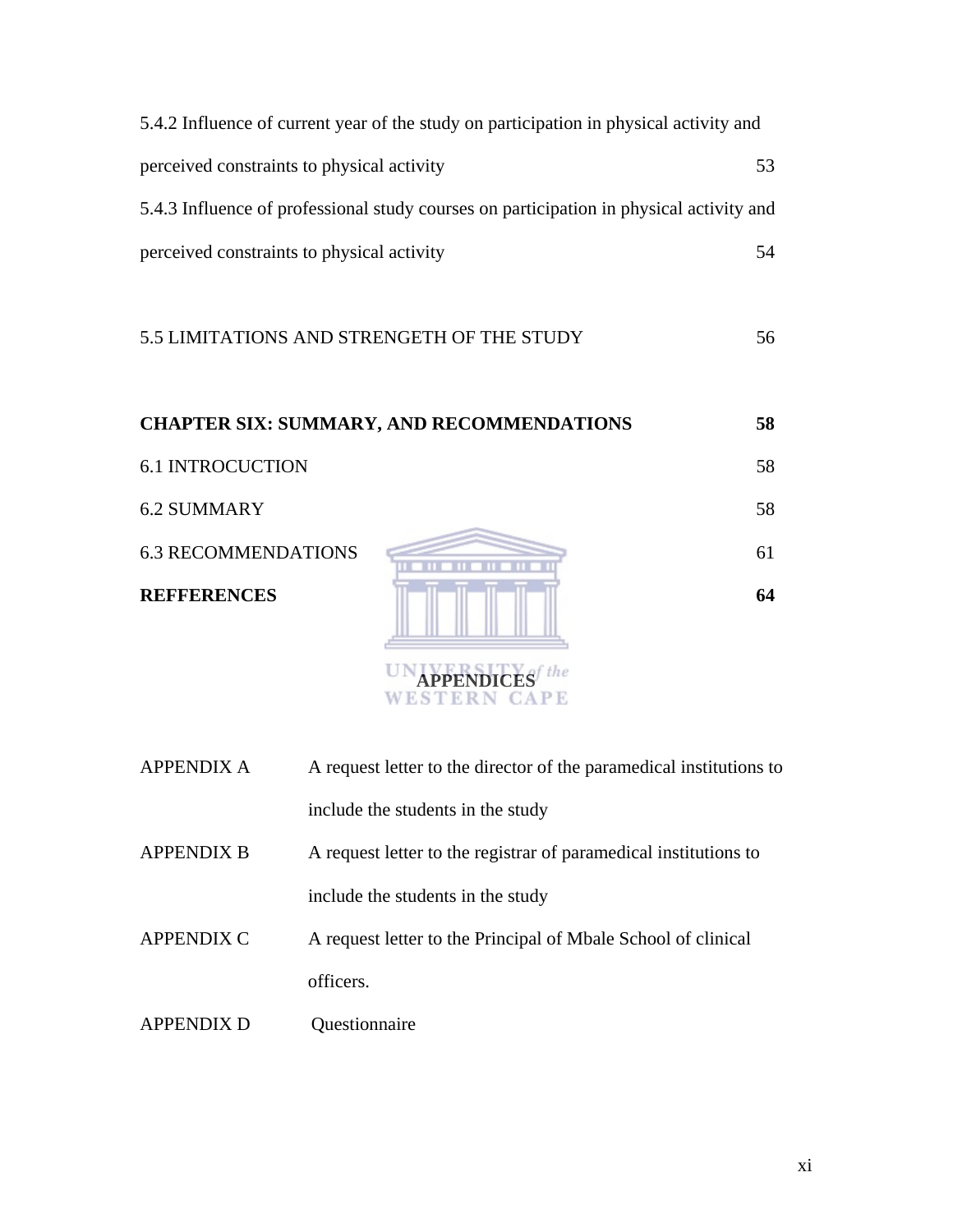### **LIST OF FIGURES**

| <b>FIGURE 4.1 ADHERENCE IN PHYSICAL ACTIVITY PARTICIPATION ALONG</b>  |    |
|-----------------------------------------------------------------------|----|
| <b>EDUCATIONAL LEVELS</b>                                             | 31 |
| <b>FIGURE 4.2 LEVEL OF PARTICIPATION IN PHYSICAL ACTIVITY</b>         | 32 |
| <b>FIGURE 4.3 GENDER VERSUS PARTICIPATION IN PHYSICAL ACTIVITY 37</b> |    |

**FIGURE 4.4** CURRENT YEAR OF THE STUDY VERSUS PARTICIPATION IN PHYSICAL ACTIVITY 38

**FIGURE 4.5** SCHOOLS/ DEPARTMENTS VERSUS PARTICIPATION IN



**TABLE 3.1** CATEGORIES OF ACTIVITIES 24 **TABLE 4.1** SOCIO-DEMOGRAPHIC CHARACTERISTICS OF THE SAMPLE 29 **TABLE 4.2** PERCEIVED CONSTRAINTS TO PHYSICAL ACTIVITY OF THE SAMPLE 34 **TABLE 4.3** MALES' PERCEIVED CONSTRAINTS TO PHYSICAL ACTIVITY 35 **TABLE 4.4** FEMALES' PERCEIVED CONSTRAINTS TO PHYSICAL ACTIVITY 36 **TABLE 4.5** RELATIONSHIPS BETWEEN PEER/FAMILY MOTIVATION AND CURRENT PARTICIPATION IN PHYSICAL ACTIVITY 40

xii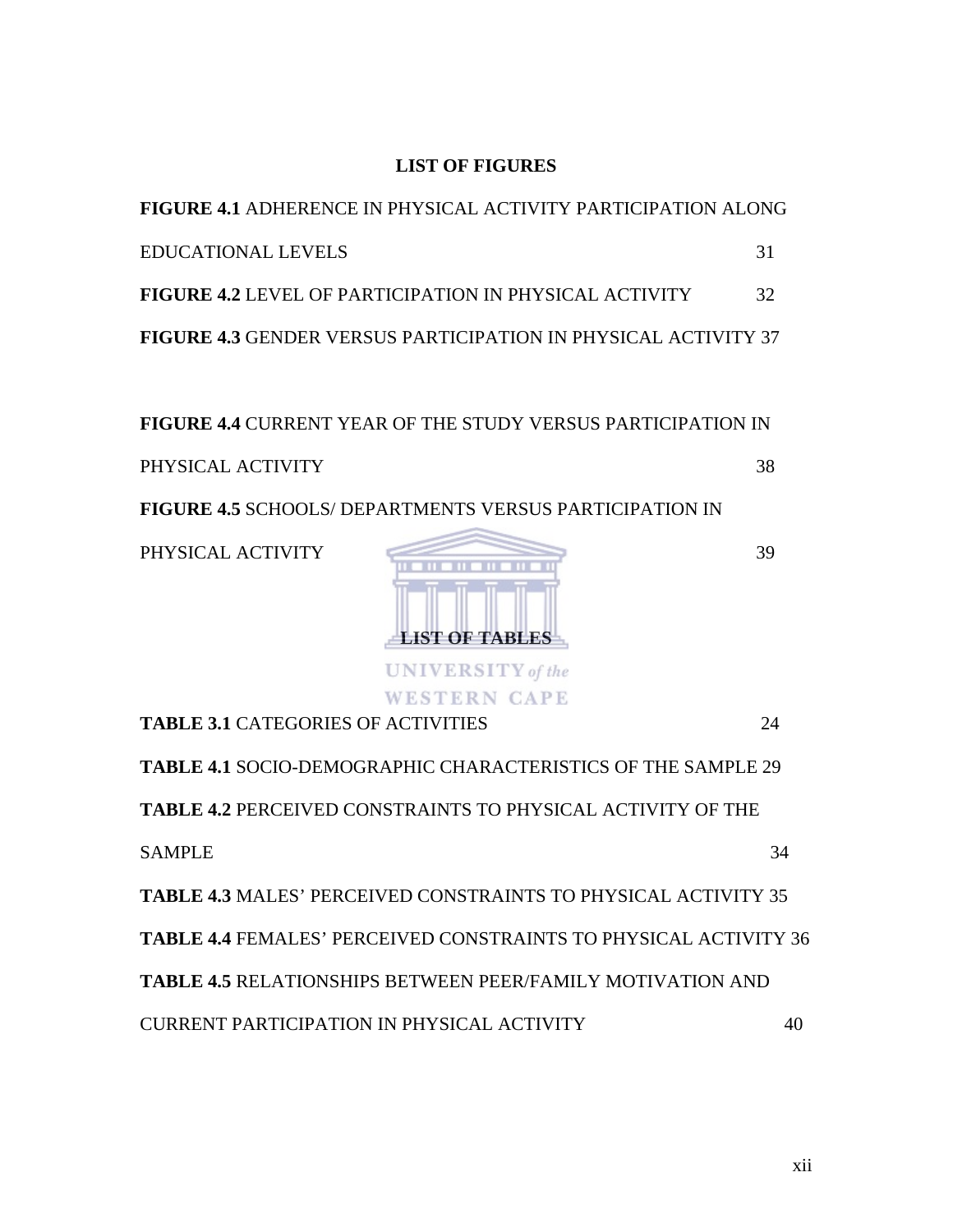**TABLE 4.6** RELATIONSHIPS BETWEEN GENDER AND PERCEIVED CONSTRAINTS TO PHYSICAL ACTIVITY 42 **TABLE 4.7** RELATIONSHIPS BETWEEN CURRENT YEAR OF THE STUDY AND PERCEIVED CONSTRAINTS TO PHYSICAL ACTIVITY 44 **TABLE 4.8** RELATIONSHIPS BETWEEN DIFFERENT SCHOOLS/DEPARTMENTS AND PERCEIVED CONSTRAINTS TO PHYSICAL ACTIVITY 46



#### **ABBREVIATIONS**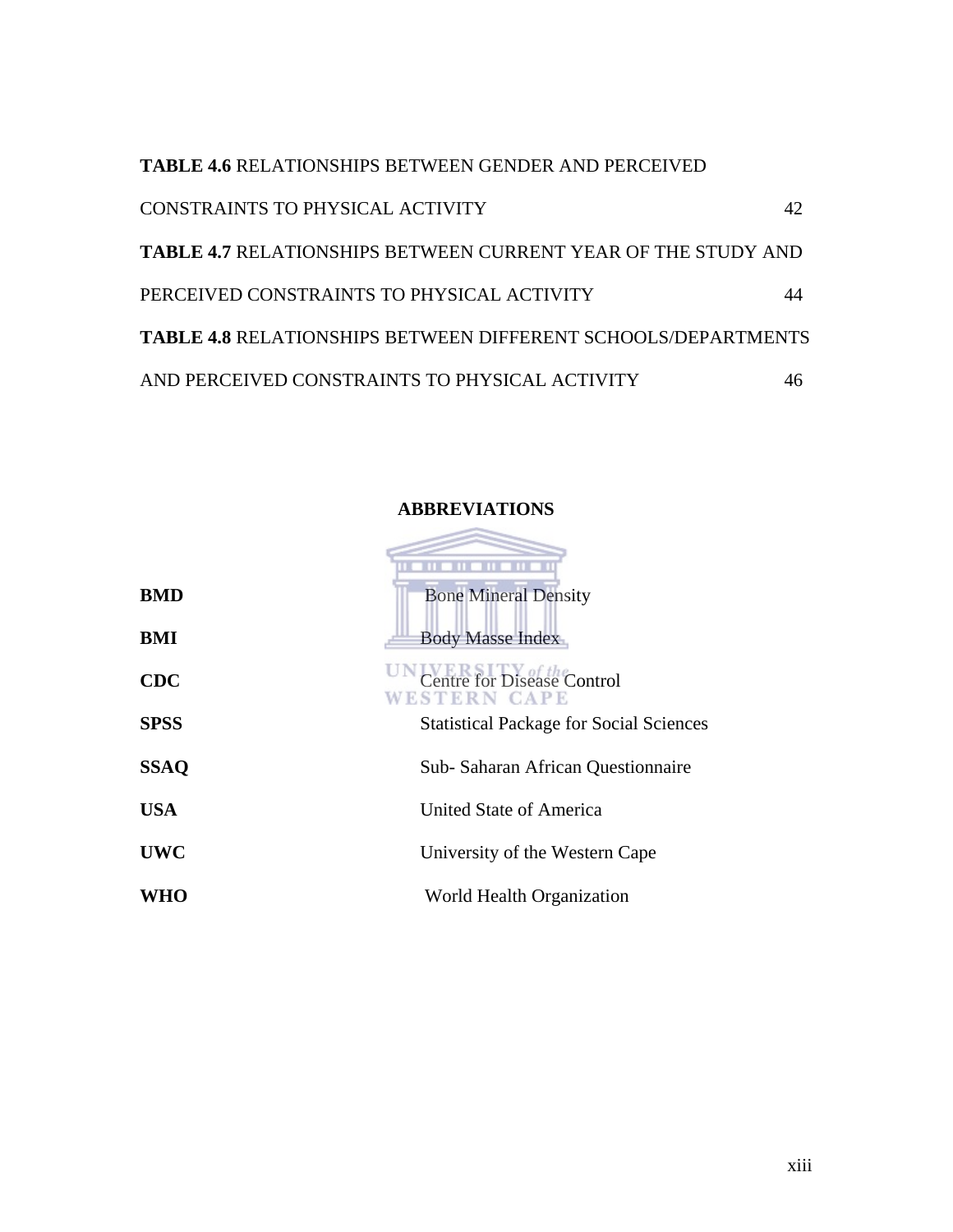#### **CHAPTER ONE**

### **INTRODUCTION**

#### **1. 1 INTRODUCTION**

In this chapter, the background of the study is given and the effect of a sedentary lifestyle or physical inactivity on health across the world is highlighted.

#### **1.2 BACKGROUND OF THE STUDY**

 Sedentary life style or physical inactivity is a major underlying cause of death, disease, and disability (World Health Organisation, 2002). Preliminary findings from the World Health Organisation's study on risk factors suggest that sedentary life style is one of the ten leading causes of death and disability in the world. Approximately 2 million deaths every year are attributable to physical inactivity (WHO, 2003a). According to a survey conducted by the United States of America's Centre for Disease Control and Prevention (CDC) only 40% of the US population are active enough to gain the physical and mental benefits of regular physical activity (Karch, 2000).

Research has clearly shown that all individuals will benefit from regular physical activity. The US surgeon general's report on physical activity and health concluded that moderate physical activity could considerably reduce the risk of developing or dying from heart diseases, diabetes, colon cancer and high blood pressure (US Department of Health and Human Services 2002) It can also reduce health care costs, prevent numerous diseases and disabilities and improve quality of life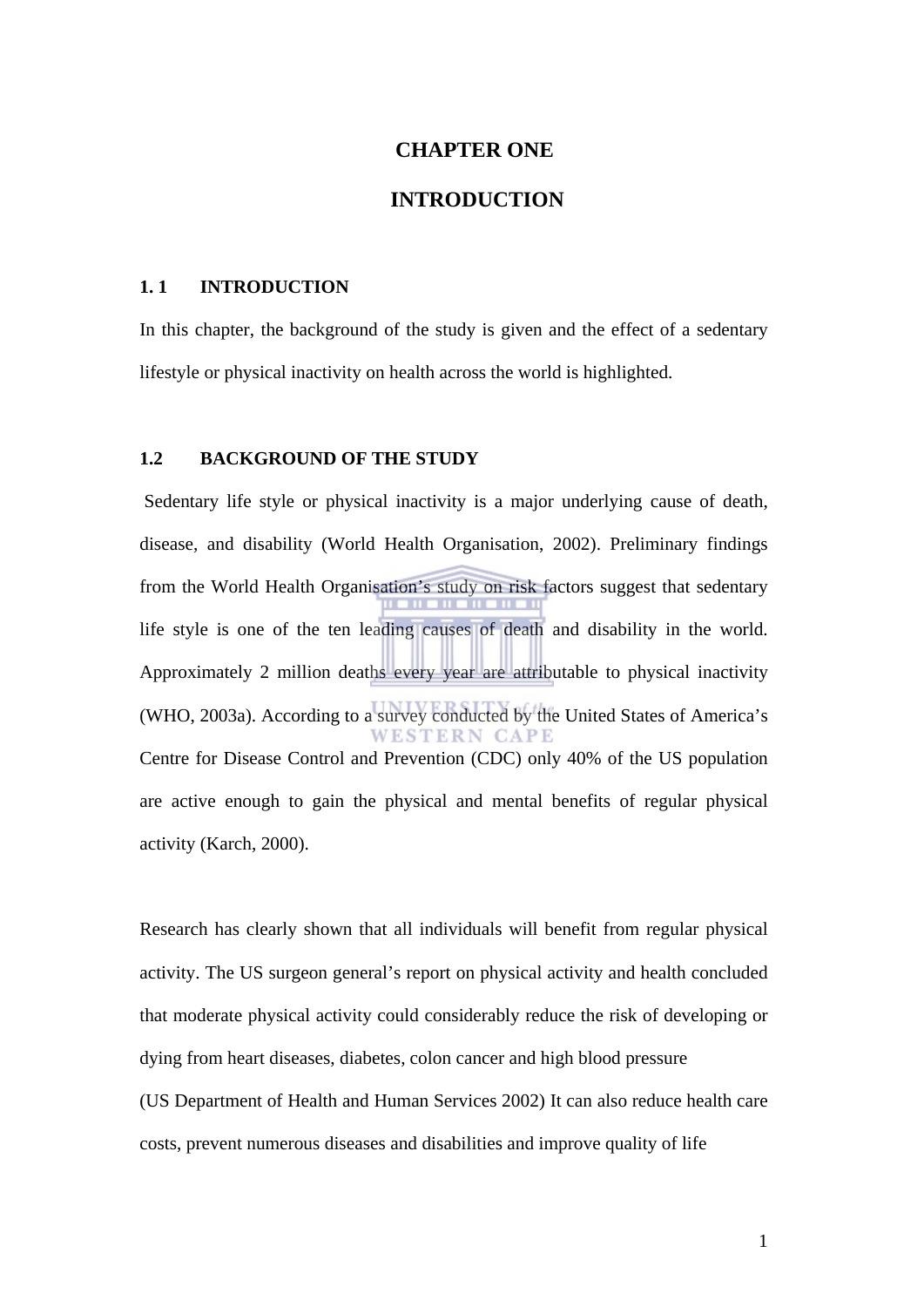(Healthy people 2010; Kaplan, 2000). Unfortunately, few individuals engage in regular physical activity despite its documented benefits.

According to Grubbs (2002), health benefits of physical activity depend on being active throughout the life span. However, for most people physical activity declines with age and the most rapid decline appear to occur during late adolescence and early adulthood. Grubbs' finding was in agreement with Sallis, Karen, Nichols, Sarkin, Johnson, Caparosa, Thompson and Alcaraz (1999), who argued that a steep decline of physical activity occurs during the high school and university years. Furthermore, the authors documented that physical activity is altered during the transition period from high school to university. This may have important acute physical and psychological consequences for college and university students. The decline in physical activity during this period may lead to patterns of inactivity that persists throughout one's university year and beyond (Bray and Born, 2004).

The results from the 1995 National College Health Risk Behaviour Survey indicate that 42.2% of American undergraduate students did not participate in moderate or vigorous physical activity during the week preceding the survey (Suminski, Petosa, Utter, and Zhang, 2002). These results are consistent with the finding of Bray and Born (2004), in their survey among Canadian undergraduate students which found that one third of students were active in high school but only 11% became active once at the university.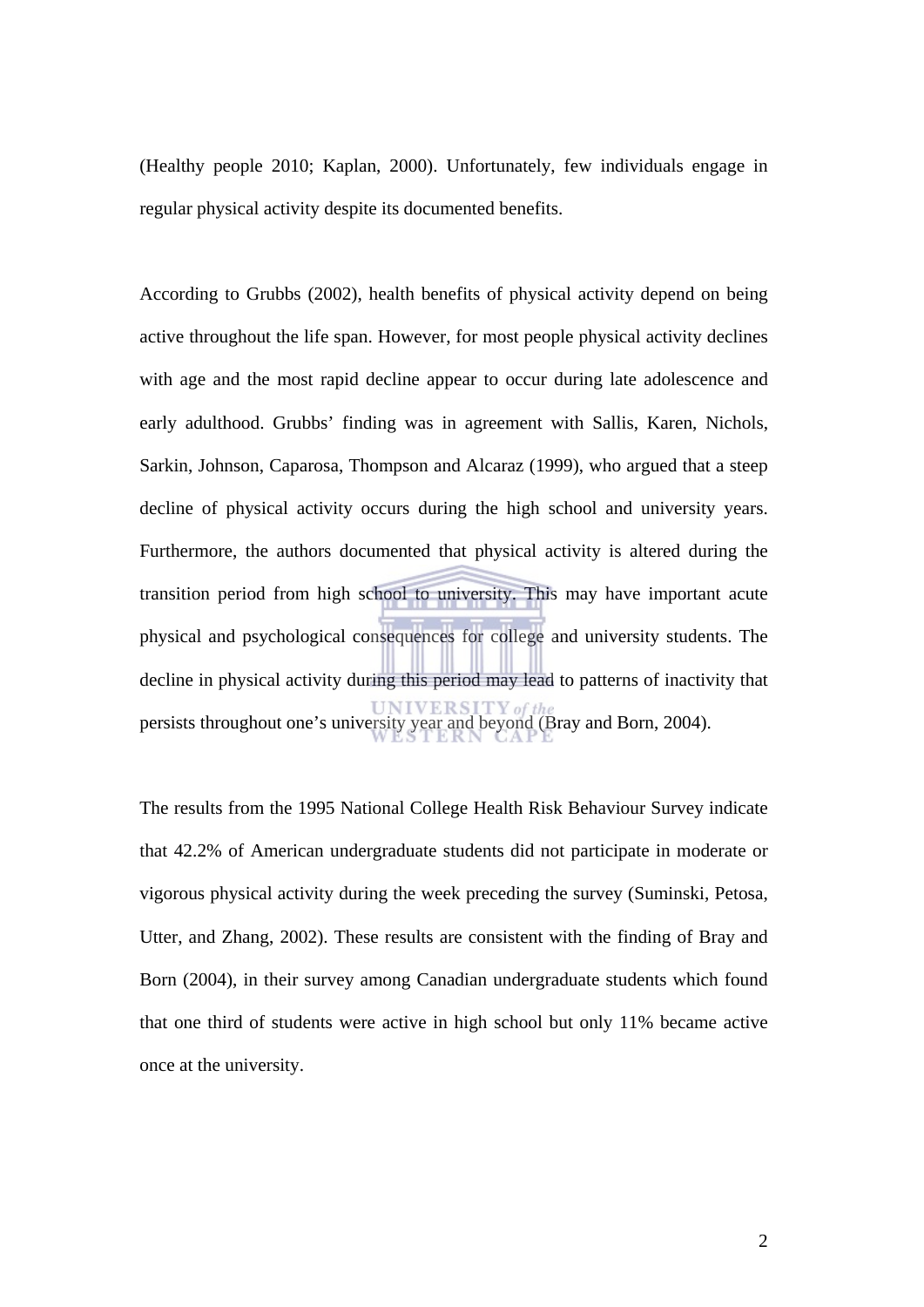The developing world is not exempt from this situation. A rise in chronic diseases and mortality has been projected for all developing regions of the world due to an anticipated increase in life expectancy and changes in diet and lifestyle associated with industrialization and urbanization (Torun, Stein, Schroeder, Grajed, Conlisk, Rodriguez, Mendez and Martorell, 2002). Physical inactivity, along with tobacco use, poor diet and nutrition are increasingly today's lifestyle in Sub-Saharan Africa (WHO, 2004).

Although there is no specific information about physical activity participation among young adults including paramedical institution students in Uganda, there is evidence of physical inactivity among adolescent students. In 2003 a global schoolbased student health survey was conducted in rural Uganda to measure the dietary behaviour, hygiene, unintentional injury and violence, mental health, tobacco use, alcohol and other drug use, sexual behaviour as well as physical activity level among adolescents. The study found that only 11.4% of students were physically active for a total of at least 60 minutes per day during the past seven days (Twa-Twa, 2003). Based on the above findings that were in agreement with Sallis et al., (1999) and Bray and Born (2004), it was hypothesised that the physical activity level in paramedical institutions in Uganda may be too low to meet various health benefits identified by several researchers.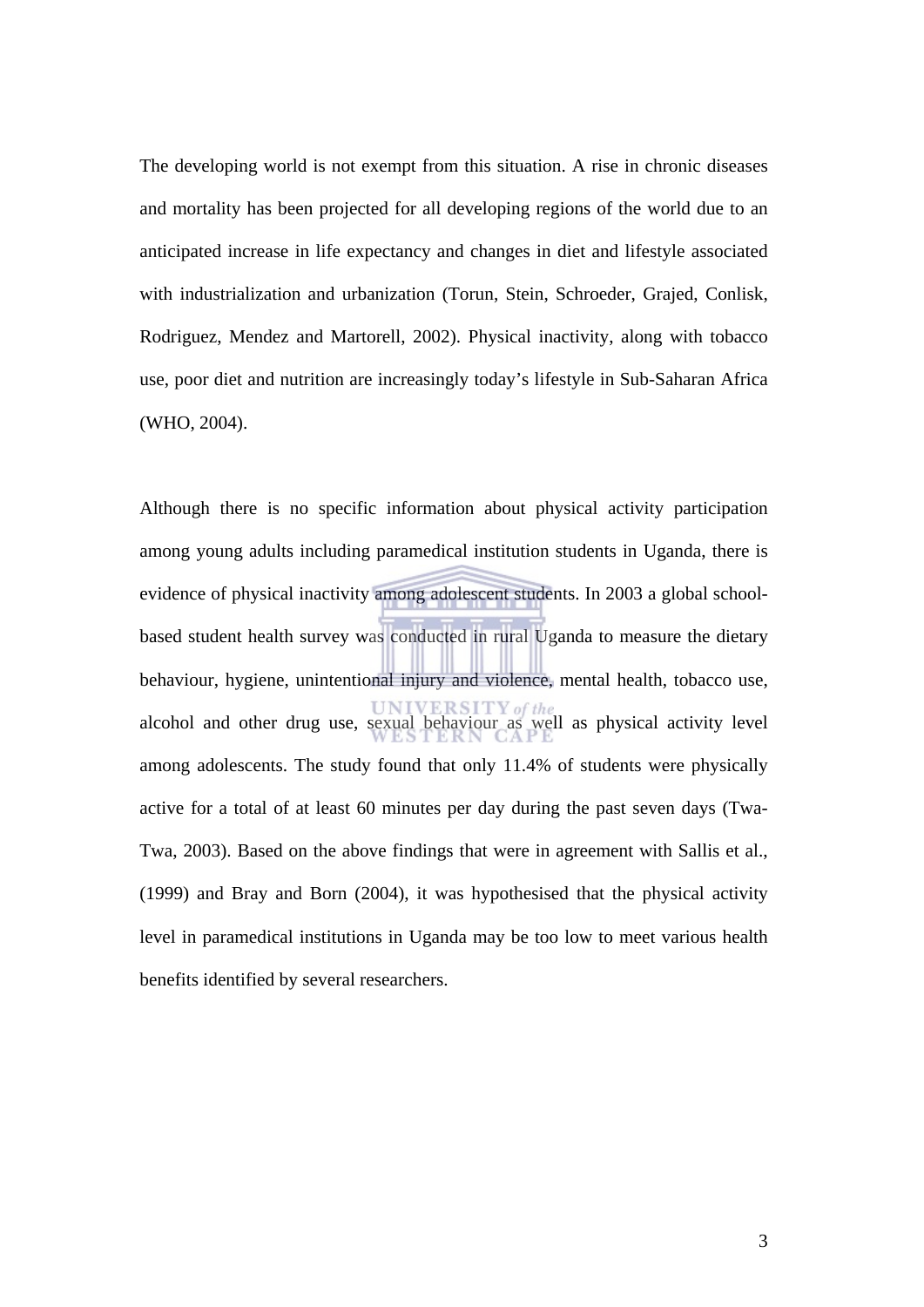#### **1.3 STATEMENT OF PROBLEM**

Despite the multiple benefits of physical activity, at least 60% of the world population fails to achieve the minimum recommendation of 30 minutes moderate intensity physical activity daily. Physical activity declines with age and the most rapid decline appears to occur during adolescence and early adulthood. Recent data also showed a steep decline during high school, the transition period from high school to college, and during university years. The decline in physical activity during the transition from high school to university may lead to patterns of inactivity that persists throughout one's university years and adult life. Therefore, it is not known to what extend paramedical institution students in Uganda participate in physical activity/exercise and what their perceptions to constraints to physical activity/ exercise could be.

# **1.4** AIM OF THE STUDY **AIM OF THE STUDY**

The aim of this study was to identify the level of physical activity, investigate the perceived constraints to physical activity and determine whether socio-demographic characteristics have an influence on participation in physical activity and perceived constraints to physical activity among paramedical institution students in Uganda.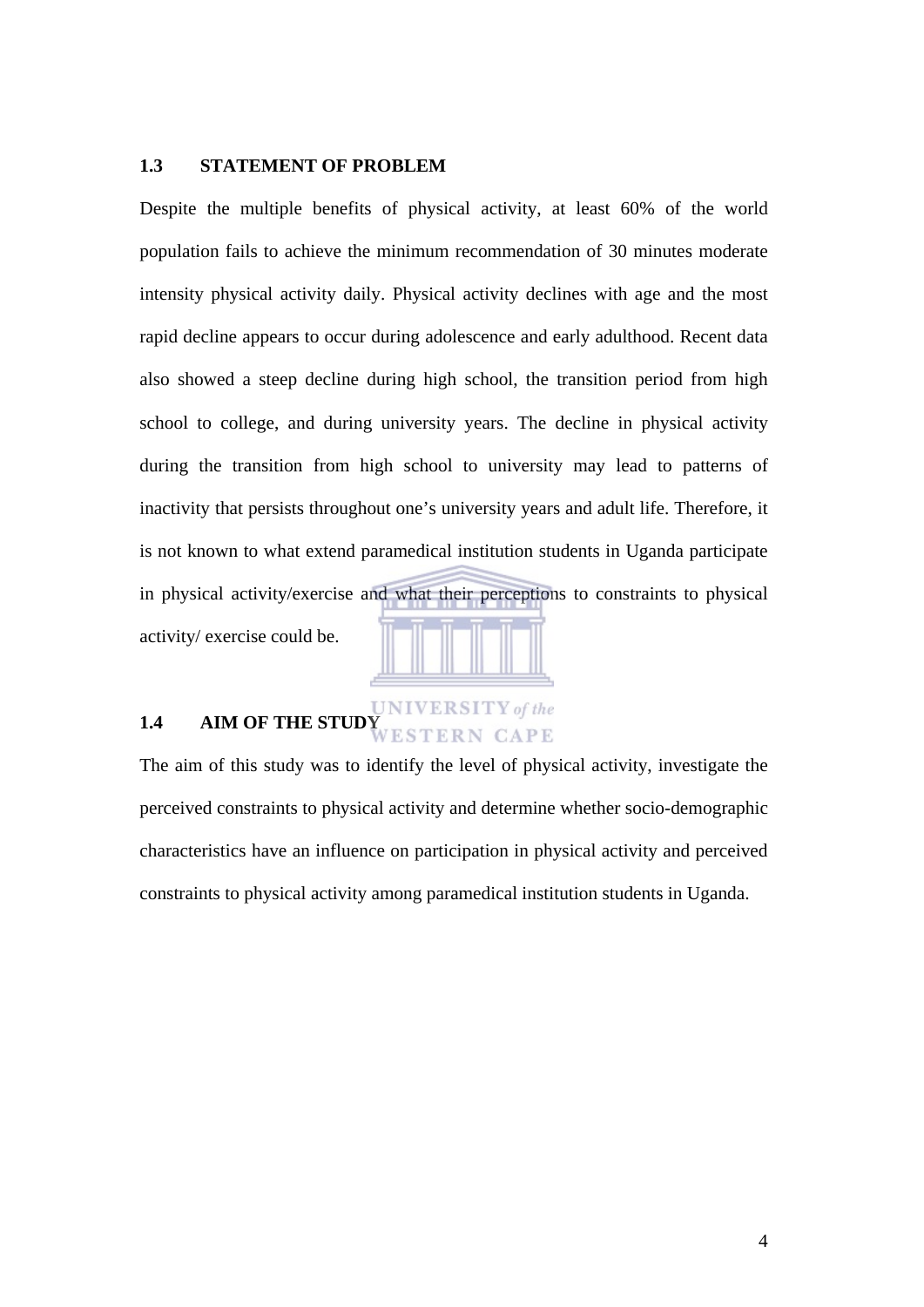#### **1.5 SPECIFIC OBJECTIVES**

- $\triangleright$  To establish the levels of physical activity among paramedical students.
- $\triangleright$  To identify perceived constraints to physical activity among paramedical students.
- ¾ To determine whether socio-demographic characteristics influence participation in physical activity and perceived constraints to physical activity among paramedical students.
- $\triangleright$  To inform a health promotion program in relation to physical activity among paramedical students.

# **1.6 SIGNIFICANCE OF THE STUDY**

Globally the practice of health and health care are changing dramatically (Higgs, Refshauge, and Ellis, 2001). Health promotion, including health education has become an increasingly important part of health and medical care, from a diseaseoriented, professional- centred medical systems towards a system based on health and client participation. Physiotherapists along with other health professionals are being called upon to take up their role as health educators (Department of Caring Science, Orebro University, 2000). It is hoped that identifying constraints to physical activity and promoting physical activity among paramedical students who will soon be leaving school and entering the field of work will influence them to encourage the clients to become more physically active. The results of this study may be helpful as baseline information to developing physical activity promotion programme among paramedical students and other Ugandan young adults by paramedical institutions together with ministry of health, education, and sports.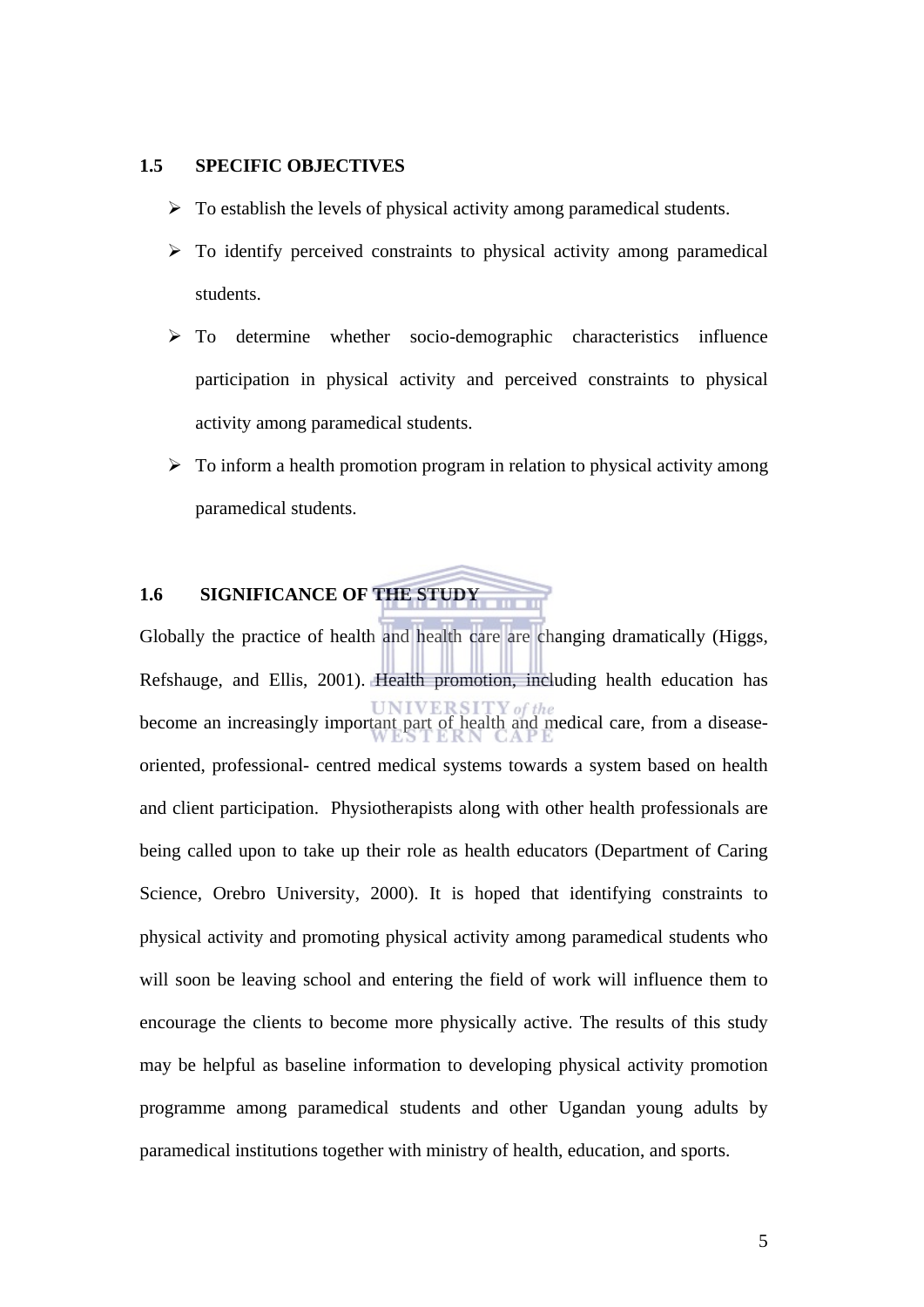#### **1.7 DEFINITION OF KEY TERMS**

**Physical activity:** any bodily movement produced by skeletal muscles that result in energy expenditure (Centre for Disease Control and Prevention, 2002).

**Perceived constraints:** factors that are assumed by researchers and perceived or experienced by individuals to limit the formation of leisure preferences and to inhibit or prohibit participation in leisure activities (Konstantinos, 2003).

**Sedentary:** this is work or activities in which an individual spends a lot of time sitting down or not moving (Hornby, 2000).



Life style: the way in which a person or a group of people live(s) (Hornby, 2000).

**Health promotion:** it is a process of enabling people to increase control over and improve their health. To reach a state of complete physical, mental, and social well being (Coulson, Goldstein& Ntuli, 2002).

**Paramedical:** supplementing the work of medical personnel in related fields i.e. Physiotherapy, Occupational Therapy, Speech Therapy, Social Work, Dental Assistant, Medical Laboratory Technology etc (Thomas, 1997).

**Paramedical personnel:** health care workers who are not physicians or nurses. These include medical technicians, physician's assistants and allied health professionals such as physical therapists, occupational therapists, speech therapists, dental assistants, medical laboratory technologists etc (Thomas, 1997).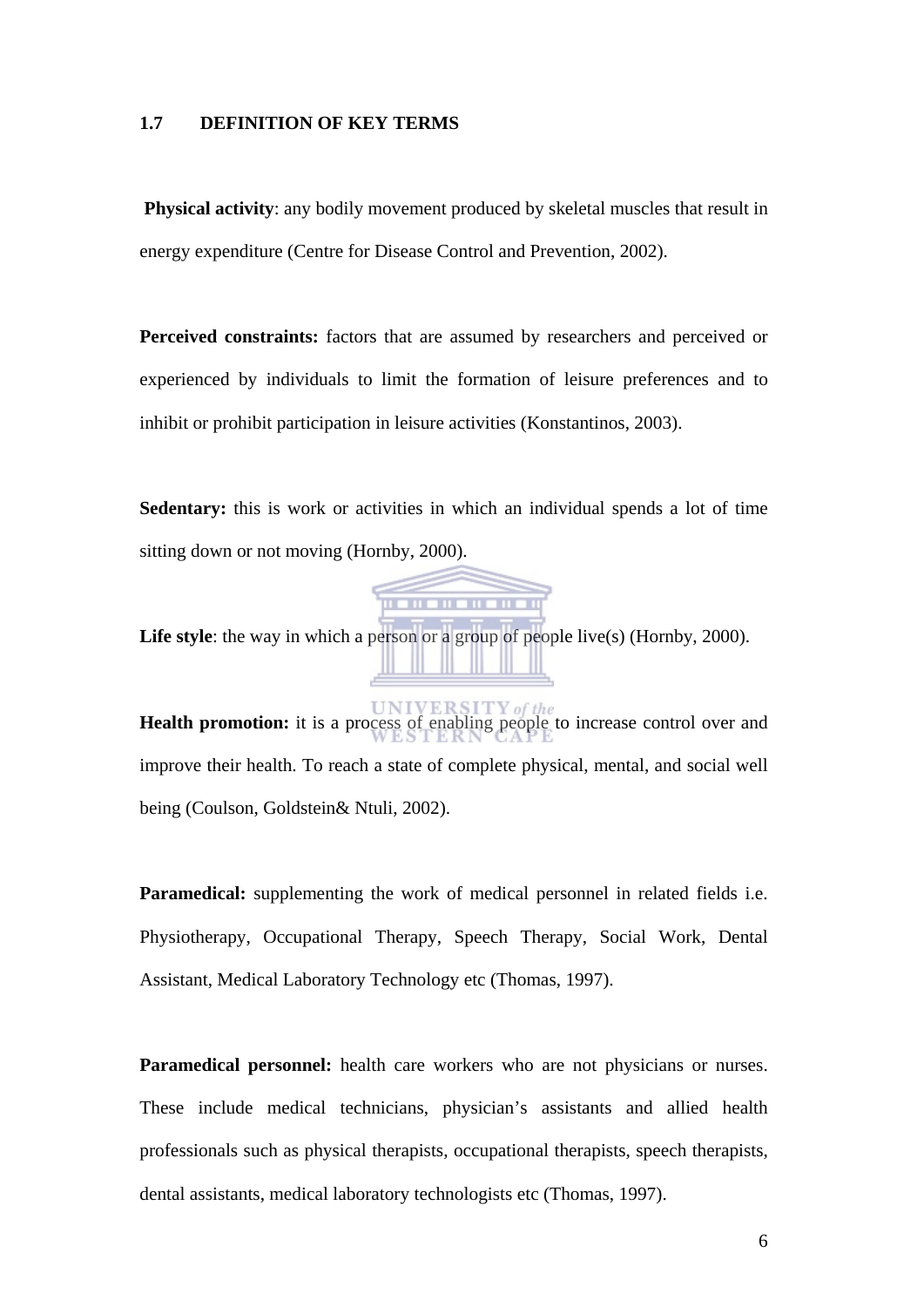# **CHAPTER TWO LITERATURE REVIEW**

#### **2.1 INTRODUCTION**

In this chapter, various benefits of physical activity including musculoskeletal, cardiovascular and cardio-respiratory benefits are described. Recommended quality and quantity of physical activity for health and factors influencing physical activity are discussed. Finally, physical activity and health promotion, as well as the role of physiotherapist in health promotion are described.

## **2.2 HEALTH BENEFITS OF PHYSICAL ACTIVITY**

Physical activity can improve quality of life in many ways for people of all ages. Regular physical activity provides young people with important physical, mental, and social health benefits (WHO, 2002). Research has clearly shown that people who are physically active live longer than those who are sedentary. In addition to living longer, those who engage in regular physical activity may be better able to perform activities of daily living and enjoy many aspects of life (Kaplan, 2000). Regular physical activity reduces the risk of premature mortality, coronary heart disease, hypertension, colon, breast, prostate, and lung cancers, reduces the feeling of depression and anxiety, as well as obesity and diabetes mellitus. Physical activity helps to build and maintain healthy bones, muscles and joints. Physical activity also promotes psychological well being (The Surgeon General 1996, Bahr, 2001). According to Summerfield (2000), physical activity can prevent or delay the development of hypertension in children and adolescents; it can reduce blood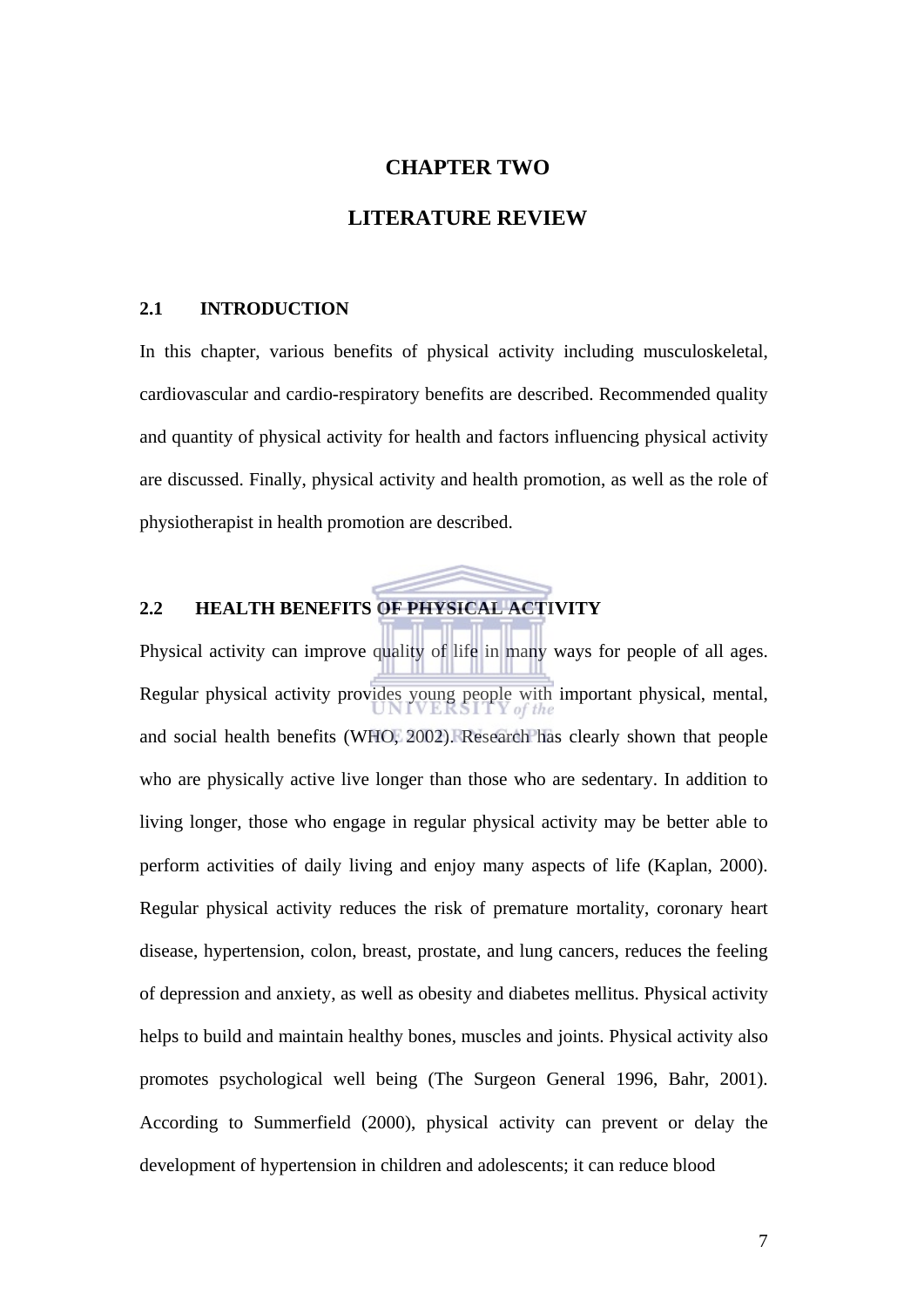pressure in those young people who already have hypertension. It can also increase bone density, reduces anxiety, and improves body image and mood, develops physical fitness and promotes weight control through caloric expenditure. In the study conducted by Micheal (1998), supported by Tergerson and King (2002), perceived benefits among female high school students were to stay in shape, lose weight and increase energy levels while for males the perceived benefits were to become strong, stay in shape and also to be competitive. Physical activity benefits are not limited to young people only, it has been documented that physical activity promotes independence; improve muscle strength and endurance prevents osteoarthritis as well as falls and injuries in older people (Bailey, 2001).

m

#### **2.2.1 Muscular-skeletal benefits**

Regular physical activity is important for maintaining muscle strength, joint structures, joint functioning and bone health. Weight bearing physical activity is essential for normal skeletal development during childhood and adolescence, and for achieving and maintaining peak bone mass in young adults (US Department of Health and Human Services, 2002). Physical activity can also greatly help prevent and manage osteoarthritis. Osteoarthritis is a disease in which bones become fragile and more likely to break. Physical activity is a means to control joint swelling and joint pain in arthritis, thus reducing the consequences of disease for everyday well being (WHO, 2005d). In the study done by Yannakoulia, Keramopoulos and Matalas (2004) evaluating the combined effect of several environmental factors on bone mineral density (BMD) in a group of highly active young women dancers, the results showed that long- term and intensive physical activity is beneficial to BMD. Regular physical activity also has been found to improve muscle function, prevent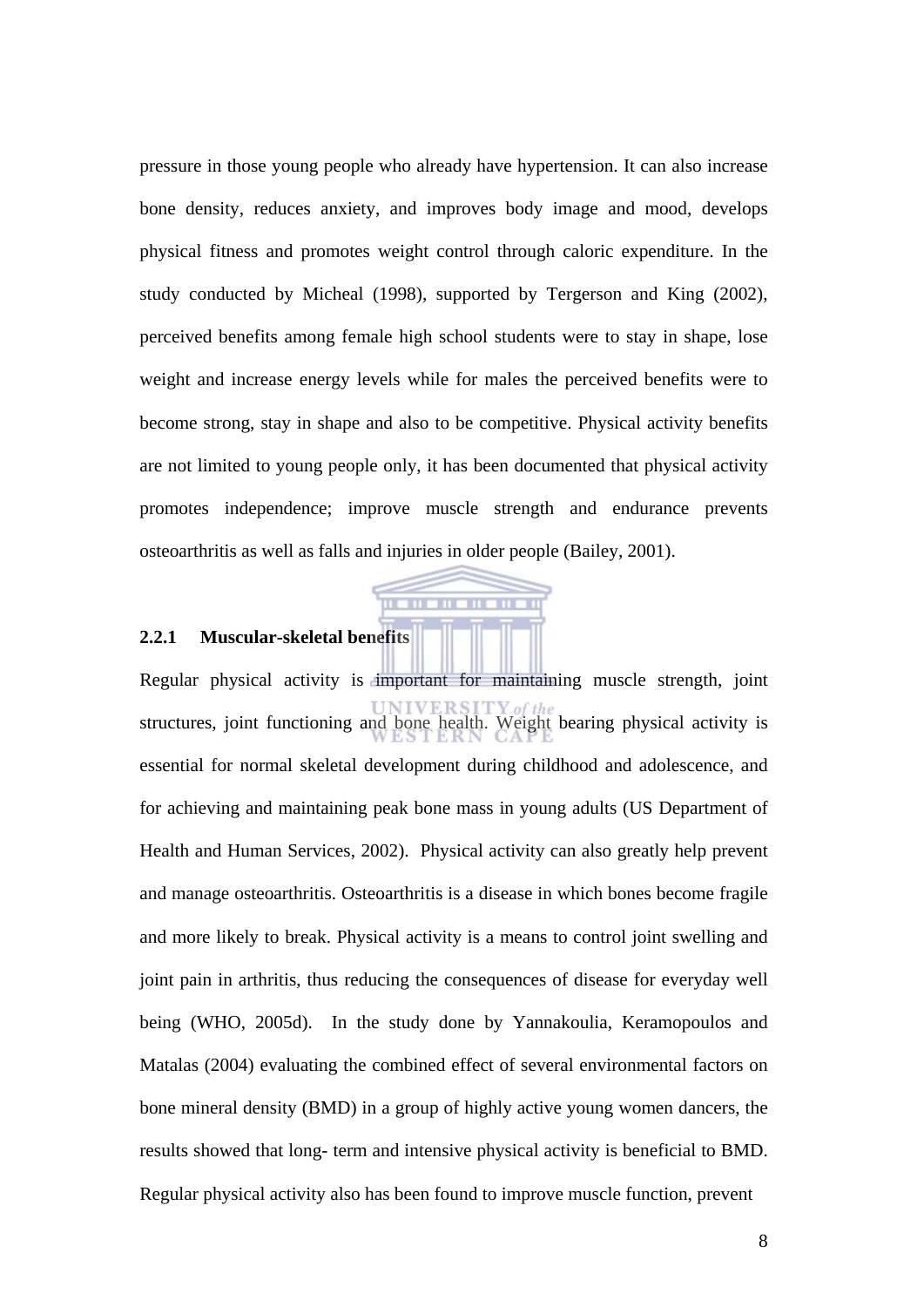soft tissue injuries and improve physical performance (Healthy People, 2010., Bahr and Loald, 2001).

#### **2.2.2 Cardiovascular and Cardio- Respiratory Benefits**

 Physical inactivity is recognized as a risk factor for coronary artery disease. Regular aerobic physical activity increases exercise capacity and plays a big role in both primary and secondary prevention of cardiovascular disease (Fletcher, Balady, Blair, Blumententhal, Gaspersen, Caitman, Epstein, Froelicher, Pain and Pollock, 1996). Physical activity and exercise as part of cardiac rehabilitation after an acute coronary event improves exercise capacity and quality of life in most patients. It has been proved in several studies over the years that elderly patients benefit from cardiac rehabilitation programmes to the same extend as younger patients when exercise capacity and quality of life are measured (Hage, Mattsson and Stahle, 2003). Cross- sectional studies showed lower blood pressure in active and fit persons, compared to their unfit and sedentary peers. The magnitude of differences in blood pressure across activity or fitness groups is modest, typically less than 10mmhg for systolic pressure and 5 mm Hg for diastolic pressure (Blair, Kohl and Gordon 1992). The study done by Sobngwi, Mbanya, Unwin, Aspray and Alberti (2002), to evaluate and compare physical activity patterns and its relationship with obesity, diabetes and hypertension in urban and rural dwellers in Cameroon, found that the prevalence of obesity, diabetes and hypertension was higher in urban compare to rural dwellers and this was significantly associated with low level of physical activity among urban dwellers.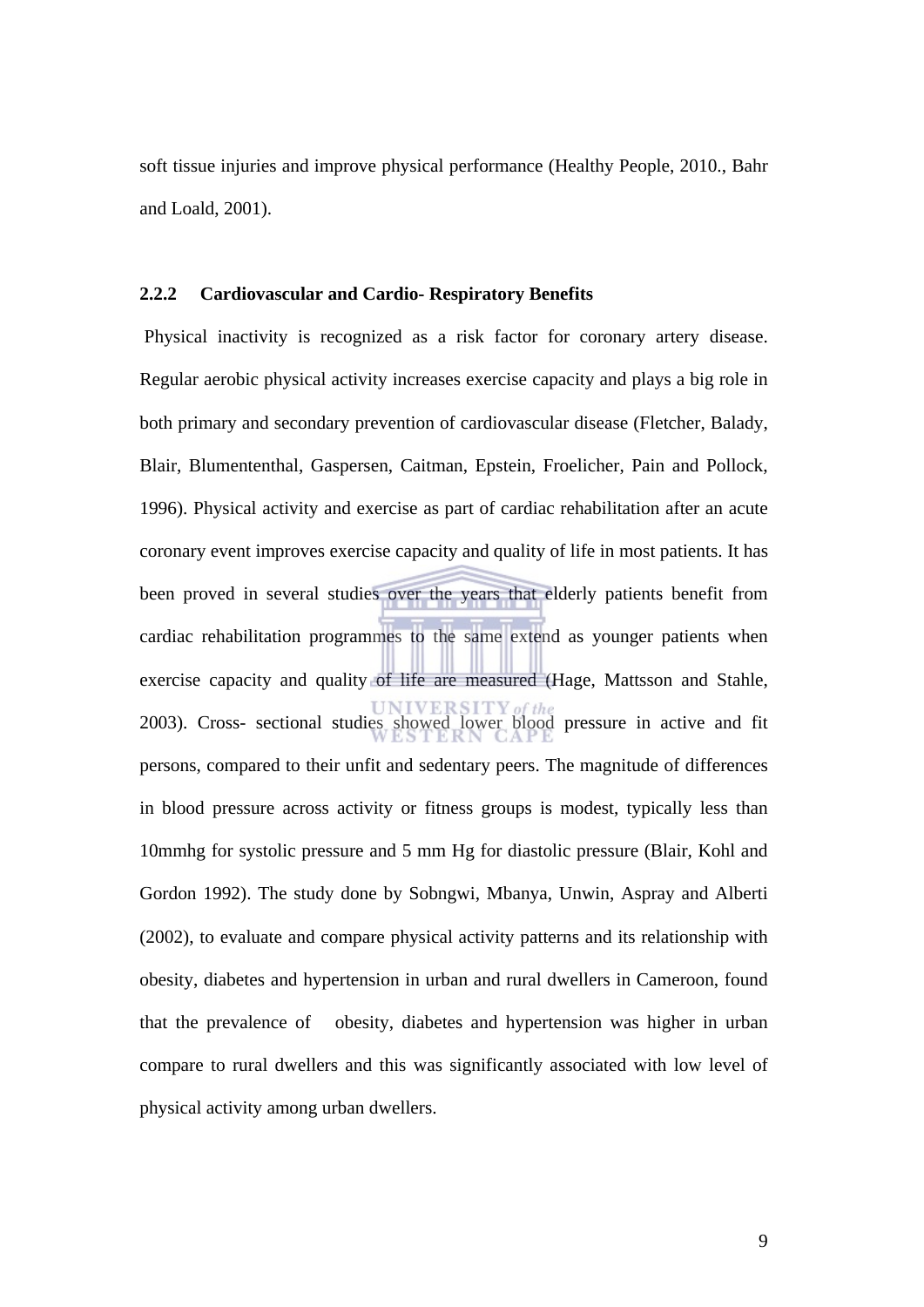#### **2.2.3 Psychological and Mental Benefits**

There is growing research evidence of links between physical activity and mental health benefits, including mood elevation, better cognitive functioning, improved self perception, self esteem and self efficacy. Physical activity has also been shown to enhance the effectiveness of psychological therapies and to have a role in improving quality of life and symptoms management for people with a wide range of mental health problems (Jones, Martin, O'Beney and Caro, 2004). It has been documented that taking regular exercise was a frequent means of coping with work stress by 30% of employees (Sale, Guppy and Sayed 2000). Research at Duke University on people suffering from depression found that 60% of participants who exercised for 30 minutes three times a week overcame their depression without using anti-depressant medication. This is the same percentage rate as those who only used medication in their treatment for depression (Jennifer, 2000).

# **UNIVERSITY** of the **WESTERN CAPE**

### **2.2.4 The Effect of Physical Activity on Weight Control**

Numerous studies have suggested that higher levels of physical activity are associated with lower body weight, or body fat, and more favourable patterns of body fat distribution (Ball, Owen, Salmon, Bauman and Gore, 2001). Obesity and overweight are complexes that contribute to many chronic diseases. Their treatment should include a dietary regimen, physical activity, and behaviour therapy (Barry, Virginia, Andy and Clay, 2001). Recent studies show that regular physical activity lowers many of the health risks associated with overweight and obesity.

Furthermore, obese people who are active have a lower mortality and morbidity than people whose weigh is normal but who are sedentary. This means that for the

10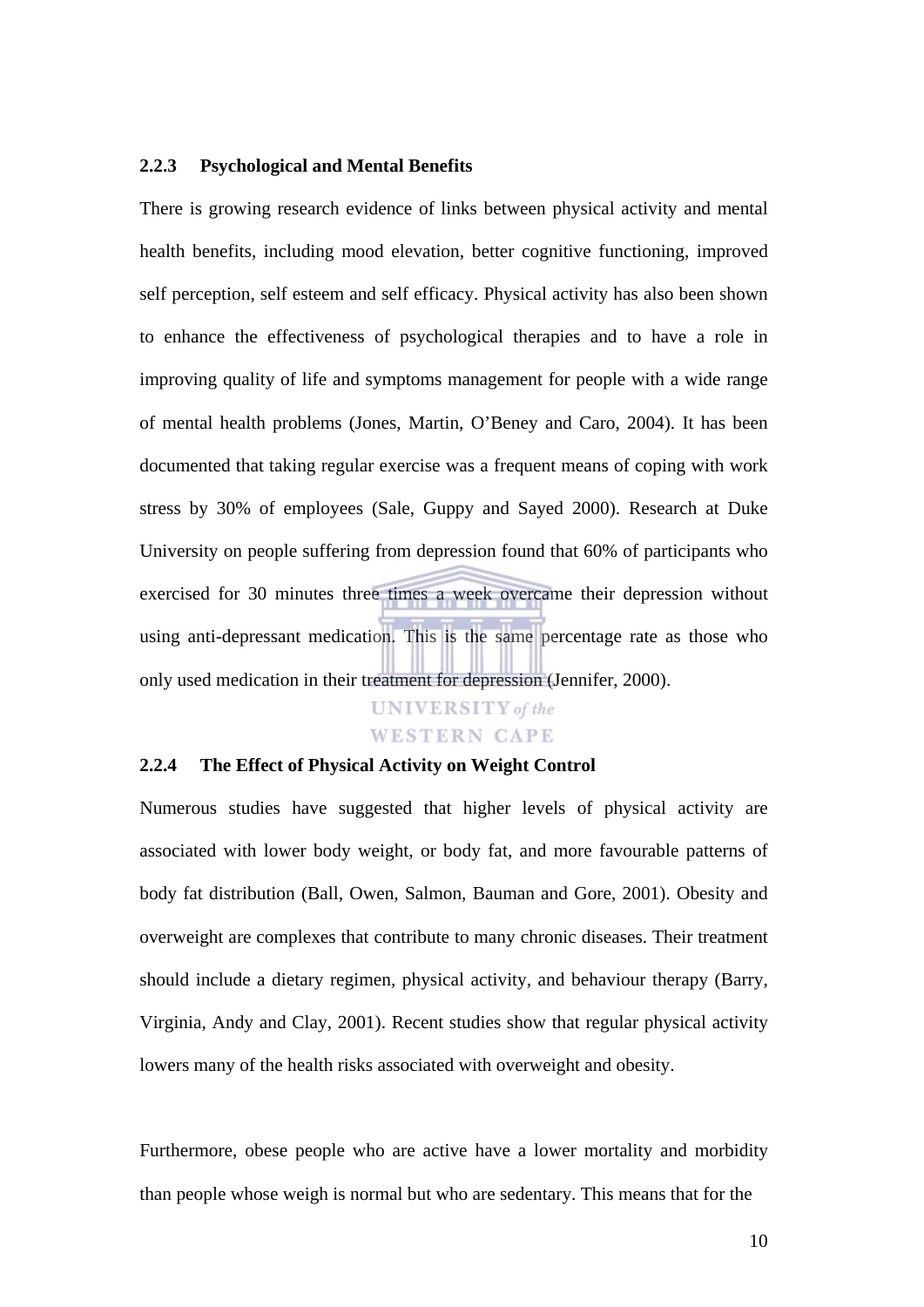overweight or obese patient, starting and maintaining a regular exercise programme yields important health benefits, even in the absence of substantial weight loss. This is encouraging, as maintaining regular physical activity of moderate intensity may be perceived as more attainable than reducing body weight (Bahr and Loald, 2001). A study by Ball et al (2001) examining an association of physical activity with body weight and fat in men and women found that higher level of leisure physical activity were positively associated with the likelihood of being in normal body mass index (BMI) and lower body fat range for women.

#### **2.2.5 Social Benefits**

Research has clearly shown that the significance of physical activity for a society is not only limited to health. By providing opportunities for social interaction, physical activity can help enhance a community to identify and promote community integration (WHO, 2005f). During sports and recreation activities, individuals learn and share community values and attitudes and gain a better understanding of other groups in the society. Participation in physical activity can also have a deterrent effect on anti-social behaviour, including vandalism and petty crime. Physical activity reduces sense of isolation and loneliness, it encourages community network, it prolongs independence in old people and helps build social skills in children (WHO, 2005g). The study by Savage and Michael (1998), reported that the most reasons encouraging university students to participate in physical activity was having fun with their friends and establishing interpersonal relationships.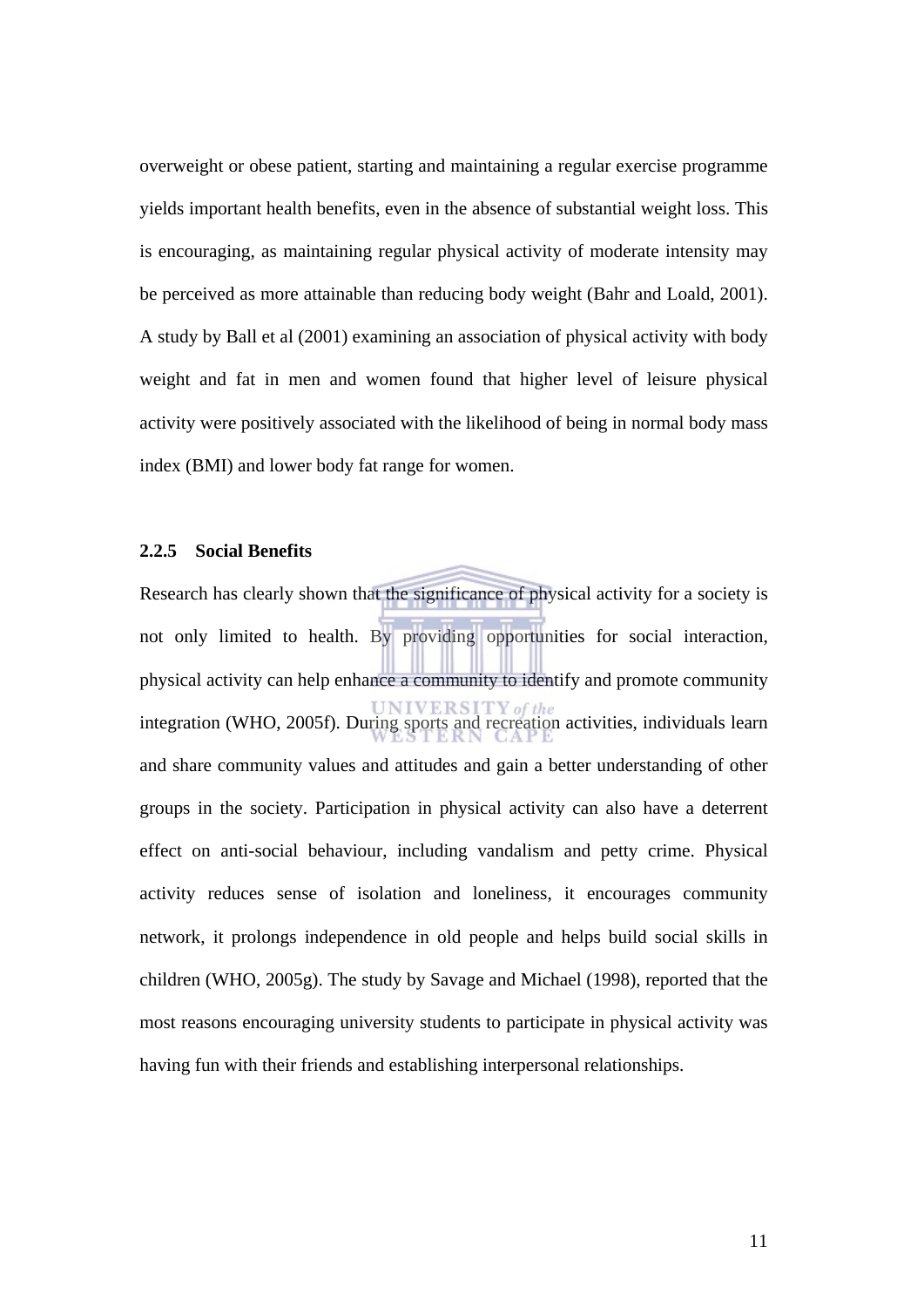#### **2.2.6 Economic Benefits**

There is more and more evidence that physical activity also has importance in the economy, working life, socialization and education (Telama, 1999). According to 1998 world health organisation's data, physically active individuals save an estimated \$ 500 per year in health care costs. In addition, workplace physical activity programmes in the USA can reduce short- term sick leave (by 6-32%), reduce health care costs (by 2- 52%). In Canada, companies with employee physical activity programmes/ initiatives can reach the benefits of \$ 513 per worker per year (from changes in productivity, absenteeism, turnover and injury) (WHO, 2003b).

# **2.3 RECOMMENDED QUALITY AND QUANTITY OF PHYSICAL**

### **ACTIVITY FOR HEALTH**

Physical activity needs not to be strenuous to be beneficial. For an average sedentary adult, engaging in at least 30 minutes of physical activity of moderate intensity everyday or on most days of the week will be sufficient to obtain health benefits. Moreover, those 30 minutes can be accumulated through the day in the small bouts of activity or exercise. Therefore, it is not necessary to practice vigorous sports, join costly fitness clubs, or purchase special equipment to achieve health benefits (WHO, 2000h, Bahr and Loald, 2001). The American College of Sports Medicine, Centre for Disease Control, and Prevention together with Surgeon General Report on physical activity and health recommended accumulating at least 30 minutes of moderate physical activity that burns around 150 calories per day or at least 1,000 calories per week (WHO, 2005e). Duration is dependant on intensity of the activity; this means that lower- intensity activity should be conducted over a longer period of time (30minutes or more), and, conversely individuals training at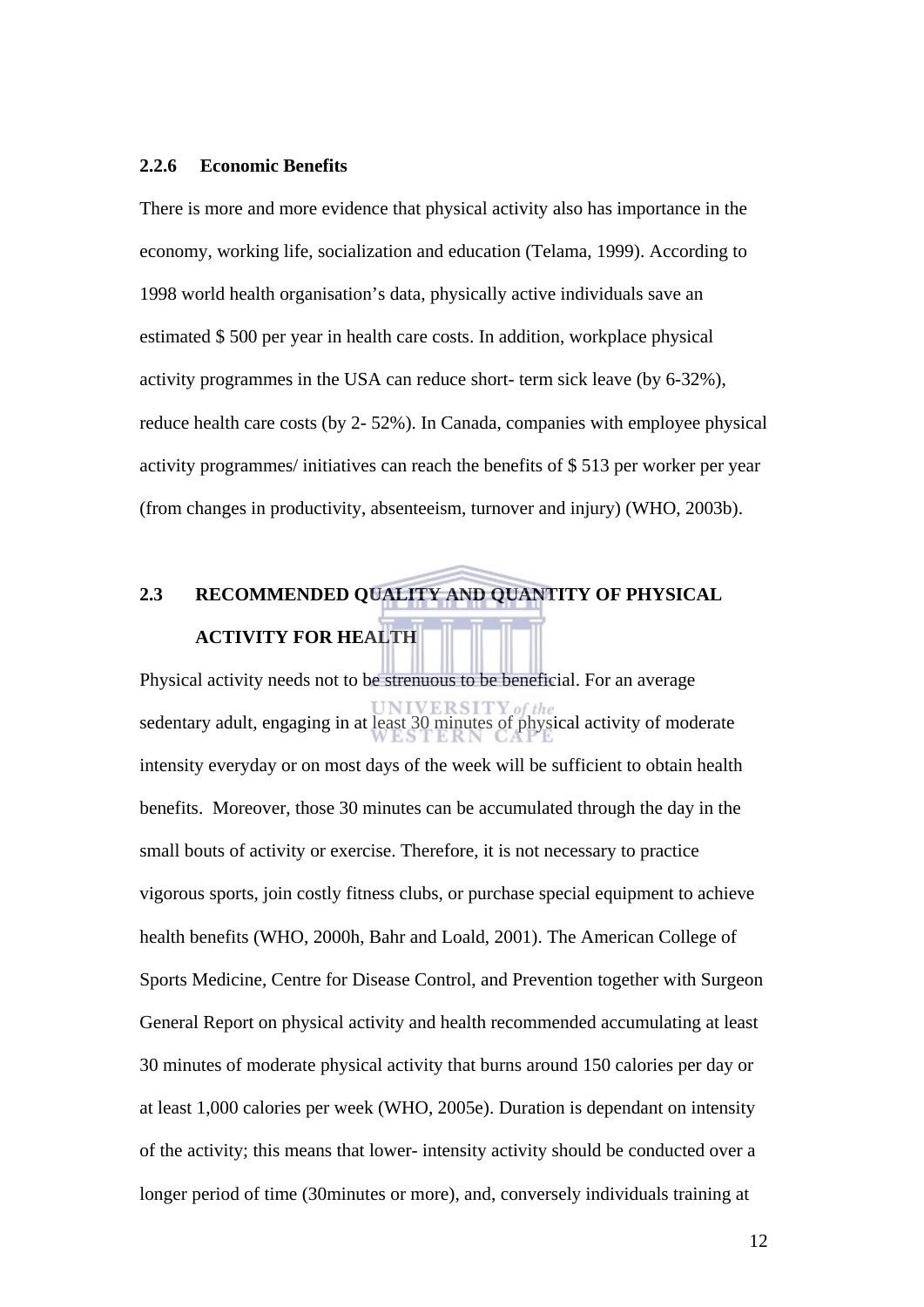higher levels of intensity should train at least 20 minutes or longer. Because of the importance of "total fitness" that is more readily attained with exercise session of longer duration and because of potential hazards and adherence problems associated with high-intensity activity, moderate-intensity activity is recommended for adults not training for athletic competition

(Pollock, 1998).

#### **2.4 FACTORS INFLUENCING PHYSICAL ACTIVITY**

The extensive documentation of the numerous important health benefits of physical activity has created a need to understand the factors that influence physical activity behaviour Sallis et al., (1997). An understanding of the factors that influence physical activity behaviours is necessary for health promoters and behavioural specialists interested in influencing sedentary population groups to become more physically active (Bauman, Marshall, Mohsin, and Westley- Wise, 2002). Factors that influence physical activity have been divided into those that promote physical activity or reduce sedentary lifestyle behaviour (facilitators) and those that are perceived as constraints discouraging behaviour change (Markus, Goldfine and Collins, 2003).

#### **2.4.1 Factors that Facilitate/Motivate Physical Activity**

Perceived cues are considered as helpful and motivational factors to action adherence (Glanz, 1998). According to the literature family members, peers, mass media, school programs and organizational activities have all been identified as common helpful cues to engaging in physical activity. Several studies found that support from family members, friends, sociability, perceived importance of sport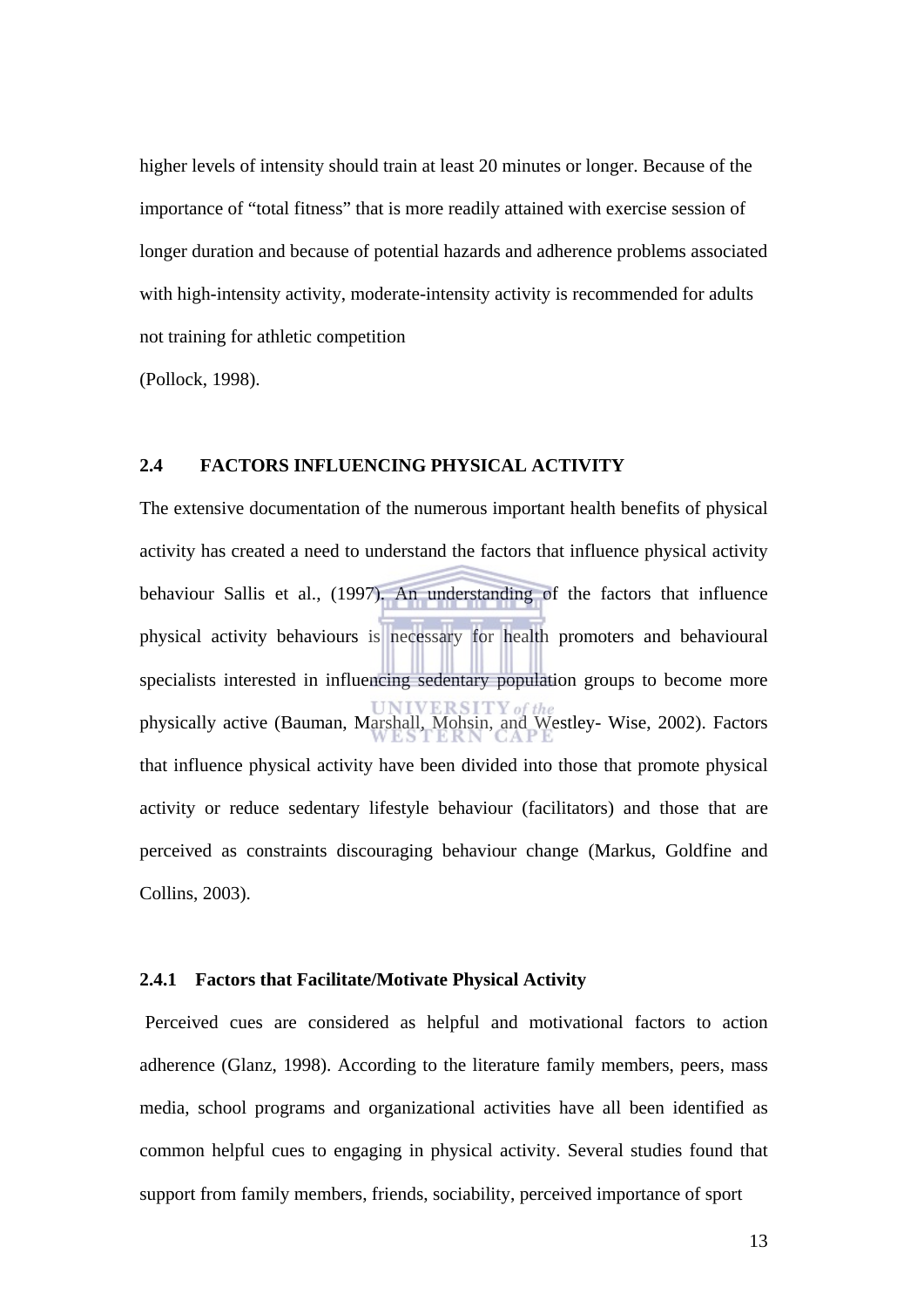and of health improvement and satisfaction with mandatory gym classes in school were the factors motivating adolescents to participate in physical activity (Vilhajalmsson and Tomlinson, 1998; Tergerson and King, 2002; Tumusiime, 2004). Recently, a study on sources and types of social support in youth physical activity found that having friends who support and watch youth engaging in physical activity were significantly and positively related to youth physical activity (Duncan and Strycker, 2005). Families and peers support are potentially important source of social support for adolescent physical activity and for efficacy beliefs regarding physical activity (Pender, Sallis, Long and Galfas, 1994). The support of peers may serve a number of different functions such as social integration or companionship, emotional support such as encouragement, information support, and instrumental support such as sharing the equipment or transportation. Peers also may provide esteem support or reassurance of worth, which might bolster selfefficacy to perform the desired behaviour and to overcome perceived constraints (Duncan and Strycker, 2005). Environments rich in resources relevant to physical activity, such as sidewalks, parks, exercise classes and health clubs may also make it easier for the people to be physically active. Other researchers documented that availability of good facilities and individual's confidences in the performance of the specific activities are the facilitators of physical activity Markus et al, (2003); Sallis et al, (1997) and King et al, (1992). Furthermore, Kagwiza, (2003) reported that urban design features, including the availability of footpaths, traffic control measures, walking paths, and access to local shops and aesthetic features of the physical activity environment, had an influence to walking. In a Finnish study, Telama, Yang, Leino and Viikari (1999), found that early physical activity and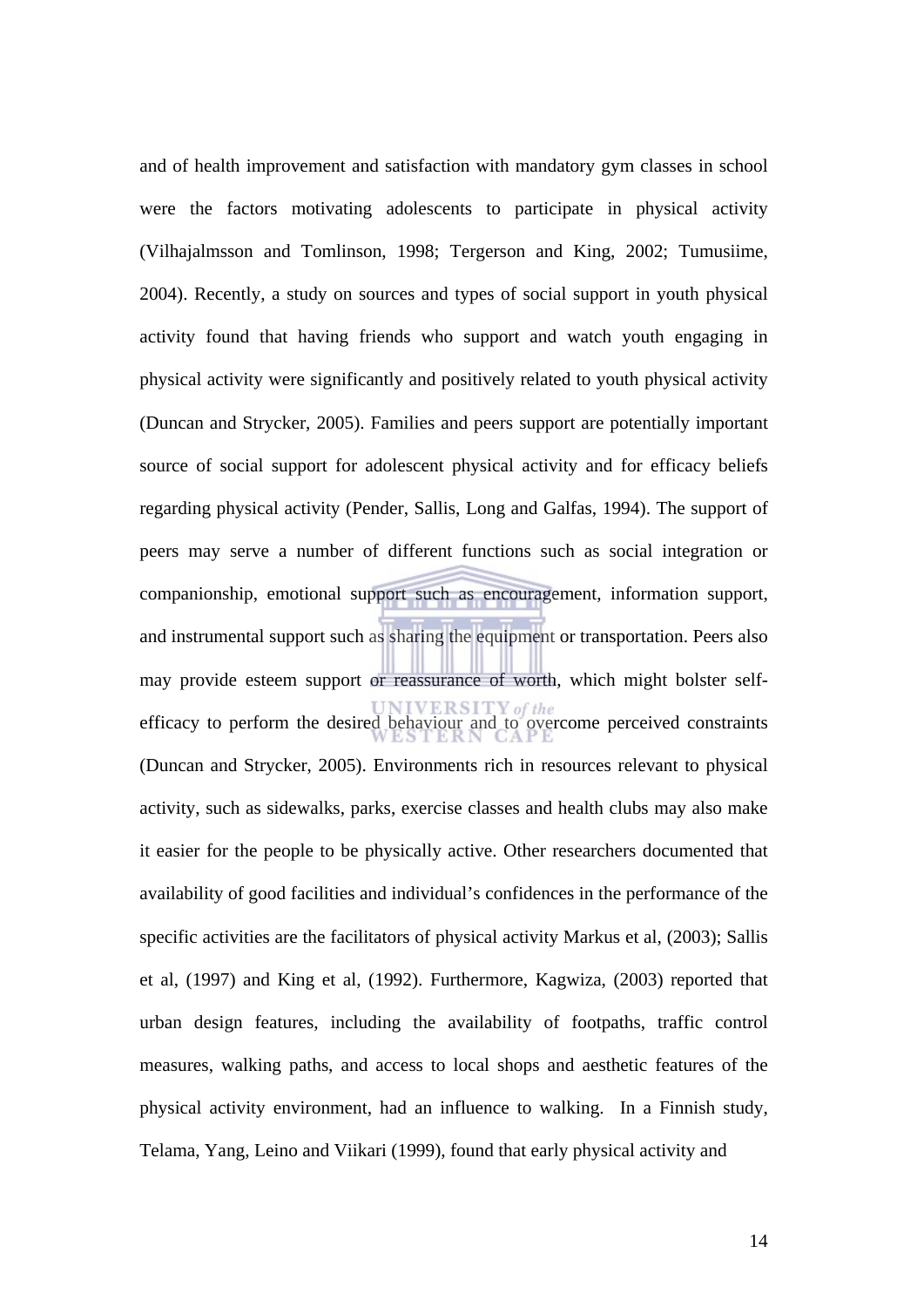current social and health related behaviours were significantly related to the level of adult physical activity. Education, social support index, self-regulation and trying to lose weight were found to be the factors encouraging physical activity among young adults (Dowda 2003, Rovniak, Angerson and Vinett, 2002).

#### **2.4.2 Constraints to Physical Activity**

Identifying constraints to physical activity remains an important goal in health promotion planning programme (Tai- Seale, 2003). A great variety of physical activity constraints have been identified as lack of time, inconvenience, lack of selfmotivation, the belief that exercise is boring or un enjoyable, low self-efficacy, fear of injury, poor self-management skills, lack of social support, and insufficient access to safe places to exercise (King, Blair, Bild, Bishaman, Dubbert, Marcus, Oldridge and Pafferenbarger, 1992; Tappe and Tergerson, 2002; WHO, 2002; WHO, 2003; Tai-Seale, 2003). The study done by Valois, Zulling, Huebner, Drace (2004) revealed that relative declines in physical activity were associated with low life satisfaction, social isolation, and depression.

Although there has been no specific research to identify what could be the constraints to physical activity among paramedical students some constraints were identified among adolescent's college students and young adults, which may not be different from those in paramedical schools. Tappe, Duda and Ehrnwald (1989), identified barriers to exercise among adolescent students as lack of time, unsuitable weather, school and school work, lack of place and needed equipment to exercise, lack of interest, use of alcohol or other drugs, boyfriends or girlfriends that kept one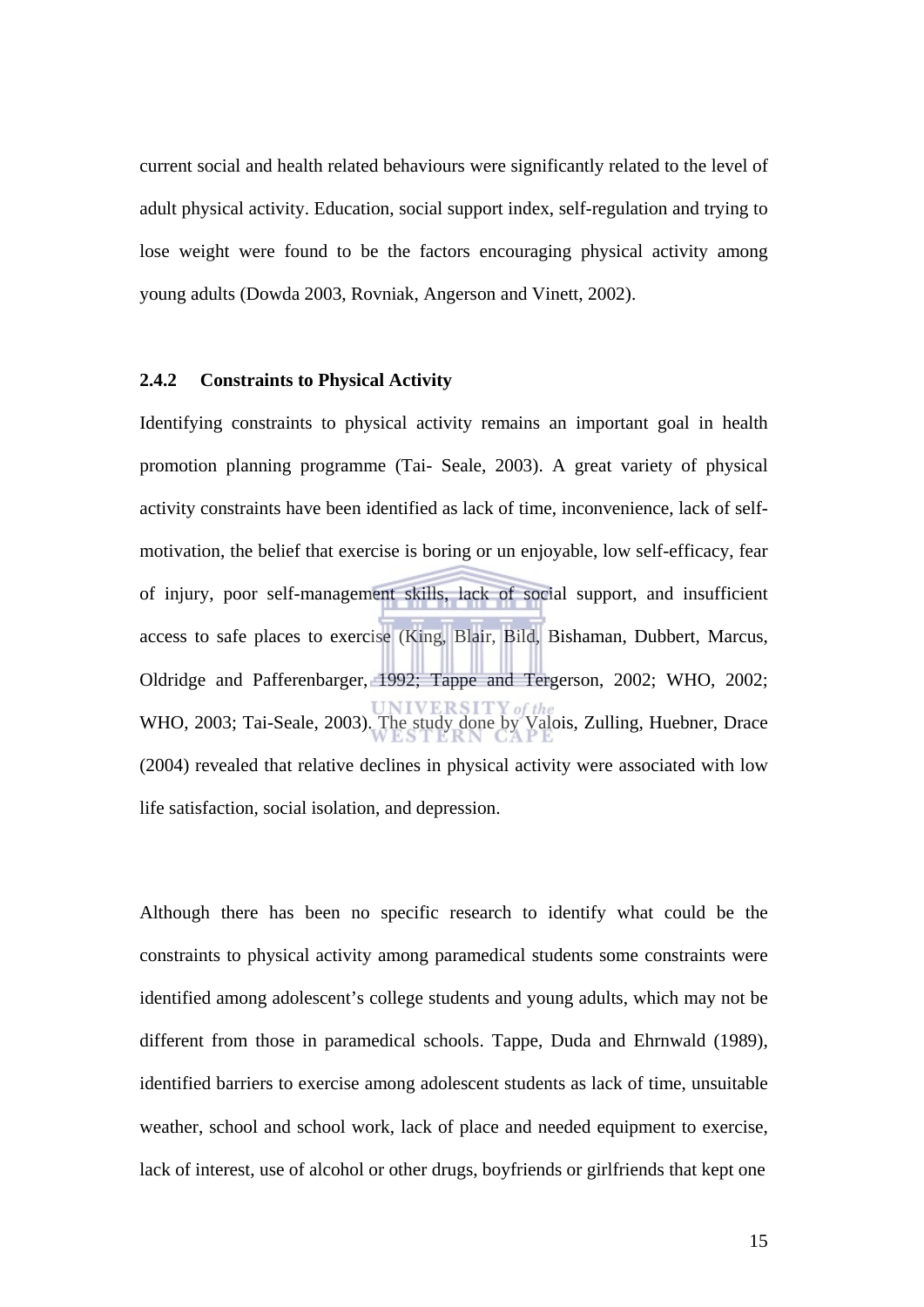from exercising and job responsibility. Distance to facilities, and cost of supervised programmes were also an example of perceived barriers to physical activity among adolescents, young adults, and collage students (Buckworth and Nigg, 2004).

#### **2.5 PHYSICAL ACTIVITY AND HEALTH PROMOTION**

"The Ottawa charter defines health promotion as the process of enabling people to increase control over and to improve their health, to reach a state of complete physical, mental, and social well being" (Coulson, Goldstein, Ntuli, 2002). Health promotion is strongly associated with personal lifestyles and involves two main processes: stopping negative (unhealthy) behaviours such as smoking, alcohol consumption or sedentary and starting positive behaviours such as exercise, good dietary practices, or sunscreen use (Markus et al., 2003). Physical activity may be a tool in the prevention of sedentary behaviour; overweight, obesity, and obesity related diseases and it plays a fundamental role in health promotion. It helps to educate, to develop tolerance and respect for others, to increase interindividual and international exchange, plays a role in social integration, and contributes to an increase in individual sustainable development. The aim of physical activity is to promote a long health and autonomous life, in conformity with the physical and social environment and economic needs (Ewa and Marika, 2003). Despite the multiple benefits of physical activity, at least 60% of the world population fails to achieve the minimum recommendation of 30 minutes moderate intensity physical activity daily (WHO 2005a). It is clear that physical inactivity is a major public health problem that affects huge number of population in all regions of the world. Effective public health measures are urgently needed to promote physical activity

16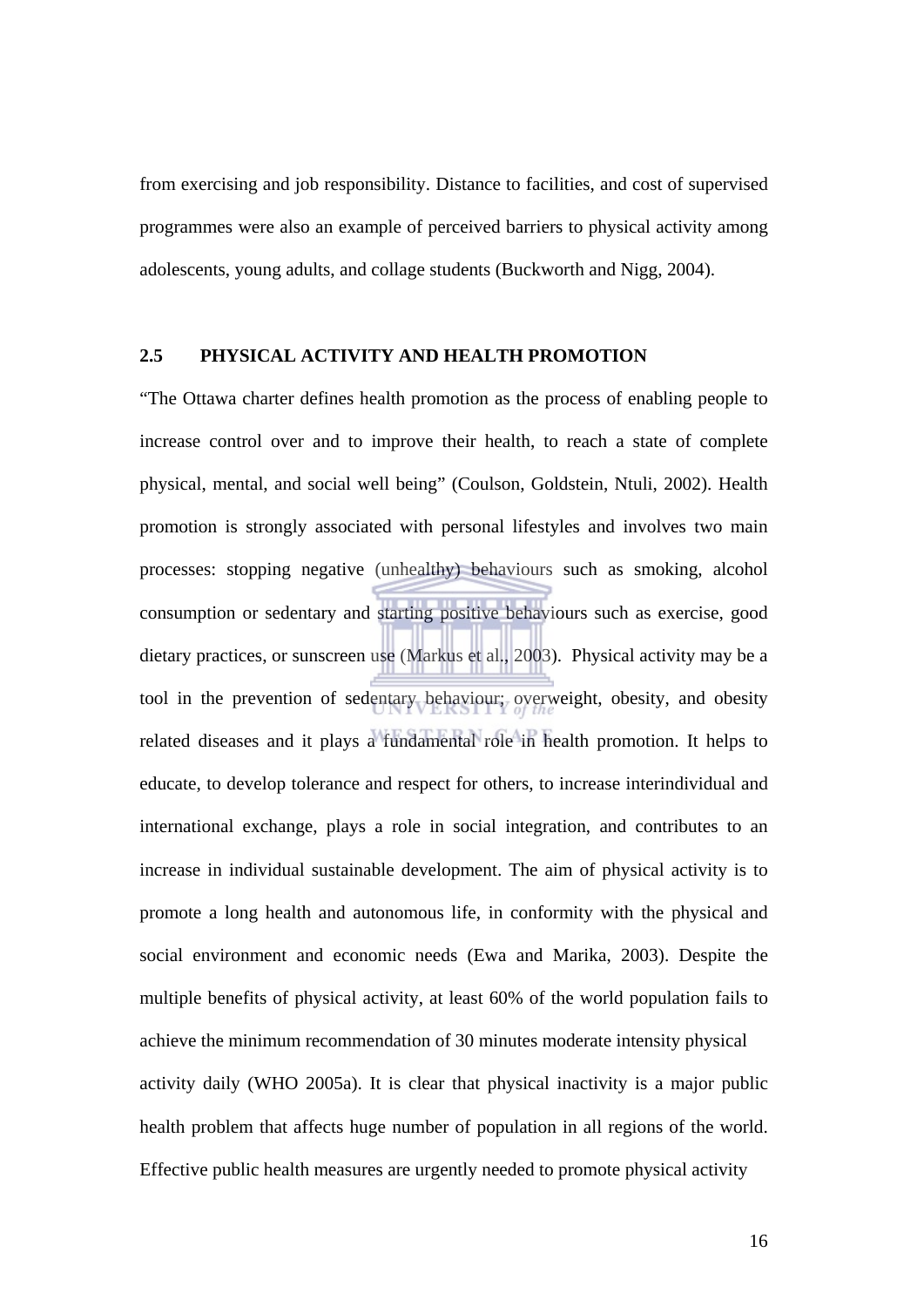and improve public health around the world (WHO, 2005b). Health sectors in collaboration with other policy makers are hereby called to provide a nation- wide evidence advocacy on the health, social and economic benefits of physical activity, develop action- oriented networks with other relevant sectors and stakeholders on physical activity, preparing health professionals, especially on physical activity counselling and programme development, promoting physical activity programme in community, schools and families, securing seed investment and mobilizing resources for physical activity, participating in global actions to promote physical activity (WHO, 2005c).

# **2.5.1 THE ROLE OF THE PHYSIOTHERAPIST IN HEALTH PROMOTION**

Globally the practice of health and health care are changing dramatically (Higgs et al., 2001). Health promotion, including health education has become an increasingly important part of health and medical care, from a disease-oriented, professional- centred medical systems towards a system based on health and client participation. As a profession integral to health promotion, prevention, acute care and rehabilitation physiotherapy plays an essential role in the health care system. (Department of Caring Science, Orebro University, 2000). Physiotherapists, along with other health professionals are being called upon to take up their role as health educators. Physiotherapists are experts in body mechanics, anatomy, and physiology; they are also experts in prescribing appropriate and safe exercise for person who requires specific fitness and injury prevention advice (Wilson, 2002). The physiotherapist uses appropriate techniques, perform with adequate initial assessment to identify the main problem and its course in the case of an injured

17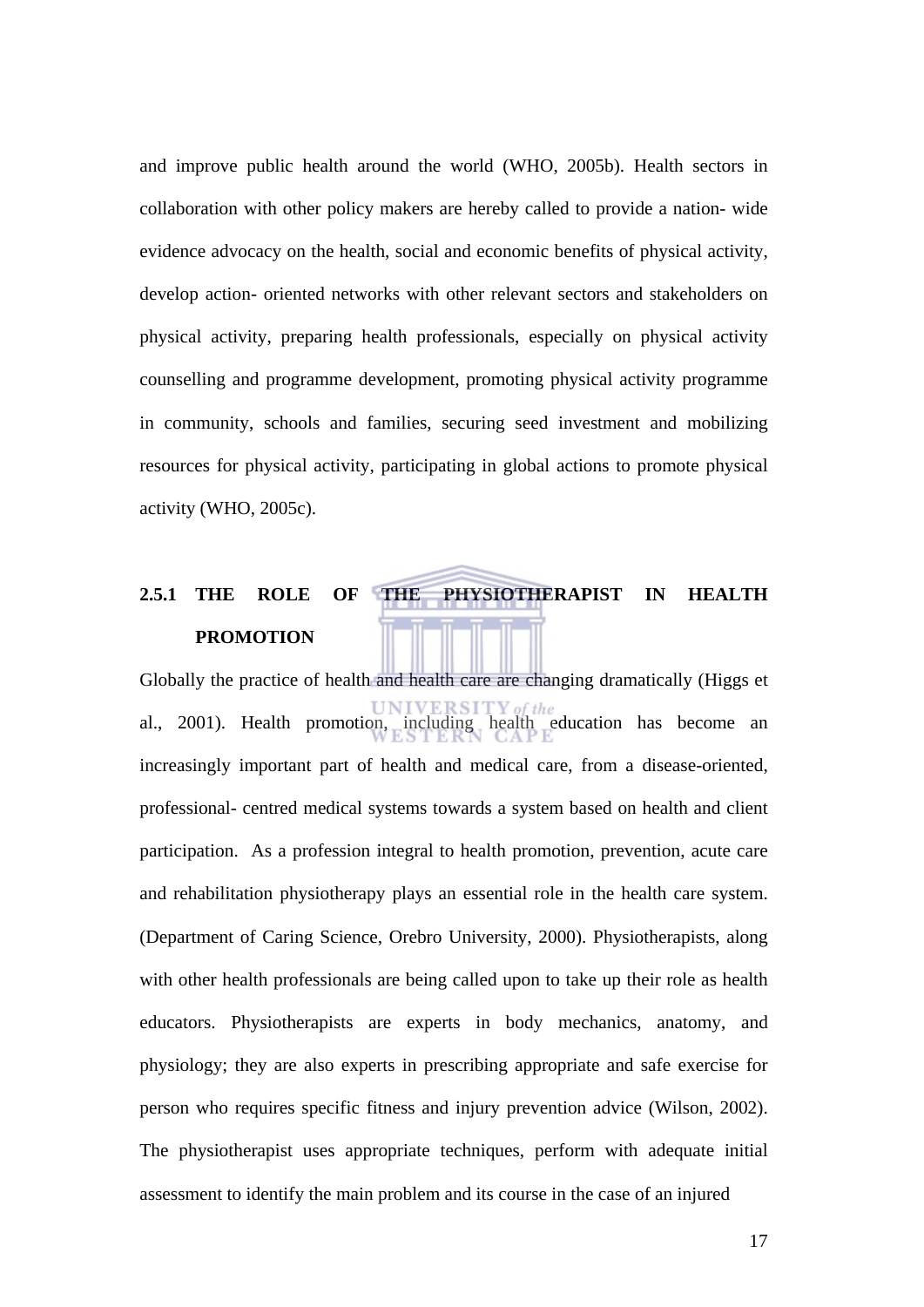person, and also undertake with ongoing reassessment and modification to provide appropriate treatment (Australian Physiotherapy Association, 2002). The role of physiotherapist in health promotion is to step in and work with individuals, groups, and whole population to promote health, to prevent disease and disability in schools, factories and community facilities (Raphael, Steinmetz, Renwick, Rootman, Brown, Sehdev, Phillips and Simith, 1999; Higgs et al., 2001).

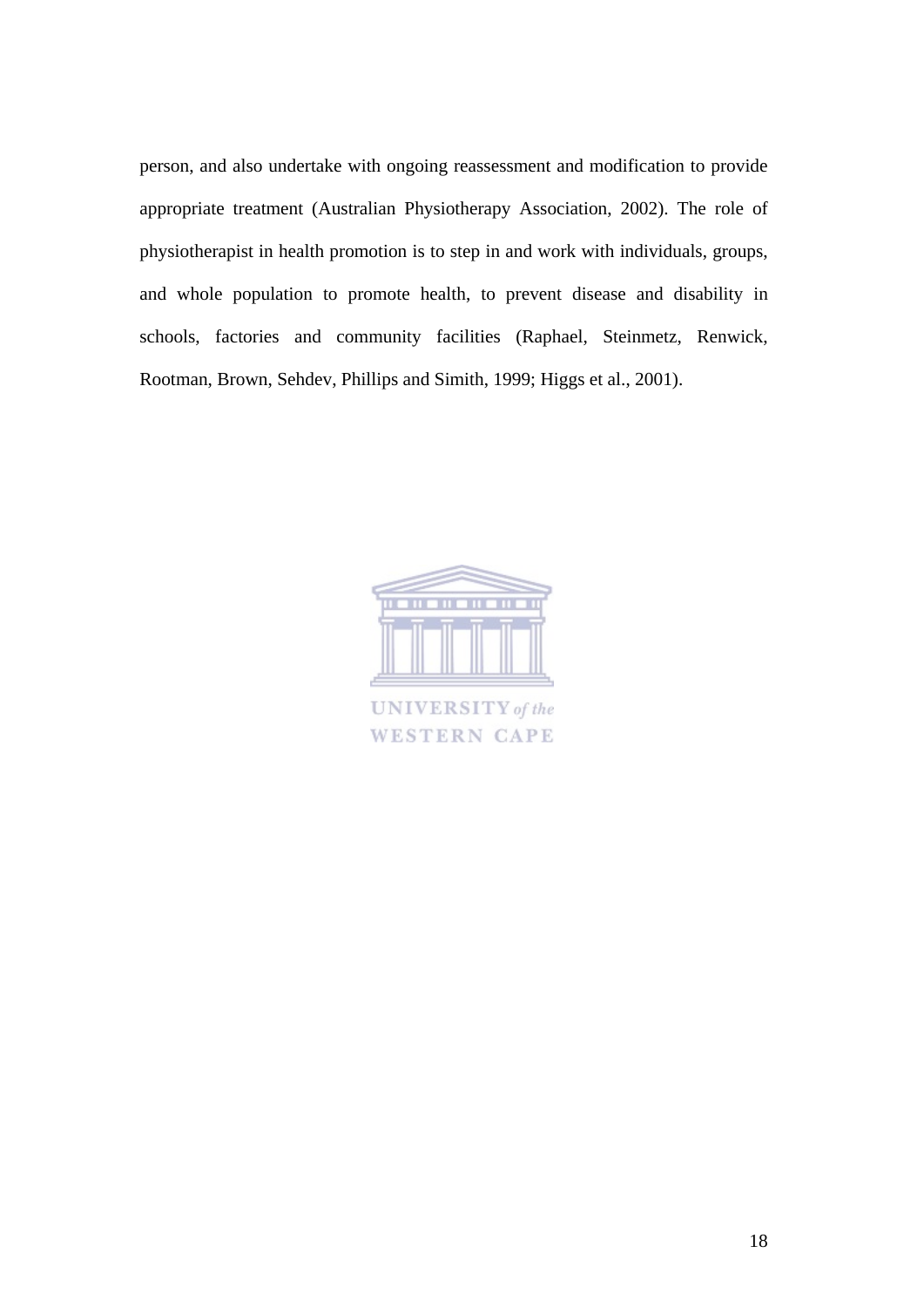# **CHAPTER THREE METHODOLOGY**

#### **3.1 INTRODUCTION**

This chapter discusses the method used in the study. Research setting, study design, study population, sampling technique, data collection methods and procedures followed are discussed. Included in the chapter is a description of the pilot study, data analysis and finally, the ethical consideration regarding the study is reported.

### **3.2 RESEARCH SETTING**

The study was carried out in two paramedical institutions in Uganda. Uganda is a landlocked country bordered by Sudan in the North, Democratic Republic of Congo in the West, Rwanda and Tanzania in the South, and Kenya in the East. It lies astride the equator between latitudes 4 degrees 0' North and 1degree 30' South of equator, and longitude 30 degrees 0' North, and 1 degree 30' South of equator. Uganda covers an area of 242.554 square km; it has a population of approximately 24.5 million people spread out in 54 districts. The capital city of Uganda is Kampala.

There are 4 paramedical institutions in the country that train undergraduate students who are between 18-35 years which was the target population for this study. Due to limited resources and time, only two of these institutions were contacted for participation in the study. The biggest institution namely Mulago paramedical training school participated in the study. The second institution to participate was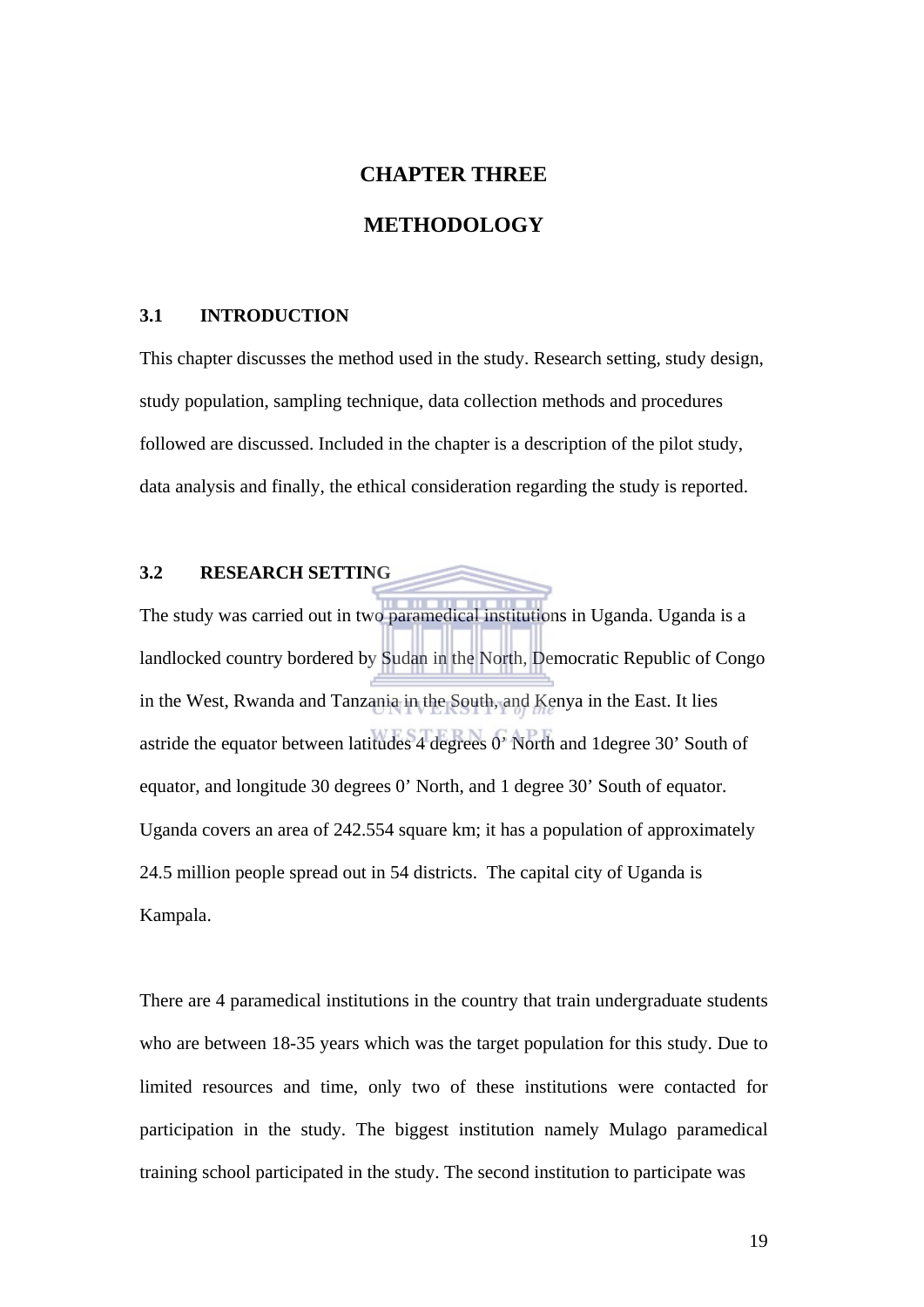Mbale Paramedical School, which is situated in the Eastern part of Uganda. These institutions were chosen because they are the biggest among all paramedical institutions in Uganda. The total number of all paramedical institution students in Uganda was approximately one thousand two hundred (1200) and the two institutions that participated in the study counted ¾ of the total number. (Approximately nine hundred students were studying in these two institutions that participated). Due to lack of time and insufficient finds, the two institutions that are situated in the Western and Northern Uganda were not contacted for participation in the study.

#### **3.3 STUDY DESIGN**



The study was a descriptive quantitative design with a cross-sectional survey. According to Mouton (2001), this is probably the best design available for social scientists interested in collecting original data for describing a population too large to observe directly.

#### **3.4 STUDY POPULATION AND SAMPLE**

The study was carried out in two different paramedical institutions in Uganda. All students registered for full time study for the 2004/2005 academic year in these two paramedical institutions were contacted for participation in the study. Participants were both residents and non-residents at the institutions but the majority of participants were residing at the institutions. Inclusion criteria were both males and females who accepted to participate voluntarily.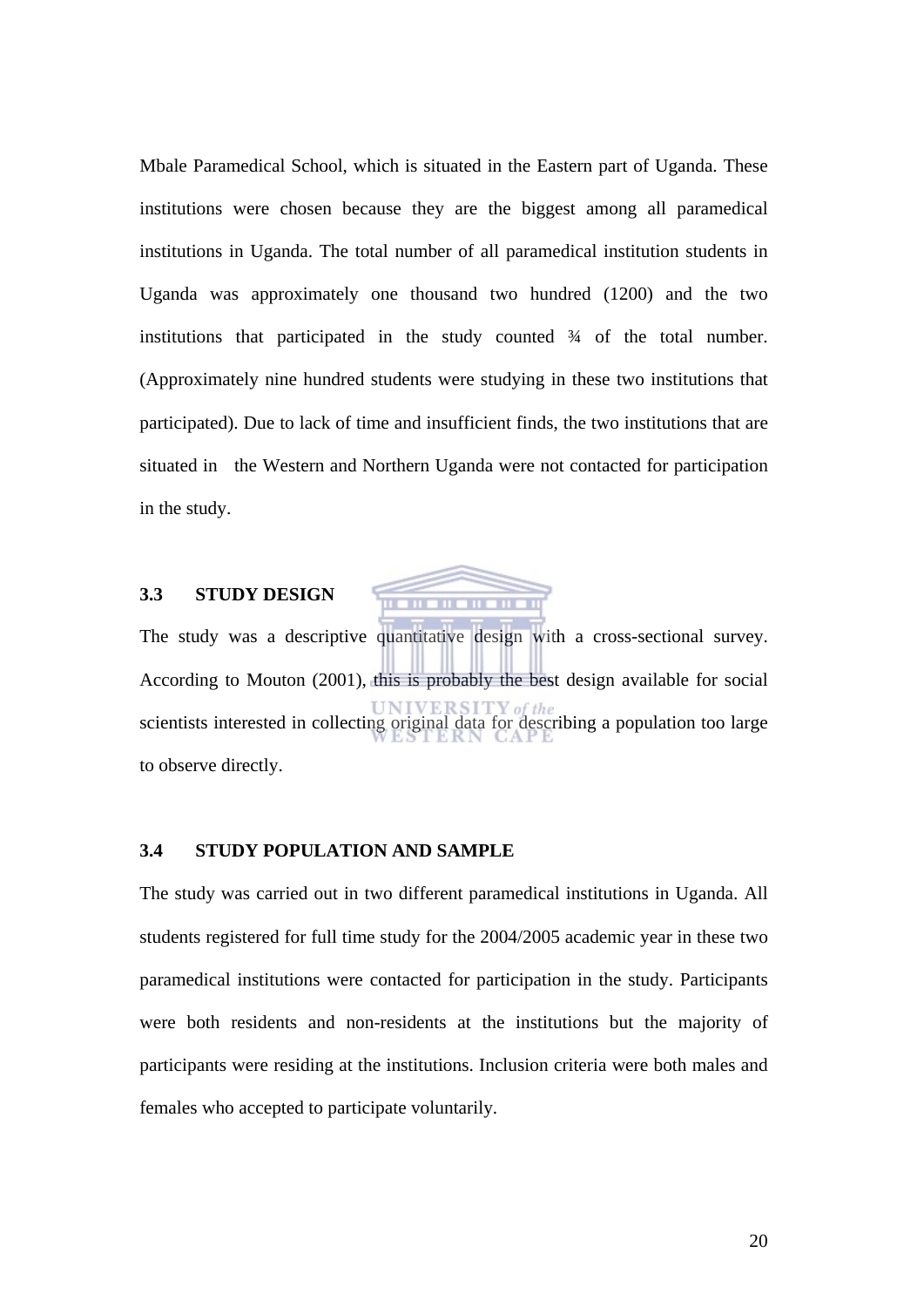Four hundred (400) students were selected for participation in the current study. This sample size was decided upon by calculating proportionally and statistically, basing on the number of students in each institution which participated in the study. The total number of students in these institutions was approximately one thousand two hundred (1200) thus four hundred participants (30%) was a representative number of the study population.

 A stratified random sampling technique was used to select the participants in this study. De Vos, (2001) documented that this type of sampling is suitable for heterogeneous population because the inclusion of small subgroups percentage wise can be ensured. The year of the study and different departments were used as individual strata. Therefore, this sampling technique allowed the researcher to make sure that all different departments and year classes in each institution selected were represented in the sample. Four hundred (400) structured self-administered questionnaires were distributed among the 8 different schools at the institutions that participated in the study. These schools include: Physiotherapy, Occupational Therapy, Dentistry, Orthopaedic Officers, Orthopaedic Technology, Medical Laboratory Technology, Pharmacy and School of Clinical Officers.

#### **3.5 INSTRUMENT**

A structured self- administered questionnaire with closed – ended questions was used to collect the data. The questionnaire consisted of three sections. The first section requested for socio-demographic information while the second and third sections assessed the physical activity levels and perceived constraints to physical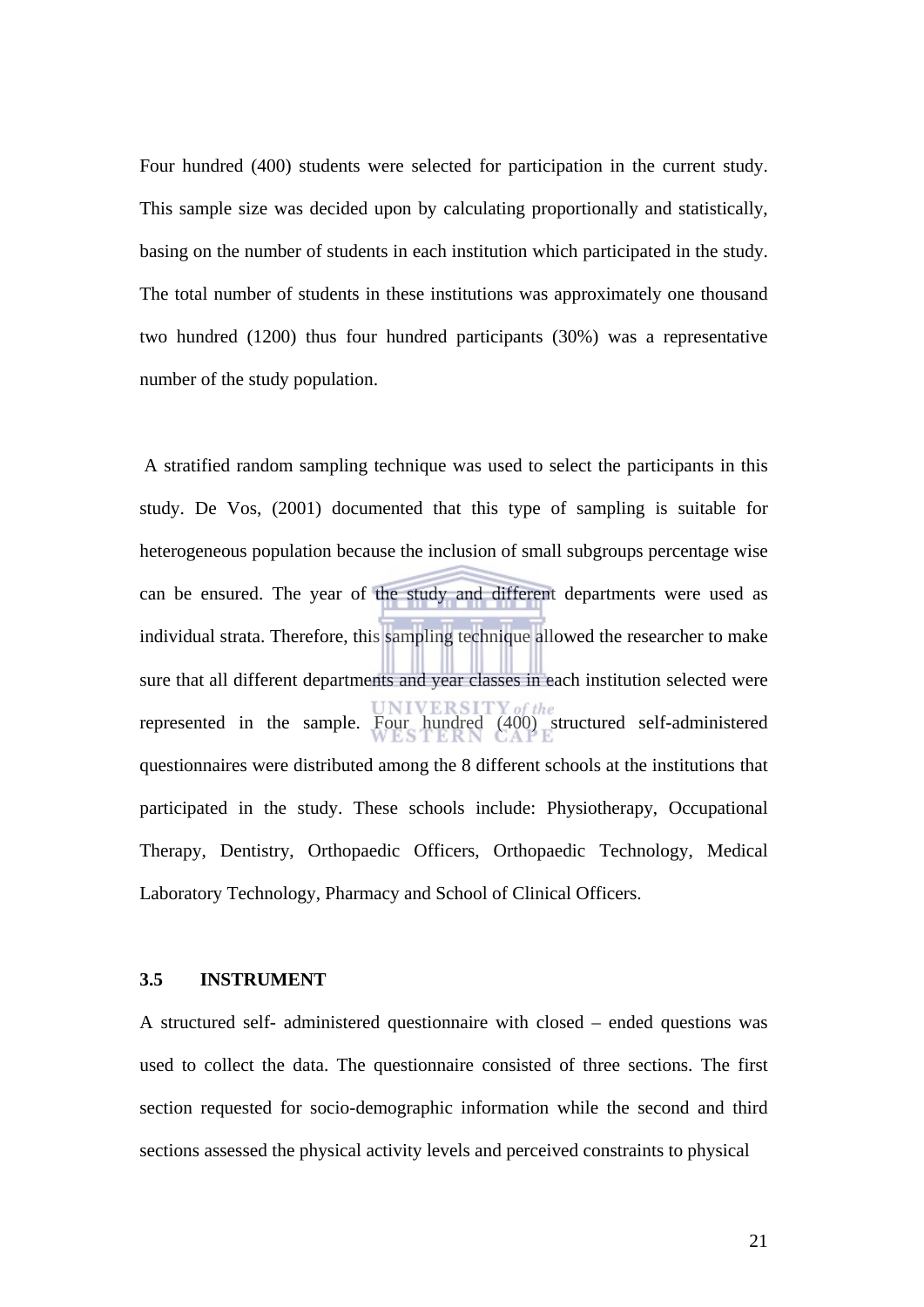activity among the student participants. At the beginning of each section instructions and how to fill in the questionnaire were provided.

Section A. this section comprised of ten questions which covered sociodemographic characteristics. These questions were adopted from the questionnaire developed by Tergerson and King, (2002) in which they assessed physical activity perception among high school adolescent learners. These authors had the instrument tested for the stability and reliability. The pearson-r correlation coefficients for the section on constraints were .770. To ensure internal consistency of the instrument cronbach alphas were determined: .900 for constraints.

The variables in this section included: age, gender, current year of study, name of the school, having a friend who participates in any form of physical **UNIVERSITY** of the activity/exercise, having a family member who participates in any kind of physical activity/exercise, having a friend who encourages exercising, having a family member who encourages to exercise and current participation in any form of physical activity. The educational level at which students participated in physical activity/exercise were also assessed.

. . . . . . . . . . . .

Section B. Questions in this section were adapted from the Sub- Saharan African questionnaire (SSAQ) developed by Sobngwi et al (2001). As Uganda is a sub-Saharan country this questionnaire was probably the most practical and appropriate to use. However, the questionnaire was modified to fit the paramedical institution students. For example household activities were included and physical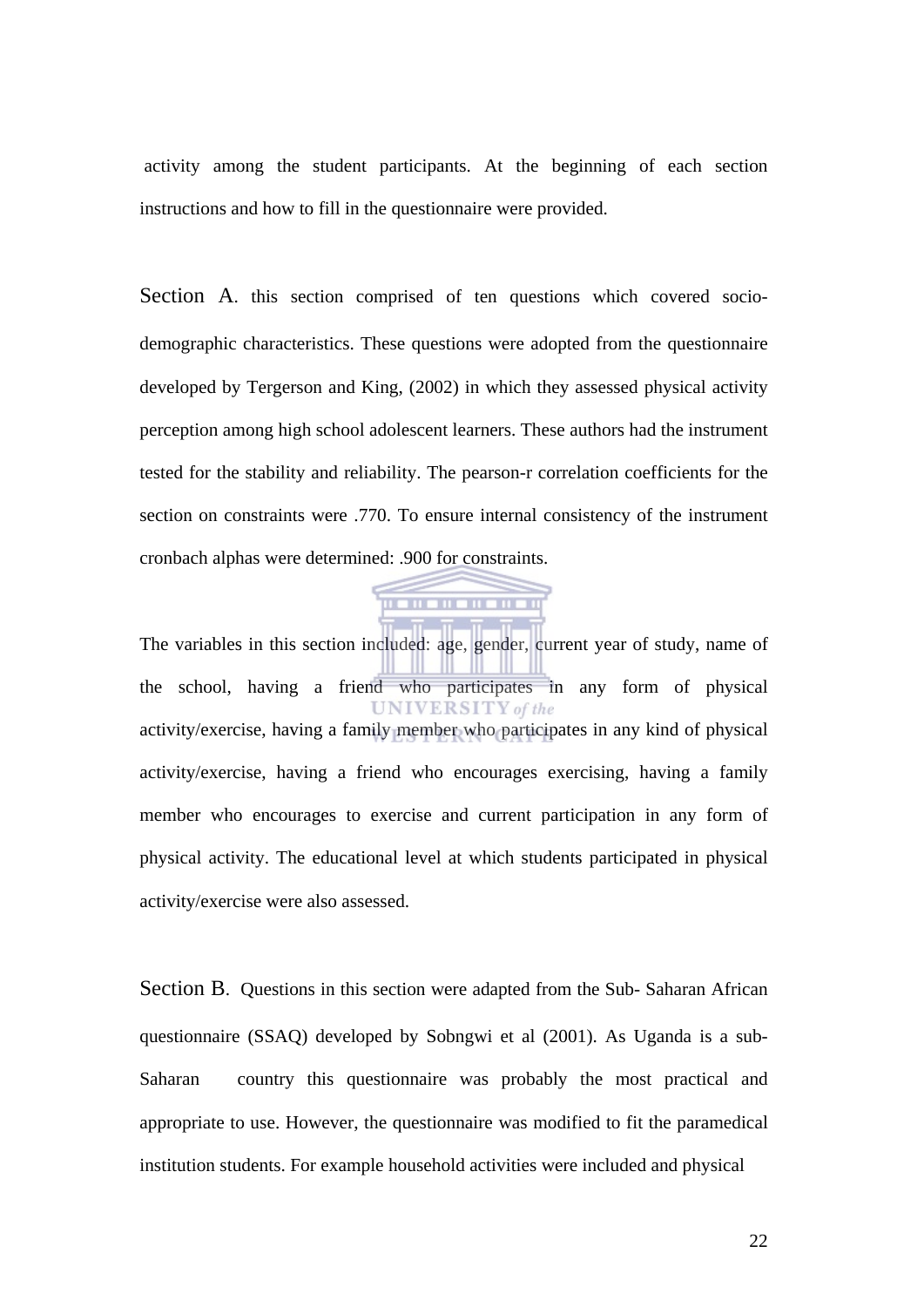activities that are not frequently practiced by Ugandan students such as fishing, hunting, and horse riding were eliminated. This section measured frequency, intensity, duration and type of physical activity practiced by paramedical students involved in this study.

This section assessed physical activity in three categories.

The first part assessed physical activities student did in their leisure or spare time, the second part assessed physical activities students did while at home (Household activity) and the third part evaluated walking to and from school.

Questions in this section categorised physical activity as vigorous, moderate and sitting activities. Responses to these questions were *YES* or *NO* however, those who answered *YES* were asked to state the number of days per week and average duration of session (in minutes) each time they participated in any kind of physical activity/exercise. Those who answered *NO* the next two questions that asked about frequency, intensity and duration were not applicable to them.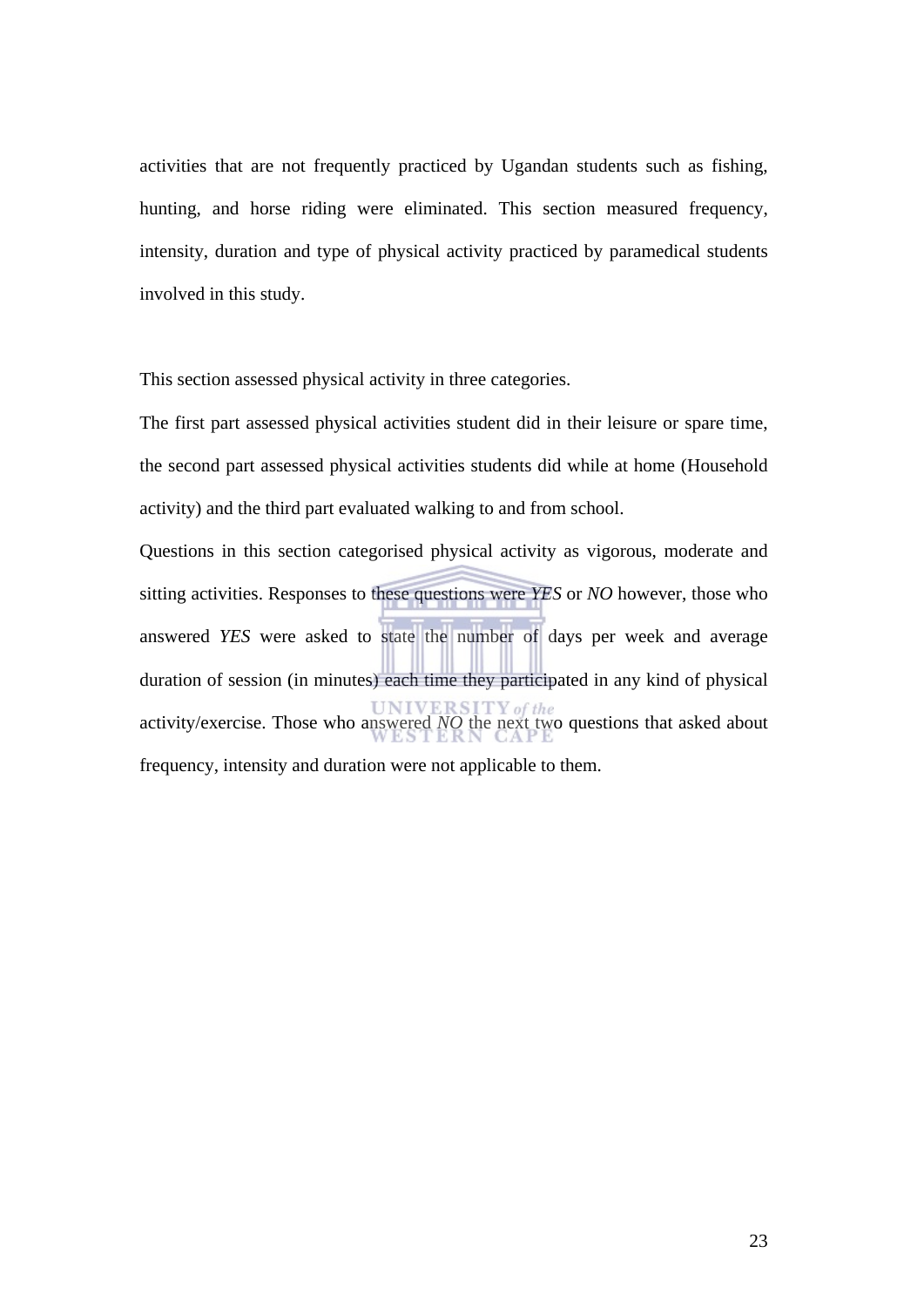#### **Table 3.1 CATEGORIES OF ACTIVITIES**

| <b>ACTIVITY CATEGORY</b>            | <b>EXAMPLE OF ACTIVITIES</b>                                                                                                                                                                    |
|-------------------------------------|-------------------------------------------------------------------------------------------------------------------------------------------------------------------------------------------------|
| <b>Vigorous Activities</b>          | Running, Jogging, Basketball, Soccer,<br>Volleyball, Aerobic dancing, vigorous<br>traditional dance, chopping wood,<br>digging, carring water, heavy lifting                                    |
| <b>Moderate Activities</b>          | Brisk walking, Swimming, Classic<br>dance, Moderate Gymnastic, Table<br>tennis, cleaning house, washing clothes<br>with hands, gardening, sweeping<br>pavement, washing windows                 |
| <b>Light and sitting activities</b> | Light walking, driving a car, watching<br>TV, listening to the radio, playing table<br>games, plaiting hair, chatting with<br>people, washing dishes, doing school<br>homework, preparing food. |



Section C: This section comprised of sixteen variables that measured paramedical perceived constraints to physical activity. These variables were also adopted from the questionnaire developed by Tergerson and King (2002). These variables were given in the form of statements and students were asked to put a tick in the box of their choice against the responses given. The responses were: *Strongly Agree, Agree, Disagree, and Strongly Disagree*. These variables have been described in the literature as factors contributing to sedentary life style.

#### **3.6 PILOT STUDY**

The questionnaire was pre-tested at the University of the Western Cape (UWC) among undergraduate students who had the same characteristics as those in the main study. (i.e. same age range, gender , university undergraduate students from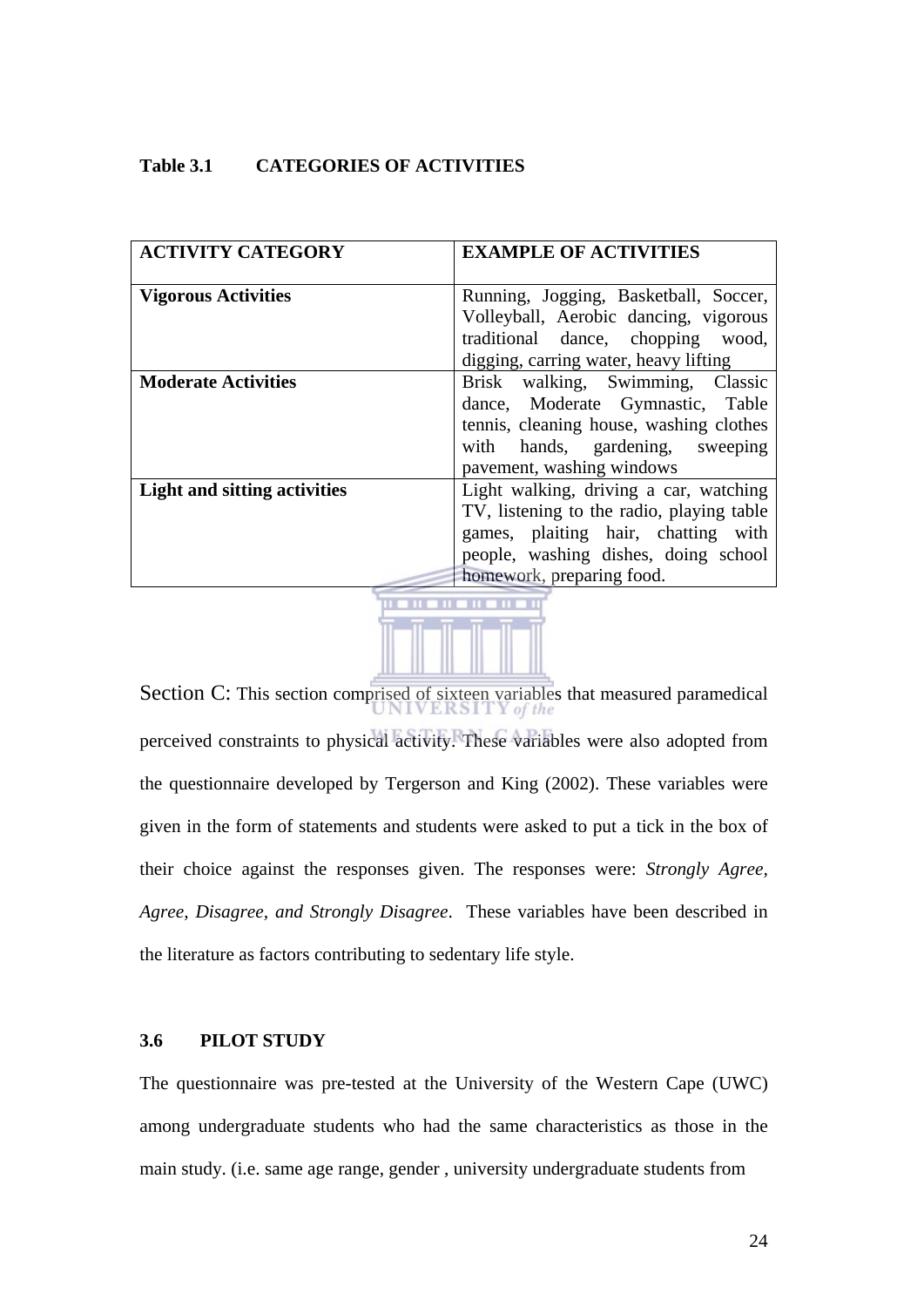different departments and different year of studies). The participants in the pilot study were five males and five females who volunteered to participate. During the pilot study, questionnaires were distributed to the participants individually and explanations regarding how to fill them in were provided. Participants were allowed to contact the researcher for any question for clarification and were told to take their time while filling the questionnaire. The aim of the pilot study was to assess the clarity, understanding of the questionnaire and to determine how long it may take to complete it. The results of the pilot study indicated that the questionnaire was clear and understandable. All participants reported that it took approximately 15 minutes to complete the questionnaire.



#### **3.7 PROCEDURE**

Permission was obtained from the senate committee of University of the Western Cape and research grant committee to conduct the study. The procedure began with distributing these letters seeking the permission to include paramedical institution students in the study. The first letter was distributed to the director of paramedical institutions in Uganda. After his verbal approval more letters were distributed to different authorities such as the registrar and principal tutors of respective schools/ departments. Included in the letter was the purpose and importance of the study. After the verbal approval of all authorities the director of paramedical institutions requested for the research proposal to be given to individual schools/ departments. Having produced the research proposals to each school/ department permission to conduct the study was given. Most of the questionnaires were filled in during class time. Prior to questionnaire administration the researcher introduced himself to the student participants. The purpose and importance of the study was clearly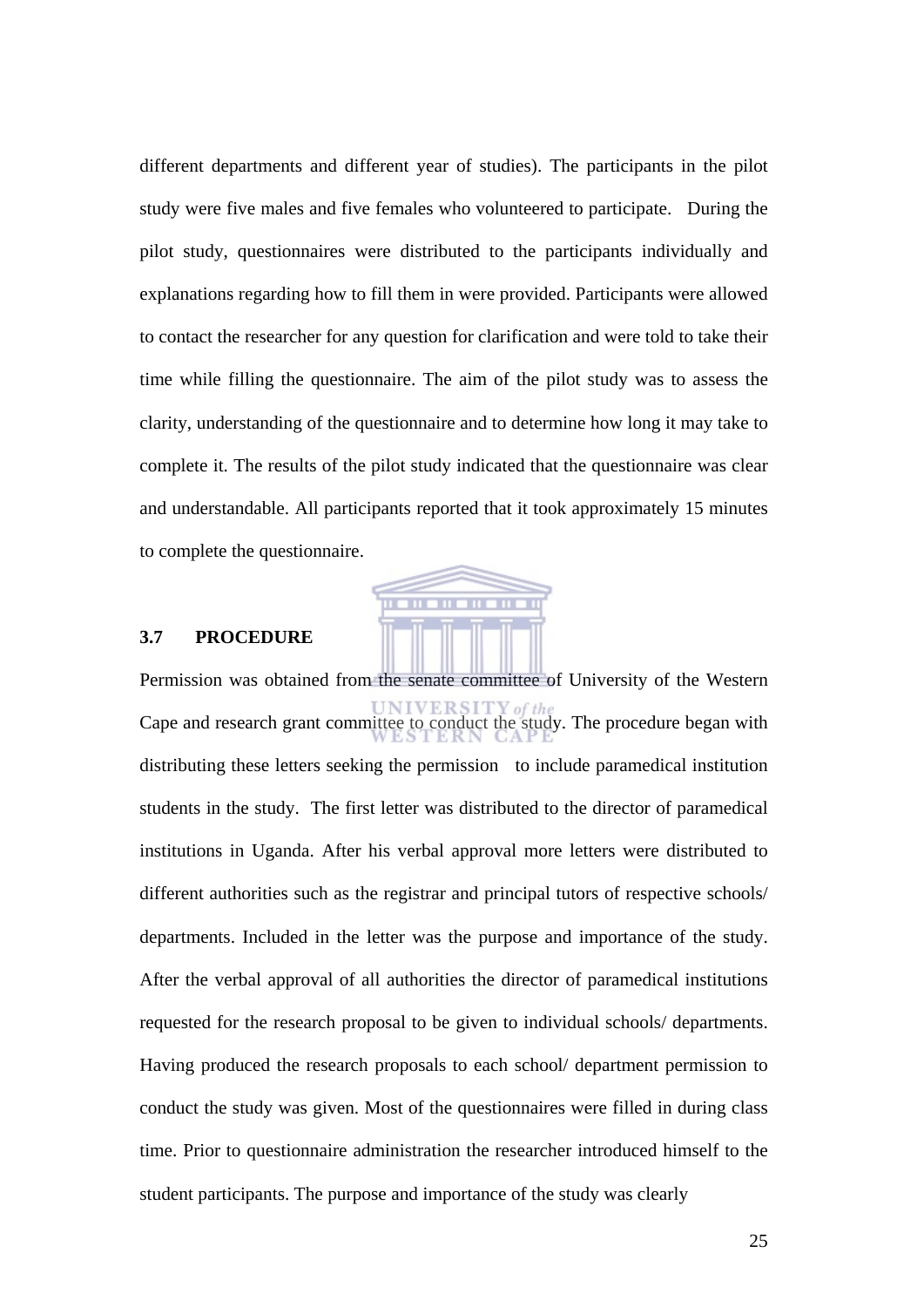explained, participants were informed that participation was voluntary and anonymity was guaranteed by asking participants not to put their names on the questionnaire. Having finished the introduction and explanation regarding the study, questionnaires were distributed to volunteer participants, the researcher read the questionnaire while the participants were filling it in at the same time. The procedure took about ten minutes. However, participants were given five more minutes to verify their answers. Most of the questionnaires were collected immediately.

## **3.8 DATA ANALYSIS**

The statistical package for social sciences (SPSS) version 12.0 was used to analyse the data. Descriptive statistical analysis was used to obtain the demographic profile, physical activity background characteristics and perceived constraints to physical activity of the participants. Demographic characteristics were presented using frequency tables. Inferential statistical analysis was used to determine the association between socio-demographic characteristics, participation in physical activity and perceived constraints to physical activity. This was done in the form of cross-tabulations using chi-square to determine the associations between various variables. Inferential statistics were reported as chi-square, degree of freedom (df) and p values. Alpha level was set at 0.05.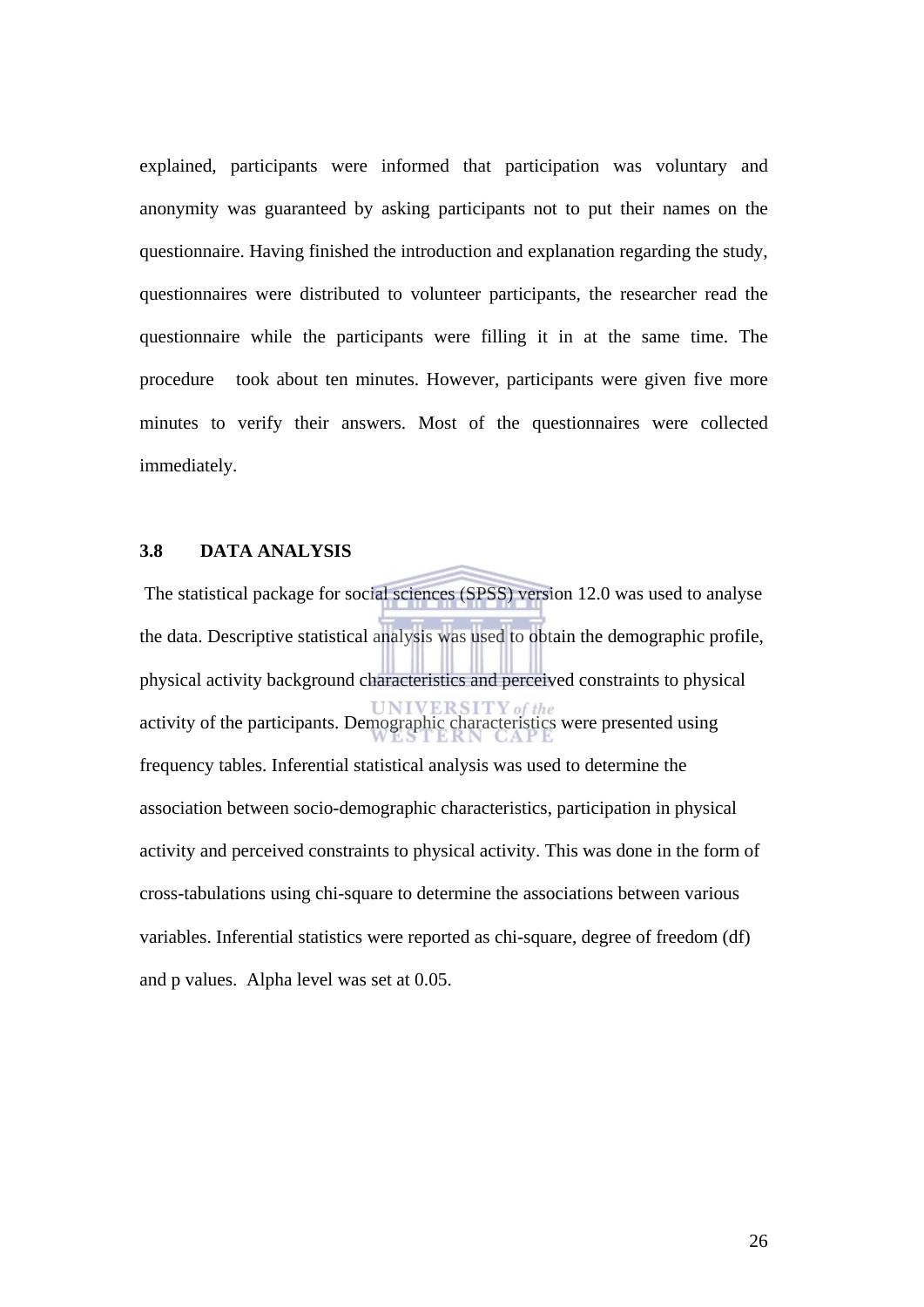# **3.9 ETHICAL CONSIDERATION**

After the approval of the research proposal by the senate committee, research grant and ethic committee of University of the Western Cape, further permission was sought from the director of the paramedical institutions in Uganda to include the students in the study. The purpose and importance of the study was clearly explained to the authorities and students. It was explained that the study was anonymous and voluntary and that all information obtained would be confidential. The right to withdraw in the study at anytime was guaranteed and the data was collected from only those who accepted to participate voluntarily in the study. The feedback of information was also guaranteed.



**WESTERN CAPE**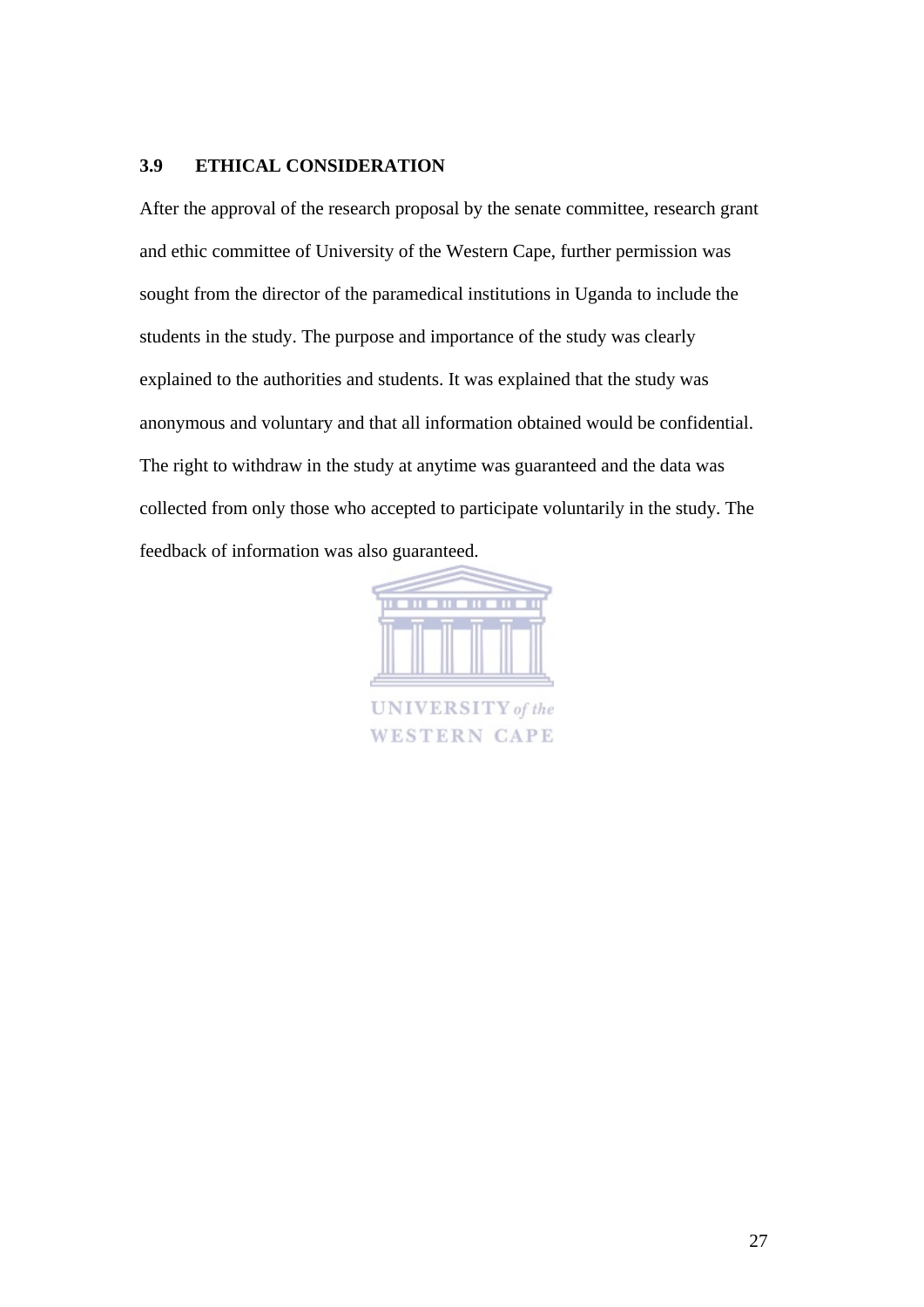# **CHAPTER FOUR**

# **RESULTS**

#### **4.1 INTRODUCTION**

This chapter contains the results of the statistical analysis that attempts to answer the objectives of this study stated in chapter one.

# **4.2 RESPONSE RATE**

A total of four hundred (400) students were randomly selected to participate in the study. Three hundred and sixty (360) students completed and returned the questionnaires, thus the overall response rate was 90%.



#### **4.3 SOCIO- DEMOGRAPHIC CHARACTERISTICS OF THE STUDY SAMPLE UNIVERSITY** of the

The overall study sample consisted of 360 students ranging from 19- 30 years old with a mean age of  $22.44$  years (SD= 2.03) of which 266 (73.9%) were males and 94 (26.1%) were females. The highest number of participants were from second year of study 144 (40.0%) and the smallest number were in their third year 89 (24.7%). Most of the student participants were from the clinical officers department 59 (16.4%), followed by the physiotherapy department 50 (13.9% as illustrated in table 4.1.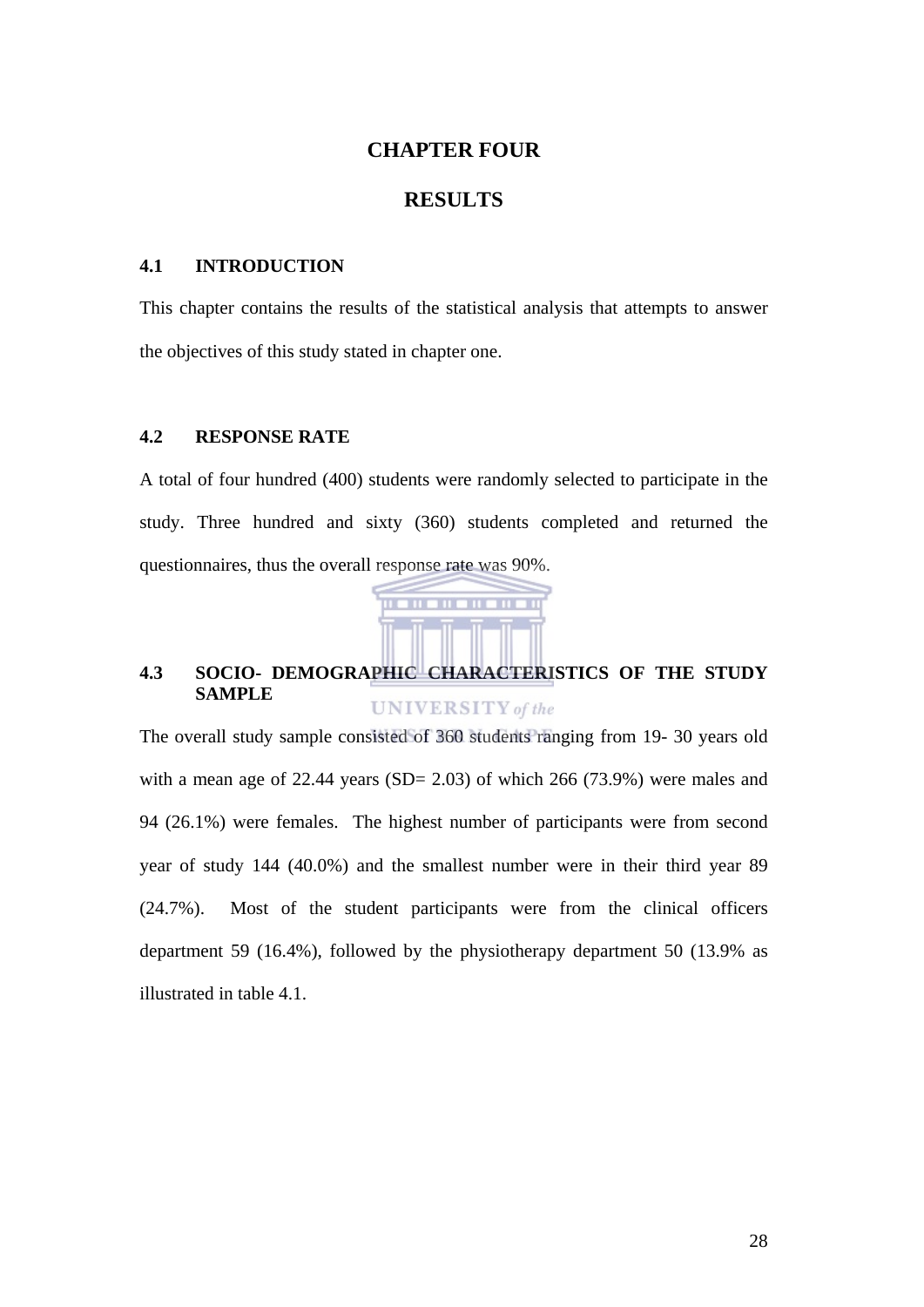# **TABLE 4.1 Socio-Demographic Characteristics of the Study Sample (n= 360)**

| <b>Variables</b>     |                                         | <b>Number</b> | <b>Percentages</b> |
|----------------------|-----------------------------------------|---------------|--------------------|
| <b>Gender</b>        | Males                                   | 266           | 73.9               |
|                      | Females                                 | 94            | 26.1               |
| <b>Year of Study</b> | 1st year                                | 127           | 35.3               |
|                      | 2nd year                                | 144           | 40.0               |
|                      | 3rd year                                | 89            | 24.7               |
| Departments/         | <b>Clinical Officers</b>                | 59            | 16.4               |
| <b>Courses</b>       | Physiotherapy                           | 50            | 13.9               |
|                      | Medical lab                             |               |                    |
|                      | Technology                              | 48            | 13.3               |
|                      | <b>Orthopaedic Officers</b>             | 48            | 13.3               |
|                      | <b>UNIVERSITY</b> of the<br>Orthopaedic |               |                    |
|                      | <b>ERN</b><br>Technology                | $C_{43}$ PE   | 11.9               |
|                      | Dental                                  | 40            | 11.1               |
|                      | Pharmacy                                | 37            | 10.3               |
|                      | Occupational<br>therapy                 | 35            | 9.7                |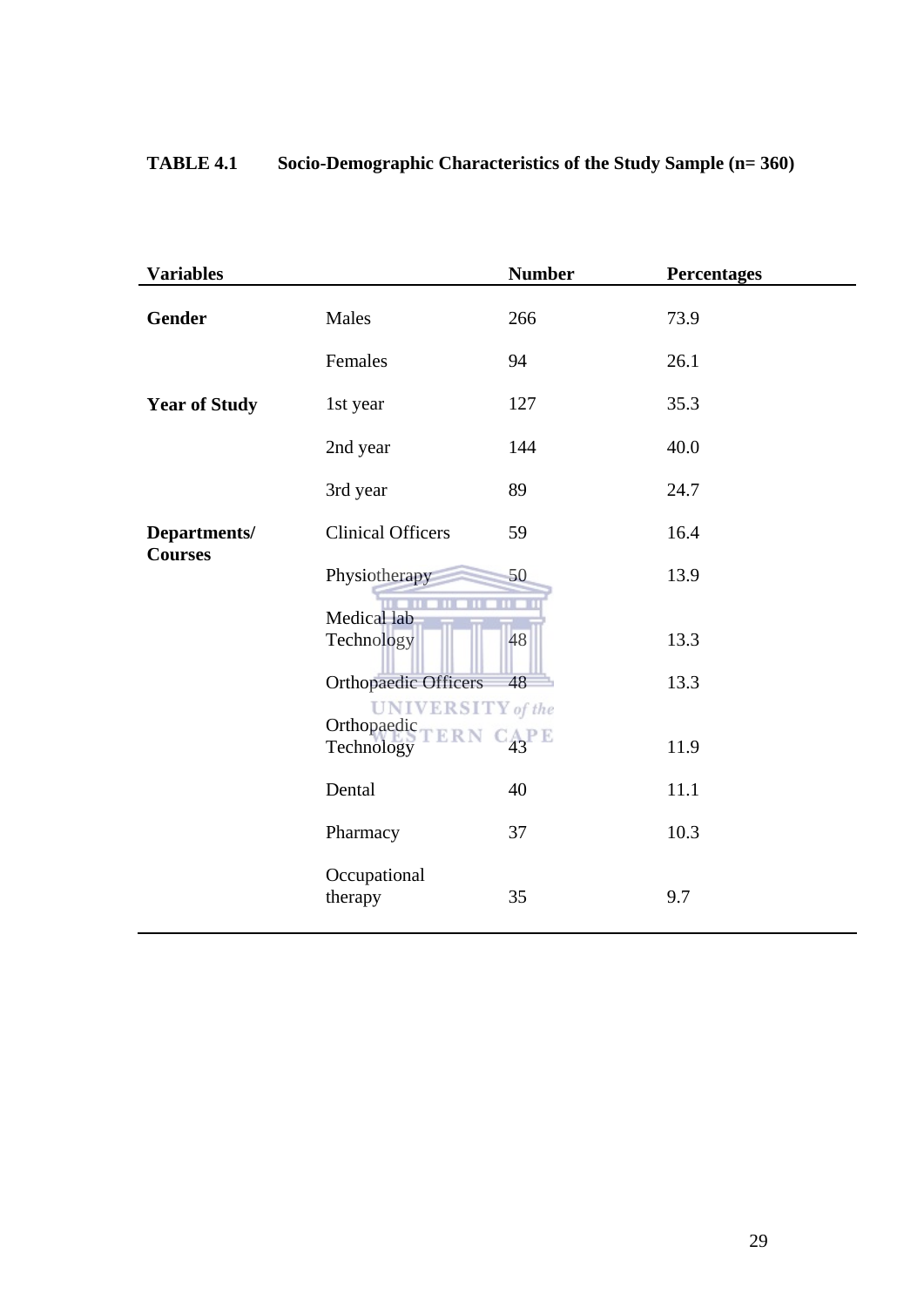# **4.4.PHYSICAL ACTIVITY BACKGROUND CHARACTERISTICS OF PARTICIPANTS**

# **4.4.1 Current Participation in Physical Activity**

The majority (61.4%) were currently participating in physical activity and 38.6% were not participating in physical activity. Of those who currently participated in physical activity, 66.9% were males and 33.1% were females. Of those who were not currently participating in physical activity, 54.3% were females and 45.7% were males.

# **4.4.2 Trend and Adherence in Physical Activity Participation Along the Educational Levels.**

As illustrated in the figure 4.1, the majority of the participants (33.1%) had initiated physical activity only at tertiary level. A total of 2.8% of the participants did not participate in physical activity at any educational level.

> **UNIVERSITY** of the **WESTERN CAPE**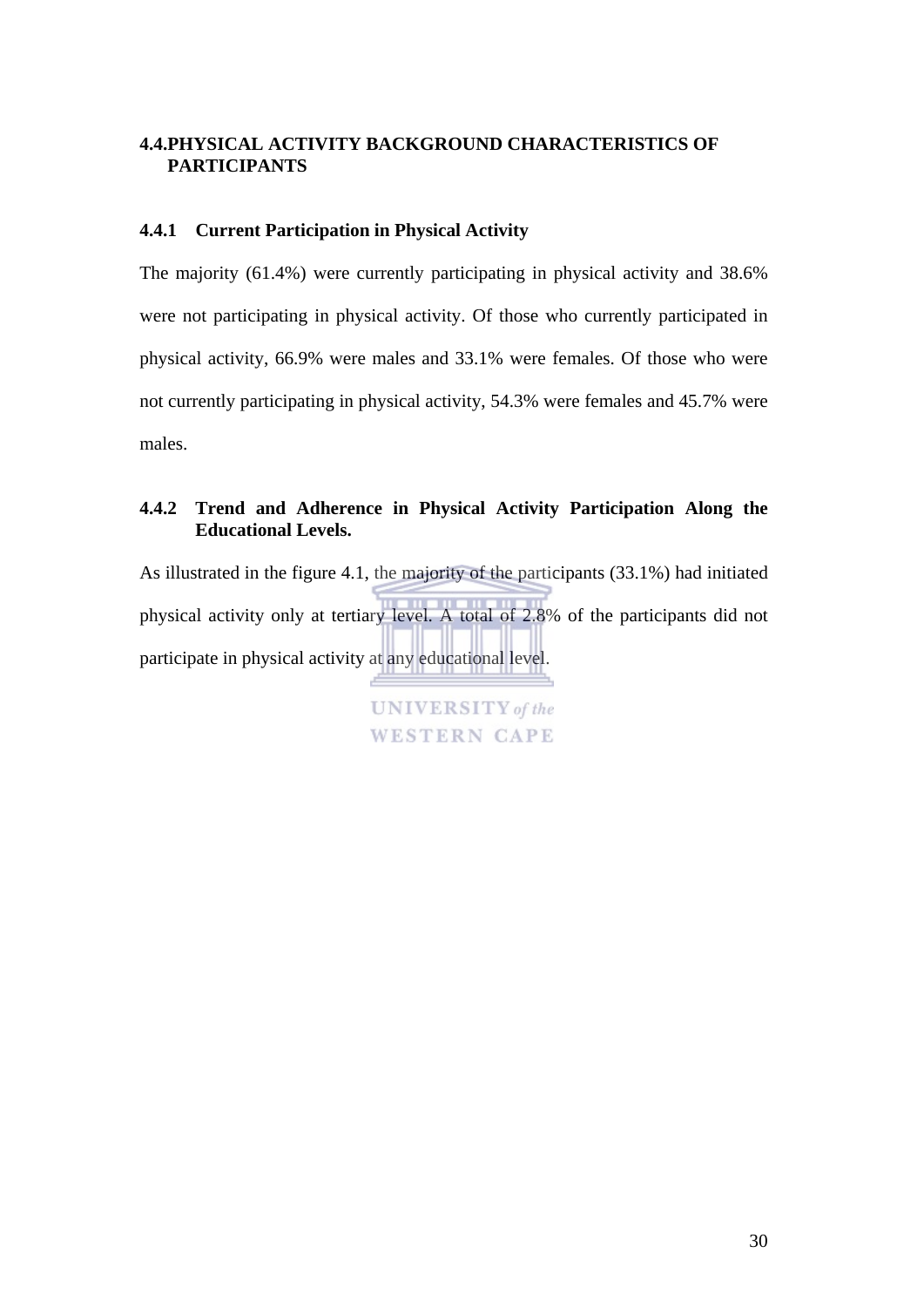

# **FIGURE 4.1 Adherence to Physical Activity Participation along Educational Levels**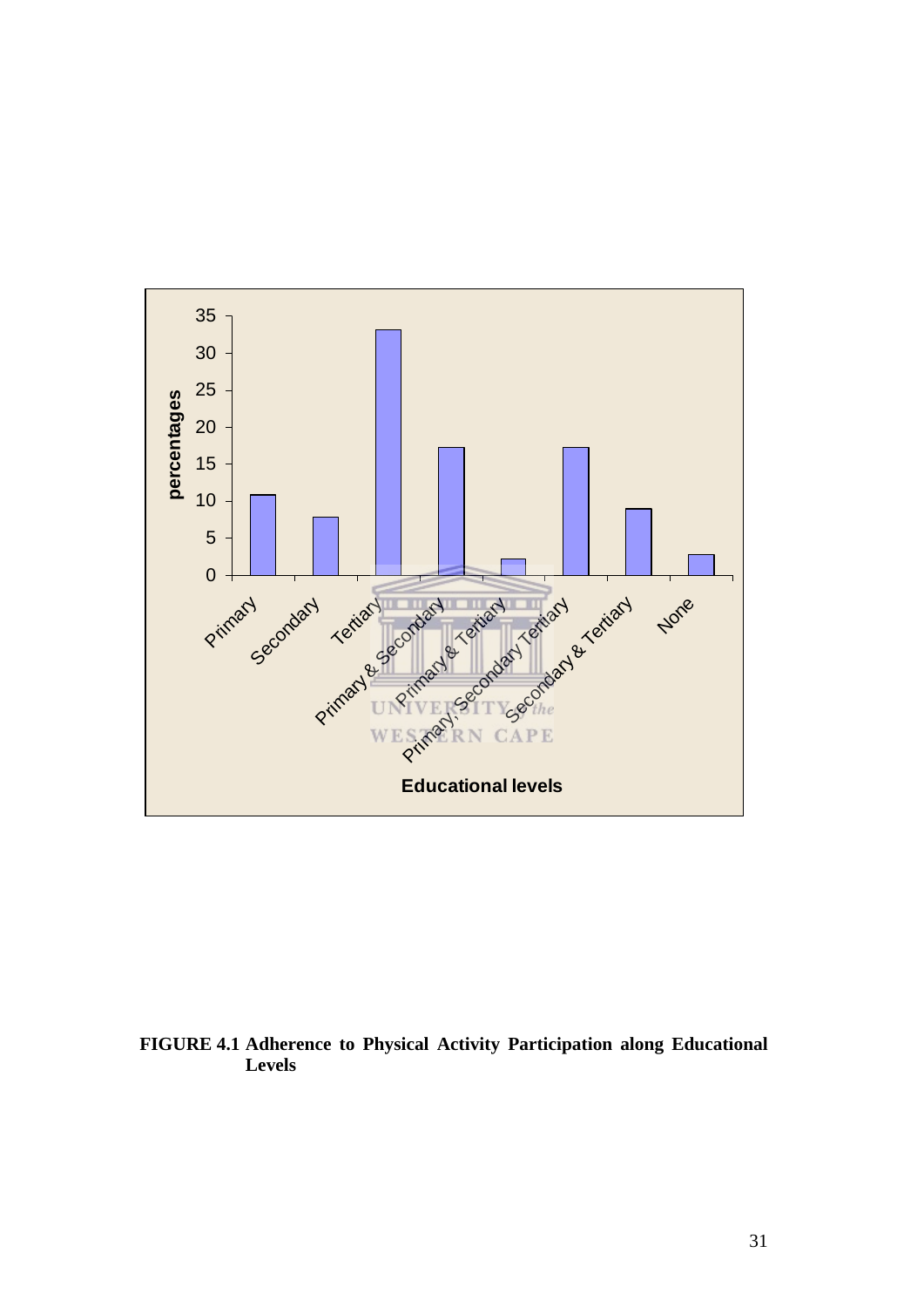## **4.5 LEVEL OF PARTICIPATION IN PHYSICAL ACTIVITY**

The World Health Organisation recommended that, for an average adult engaging in at least 30 minutes of physical activity of moderate intensity every day or most days of the week would be sufficient to gain health benefits. Moreover, those 30 minutes can be accumulated throughout the day in small bouts of activity (WHO 2005h). Therefore, applying the above criteria to the sample, 213 (59%) participants were classified as physically active and 147 (41%) participants were classified as physically inactive or sedentary as illustrated in figure 4.2



#### **FIGURE 4.2 Level of Participation in Physical Activity**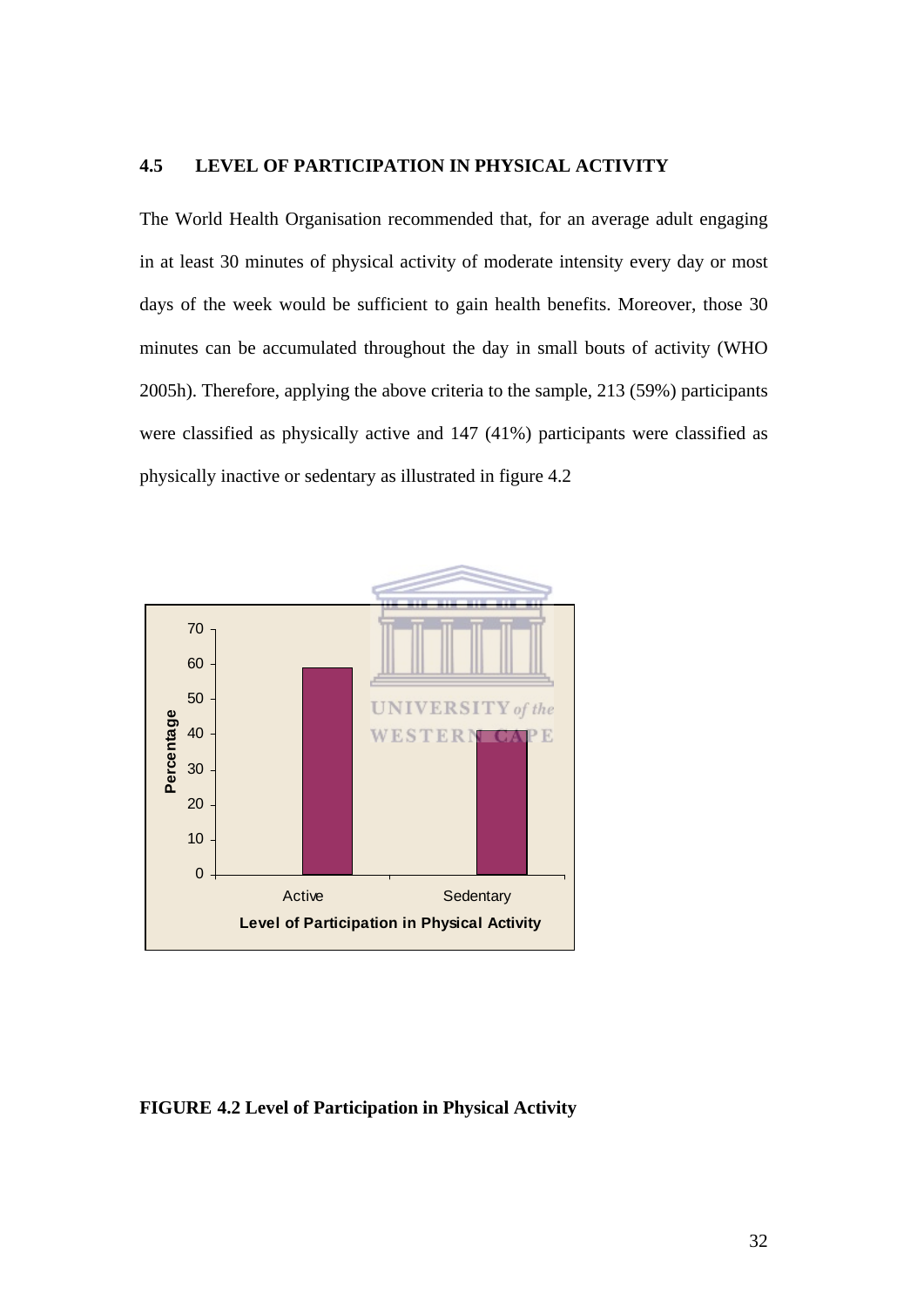## **4.6 PARTICIPANTS' PERCEIVED CONSTRAINTS TO PHYSICAL ACTIVITY**

Perceived constraints to physical activity among paramedical students were assessed using a four-point Likert scale  $(1=$  strongly disagree,  $2=$  disagree,  $3=$ agree, 4= strongly disagree). The four most likely constraints for the participants were identified as: lack of right equipment to exercise (Mean score =2.64), wanting to do other things in one's free time (Mean score = 2.58), lack of motivation to exercise (Mean score  $= 2.45$ ) and tiredness after exercising (Mean score  $= 2.42$ ). The least constraints were identified as: I think exercise is not important (Mean score  $= 1.61$ ), I do not know how to exercise (Mean score  $= 1.82$ ), and I am not interested in exercising (Mean score= 1.86). Table 4.2 presents the results on constraints in descending order with regards to the mean score value of four- point scale measurements of each response.

> **UNIVERSITY** of the **WESTERN CAPE**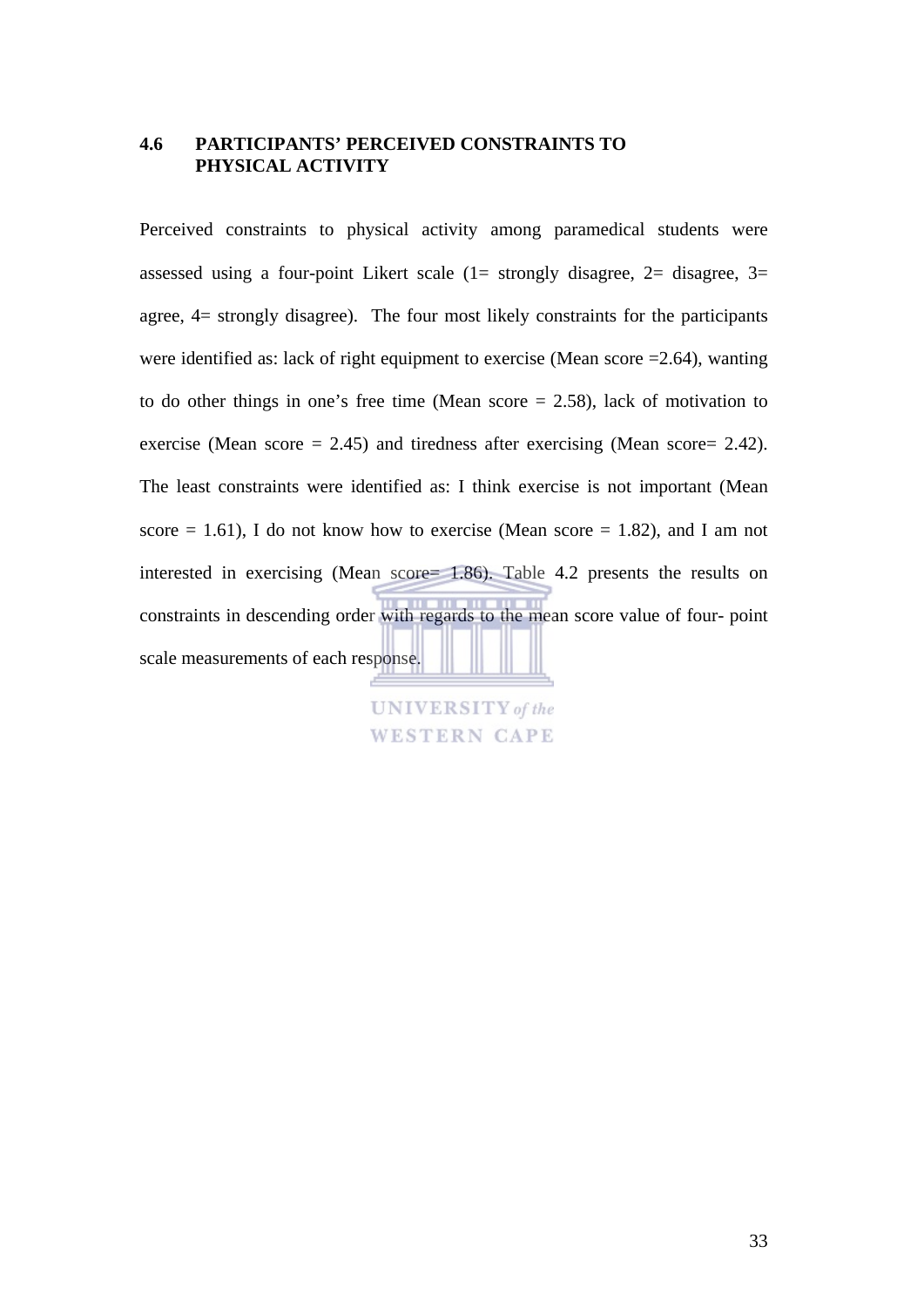| <b>Variable statements</b>                                            | ${\bf N}$         | <b>Mean</b>                | <b>Strongly</b>                  | <b>Disagree</b> | Agree         | <b>Strongly</b>        |
|-----------------------------------------------------------------------|-------------------|----------------------------|----------------------------------|-----------------|---------------|------------------------|
|                                                                       |                   | <b>Score</b>               | <b>Disagree</b><br>$\frac{0}{0}$ | $\frac{0}{0}$   | $\frac{0}{0}$ | Agree<br>$\frac{0}{0}$ |
| do not have right<br>$\mathbf{I}$<br>equipment to exercise            | 360               | 2.64                       | 15                               | 26.9            | 36.7          | 21.4                   |
| I do want to do other things in<br>my free time                       | 360               | 2.58                       | 11.7                             | 33.9            | 39.2          | 15.3                   |
| I am not motivated to exercise                                        | 360               | 2.45                       | 16.4                             | 35.8            | 33.1          | 13.9                   |
| Exercise makes me tired                                               | 360               | 2.42                       | 15.8                             | 35.6            | 39.2          | 9.4                    |
| I do not have a good place to<br>and exercise                         | 360               | 2.38                       | 18.6                             | 37.2            | 31.7          | 12.5                   |
| I do not have transport to<br>facility                                | 360               | 2.36                       | 17.2                             | 41.9            | 28.1          | 12.8                   |
| I do have too much homework                                           | 360               | <b>TTT</b><br>2.36         | 13.6                             | 45.8            | 31.1          | 9.4                    |
| I do not have a family support                                        | 360               | 2.33                       | 19.7                             | 39.4            | 28.6          | 12.2                   |
| do<br>have<br>not<br>$\bf{l}$<br>good<br>a<br>environment to exercise | 360<br><b>WES</b> | of the<br><b>CAPE</b><br>N | 21.4                             | 36.9            | 28.6          | 13.1                   |
| I do not have time to exercise                                        | 360               | 2.13                       | 21.1                             | 50.8            | 21.7          | 6.4                    |
| I do not have someone to<br>exercise with                             | 360               | 2.08                       | 24.4                             | 49.2            | 20.3          | 6.1                    |
| I think exercise was too hard                                         | 360               | 1.90                       | 28.9                             | 55.3            | 12.8          | 3.1                    |
| I do not enjoy exercising                                             | 360               | 1.88                       | 35                               | 47.2            | 12.5          | 5.3                    |
| I am not interested to<br>exercise                                    | 360               | 1.86                       | 35                               | 49.4            | 9.7           | 5.8                    |
| I do not know how to exercise                                         | 360               | 1.82                       | 38.9                             | 45              | 11.7          | 4.4                    |
| think exercise is<br>L<br>not<br>important                            | 360               | 1.61                       | 50.6                             | 40.3            | 6.9           | 2.2                    |

# **TABLE 4.2 Perceived Constraints to Physical Activity of the Sample (n= 360)**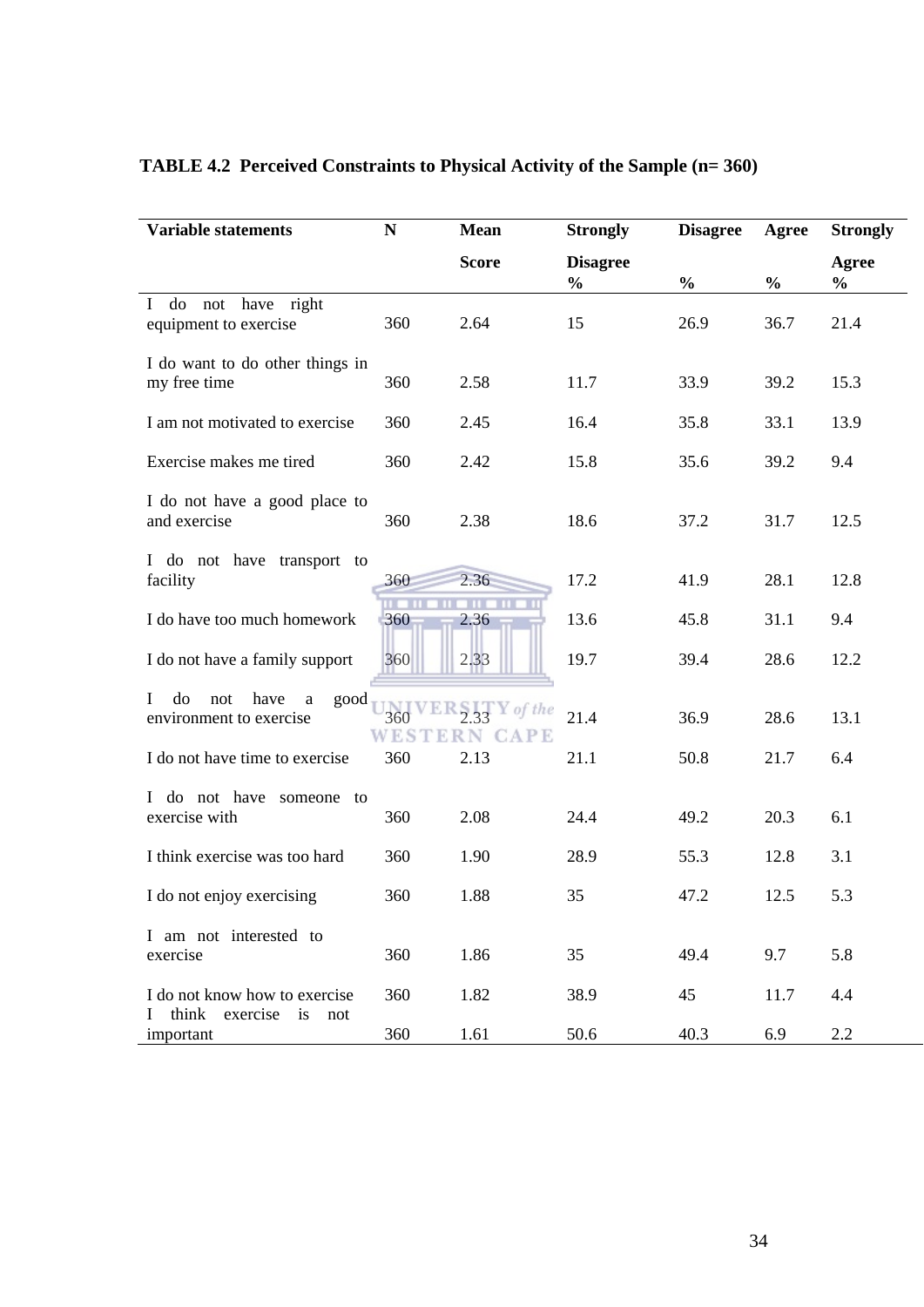#### **4.6.1 Gender Differences on Perceived Constraints to Physical Activity**

As illustrated in tables 4.3 and 4.4 the differences between gender on perceived constraints were descriptively obtained. For convenience, the results are presented in descending order with regard to mean score and standard deviations. This indicates which perception had the highest and lowest score in the sample.

| <b>Variable statements</b>                                                               | N   | <b>Mean</b> | Std.<br><b>Deviation</b> |
|------------------------------------------------------------------------------------------|-----|-------------|--------------------------|
| I do not have right equipment to exercise                                                | 266 | 2.70        | 0.96                     |
| I do want to do other things                                                             | 266 | 2.59        | 0.89                     |
| I do not have transport to facility                                                      | 266 | 2.44        | 0.91                     |
| I am not motivated                                                                       | 266 | 2.39        | 0.91                     |
| Exercise makes me tired                                                                  | 266 | 2.37        | 0.85                     |
| <b>ERSITY</b> of the<br>I do not have a good place to exercise<br>WESTERN<br><b>CAPE</b> | 266 | 2.36        | 0.92                     |
| I do not have family support                                                             | 266 | 2.36        | 0.90                     |
| I do have too much homework                                                              | 266 | 2.35        | 0.84                     |
| I do not have a good environment to exercise                                             | 266 | 2.33        | 0.96                     |
| I do not have time to exercise                                                           | 266 | 2.10        | 0.79                     |
| I do not have a company to exercise with                                                 | 266 | 2.12        | 0.84                     |
| I think exercise is too hard                                                             | 266 | 1.87        | 0.69                     |
| I am not interested in exercising                                                        | 266 | 1.79        | 0.75                     |
| I do not enjoy exercising                                                                | 266 | 1.78        | 0.76                     |
| I do not know how to exercise                                                            | 266 | 1.74        | 0.76                     |
| I think exercise is not important                                                        | 266 | 1.62        | 0.72                     |

# **TABLE 4.3 Male's Perceived Constraints to Physical Activity (n=266)**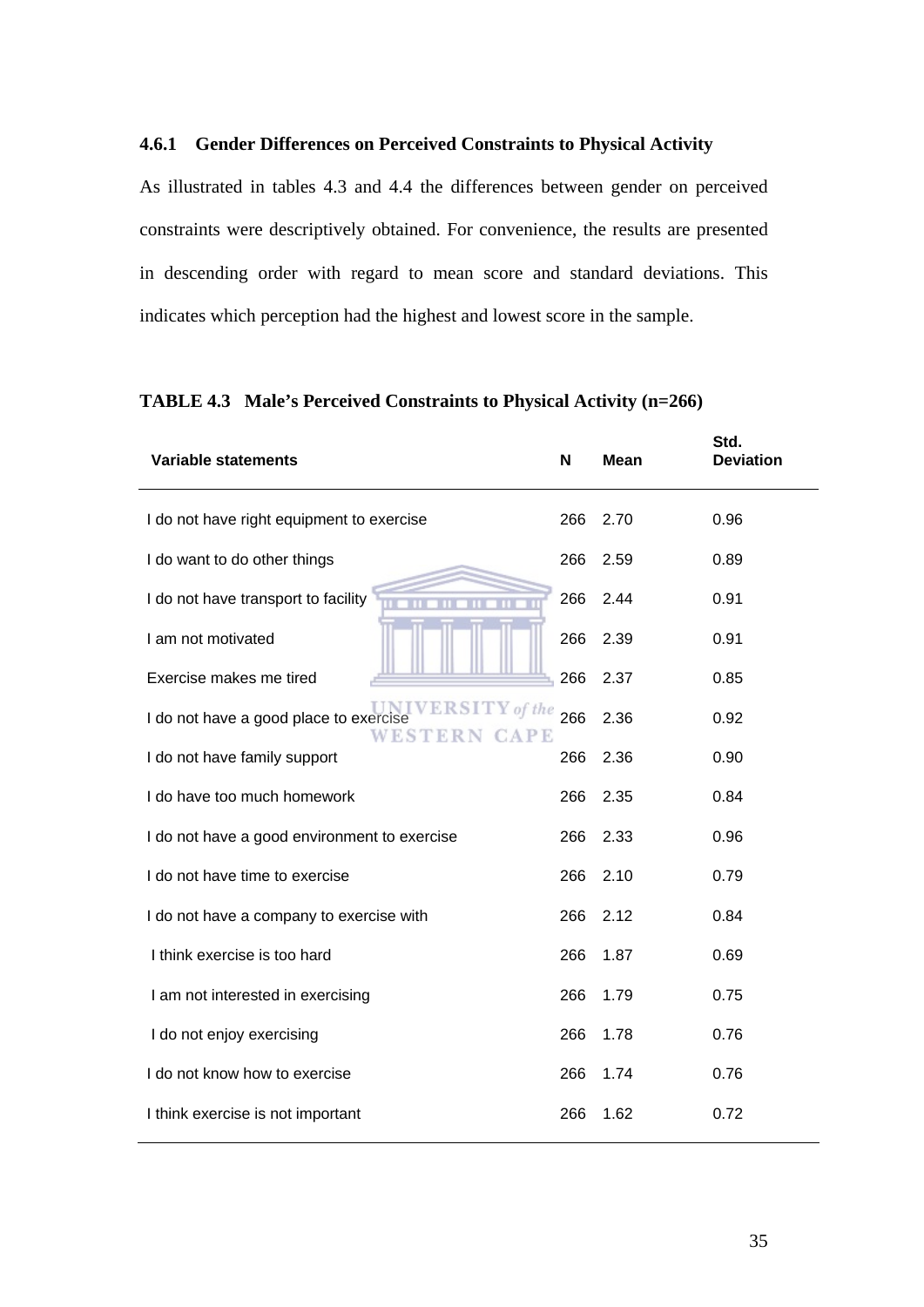| <b>Variable statements</b>                   | N      | <b>Mean</b> | Std.<br><b>Deviation</b> |
|----------------------------------------------|--------|-------------|--------------------------|
| I am not motivated                           | 94     | 2.62        | 0.96                     |
| Exercise makes me tired                      | 94     | 2.56        | 0.90                     |
| I do want to do other things                 | 94     | 2.54        | 0.88                     |
| I do not have right equipment to exercise    | 94     | 2.48        | 1.01                     |
| I do not have a good place to exercise       | 94     | 2.41        | 0.97                     |
| I do have too much homework                  | 94     | 2.39        | 0.81                     |
| I do not have a good environment to exercise | 94     | 2.33        | 0.94                     |
| I do not have family support                 | 94     | 2.24        | 1.01                     |
| I do not enjoy exercising                    | 94     | 2.16        | 0.92                     |
| I do not have time to exercise               | 94     | 2.13        | 0.89                     |
| I do not have transport to facility          | 94     | 2.13        | 0.88                     |
| I am not interested in exercising            | of the | 2.07        | 0.95                     |
| I do not know how to exercise                | 94     | 2.03        | 0.90                     |
| I think exercise is too hard                 | 94     | 1.98        | 0.82                     |
| I do not have a company to exercise with     | 94     | 1.96        | 0.77                     |
| I think exercise is not important            | 94     | 1.57        | 0.71                     |

# **TABLE 4.4 Females' Perceived Constraints to Physical Activity (n= 94)**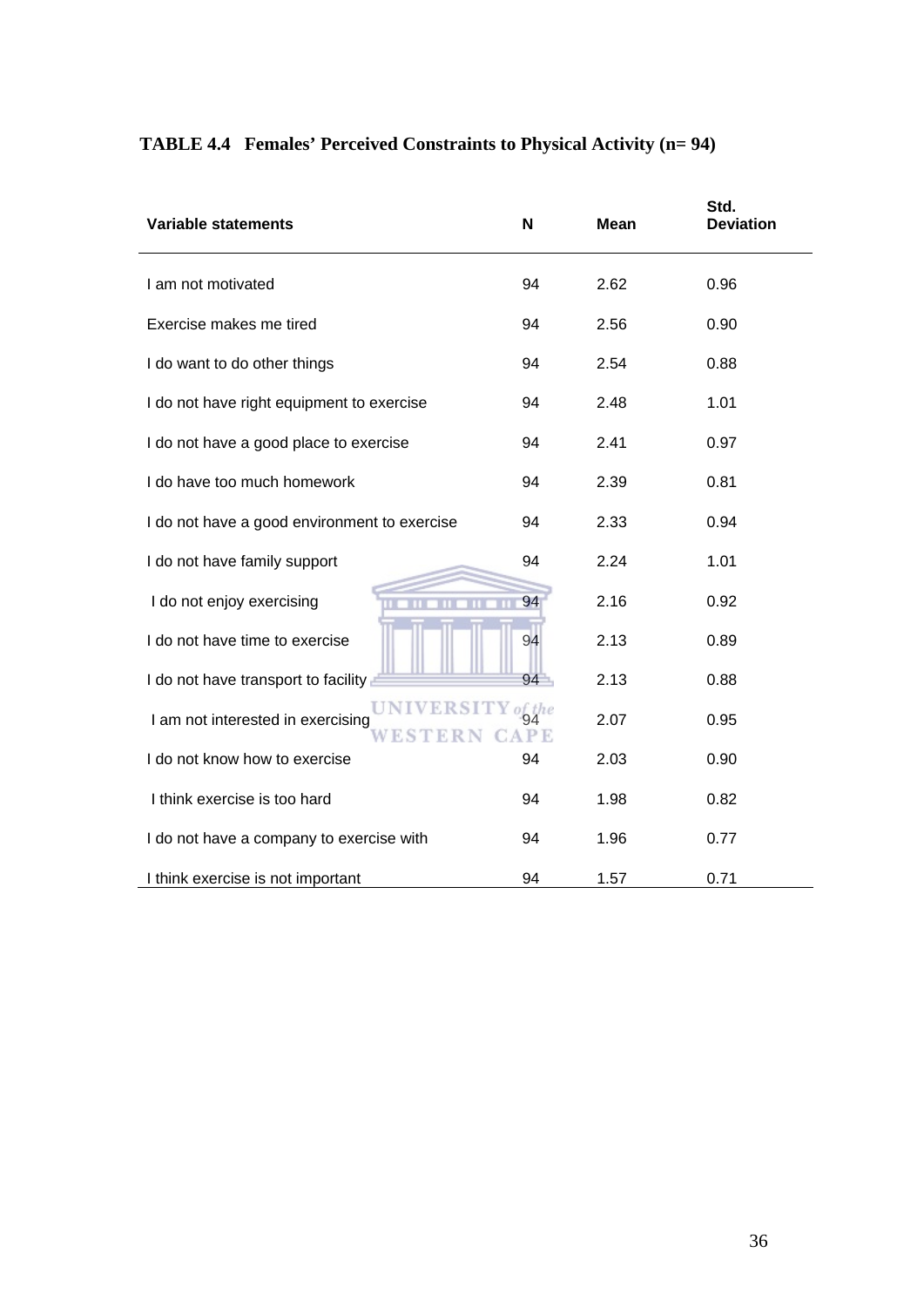## **4.7 INFLUENCE OF SOCIO- DEMOGRAPHIC CHARACTERISTICS ON CURRENT PARTICIPATION IN PHYSICAL ACTIVITY AND PERCEIVED CONSTRAINTS TO PHYSICAL ACTIVITY**

# **4.7.1 Relationship Between Gender and Current Participation in Physical Activity**

As illustrated in the figure 4.3 below, male students were significantly more active

(66.9%) compare to their female count parts (45.7%),  $X^2 = 13.136$  (p< 0.05)



## **FIGURE 4.3 Gender Versus Participation in Physical Activity**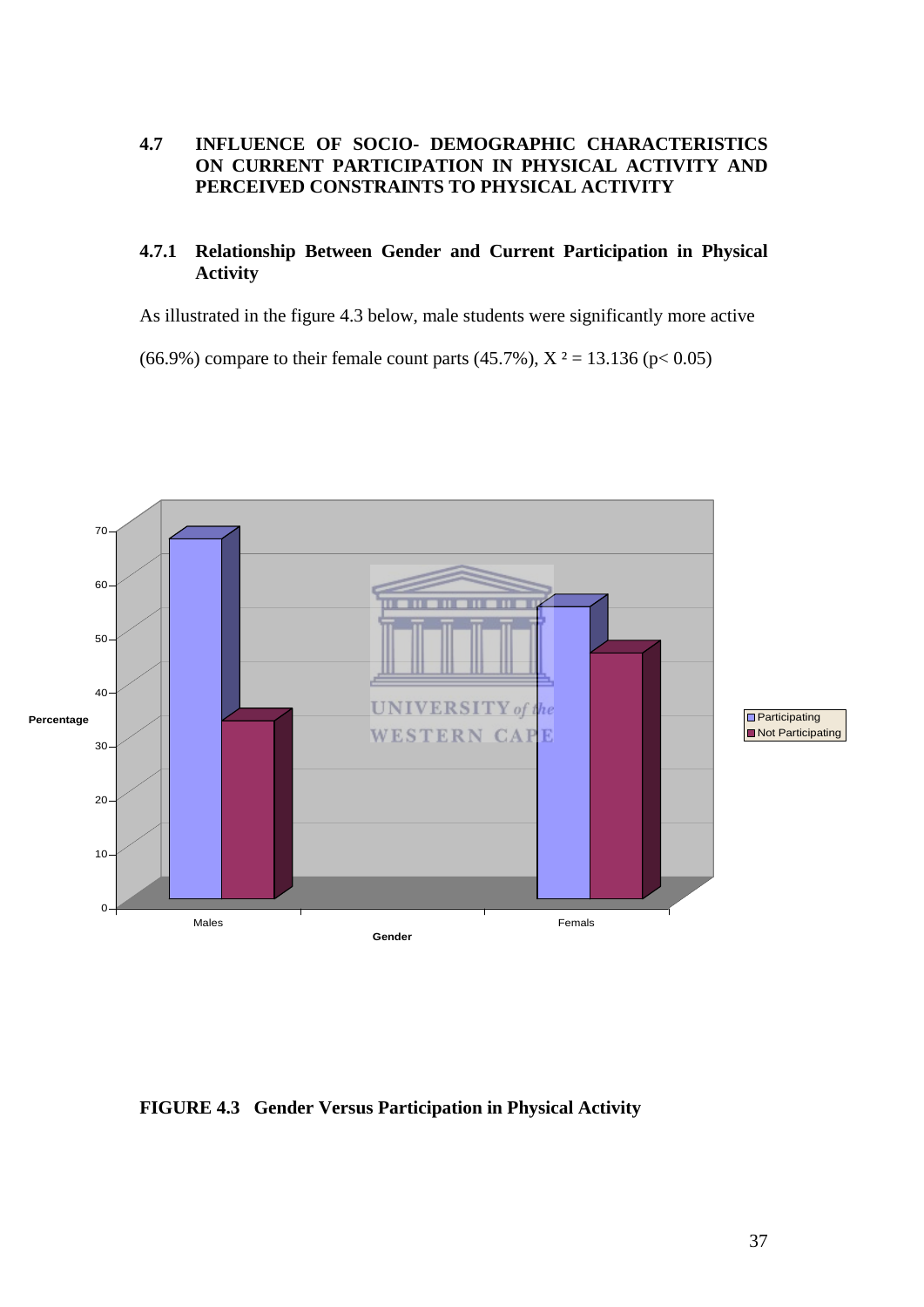# **4.7.2 Relationship Between Current Year of Study and Current Participation in Physical Activity**

No significant difference was found between current year of study and current participation in physical activity as indicated in the figure 4.4 below.

 $X^2 = 0.353$  (p> 0.05)



# **FIGURE 4.4 Current Year of Study Versus Participation in Physical Activity**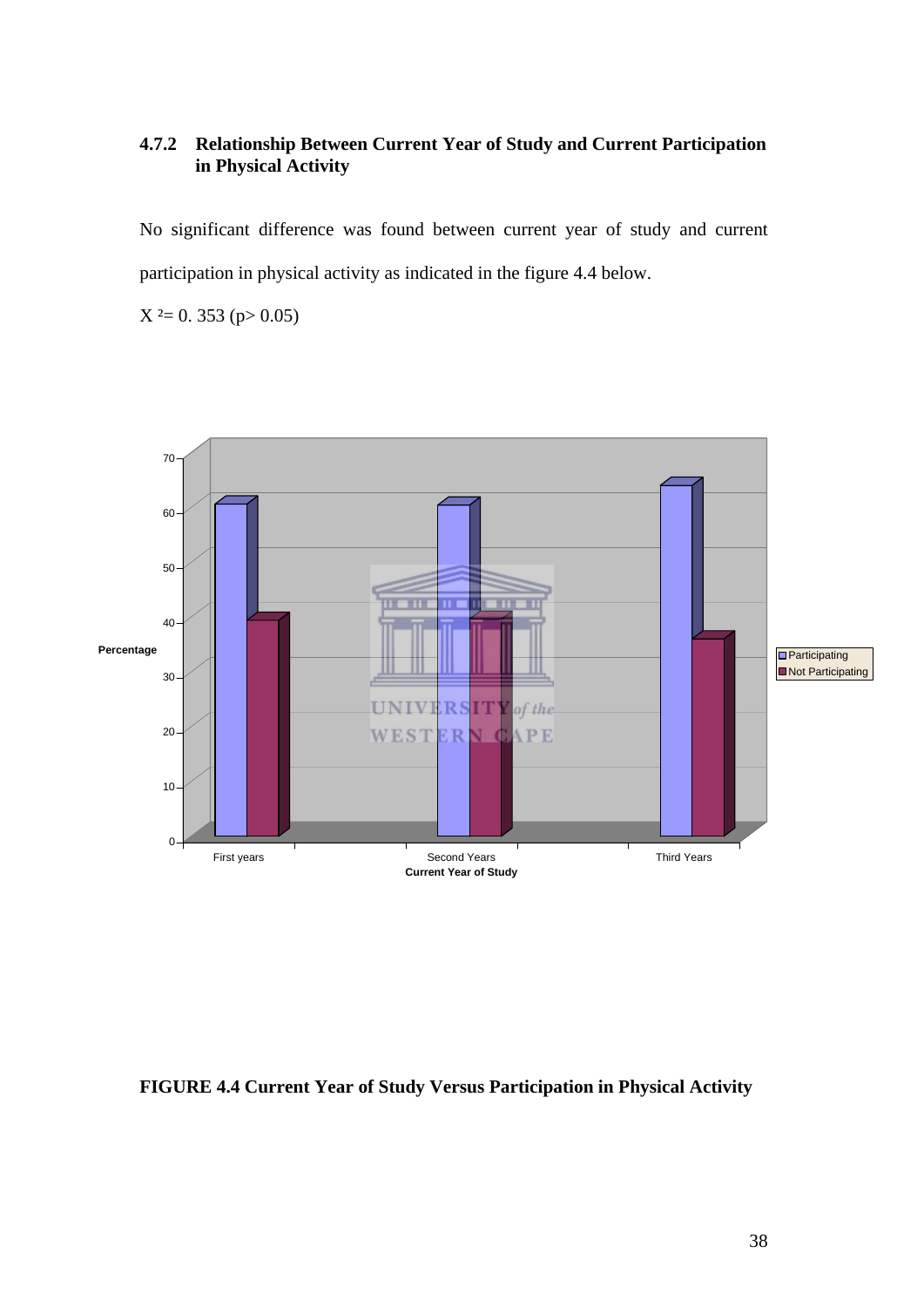## **4.7.3 Relationship Between Different Schools/ Departments and Current Participation in Physical Activity**

Figure 4.5 below indicates that clinical officers were significantly more active while physiotherapists were classified as more sedentary.  $X^2 = 14.998$  (p< 0.05).



**FIGURE 4.5 Schools/ Departments Versus Participation in Physical Activity**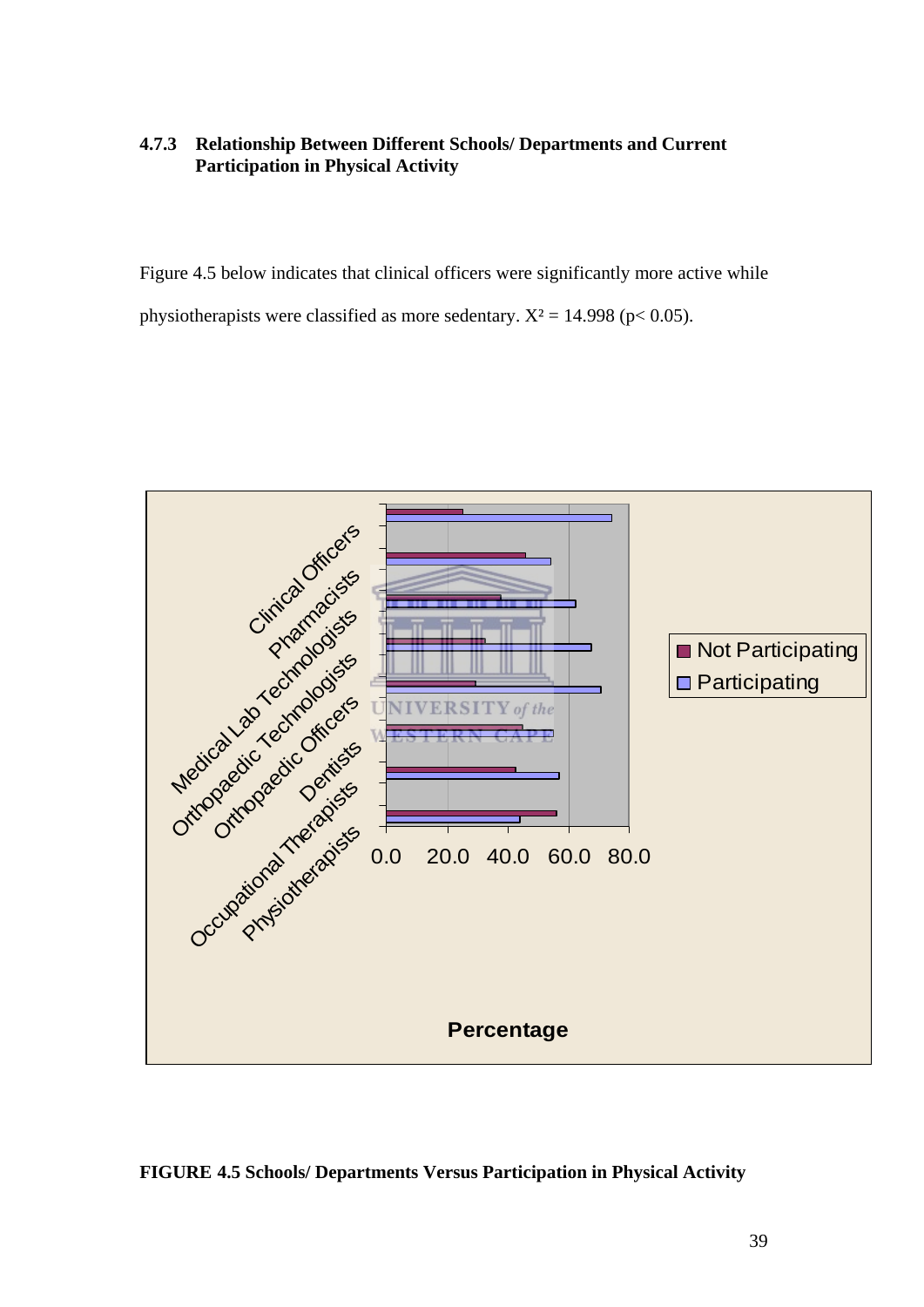# **4.7.4 Relationship Between Peer/Family Motivation and Current Participation in Physical Activity**

As illustrated in the table 4.5 below there was a significant relationship between

peer/ family motivation and respondents' current participation to physical activity

 $(P < 0.05)$ .

| <b>Variable questions</b>                                                                                                      | <b>Responses</b>                                         | <b>Frequency</b>                           | <b>Current</b><br>Participation<br>in physical<br><b>Activity</b> | ${\bf X}^2$ | P value |
|--------------------------------------------------------------------------------------------------------------------------------|----------------------------------------------------------|--------------------------------------------|-------------------------------------------------------------------|-------------|---------|
| Do you have a friend who<br>participates<br>physical<br>in<br>activity?                                                        | <b>YES</b><br><b>NO</b><br><b>YES</b><br>N <sub>O</sub>  | 212<br>$9^{\text{II}}$<br>117<br>22        | Participating<br><b>Not</b><br>Participating                      | 14.983      | < 0.05  |
| family<br>Do<br>have<br>you<br>$\boldsymbol{a}$<br>member who participates<br>in physical activity?                            | $UNIVERSITY$ of the<br>YESTERI<br>NO<br><b>YES</b><br>NO | $N_1$ <sub>97</sub> APE<br>24<br>104<br>35 | Participating<br><b>Not</b><br>Participating                      | 12.770      | < 0.05  |
| have<br>friend<br>Do<br>you<br>$\boldsymbol{a}$<br>encouraging<br>$\mathit{you}$<br>to<br>participate in physical<br>activity? | <b>YES</b><br>NO<br><b>YES</b><br>NO                     | 188<br>33<br>87<br>52                      | Participating<br><b>Not</b><br>Participating                      | 23.904      | < 0.05  |
| have<br>family<br>Do<br>you<br>$\mathfrak{a}$<br>member encouraging you<br>to participate in physical<br>activity?             | <b>YES</b><br>NO<br><b>YES</b><br>NO                     | 159<br>62<br>68<br>71                      | Participating<br><b>Not</b><br>participating                      | 19.419      | < 0.05  |

# **Table 4.5 Relationship between peer/Family motivation and current participation in physical activity**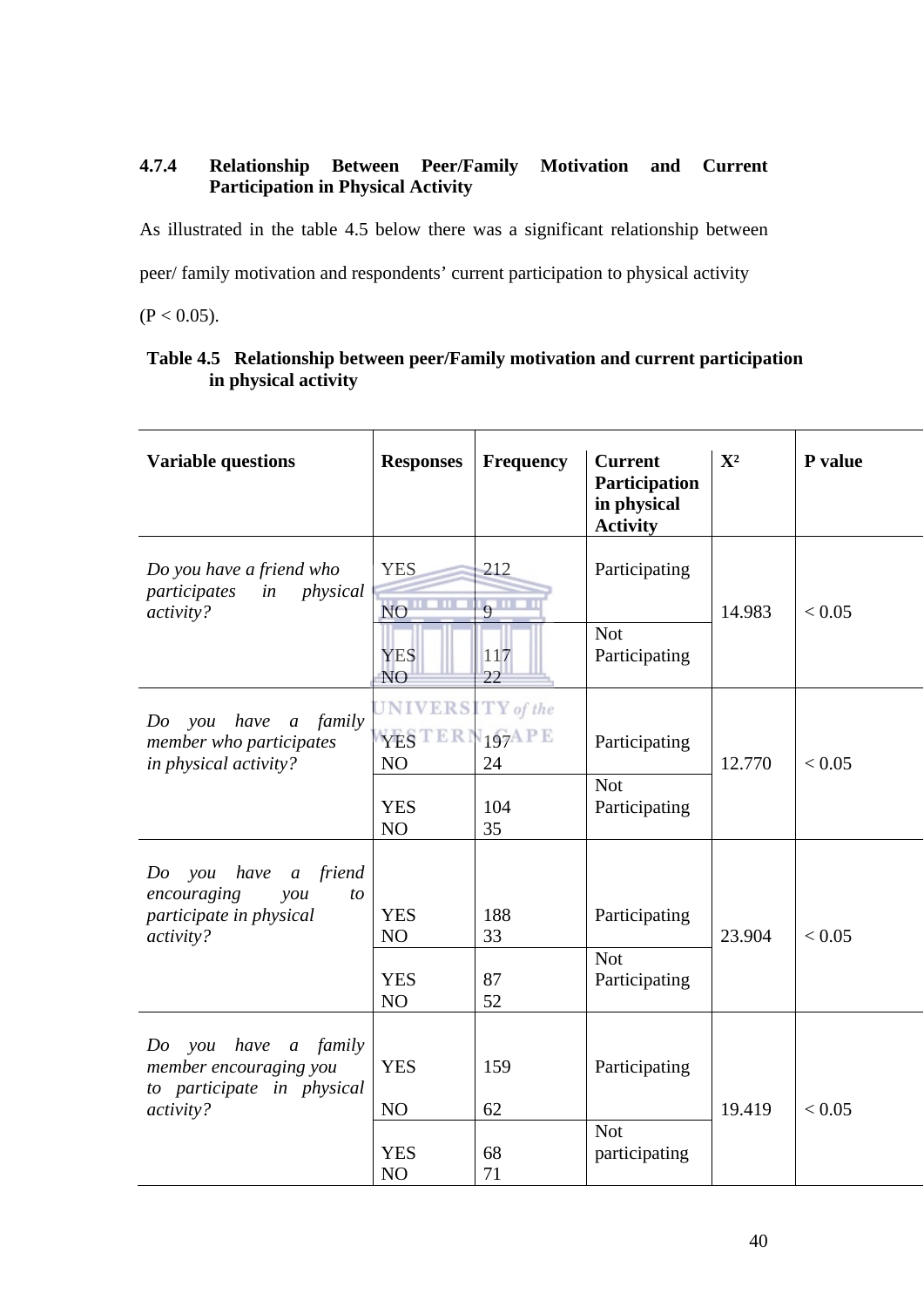# **4.7.5 Relationship Between Gender and Perceived Constraints to Physical Activity**

Table 4.6 illustrates the association between gender and perceived constraints to physical activity. Those that were statistically significant were:

I do not enjoy exercising  $x^2=15.516$  (p<0.05), I am not interested in exercising  $x^2=14.260$  (p<0.05), I do not know how to exercise  $x^2=9.466$  (p<0.05), and I do not have transport to the facility  $x^2 = 9.198$  (p<0.05).

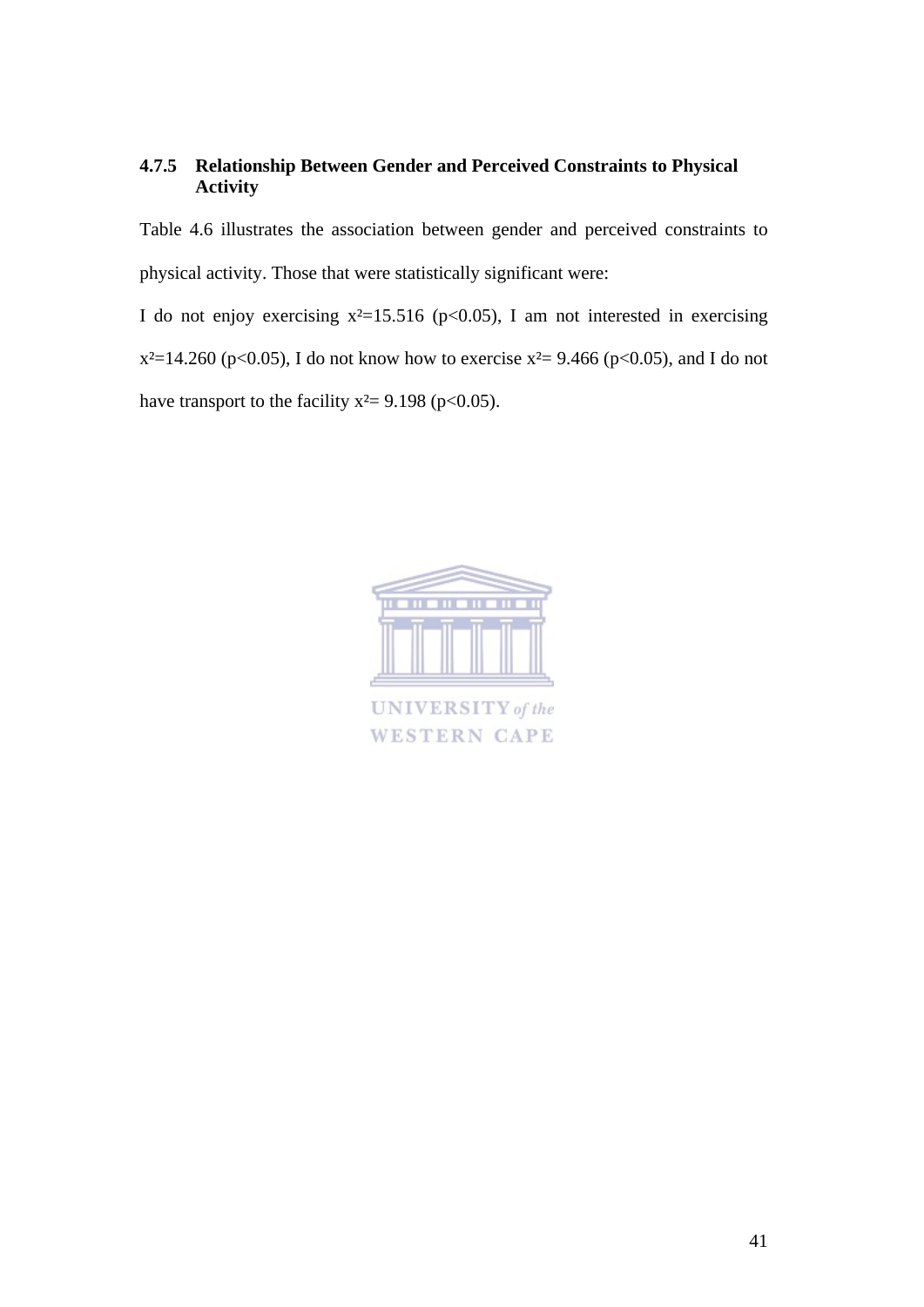| <b>Variable statements</b>                                | N   | <b>Mean</b>  | P value                             | <b>Strongly</b>                  | <b>Disagree</b> | Agree         | <b>Strongly</b>        |
|-----------------------------------------------------------|-----|--------------|-------------------------------------|----------------------------------|-----------------|---------------|------------------------|
|                                                           |     | <b>Score</b> |                                     | <b>Disagree</b><br>$\frac{0}{0}$ | $\frac{0}{0}$   | $\frac{0}{0}$ | Agree<br>$\frac{0}{0}$ |
| I do not have a right equipment<br>to Exercise            | 360 | 2.64         | 0.249                               | 15.0                             | 26.9            | 36.7          | 21.4                   |
| I do want to do other things in<br>my free time           | 360 | 2.58         | 0.834                               | 11.7                             | 33.9            | 39.2          | 15.3                   |
| I am not motivated to Exercise                            | 360 | 2.45         | 0.099                               | 16.4                             | 35.8            | 33.1          | 13.9                   |
| Exercise makes me tired                                   | 360 | 2.42         | 0.172                               | 15.8                             | 35.6            | 39.2          | 9.4                    |
| I do not have a good place to<br>and exercise             | 360 | 2.38         | 0.589                               | 18.6                             | 37.2            | 31.7          | 12.5                   |
| I do not have transport to<br>facility§                   | 360 | 2.36         | 0.027                               | 17.2                             | 41.9            | 28.1          | 12.8                   |
| I do have too much homework                               | 360 | 12.36        | 0.487                               | 13.6                             | 45.8            | 31.1          | 9.4                    |
| I do not have a family support                            |     | 360 2.33     | 0.096                               | 19.7                             | 39.4            | 28.6          | 12.2                   |
| do<br>Ι<br>not<br>have<br>a<br>environment<br>to exercise |     |              | good UNIVERSITY of the<br>$0dA$ P E | 21.4                             | 36.9            | 28.6          | 13.1                   |
| I do not have time to exercise                            | 360 | 2.13         | 0.387                               | 21.1                             | 50.8            | 21.7          | 6.4                    |
| I do not have someone to<br>exercise with                 | 360 | 2.08         | 0.322                               | 24.4                             | 49.2            | 20.3          | 6.1                    |
| I think exercise was too hard                             | 360 | 1.9          | 0.286                               | 28.9                             | 55.3            | 12.8          | 3.1                    |
| I do not enjoy exercising§                                | 360 | 1.88         | 0.001                               | 35                               | 47.2            | 12.5          | 5.3                    |
| interested<br>in<br>I<br>am<br>not<br>$exercising$ §      | 360 | 1.86         | 0.003                               | 35                               | 49.4            | 9.7           | 5.8                    |
| I do not know how to exercise§                            | 360 | 1.82         | 0.024                               | 38.9                             | 45              | 11.7          | 4.4                    |
| I think exercise is not important                         | 360 | 1.61         | 0.358                               | 50.6                             | 40.3            | 6.9           | 2.2                    |

# **TABLE 4.6 Relationships Between Gender and Perceived Constraints to Physical Activity**

§= Observed perceptions which are statistically significant across gender.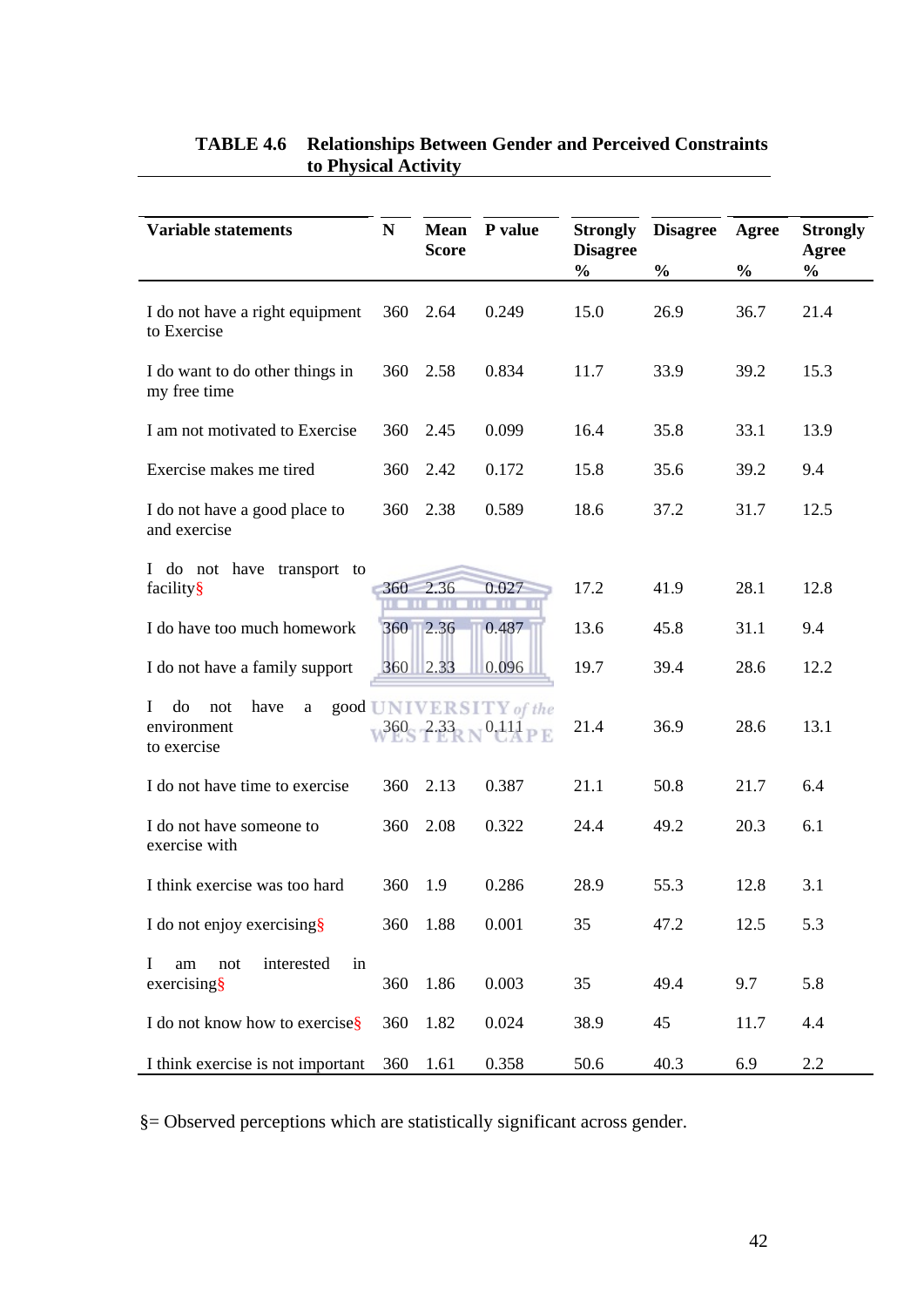# **4.7.6 Relationship Between Current Year of Study and Perceived Constrains to Physical Activity**

Table 4.7 illustrates relationship between current years of the study with perceived constraints to physical activity. Significance tests using chi-square revealed no relationship between the current year of the study and perceived constraints except lack of right equipment to exercise"  $x^2=12.340$  (p<0.05).

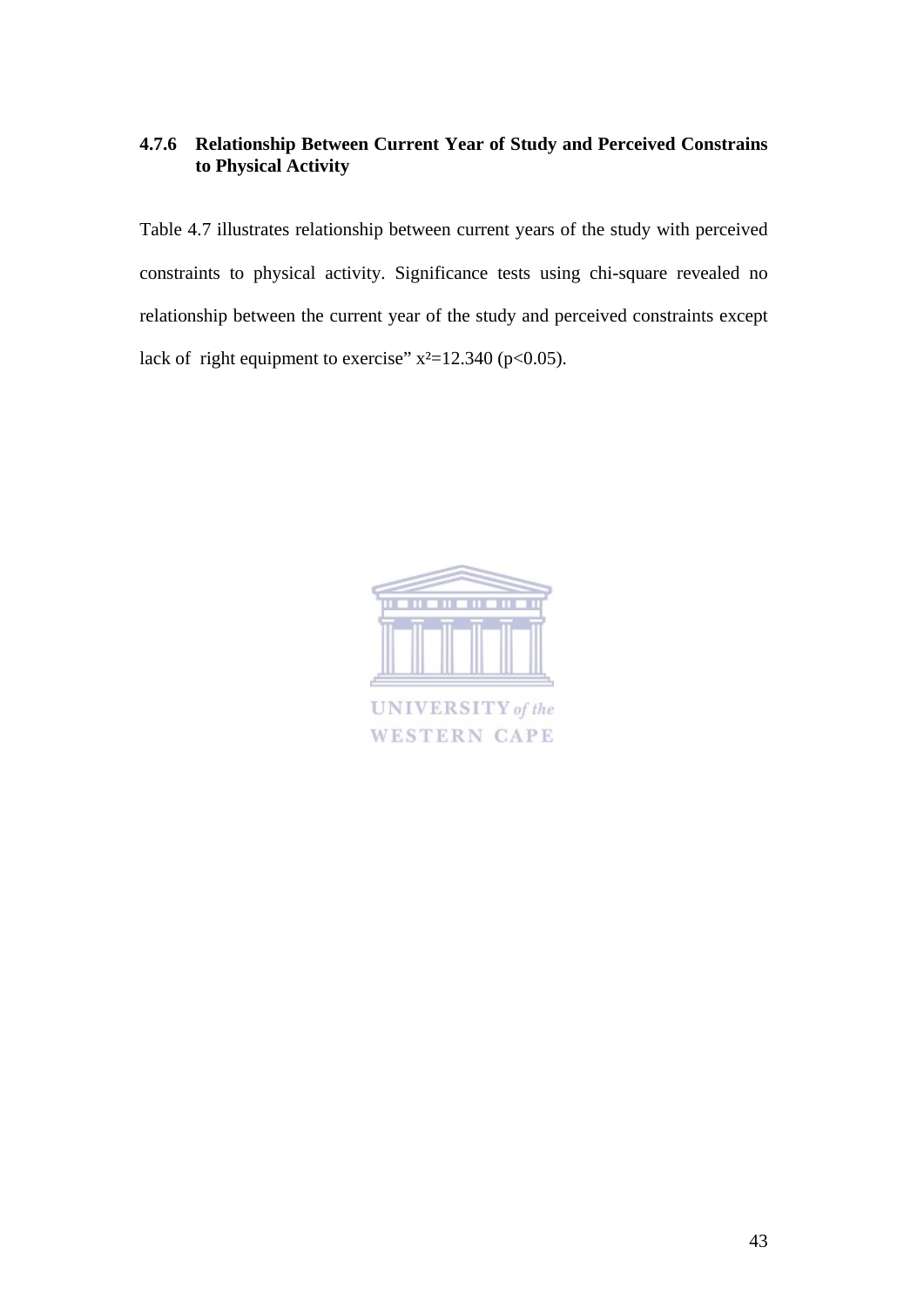| <b>Variable statements</b>                                                | $\mathbf N$ | <b>Mean</b>  | P value          | <b>Strongly</b>                  | <b>Disagree</b> | Agree         | <b>Strongly</b>        |
|---------------------------------------------------------------------------|-------------|--------------|------------------|----------------------------------|-----------------|---------------|------------------------|
|                                                                           |             | <b>Score</b> |                  | <b>Disagree</b><br>$\frac{0}{0}$ | $\frac{0}{0}$   | $\frac{0}{0}$ | Agree<br>$\frac{0}{0}$ |
| I do not have a right equipment<br>to exercise <sub>S</sub>               | 360         | 2.64         | 0.046            | 15.0                             | 26.9            | 36.7          | 21.4                   |
| I do want to do other things in<br>my free time                           | 360         | 2.58         | 0.796            | 11.7                             | 33.9            | 39.2          | 15.3                   |
| I am not motivated to exercise                                            | 360         | 2.45         | 0.900            | 16.4                             | 35.8            | 33.1          | 13.9                   |
| Exercise makes me tired                                                   | 360         | 2.42         | 0.310            | 15.8                             | 35.6            | 39.2          | 9.4                    |
| I do not have a good place to<br>and exercise                             | 360         | 2.38         | 0.202            | 18.6                             | 37.2            | 31.7          | 12.5                   |
| I do not have transport to<br>facility                                    |             | 360 2.36     | 0.315            | 17.2                             | 41.9            | 28.1          | 12.8                   |
| I do have too much homework                                               |             | 360 2.36     | 0.684            | 13.6                             | 45.8            | 31.1          | 9.4                    |
| I do not have a family support                                            | 360         | 2.33         | 0.352            | 19.7                             | 39.4            | 28.6          | 12.2                   |
| do<br>have<br>not<br>good<br>$\mathbf{I}$<br>a<br>environment to exercise | 360         | ккг          | of the<br>JA P K | 21.4                             | 36.9            | 28.6          | 13.1                   |
| I do not have time to exercise                                            | 360         | 2.13         | 0.821            | 21.1                             | 50.8            | 21.7          | 6.4                    |
| I do not have someone to<br>exercise with                                 | 360         | 2.08         | 0.132            | 24.4                             | 49.2            | 20.3          | 6.1                    |
| I think exercise is too hard                                              | 360         | 1.9          | 0.392            | 28.9                             | 55.3            | 12.8          | 3.1                    |
| I do not enjoy exercising                                                 | 360         | 1.88         | 0.387            | 35                               | 47.2            | 12.5          | 5.3                    |
| Iam not interested in exercising                                          | 360         | 1.86         | 0.588            | 35                               | 49.4            | 9.7           | 5.8                    |
| I do not know how to exercise                                             | 360         | 1.82         | 0.569            | 38.9                             | 45              | 11.7          | 4.4                    |
| I think exercise is not important                                         | 360         | 1.61         | 0.355            | 50.6                             | 40.3            | 6.9           | 2.2                    |

# **TABLE 4.7 Relationship Between Current Year of Study and Perceived Constraints to Physical Activity**

§= Observed perceptions which are statistically significant across current year of study.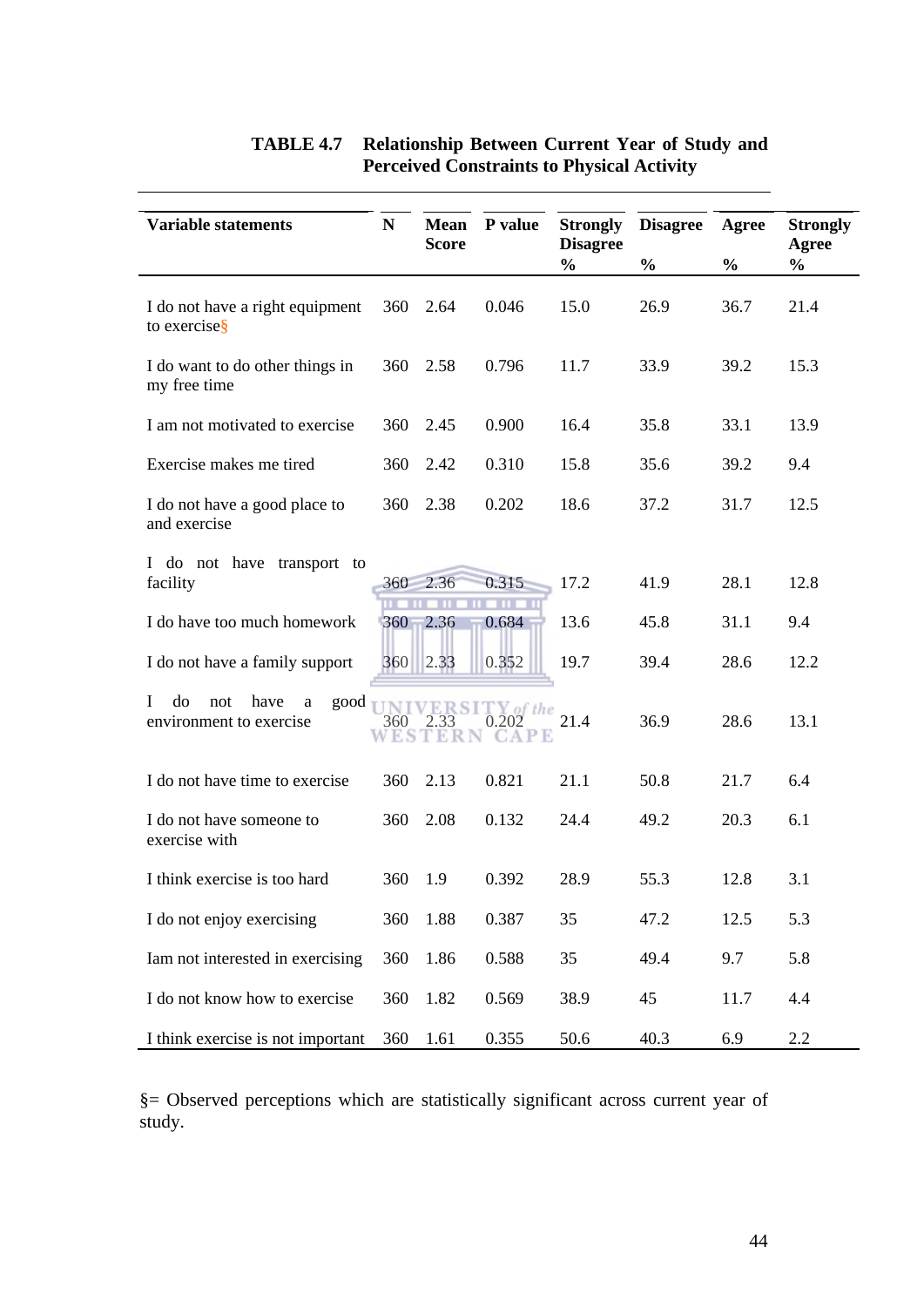## **4.7.7 Relationship Between Different Schools/ Departments and Perceived Constraints to Physical Activity**

Table 4.8 illustrates the relationship between different schools/ departments and perceived constraints to physical activity. Significance tests using chi-square revealed the significant relationship between the different schools/ departments with the following constraints: *"*I do not have a good environment to exercise"  $X^2=$  45.160 (p< 0.05), "I do not have right equipment to exercise"  $x^2=$  36.711

(p<0.05*), "*I do not have transport to facility" x²= 35.006(p<0.05).

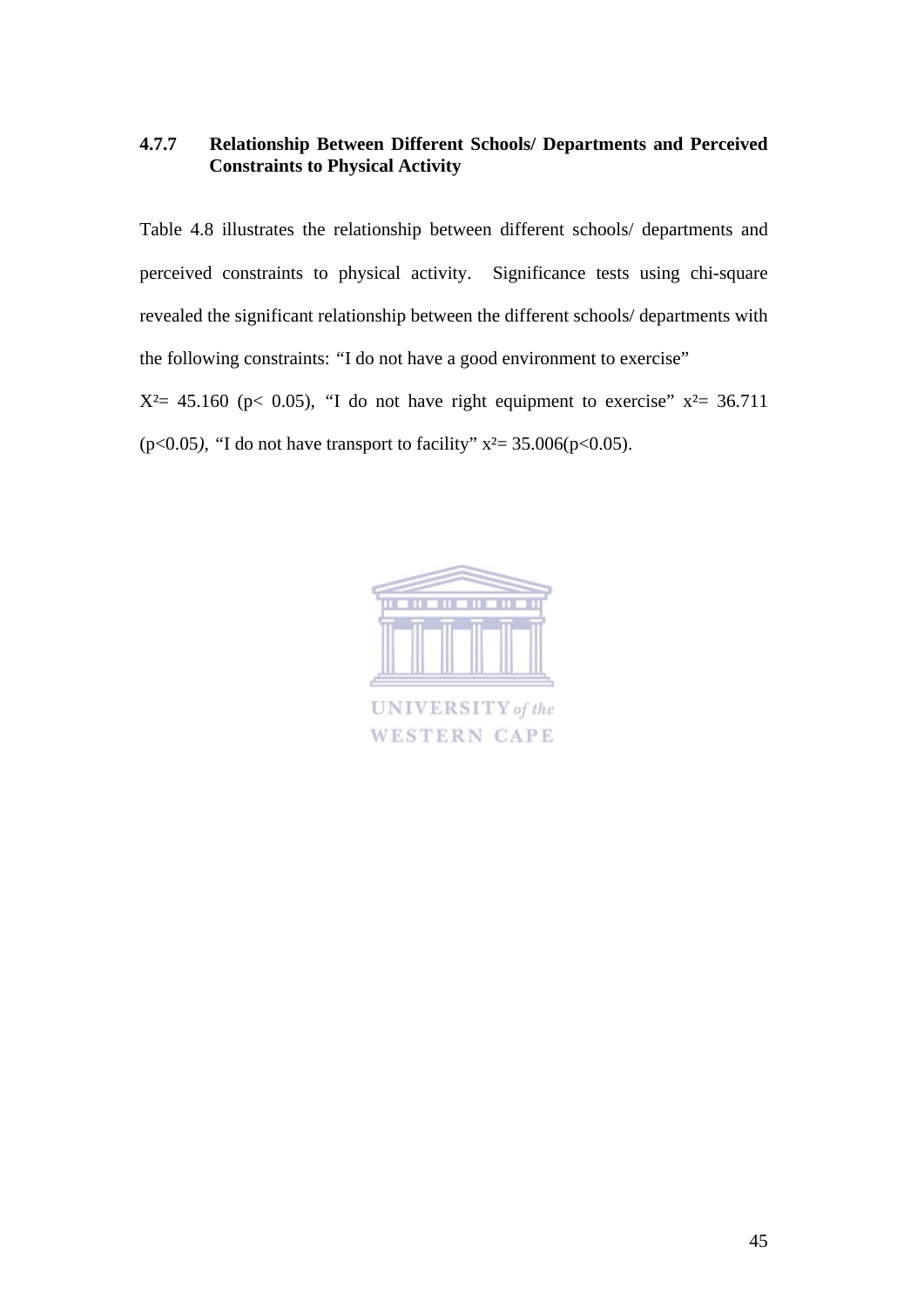| <b>Variable statements</b>                                  | ${\bf N}$ | Mean<br><b>Score</b> | P value                         | <b>Strongly</b><br><b>Disagree</b> | <b>Disagree</b> | Agree         | <b>Strongly</b><br>Agree |
|-------------------------------------------------------------|-----------|----------------------|---------------------------------|------------------------------------|-----------------|---------------|--------------------------|
|                                                             |           |                      |                                 | $\frac{0}{0}$                      | $\frac{0}{0}$   | $\frac{0}{0}$ | $\frac{0}{0}$            |
| I do not have a right equipment<br>to exercise <sup>§</sup> | 360       | 2.64                 | 0.018                           | 15.0                               | 26.9            | 36.7          | 21.4                     |
| I do want to do other things in<br>my free time             | 360       | 2.58                 | 0.284                           | 11.7                               | 33.9            | 39.2          | 15.3                     |
| I am not motivated to exercise                              | 360       | 2.45                 | 0.738                           | 16.4                               | 35.8            | 33.1          | 13.9                     |
| Exercise makes me tired                                     | 360       | 2.42                 | 0.170                           | 15.8                               | 35.6            | 39.2          | 9.4                      |
| I do not have a good place to<br>and exercise               | 360       | 2.38                 | 0.200                           | 18.6                               | 37.2            | 31.7          | 12.5                     |
| I do not have transport to<br>facility§                     | 360       | 2.36                 | 0.028                           | 17.2                               | 41.9            | 28.1          | 12.8                     |
| I do have too much homework                                 | 360       | 2.36                 | 0.694                           | 13.6                               | 45.8            | 31.1          | 9.4                      |
| I do not have a family support                              |           | 360 2.33             | 0.917                           | 19.7                               | 39.4            | 28.6          | 12.2                     |
| do<br>L<br>not<br>have<br>a<br>environment to exercise§     | 360       | 2.33                 | good UNIVERSITY of the<br>0.002 | 21.4                               | 36.9            | 28.6          | 13.1                     |
| I do not have time to exercise                              | 360       | 2.13                 | 0.994                           | 21.1                               | 50.8            | 21.7          | 6.4                      |
| I do not have someone to<br>exercise with                   | 360       | 2.08                 | 0.050                           | 24.4                               | 49.2            | 20.3          | 6.1                      |
| I think exercise was too hard                               | 360       | 1.9                  | 0.722                           | 28.9                               | 55.3            | 12.8          | 3.1                      |
| I do not enjoy exercising                                   | 360       | 1.88                 | 0.206                           | 35                                 | 47.2            | 12.5          | 5.3                      |
| in<br>interested<br>I<br>am<br>not<br>exercising            | 360       | 1.86                 | 0.985                           | 35                                 | 49.4            | 9.7           | 5.8                      |
| I do not know how to exercise                               | 360       | 1.82                 | 0.408                           | 38.9                               | 45              | 11.7          | 4.4                      |
| I think exercise is not important                           | 360       | 1.61                 | 0.368                           | 50.6                               | 40.3            | 6.9           | 2.2                      |

# **TABLE 4.8 Relationship Between Different Schools/Departments and Perceived Constraints to Physical Activity**

§= Observed perceptions which are statistically significant across different departments.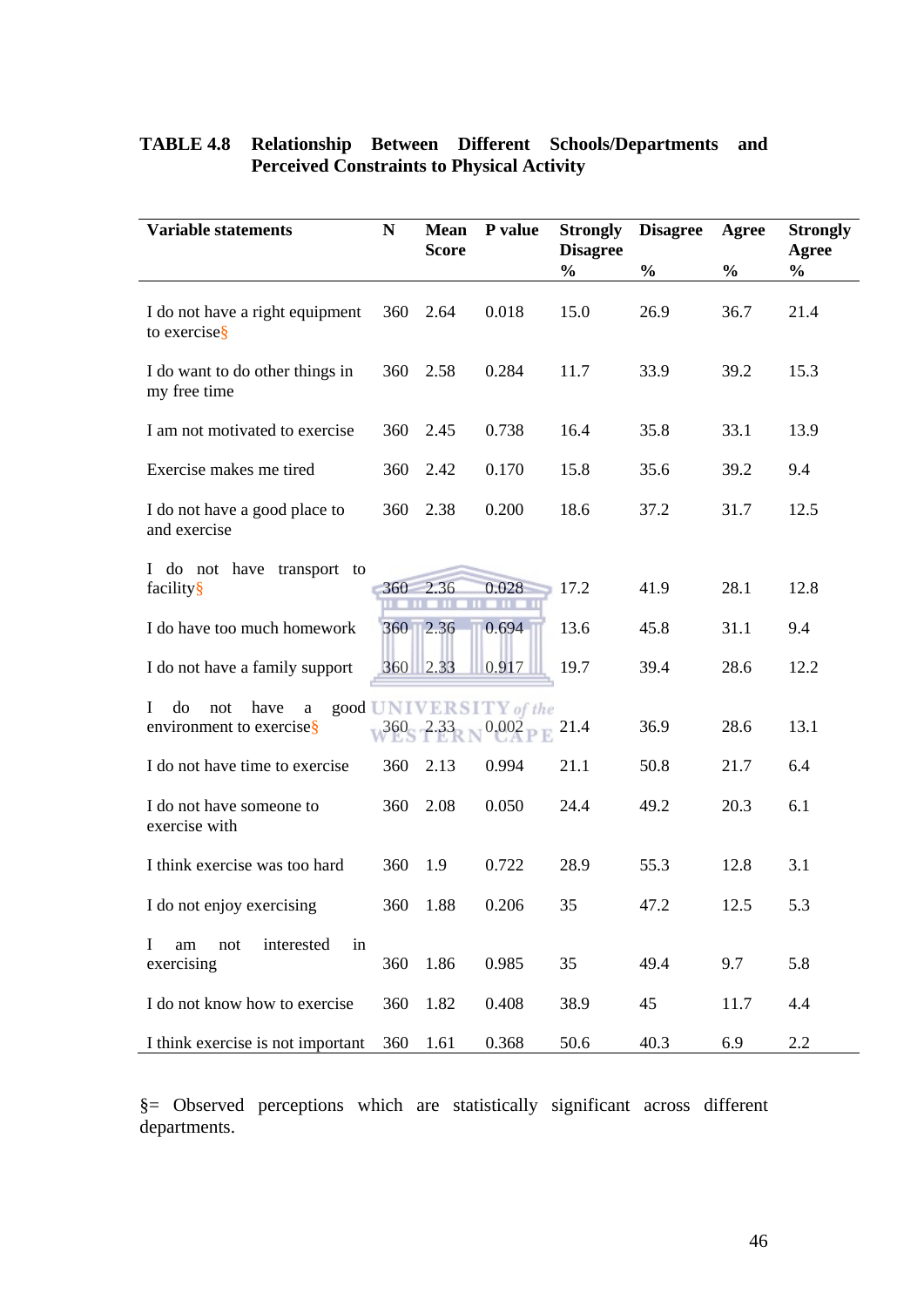#### **CHAPTER FIVE**

# **DISCUSSION**

#### **5.1 INTRODUCTION**

This chapter discusses the findings of the current study, and compares them with the relevant literature. Finally, the limitations and strengths of the study are highlighted.

## **5.2 LEVEL OF PARTICIPATION IN PHYSICAL ACTIVITY**

The respondents' level of physical activity was determined according to the World Health Organization guidelines on recommended quality and quantity of physical activity. The World Health Organization and Centre for Disease Control and Prevention recommended that for an average adult engaging in at least 30 minutes of physical activity of moderate intensity everyday or most days of the week would be sufficient to gain health benefits. Moreover those 30 minutes can be accumulated throughout the day in small bouts of activity (WHO, 2005g). This level of activity can be reached through a broad range of appropriate and enjoyable physical activities including walking, leisure sports, gardening, dancing, swimming, cleaning the house, washing clothes, etc (Blair et al, 1992).

All these types of activities (leisure time, house hold, activities, walking to and from school) were assessed in the current study. Fifty nine percent (59%) of the respondents were classified as physically active and forty one percent (41%) were classified as inactive or sedentary. The results of the current study are consistent with the findings from the 1995 National College Health Risk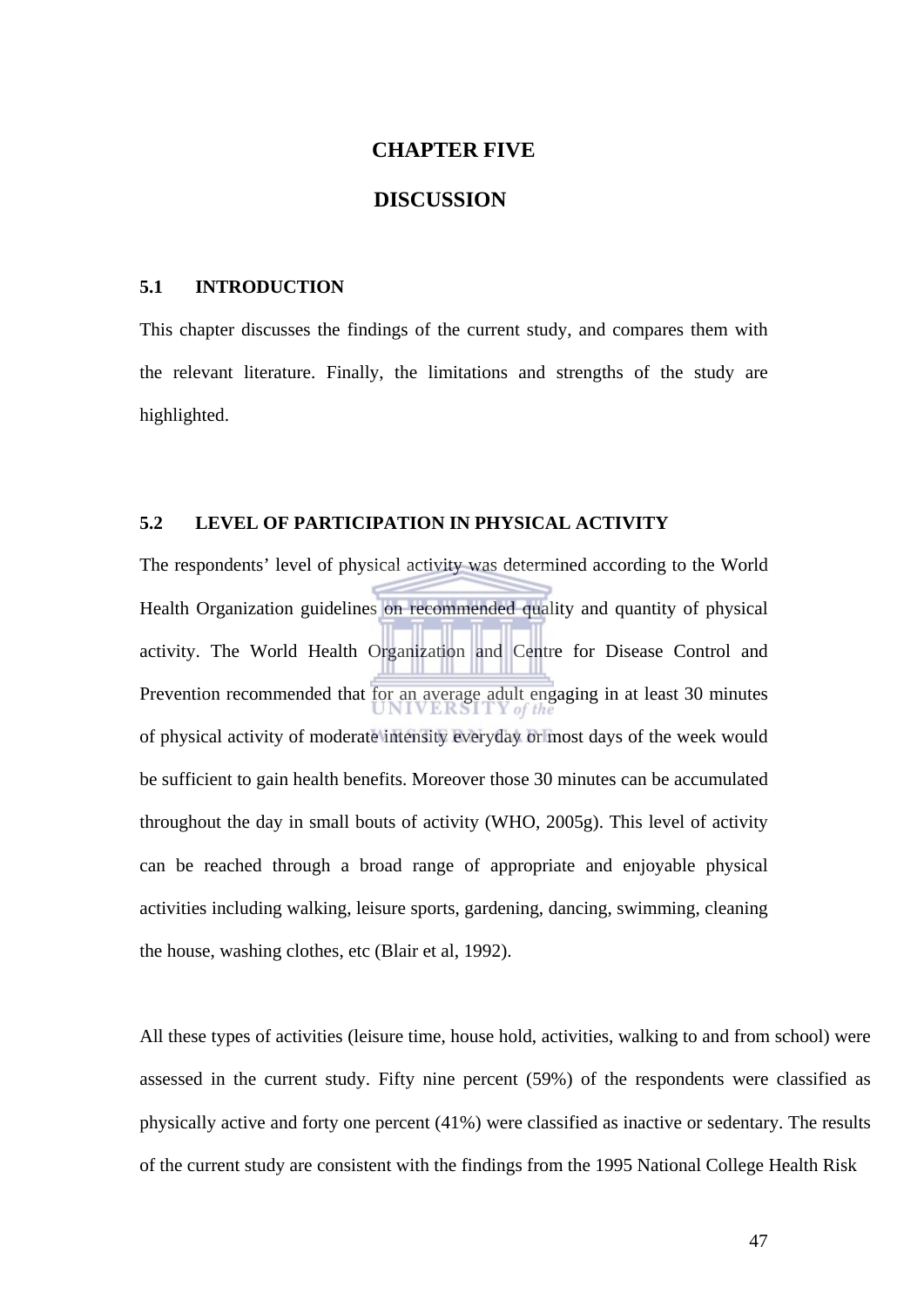Behaviour Survey among undergraduate students in the United States of America, which found that 42.2% of students did not participate in physical activity during the week before the survey. However, the current findings differ from a similar study recently conducted by Tumusiime (2004), among tertiary institution students in Rwanda, which found that only 28.38% of the participants were physically active. The discrepancy between the present study and that of Tumussime (2004) could be attributed to household activities assessed in the present study that were not included in Tumusiime's study. For example when leisure time physical activity were analysed alone such as: running, jogging, basketball, soccer, aerobic dancing, vigorous traditional dance, swimming, brisk walking, moderate gymnastic, and table tennis (these would be the activities of students who live at the institution) it was found that only 28% would be classified as physically active. This may mean that those who live at the institutions were more likely not to participate in household activities hence, they may not be active enough to meet the recommend health benefits of physical activity yet the longer period of the year is spent at school (3/4 of year period). It would thus be interesting to carry out another study in the same institutions but only involving students living at the institutions and excluding household activities to conform this hypothesis.

# **5.3 PARTICIPANTS' PERCEIVED CONSTRAINTS TO PHYSICAL**

# **ACTIVITY**

Identifying constraints to physical activity remains an important goal in a health promotion-planning programme. It was reported that a person's perceived constraints to exercise are an important determinant of how active he or she becomes. Therefore, understanding those constraints is the first step in removing them (Jones, 2003; Nahas et al, 2003; Tai-Seale, 2003). Several studies have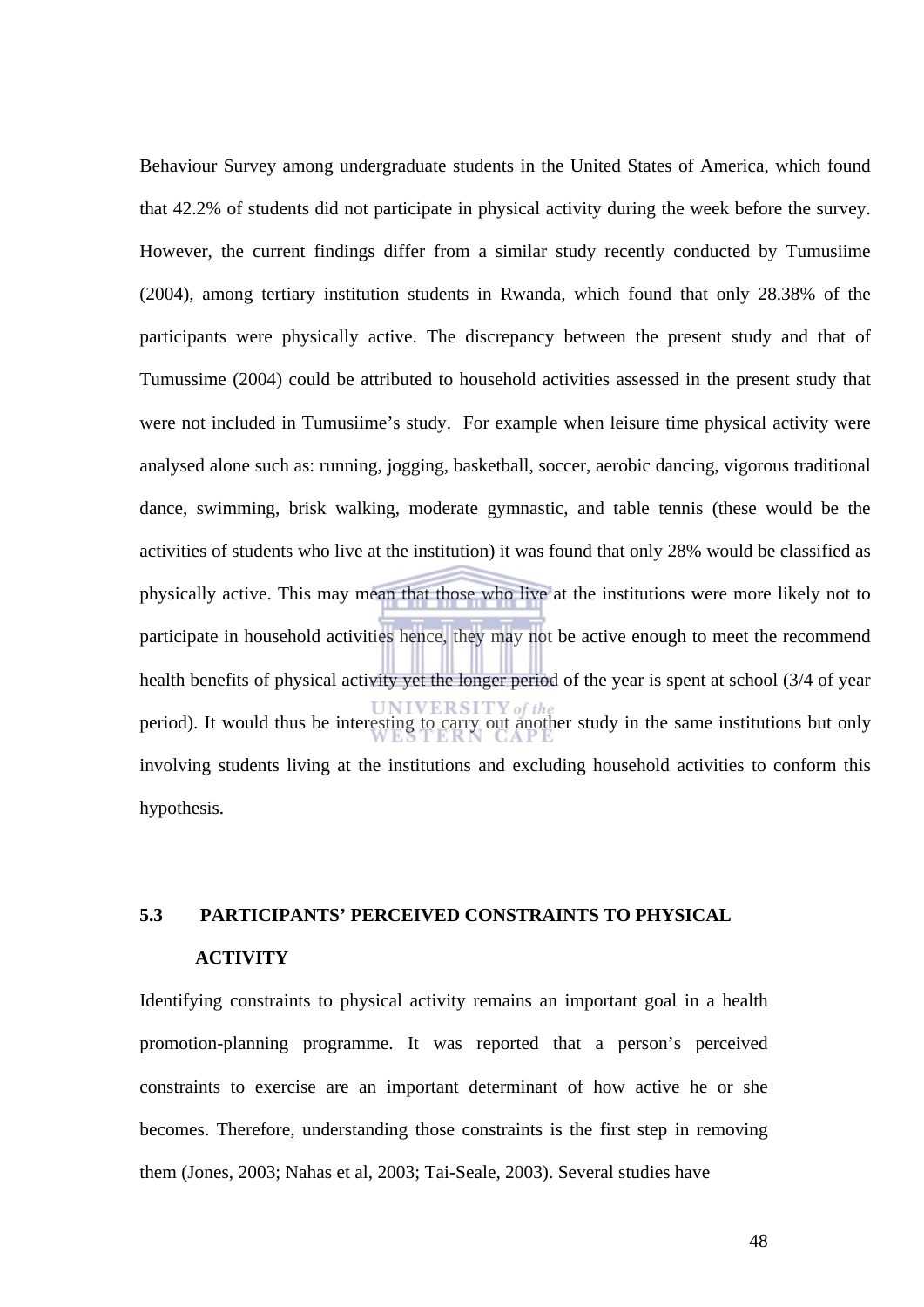identified constraints to physical activity as lack of time, inconvenience, lack of self- motivation, the belief that exercise is boring or not enjoyable, low self efficacy, fear of injuries poor self- management skills, lack of social support and insufficient access to safe places to exercise and lack of right equipment (Tumusiime, 2004; Tappe et al, 2003; Tai-Seale, 2003; WHO, 2002; Tappe and Tergerson, 2002; and King et al, 1992). However, it should be noted that these factors may differ from one research setting to another (Sallis et al, 1997). Constraints to physical activity among paramedical institution students in Uganda were slightly different from those in the studies conducted in United States of America and some European countries. However, these constraints were similar to those recently identified by tertiary institutions in Rwanda (Tumusiime, 2004). This support Sallis' argument that constraints to physical activity may be similar or different depending on research settings. In the current study, student participants identified lack of right equipment to exercise and wanting to do other things in their free time as the most important constraints to physical activity. Tertiary institutions students in Rwanda recently identified the same constraints (Tumusiime, 2004).

Constraints to physical activity identified in the current study show the need for a health promotion programme among paramedical students in Uganda. Jones (2003) reported that understanding constraints to physical activity is a first step in removing them. Therefore, it is very important for health promoters interested in promoting physical activity among paramedical institution students in Uganda to convince students that it is not necessary to practice vigorous sports, join costly fitness clubs, or purchase special equipment to achieve health benefits. Students should be helped to understand that there are a variety of physical activities that do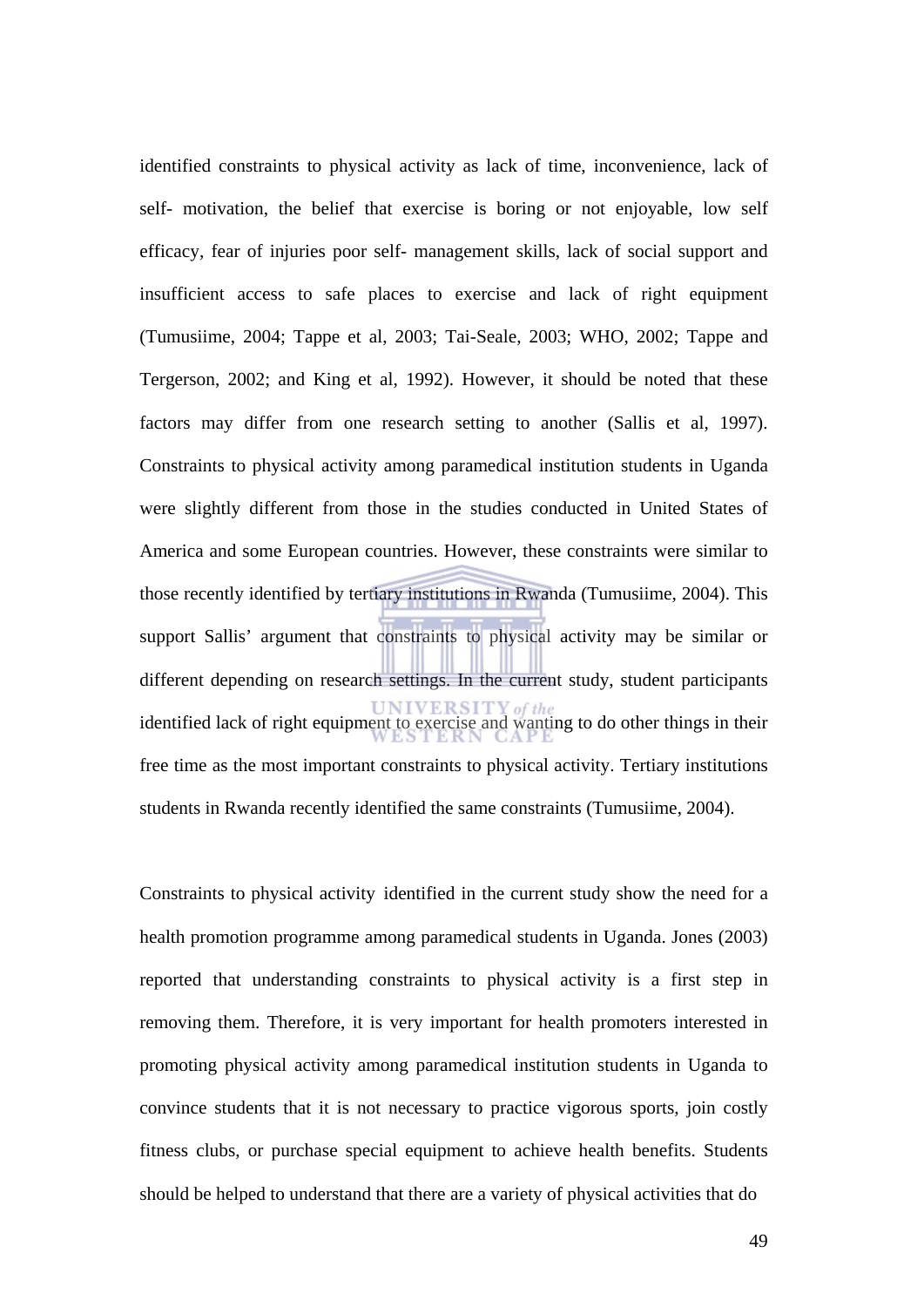not need special equipments. For example if one does not have special shoes for football or basketball he or she can still engage in other activities like fast walking, running, gardening cleaning the house and playing table tennis as these activities do not really need special equipments.

The constraints least likely to be identified by student participants were "I think exercise is not important", "I do not know how to exercise", and "I am not interested in exercising". There was significant relationship between gender and above constraints meaning that both male and female participants felt that not knowing how to exercise and lack of interest in exercising were not the constraints to physical activity. This gives hope that student participants know the importance of physical activity/exercise, knows how to exercise and interested in staying physically active. However, wanting to do other things in their free time was identified to be the second important constraint to physical activity. This could have been the reason why some of them were not participating in physical activity. Nigg and Buckworth (2004) commented that, "*Although college students have specific time constraints related to their academic schedules, they also have considerable discretionary time. It is the choices they make about how to spend this time which influences their level of physical activity and various factors influence these choices".* In the current study, time was not a constraint to physical activity, but the choices made by participants on how to spend their free time must have influenced their level of physical activity.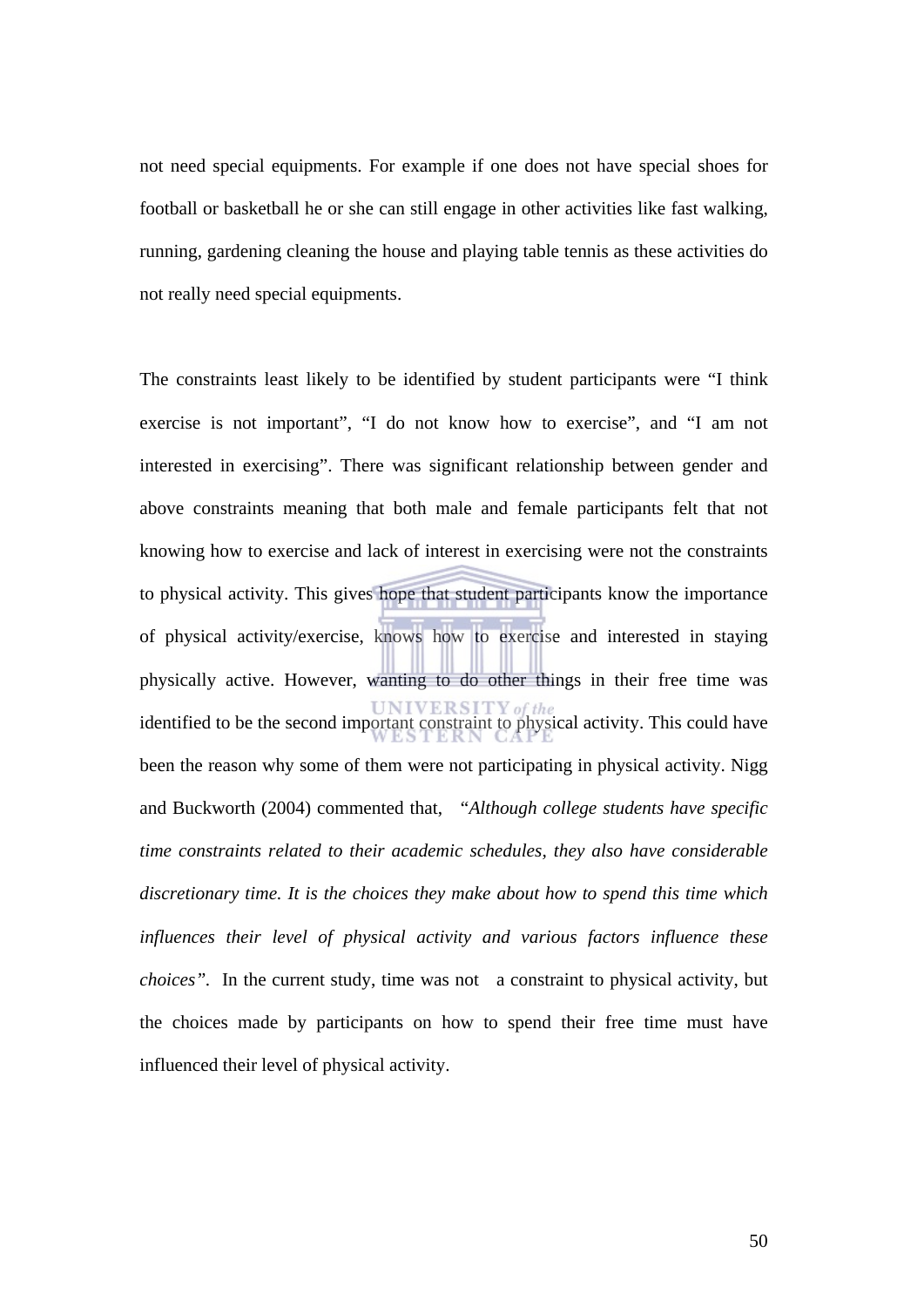## **5.4 INFLUENCE OF SOCIO-DEMOGRAPHIC CHARACTERISTICS ON PARTICIPATION IN PHYSICALACTIITY AND PERCEIVEID CONSTRAINTS TO PHYSICAL ACTIVITY**

An understanding of factors that influence physical activity behaviours is necessary for health promoters and behavioural specialists interested in influencing sedentary population groups to become more physically active (Bauman et al, 2002). Demographic characteristics along with other factors are important determinants of physical activity. Thus, the identification of these determinants should be the first step taken in the promotion of physical activity behaviour (Nahas et al, 2003).

#### **5.4.1 Influence of Gender on Participation in Physical Activity and Perceived Constraints to Physical Activity**

Gender difference on levels of participation in physical activity and perceived constraints to physical activity has been extensively discussed. According to the **UNIVERSITY** of the literature, males are generally more active than females (Bronson, Backer, Houseman, Brennan and Back 2001). The difference observed between males and females' levels of physical activity are likely because of each gender group's perceptions of the reasons for participation in physical activity (Huddleston, Mertesdorf and Araki, 2002). Taiwanese adolescent girls reported lower physical activity, less perceived benefits and more perceived constraints to physical activity yet they had more peer and social support compare to their male count parts (Tsu-Yin, Nola and Samar, 2003). Similarly, the current study found that male participants were significantly more active compare to female participants. However, female participants in this study reported lack of peer/family support (motivation) that could have contributed to their state of inactivity.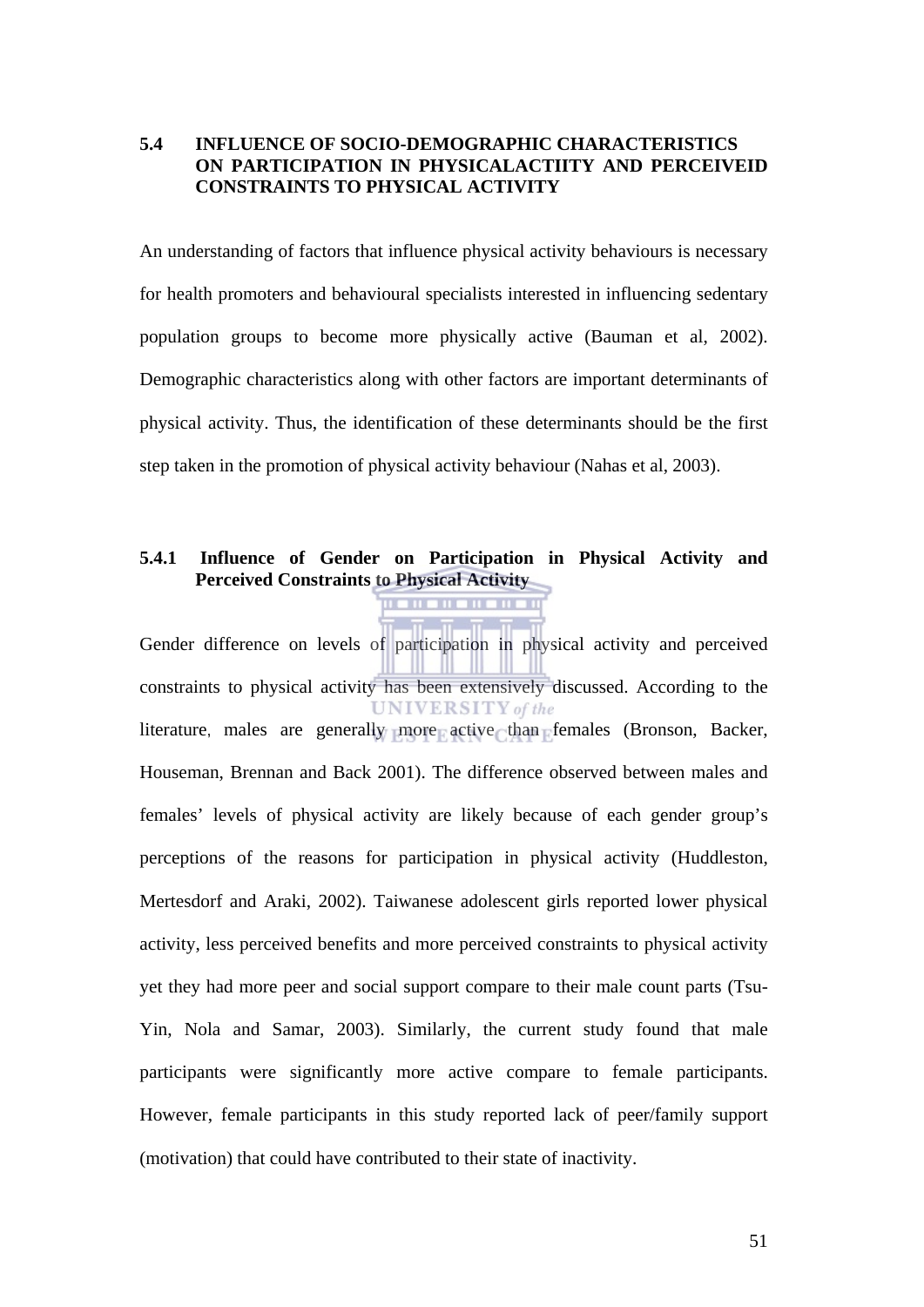While males identified lack of right equipment as their most likely constraint to physical activity, females put an emphasis on lack of motivation as their most likely constraint to physical activity. Tergerson and King (2002) found that peer motivation especially from friends and family members were one of the most common cues to action for adolescent physical activity. Similarly, the present study highlighted a significant relationship between peer/family motivation and the sample's current participation to physical activity. However, lack or little motivation identified by female participants might have been the reason why they were found to be more sedentary compare to their male counter parts.

The second most likely constraint identified by female participants was that exercises make them tired. It is documented in the literature that, usually males report greater levels of total and vigorous activity, whereas females tend to report participating in low- to moderate physical activity (Martin, Morrow, Jackson, Dunn and Andrea, 2000). The above statement may indicate the reason why female participants identified "exercise makes me tired" as one of the likely constraints to physical activity.

According to Whaley and Ebbeck (1997), constraints to physical activity should be viewed in a social-psychological manner to indicate internal (intrapersonal) psychological states and external (interpersonal) circumstances. Consequently, lack of motivation, and tiredness while exercising identified as dominant constraints to physical activity among female participants in this study may be intrapersonal rather than interpersonal factors. These may suggest that the major constraints to physical activity among female participants may be within individual rather than in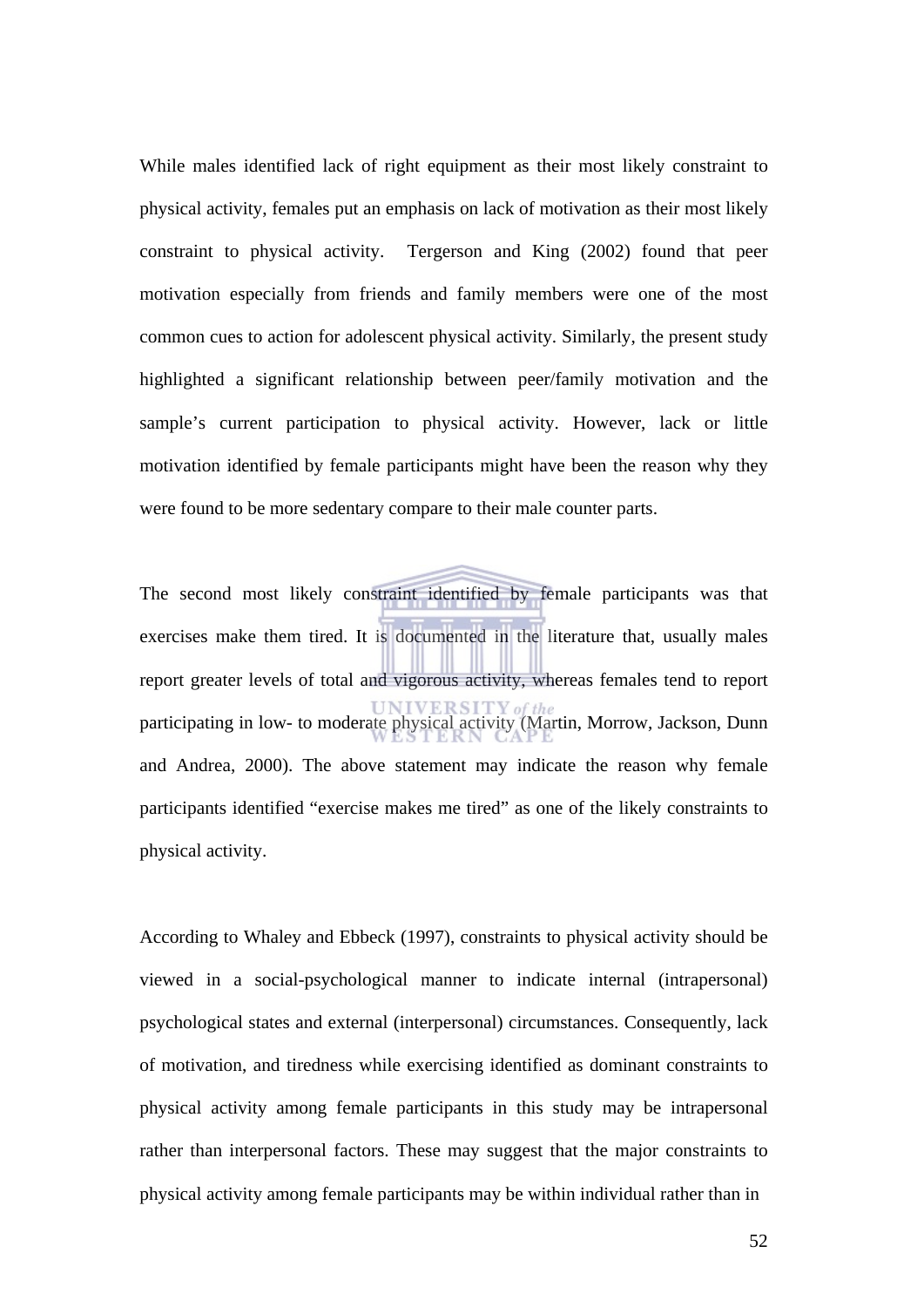the environment or as a result of external factors. Therefore, it is very important for health promoters interested to promote physical activity among paramedical institution female students to put more emphasis on individual change of behaviour before tackling environmental factors as constraints to physical activity.

Various studies identified wanting to do other things with one's free time as constraint to physical activity/exercise (Tumusiime 2004;Tergerson and King 2002). Similarly, the current study particularly male participants identified wanting to do other thing in their free time as one of their main constraints to participation in physical activity. This indicates that there is a need for health promoters to convince students about the benefits of being physically active and design physical activity basing on students' interests rather than health promoters' interests. This may help them to make choices on how to spend their free time in helpful activities such as **UNIVERSITY** of the physical activity. **WESTERN CAPE** 

#### **5.4.2 Influence of Current Year of the Study on Participation in Physical Activity and Perceived Constraints to Physical Activity**

Although the current study found that third year students were more active compared to first and second year students, there was no significant relationship between current year of the study and current participation in physical activity. Therefore, this study regards the influence of current year of study on current participation in physical activity as not being significant. However, lack of right equipment was significantly identified as the main constraint to all different years of study (first, second and third years). The findings in the current study are contrary to those in the previous study by Tumusiime (2004) which found that third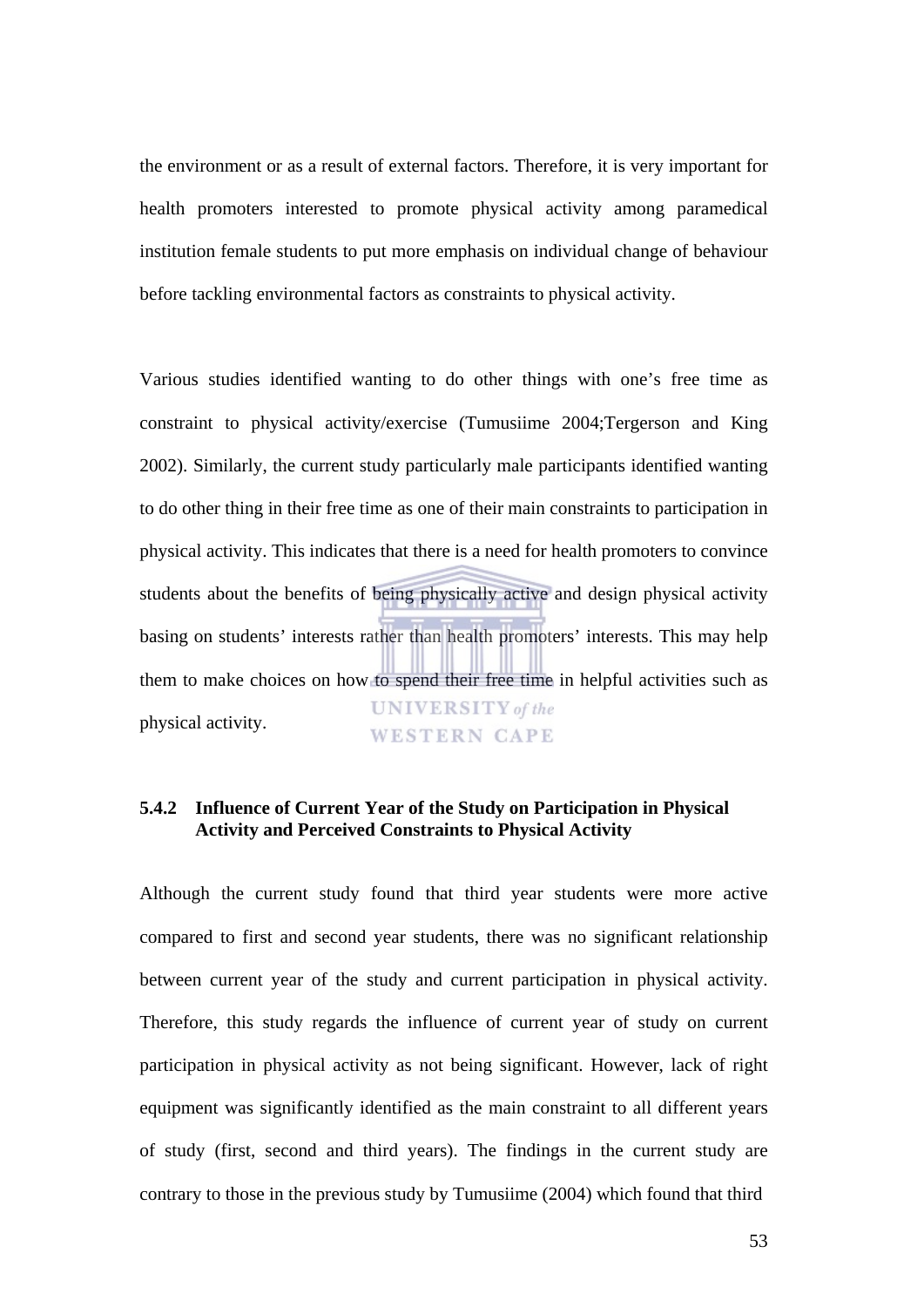year tertiary institution students in Rwanda were more likely to be identified as physically inactive or sedentary compare to their first and second year counterparts.

#### **5.4.3 Influence of Professional Study Course on Participation in Physical Activity and Perceived Constraints to Physical Activity**

According to Huddleston et al (2002), the professional study course can influence the behaviour of individuals towards physical activity. In their study that investigated physical activity behaviour among pre-professional students majoring in different courses such as physical education, health professional courses and leisure services, they found that students majoring in physical education reported significantly higher exercise intensity than did health pre-professional students. The current study composed of only health professional courses but majoring in 8 different fields (Clinical Officers, Physiotherapy, Medical Laboratory Technology, Orthopaedic Officers, Orthopaedic Technology, Dentistry, Pharmacy and Occupational Therapy). Students who were majoring in Clinical Officers as a professional course were significantly more active compare to other professional courses and students who were majoring in physiotherapy as a professional course were found more sedentary.

Normally, physiotherapists are supposed to be experts in prescribing appropriate and safe exercises for persons who require specific fitness and injury prevention advice (Wilson, 2002). This means that the role of a physiotherapist in health promotion should be to work with individuals, groups, and whole population to promote healthy lifestyle such as physical activity in schools, factories and

54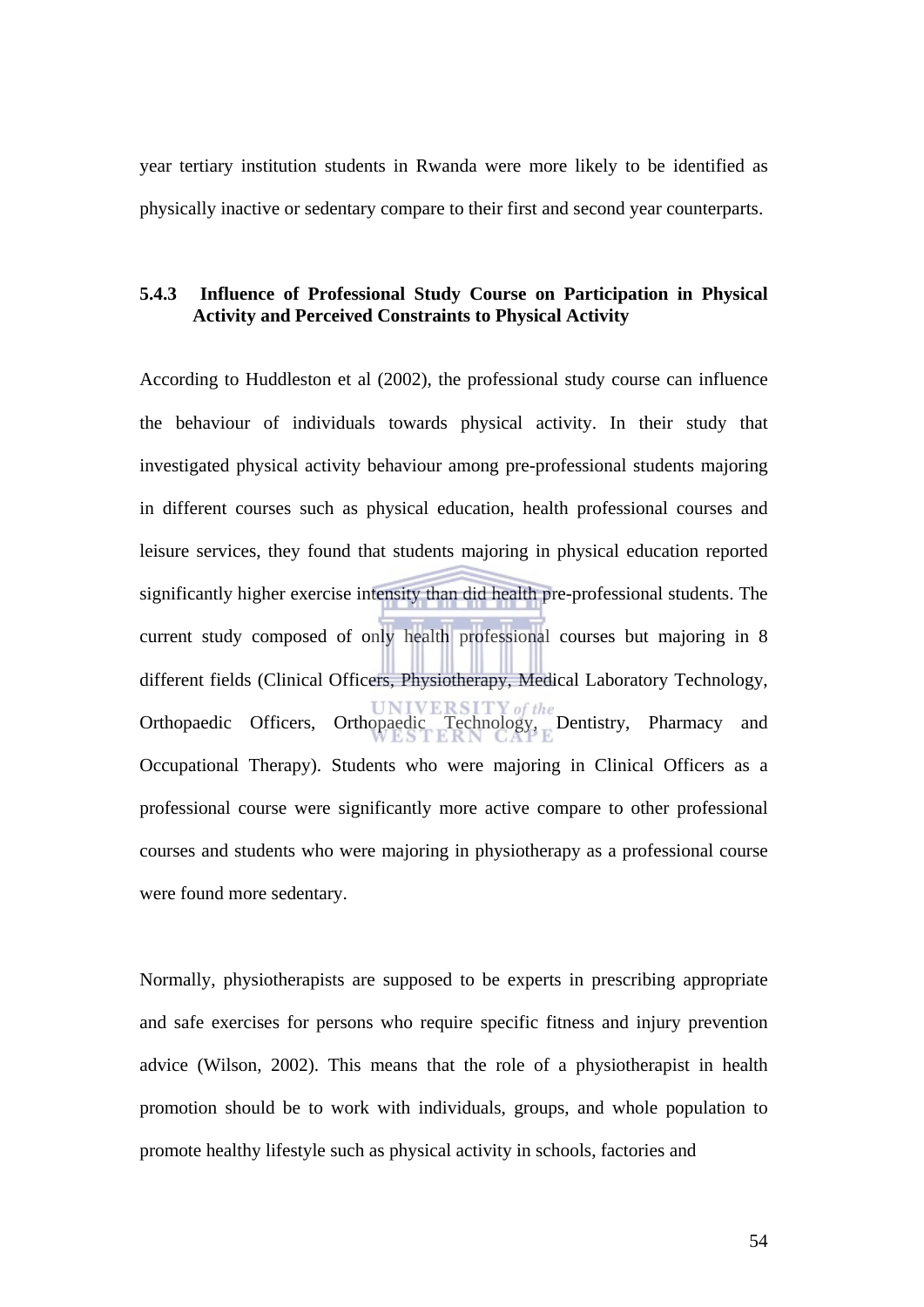community facilities. However, one needs to be active him- or herself in order to promote an active life style for others. If Physiotherapy students are found to be living sedentary lifestyle then it gives little hope that they would promote physical activity once they leave school and enter the field of work. The above statements are supported by Mc Dowell et al (1997) who found that nurses who engaged in regular exercise were more likely to encourage physical activity as treatment compared with nurses who were not regular exercisers. It is thus, very important for health promoters to encourage health professional students especially physiotherapists to adopt active lifestyle of their own first in order to be able to encourage active lifestyle for others.



A significant relationship was found between different professional courses and constraints to physical activity whereby lack of right equipment to exercise was equally identified by all different professional courses as one of the most likely constraints to physical activity. Therefore, as it was discussed earlier in this chapter, it is very important for health promoters to convince students that one does really not need special equipment in order to engage in physical activity/ exercise for health benefits. It is also important for school authorities to provide students with necessary sport facilities such as sports uniforms all depending on student interest and choices of physical activity/ exercise. This would minimize the impact of lack of right equipment to exercise as constraint to physical activity /exercise.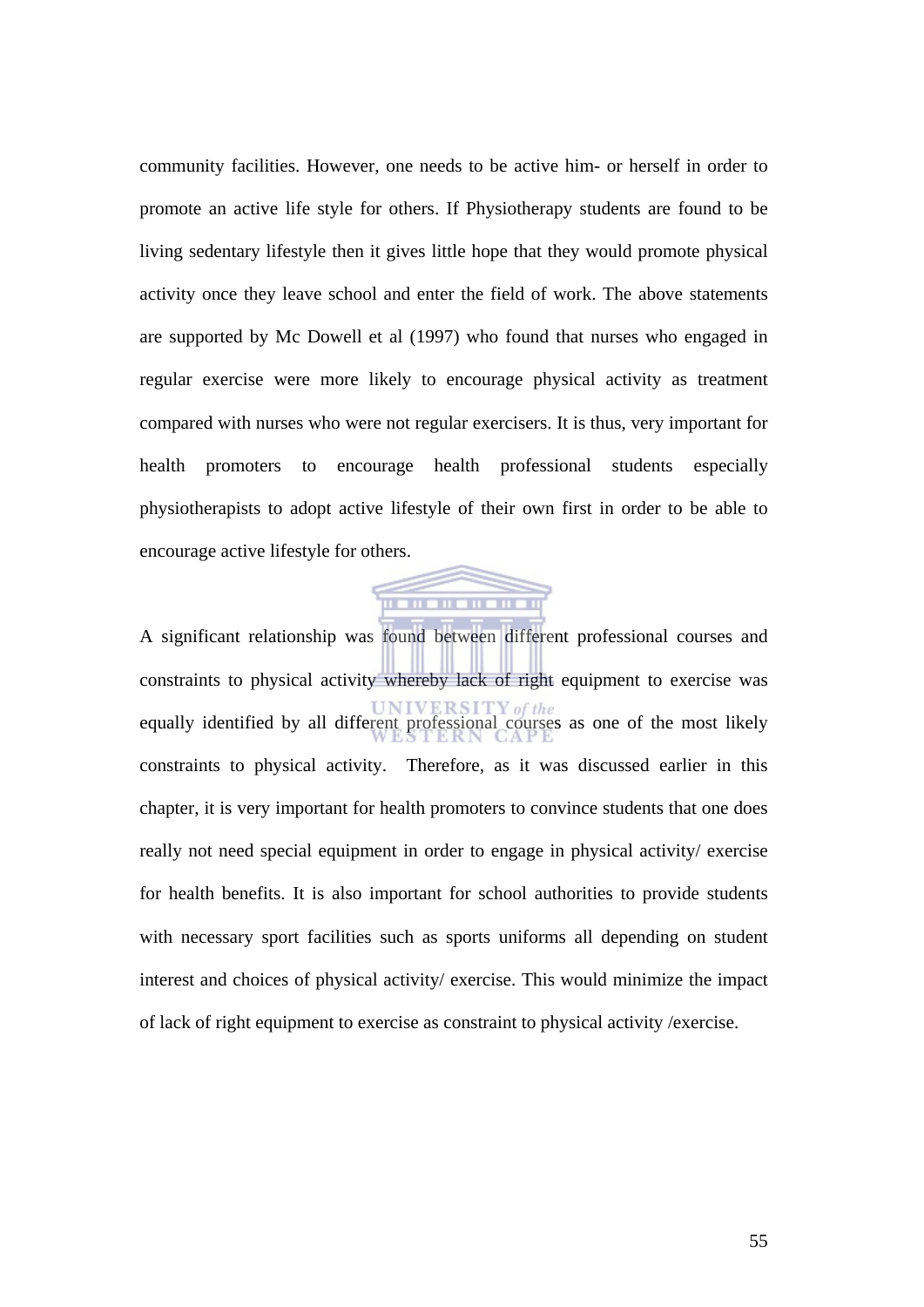#### **5. 5 LIMITATIONS AND STRENGTHS OF THE STUDY**

The limitations of this study should be noted:

 Most of paramedical schools are situated in Kampala (the capital city of Uganda). Consequently, the majority of student participants were studying in the city. The constraints to physical activity among students in the urban areas may differ from those in rural areas. Therefore, the results of this study cannot be generalised to all paramedical institution students in Uganda.

 The questionnaire assessed the household activities such as: (digging, chopping woods, carring water, cleaning the house, gardening, sweeping the pavement etc). Most students were likely to report participation in one or two if not all of abovementioned activities while they are at home. However, most of the students were living at the institution residences. This may mean that students were most likely to **UNIVERSITY** of the report participation in these activities while at home (during school holidays) yet, the school holidays count for only one fourth of the year period (3 months in year). Therefore, this might have caused bias in assessing the level of participation in physical activity as it was the first objective of this study.

A cross-sectional study may limit the ability to make causal inferences. An individual currently engaging in a form of risk-taking behaviour will not necessarily continue to do so. Therefore, caution should be exercised in interpreting the results of cross-sectional study in the absence of longitudinal data.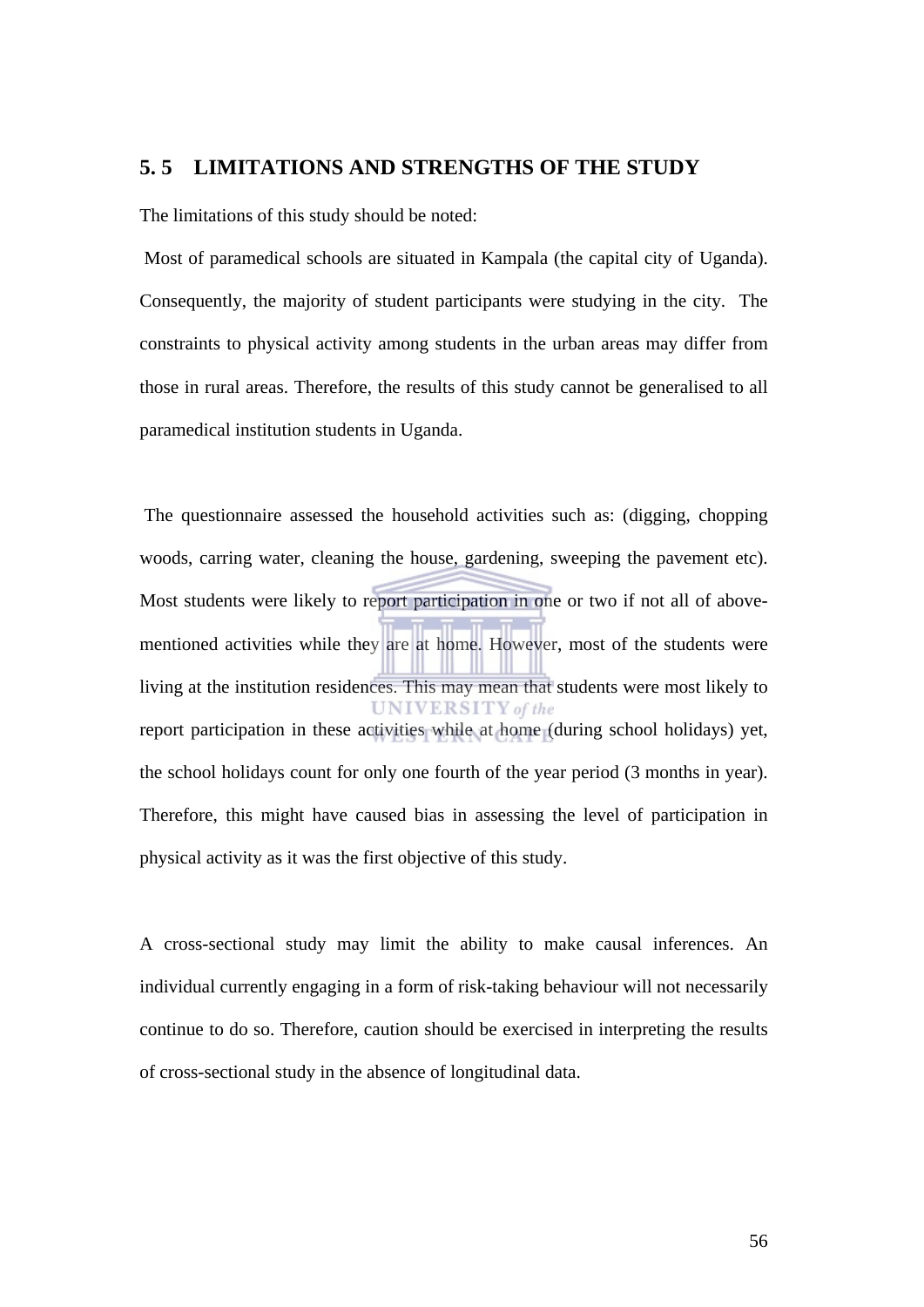Despite limitations, some strengths of the study should also be noted:

The questionnaire used was adapted from ones in the literature that were developed and validated to measure the level of participation in physical activity and perceptions to physical activities. Furthermore, a pilot study was done prior to the main study to test the clarity and understanding of the questionnaire. Therefore, the questionnaire was valid to measure the level of participation in physical activity and perceived constraints to physical activity.

The sample was randomly selected using a stratified random sampling technique.

 The response rate was high- meaning that the response bias was unlikely, the questionnaire included variables that correlated with physical activity in previous studies, and the analysis considered numerous interactive relationships between variables.

# **UNIVERSITY** of the **WESTERN CAPE**

Comparisons and contrasts of the current study's findings with the previous similar studies are illustrated in the chapter five of this study, and finally, the limitations and strengths of the study are highlighted.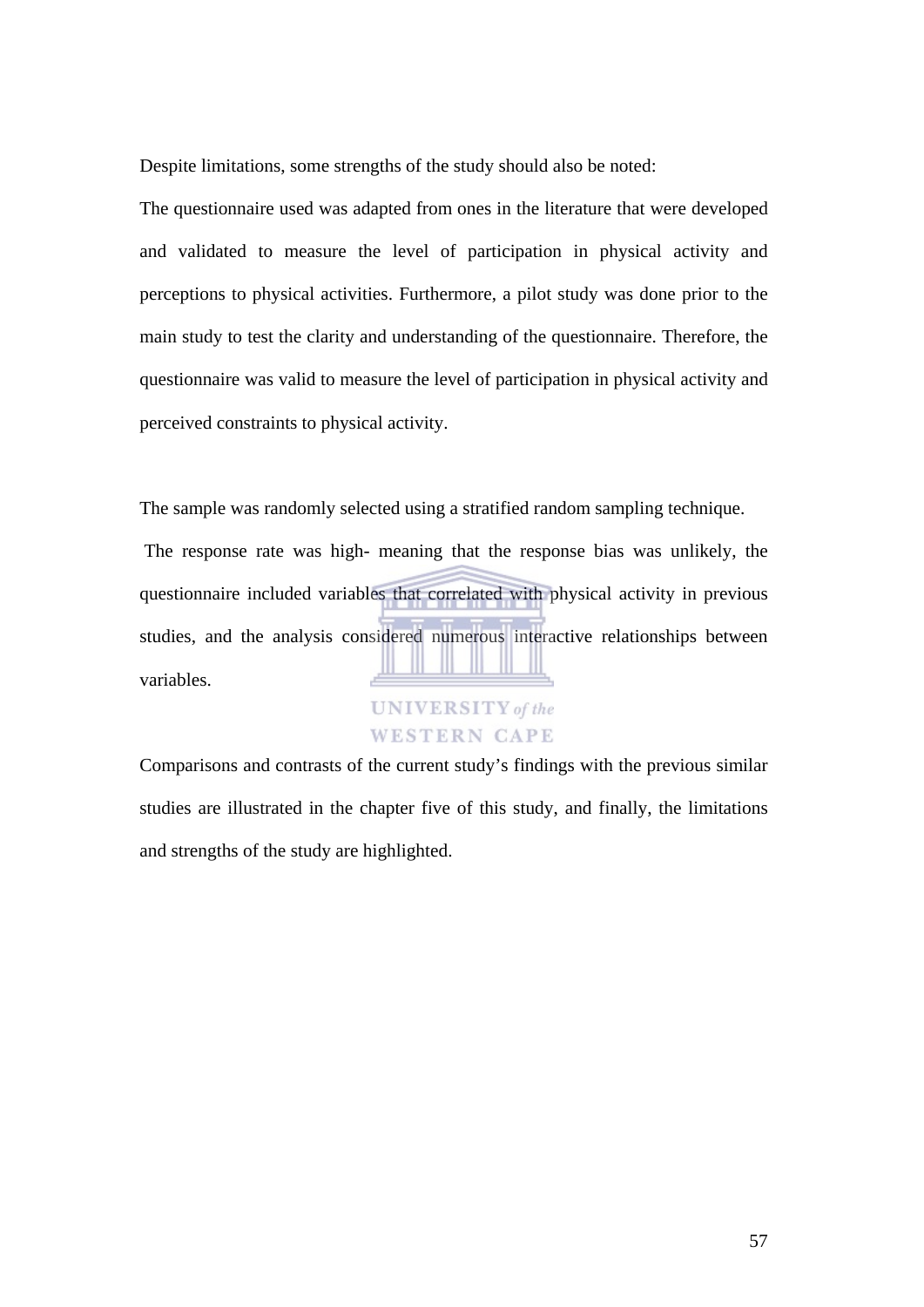# **CHAPTER 6: SUMMARY AND RECOMENDATIONS**

#### **6.1 INTRODUCTION**

This final chapter provides the summary of the study. The relevant points of the study are outlined. Recommendations for future actions including the developments of physical activity promotion programmes are made.

#### **6.2 SUMMARY**

The overall aim of the current study was to assess the level of physical activity, to investigate the perceived constraints to physical activity and determine whether socio-demographic characteristics have an influence on participation in physical activity and perceived constraints to physical activity among paramedical institution students in Uganda. **UNIVERSITY** of the

# **WESTERN CAPE**

The motivation was that according to the literature, regular moderate to vigorous physical activity can provide young people with important physical, mental and social benefits. It can reduce health care costs, prevents numerous diseases, disabilities and improve quality of life. Unfortunately, the evidence also exists that few individuals engage in regular physical activity despite its documented benefits. It has also been documented that those who engage in physical activity, the level of participation tend to decline with age particularly during high school, the transition period from high school to university and during university years. Therefore,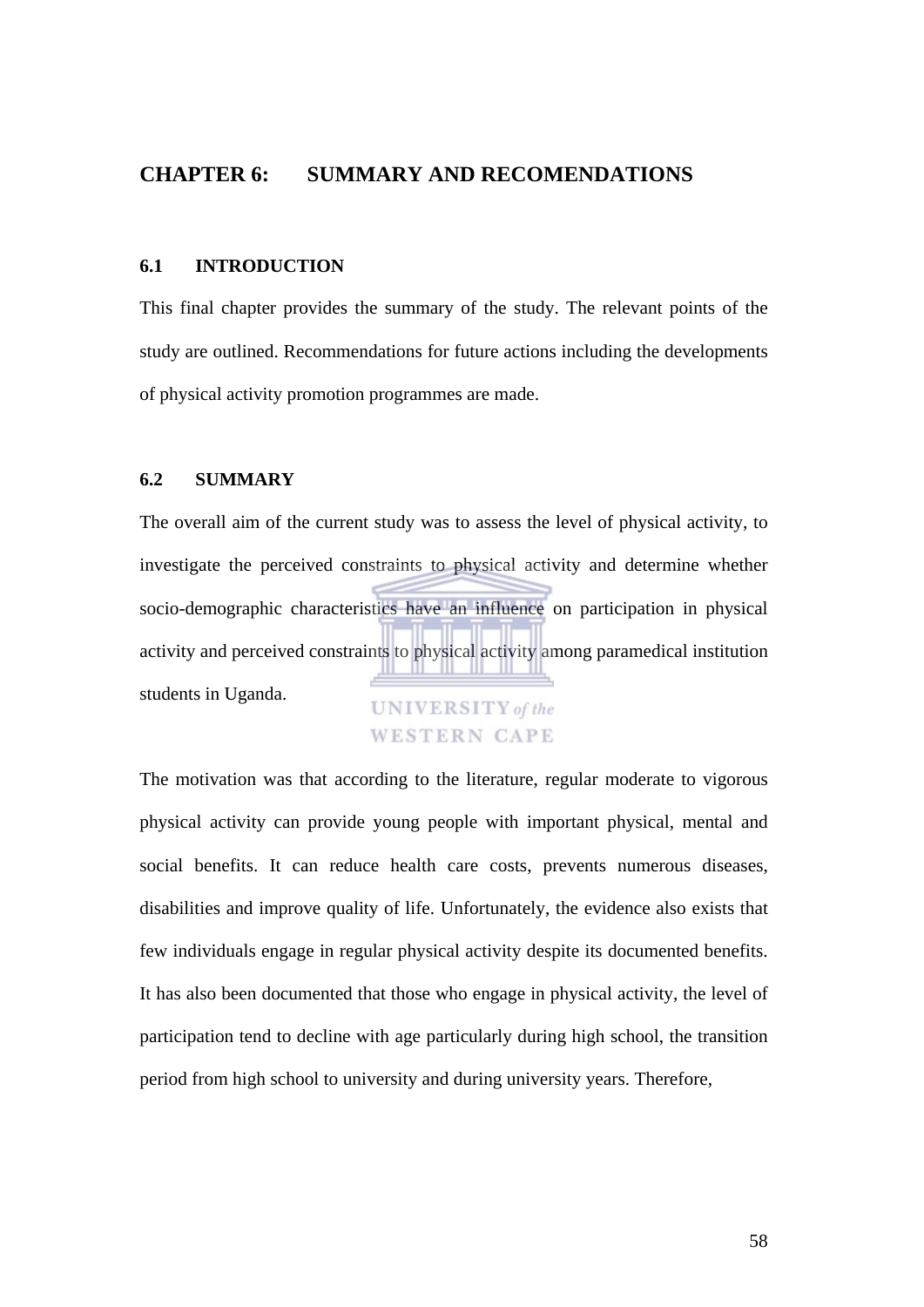it was not known to what extent paramedical institution students in Uganda engage in physical activity/ exercise and what could their perceptions be on constraints to physical activity/ exercise.

 The study was a descriptive quantitative design with a cross- sectional survey. An inclusion criterion was both male and female students registered for full time 2004/2005 academic year who accepted to participate voluntarily. Four hundred (400) students were selected using a stratified random sampling technique. A selfadministered closed-ended questionnaire was used to collect the data. Both descriptive and inferential statistical analyses were used to analyse the data.



Fifty nine percent (59%) of participants were classified as physically active and forty one percent (41%) were classified as physically inactive or sedentary. Among the students who were currently participating in physical activity, the majority of them (33.1%) had initiated physical activity at the tertiary level, 17.2% had initiated physical activity in primary school and were able to maintain up to tertiary level. The total of 2.8% had not participated in physical activity on any educational level.

Male participants were found to be significantly more active and females were found to be more sedentary. Students majoring in clinical officers as a professional course were significantly more active while students majoring in physiotherapy as a professional course were found to be more sedentary compared to students majoring in other professional courses. However, no significant difference was found between current year of study and current participation in physical activity.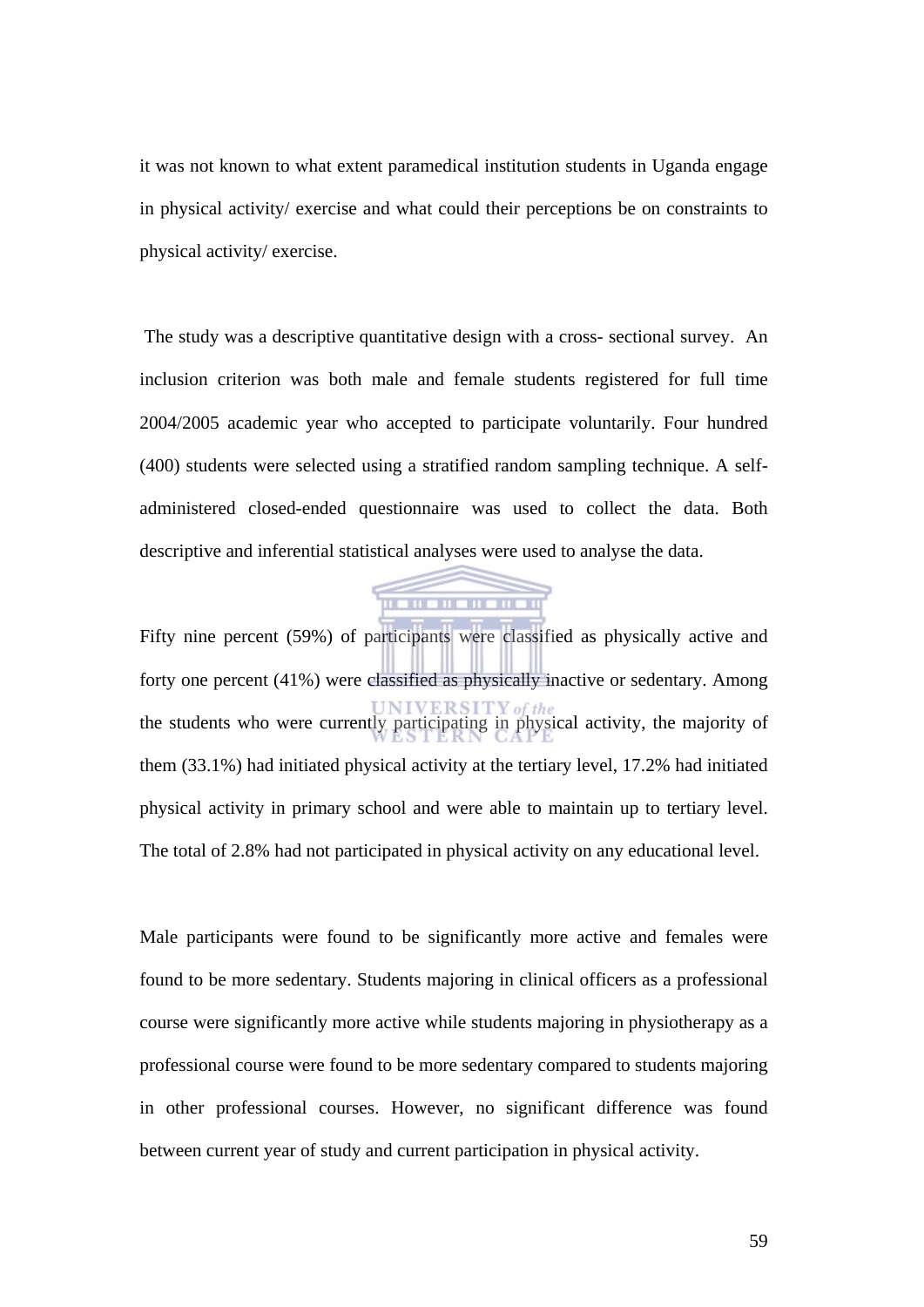The four most likely constraints to physical activity identified by student participants were: lack of right equipment to exercise, wanting to do other things in one's free time, lack of motivation and tiredness while exercising.

The four least likely constraints identified with the participants were: "I think exercise is not important", "I do not know how to exercise", "I do not enjoy exercising "and" I think exercise is too hard".

 While males identified lack of right equipment to exercise and wanting to do other things in their free time as the two top constraints to physical activity, females put emphasis on lack of motivation and tiredness while exercising as the two top constraints to physical activity.

Although female participants identified lack or little motivation as a constraint to physical activity, there was a significant relationship between peer/family motivation and the entire sample's current participation in physical activity.

All different professional courses and all different current years of study felt that lack of a right equipment to exercise was the top constraint to physical activity.

Both male and female participants strongly felt that lack of enjoyment during exercise, lack of interest in exercising and not knowing how to exercise were not constraints to physical activity/exercise.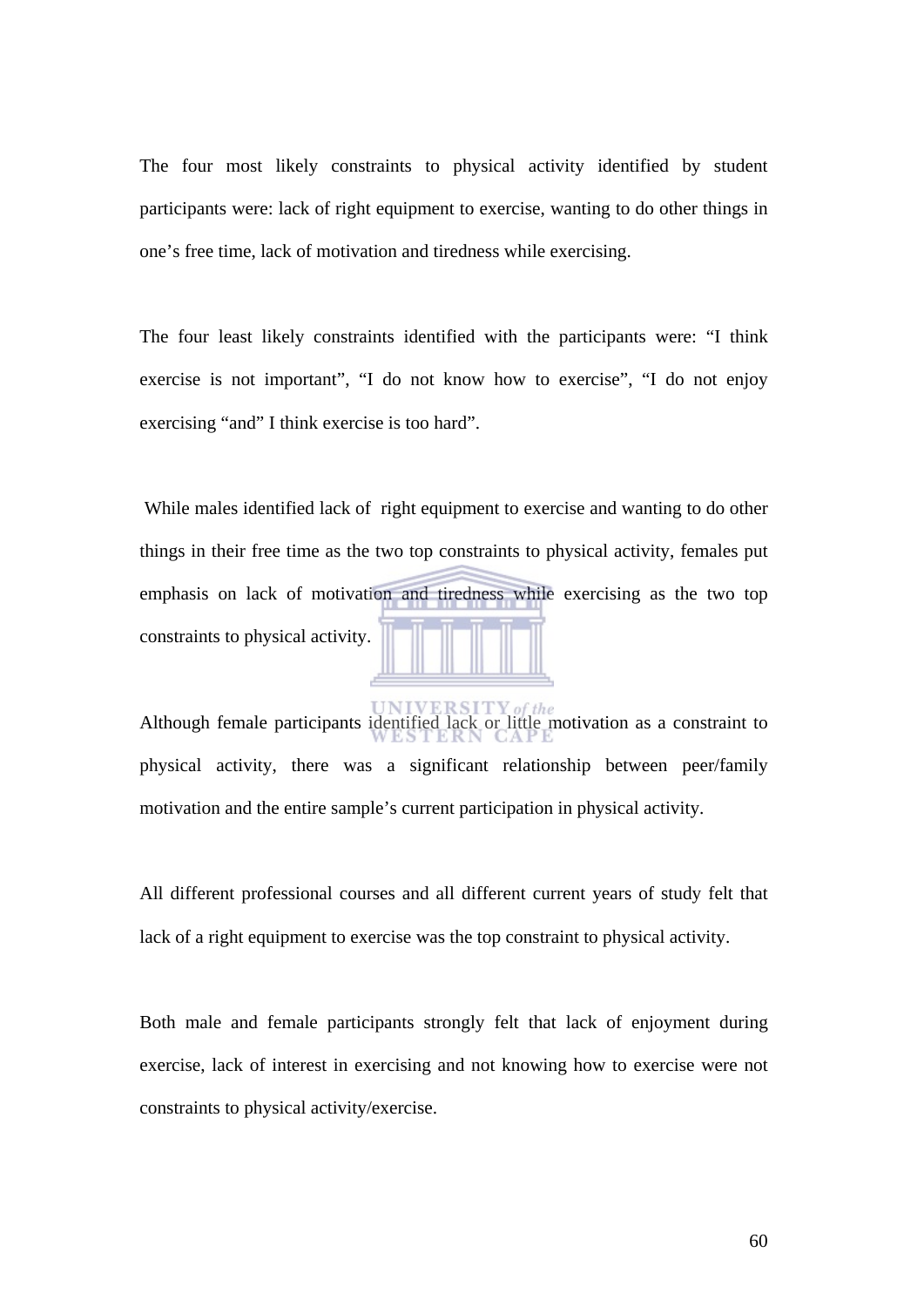#### **6.3 RECOMMENDATIONS**

The following recommendations are offered to paramedical institution authorities, parents, and ministry of health, education, and sports together with other health promoters interested in increasing physical activity levels among paramedical institution students.

1. Paramedical institutions appear to be one of the rational places for physical activity promotion. If health pre-professional students who will soon be leaving school and entering the field of work are helped to become physically active they can easily influence their clients to become more physically active. It is therefore, recommended that physical activity intervention be incorporated as health education 5 7 7 7 7 7 in paramedical institutions.

2. The institution authorities should eliminate some of the perceived constraints to physical activity such as providing sport uniforms in order to encourage students to participate in different sport activities. This would eliminate lack of right equipment as a constraint to physical activity.

3. Through a health promotion programme, students should be educated on how to make use of their free time in a healthy way by encouraging physical activity participation during this time. This would eliminate wanting to do other things in their free time as a constraint to physical activity.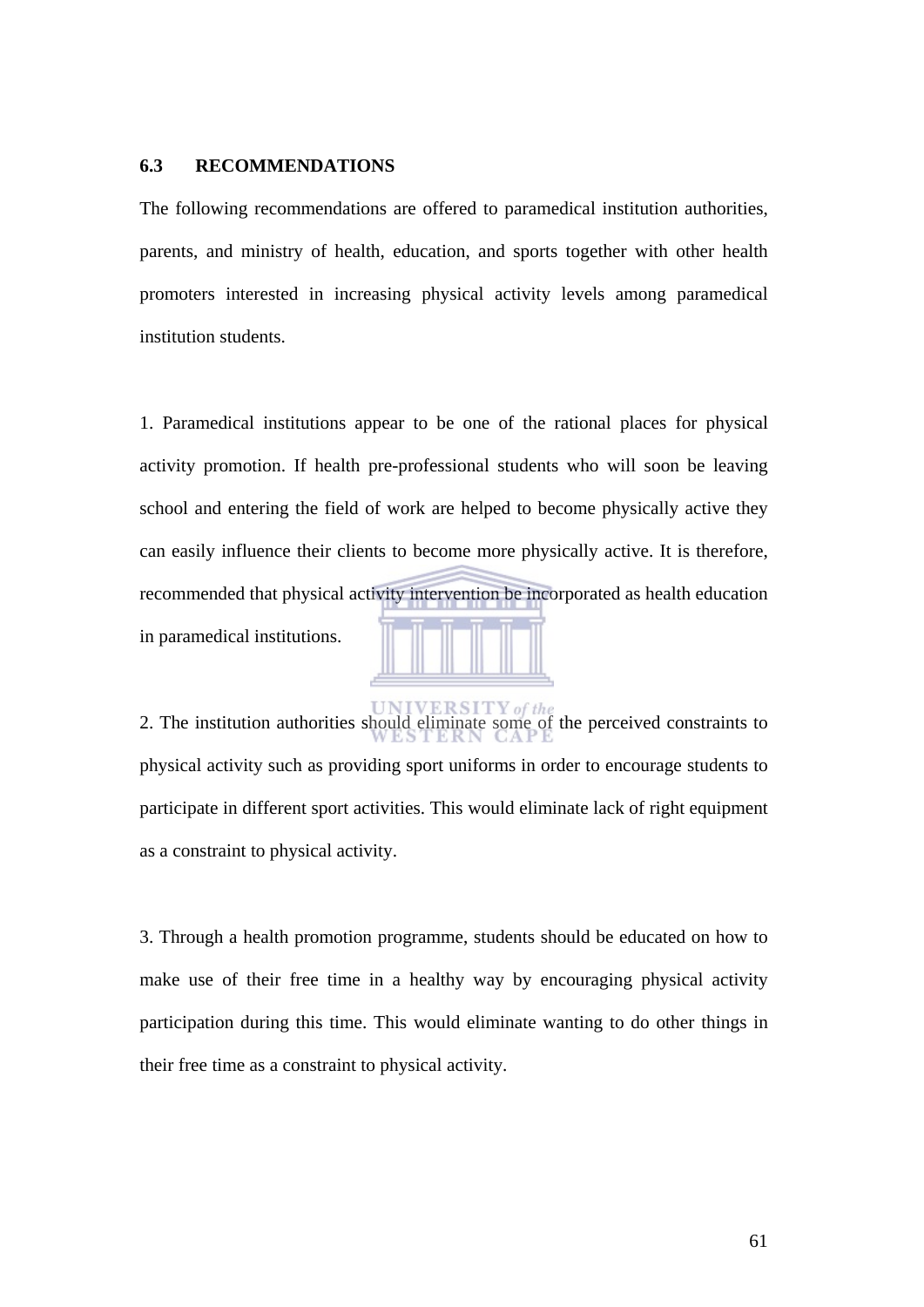4. In order to increase physical activity participation depending on gender differences, strategies which focus on activities that help each gender to overcome their constraints to physical activity should be developed.

5. Health promotion programmes particularly using physical activity should be developed and implemented in schools right from primary schools. This would help learners and their teachers to know more about the health benefits of physical activity. Knowing the benefits will minimize the constraints to physical activity and encourage an active lifestyle. Consequently, this will reduce the burden of chronic diseases caused by sedentary lifestyle.



6. It is also important to raise awareness of the importance of physical activity among other Ugandan young adults. Campaigns (through media) about leisure time physical activity and other type of daily living physical activity such as walking and household activity would be valuable.

7. Social support especially family support should be given more emphasis while aiming at promoting lifelong physical activity. Parents should play an important role in encouraging their children particularly girls to become more physically active because physical activity behaviour started at early childhood can carry on through youth and adulthood.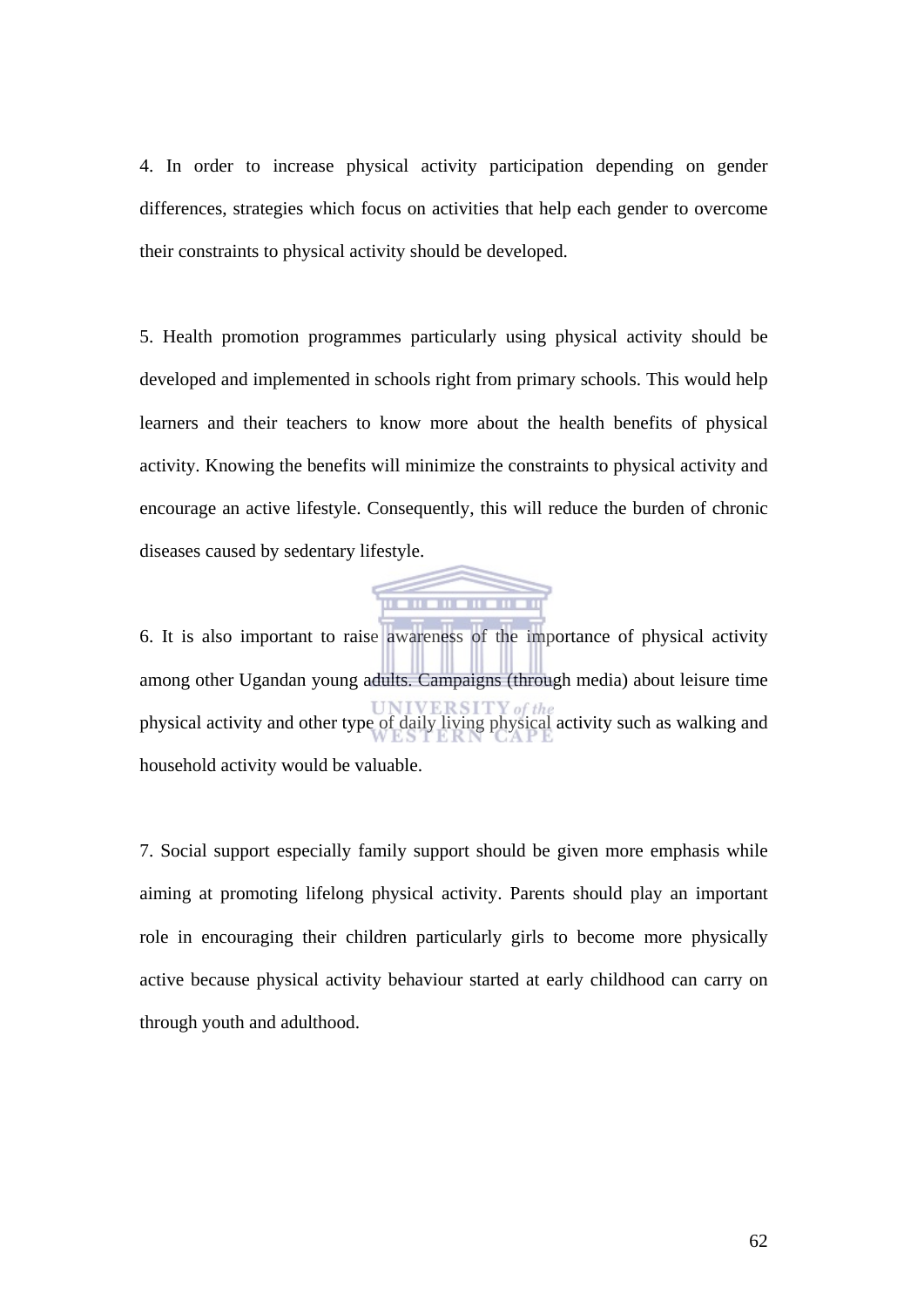#### **Further studies**

8. Levels of participation and perceived constraints to physical activity of students studying in urban areas may differ from those of students studying in rural areas. As the majority of the students in the current study were studying in Kampala (an urban area), more studies involving a bigger number of students in rural areas are required to obtain adequate information about Ugandan paramedical students' level of participation and their perceived constraints to physical activity.

9. Participation and constraints to physical activity of paramedical students may also differ from those of other tertiary institutions and other Ugandan young adults in general. Therefore, more studies are required among these groups to obtain their level of participation and constraints to physical activity.

10. A triangulation study (A combination of quantitative and qualitative) could be best to obtain deeper understanding of participants' constraints to physical activity.

11. The present study assessed household activities students did while at home. As the majority of the students were living at the institutions, it may mean that those who were living at the institutions were likely to report participation in household activity during school holidays, yet this is the shortest period of the academic year (3 months in year). This may have caused some bias in assessing the level of participation in physical activity. Therefore, another study involving only students living at the institutions and which excludes household activities is recommended to obtain the adequate information about students' level of participation in physical activity.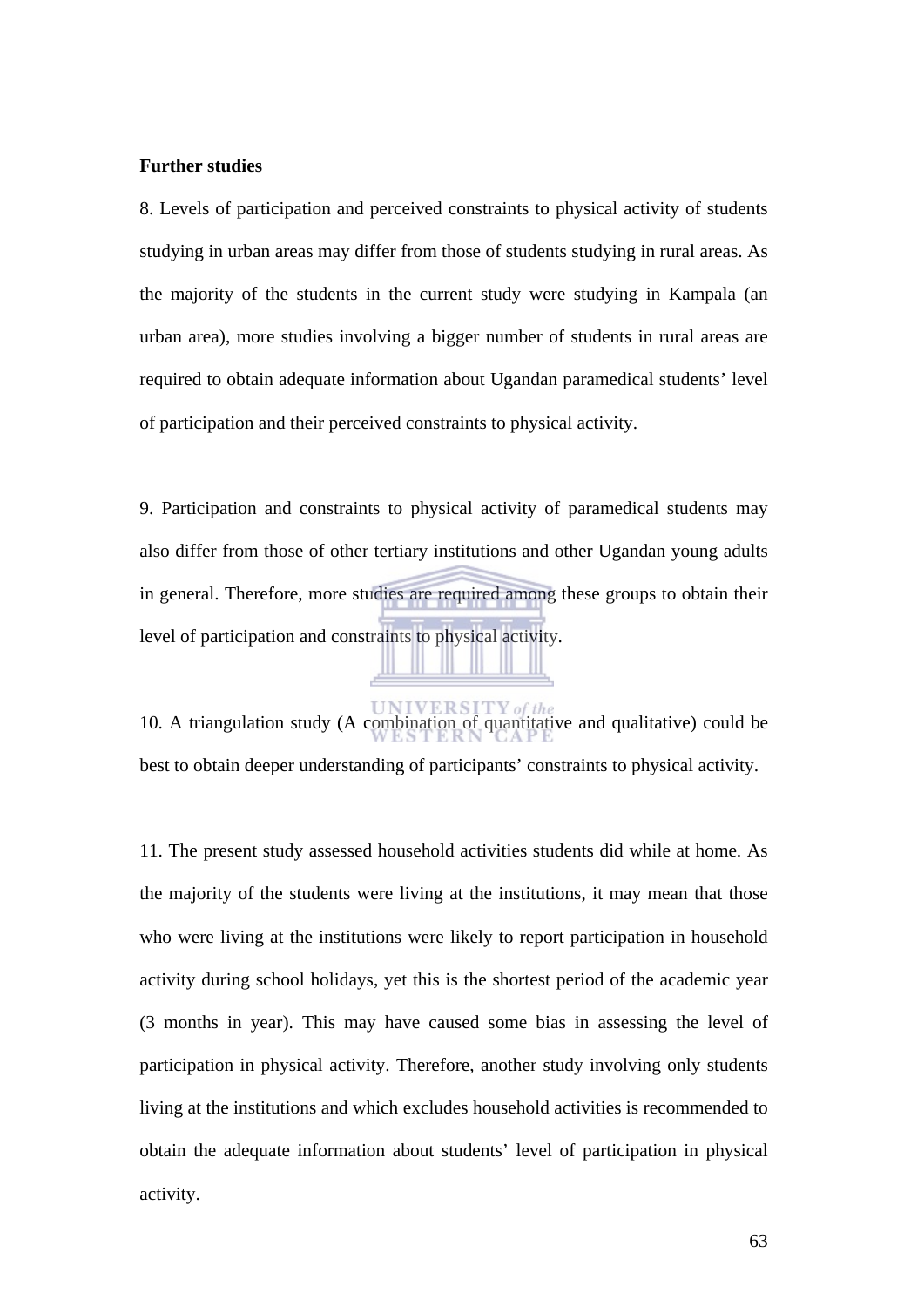#### **REFERENCES**

Australian Physiotherapy Association (2002). Physiotherapy and Exercise prescription. Available at: [http://www.physiotherapyandexerciseprescription.html](http://www.physiotherapyandexerciseprescription.html/)**.**  Accessed on May  $7<sup>th</sup>$  2005.

Ball K, Owen N, Salmon J, Bauman A and Gore CJ (2001). Association of physical Activity and body Weight, Fat in Men and Women. *International Journal of Obesity*. 25: 914-919.

```
Bahr and Loald, (2001). Recent Advances: Sports Medicine. British Medical
Journal. 323: 7308.Available at: 
http://web4.epnet.com/citation.asp?tb=1&_ug=dbs+0%2c2+ln+en%2Dus+sid+52C
ECA. Accessed on October 10, 2002 VERSITY of the
                           WESTERN CAPE
```
Bailey S (2001). Physical activity and Ageing. *Multidisplinary series of physical education and sports science*. 2: 18.

Barry P.H, Virginia B, Andy G and Clay B (2001). Weight loss 101: A healthy Weight loss program for collage students. *American Journal of health studies*. 17**:** 26-31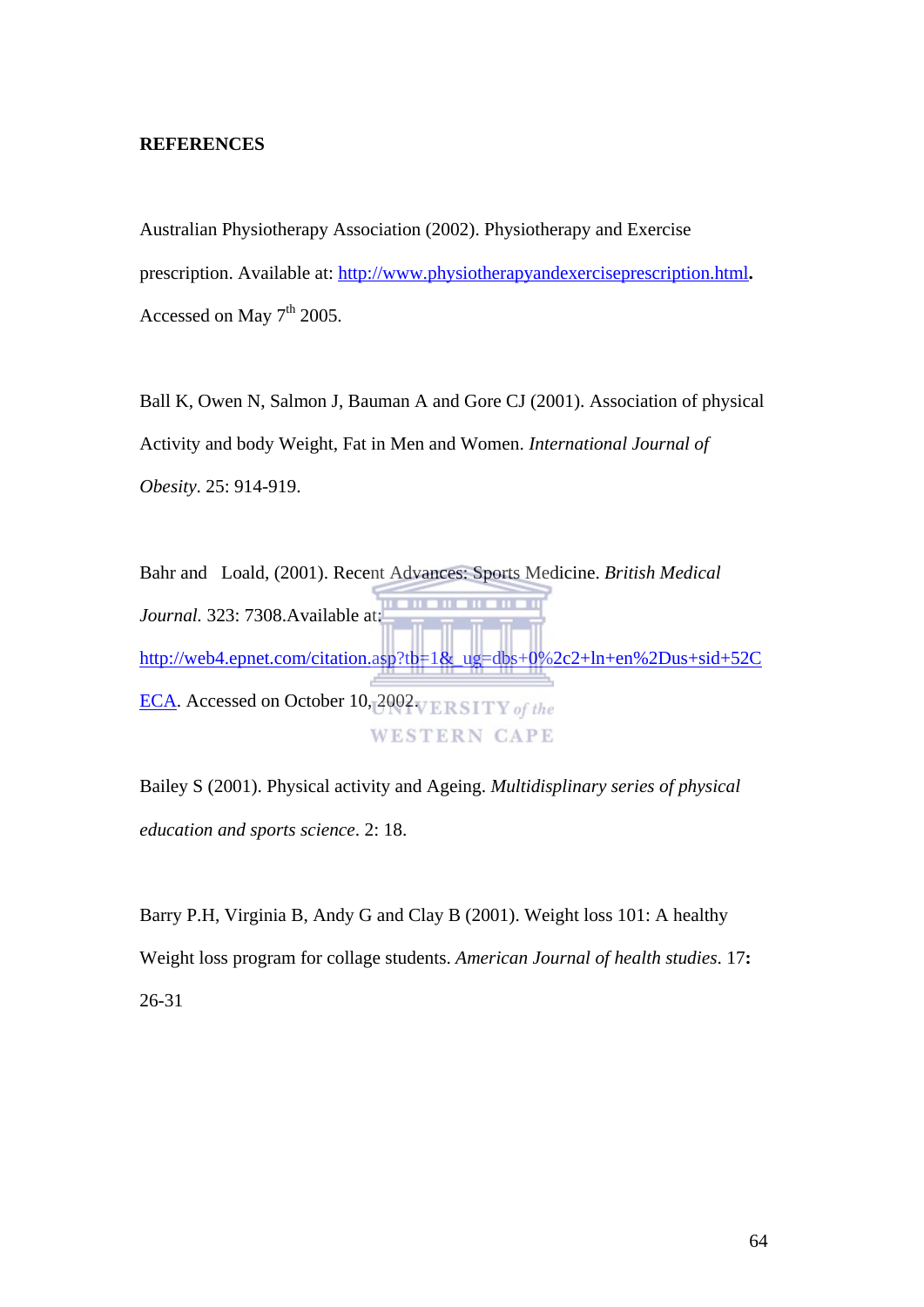Bauman A.L, Marshall M, Mohsin V and Westley- Wise B.L.M (2002). Perception on physical environment, stage of change for physical activity, and walking among Australian adults. *Research Quarterly for exercise and sport*. 73: 146-156.

Blair S.N, Kohl H.W and Gordon N.F (1992). How much Physical Activity is good for Health? *Annual Reviews for Public Health*. 13: 99-126.

Bray R. S and Heidi A.B (2004). Transition to University and Vigorous Physical Activity: Implication for Health and Psychological Well-Being. *Journal of American College Health.* 52: 182-187.



Brownson R.C, Baker E.A, Houseman R.A, Brennan L.K and Bacak S.J (2001). Environmental and policy determinants of physical activity in the United States. *The American Journal of Public Health*. 91: 1995-2003.

Buckwortth J, Nigg C (2004). Physical activity, Exercise, and Sedentary Behaviour in College students. *Journal of American college Health*. 53: 28-34.

Centre for Disease control and Prevention (2002). Get students thinking about how Physical activity fits into their lives. *Curriculum Review*. 42: 9-11.

Coulson N, Goldstein, Ntuli A (2002). Promoting health in South Africa. An action Manual. Heinemann Higher and Further Education (pty) Ltd, Cape Town South Africa. 9.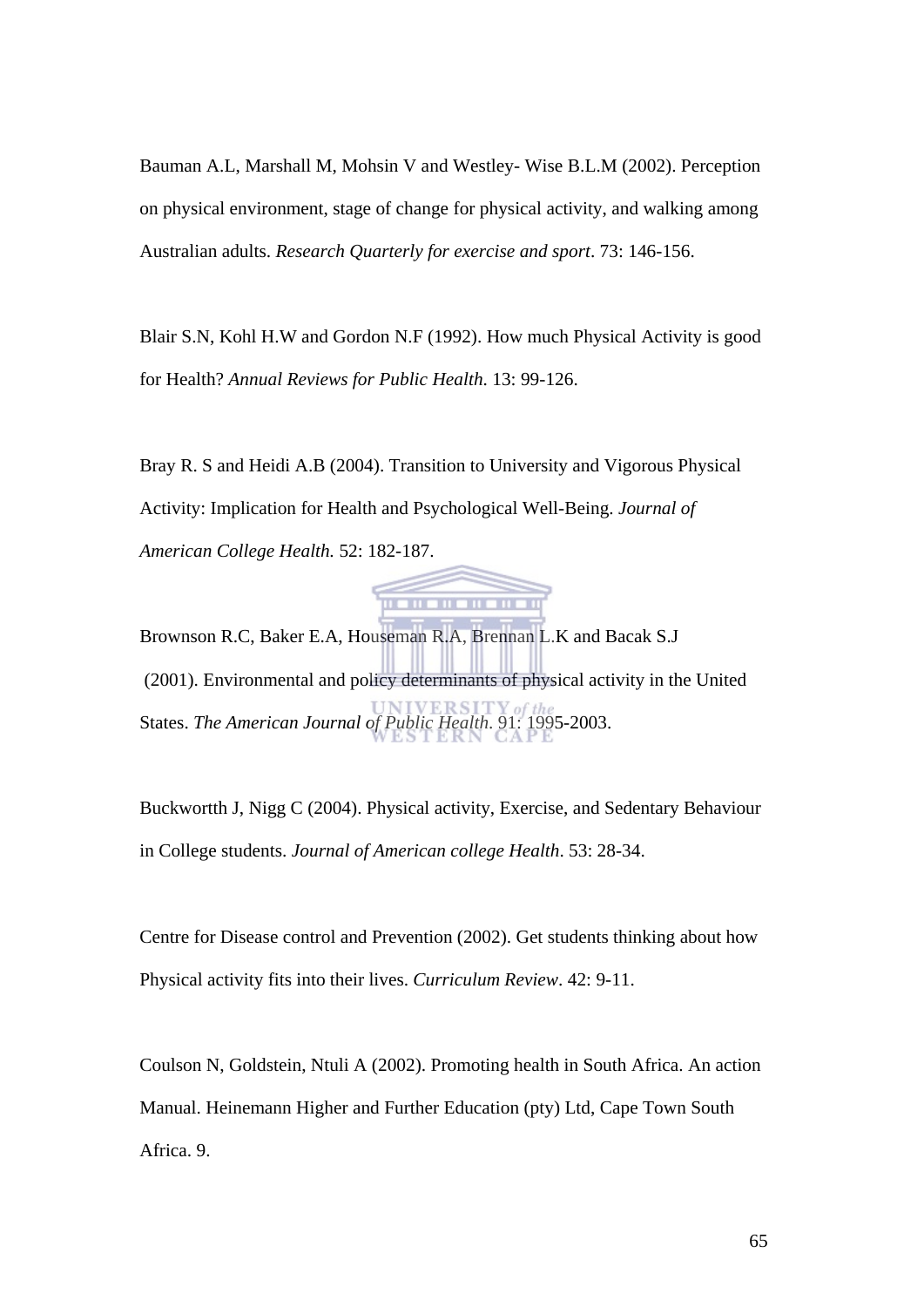Department of Caring science, Orebo University, Orebo, Sweden (2000). Adherence to Healthy Physical Activity: A comparison of occupational therapy students with nurses and physiotherapy students. *Scandinavian Journal of Occupational Therapy*.7: 156-164.

De Vos A.S (2001). Research at Grass Roots: A Premier for the Caring Professionals 3rd Edition, 197.

Dowda M, Addy L.C, Ainsworth E.B, Sounders R, Riner W (2003). Correlates of Physical activity Among U.S Young Adults, 18 to 30 years of age, from NHANESIII. *Annals of Behavioural medicine* 26: 15-23. Duncan S.C, Duncan T.C and Strycker A.L (2005). Sources and Types of Social Support in Youth Physical Activity. *Health Psychology Journal*. 24: 3-10.

Flectcher G.F, Balady G, Blair N.S, Blumententhal J, Caspersen C, Chaitman B, Epstein S, Froelicher S.S.E, Froelicher F.V, Pina L.I and Pollock L.M (1996). A statement for health professionals by the committee on exercise and cardiac rehabilitation of the council on clinical cardiology. American Heart association. *Circulation* 94: 857-862.

Ewa M and Marika M.B (2003). Role of physical activity in health promotion and (Individual) sustainable development. *International Journal of Sustainable development and world ecology.* 10: 221-225.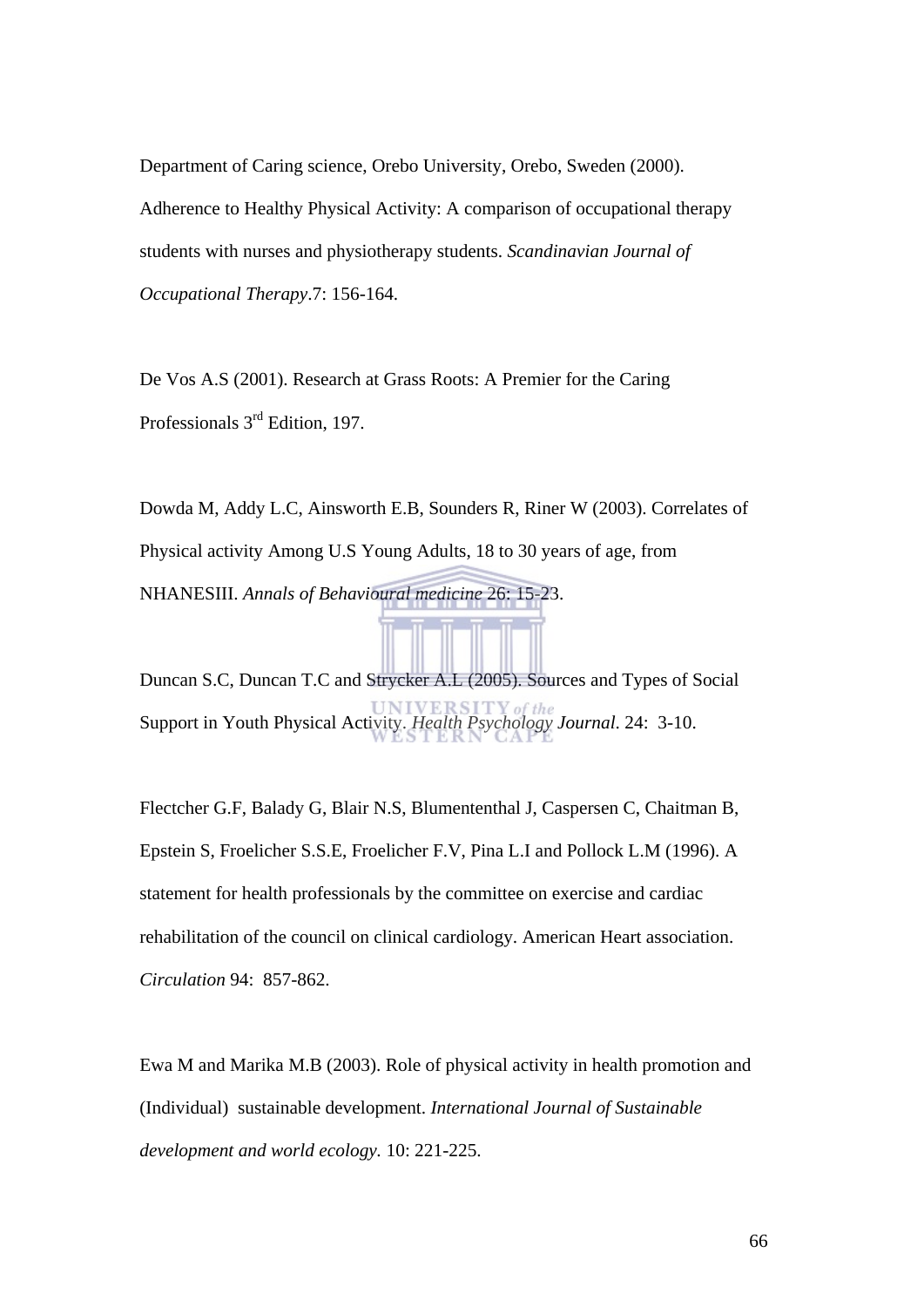Glanz K (1998). Theory at glance: A guide to health promotion practice. Available at: [http://www.in.nih.gov](http://www.in.nih.gov/). Accessed on August 12, 2004.

Grubbs L and Carter J (2002). The relationship of perceived benefits and barriers to reported exercise behaviour in collage undergraduates: *Family and Community Health,* 25: 76-85.

Hage C, Mattsson E and Stahle A (2003). Long-term effects of exercise training on physical activity level and quality of life in elderly coronary patients. *Physiotherapy Research International*. 8**:** 13-22.



Healthy People 2010. Physical activity and Fitness. Available at: http:/www.healthpeople.gov/document/HTML/volume2/22physical.htm. Accessed **UNIVERSITY** of the on July 26, 2004 **WESTERN CAPE** 

Higgs J, Refshauge K, Ellis E (2001). Portrait of the Physiotherapy Profession. *Journal of Interprofessional Care* 15:80-88.

Hornby A.S (2000). *Oxford advanced learner's Dictionary*. 6<sup>th</sup> Ed, Oxford University press, UK.

Huddleston S, Mertesdorf J and Araki K (2002). Physical Activity Behaviour and Attitudes toward Involvement among Physical Education, health and leisure services pre-professionals. *College student Journal* 36: 555-573.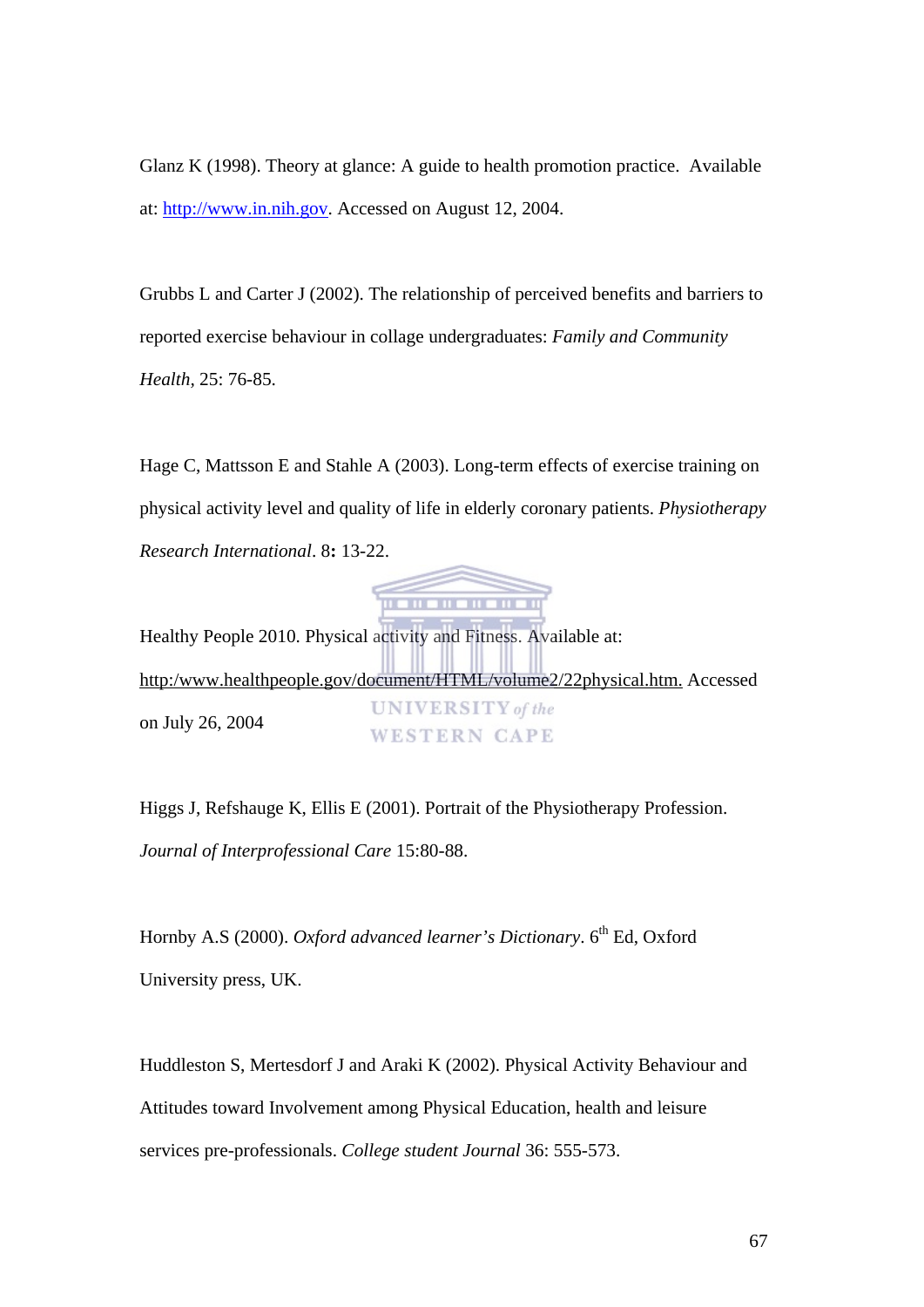Jennifer C.P (2000). Mental health benefits of Exercise. Available at:

[http://www.therapistfinder.net/journal/health-fitness.](http://www.therapistfinder.net/journal/health-fitness) Accessed on April 28<sup>th</sup> 2005.

Jones, Martin, O'beney and Caro (2004). Promoting mental health through Physical Activity: Examples from practice. Journal of mental health promotion. Available at: [http://www.findarticles.com/p/articles/mi\\_qa4122/is\\_2004o3/ai\\_n9465303](http://www.findarticles.com/p/articles/mi_qa4122/is_2004o3/ai_n9465303). Accessed on April  $28<sup>th</sup>$  2005.

Jones K. W (2003). Understanding barriers to physical activity is a first step to removing them. *American Journal of Preventive Medicines*. 25: 2-4.



Kagwiza J.N (2003). Health risk behaviour among adult women in Kigali Rwanda. Unpublished theses. University of the Western Cape.



Kaplan M.R (2000). Two Pathways to Prevention. *American psychologist*. 55: 382- 396.

Karch R, Kirsten W, O'Donnell P.M (2000). A case for physical activity in health promotion. Available at:

File://A:/Bob%20karch%20physical%20activity%20healh%20promotion.htm.

Accessed on April 11, 2003.

King A.C, Blair S.A, Bild D.E, Dishman R.K, Dubbert P.M, Marcus B.H, Oldridge N.B and Paffenbarger R.S (1992). Determinants of physical activity and interventions in adults. *Medicine and science in Sports and Exercise*. 24: 222-232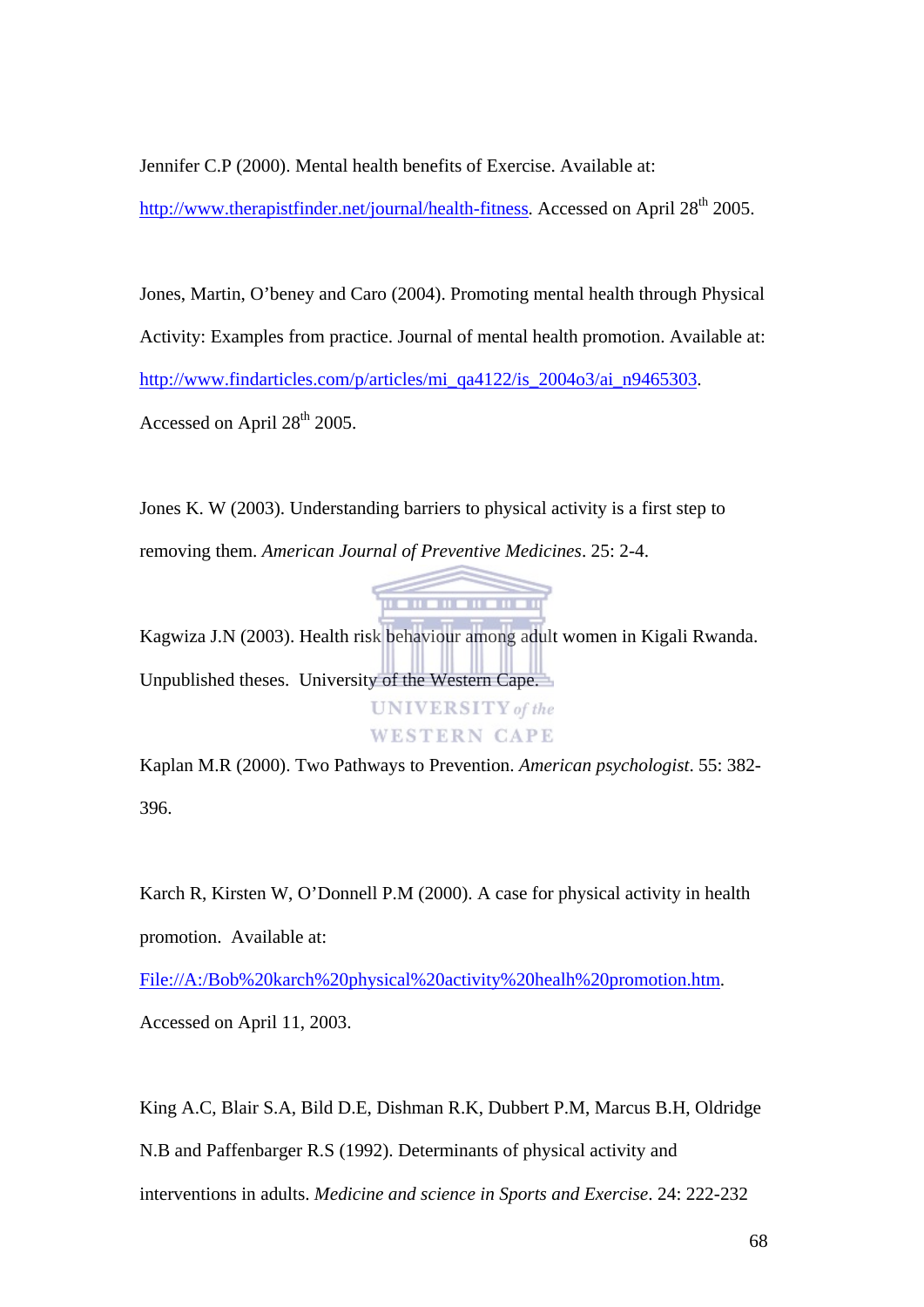Konstantinos A, Vasilis B, Haralambos T and Grouios G (2003). A study of perceived constraints on community-based physical activity program for the elderly in Greece. *Journal of Ageing and Physical activity.* 11: 305- 318.

Markus V. N, Goldfine B and Collins M. A (2003). Determinants of physical activity in adolescents and young adults: The Basis for High school and college physical education to promote active lifestyles. *Physical Educator; Late Winter* 23: 42.

Martin S.B, Morrow J.R, Jackson A.W, Dunn and Andrea L (2000). Variables related to meeting the CDC/ACSM physical activity guidelines. *Medicine and Science in Sports Exercise*. 32: 2087-2092.

Mc Dowell N, Mc Kenna J, Naylor P.J (1997). Factors that Influence Practice Nurses to Promote Physical Activity. *British journal of Sports Medicine* 31: 308- 313.

 Michael P.S (1998). University Students' motivation for Participation in a Basic Instructions Program. *College students Journal*. 32: 58.

Mouton E.B.J (2001). The Practice of Social Research  $1<sup>st</sup>$  Edition pp 232

Nahas M, Goldfine, B and Mitchell A (2003). Determinants of physical activity in adolescents and young adults: The basis for school and college physical education to promote active lifestyle. Physical educator. 60: 42-57.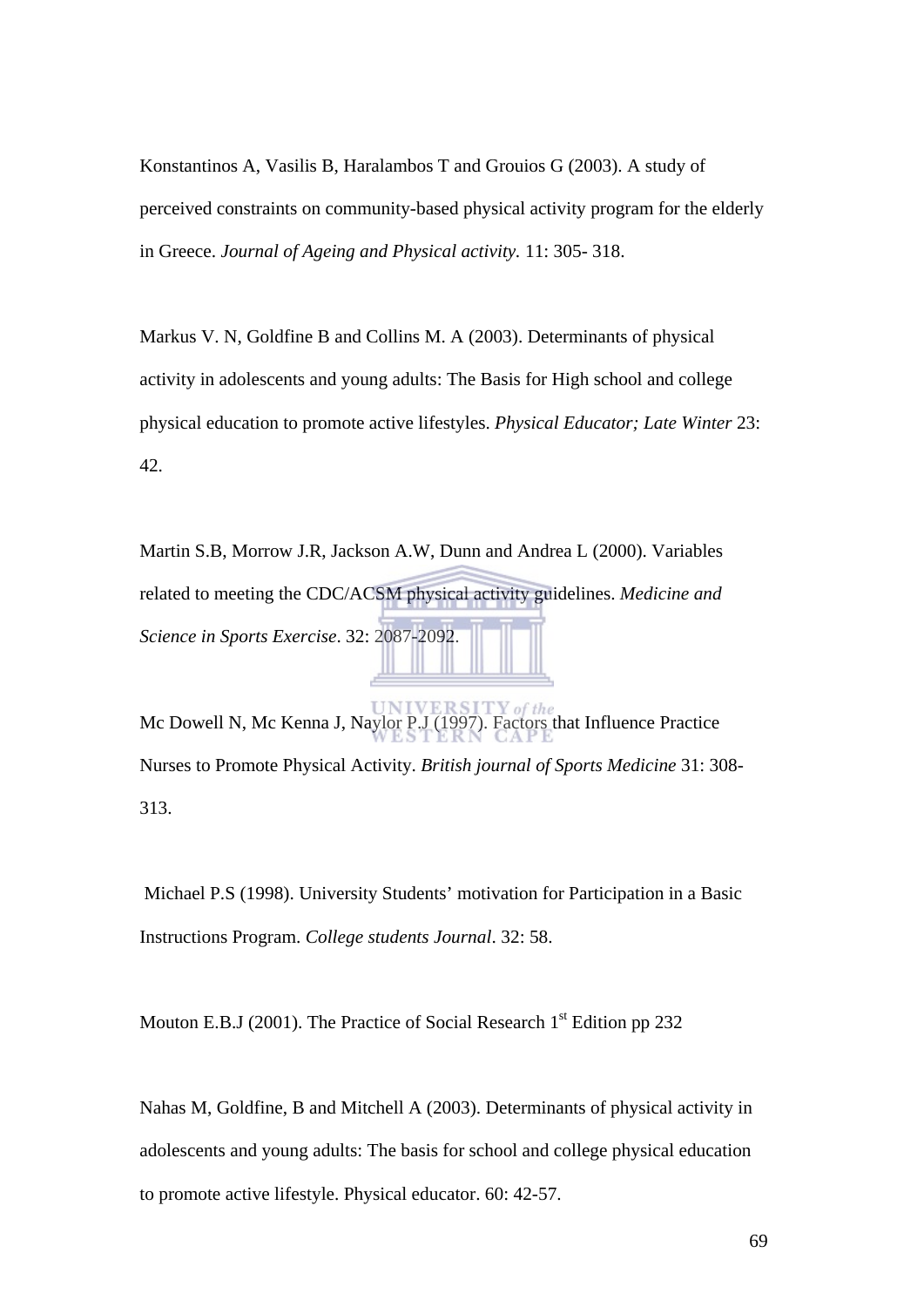Pender N. L, Sallis J. F, Long B J and Calfas K. J (1994). Health care provider counselling to promote physical activity. IN.R. Dishman (Ed). Advances in exercise adherence 213-235.

Pollock M.L, Gaesser G.A, Butcher J.D, Despres J.P, Dishman R.D, Franklin B.A and Garber C.E (1998). The recommended quantity and quality of exercise for developing cardio respiratory and muscular fitness, and flexibility in healthy adults. *Medicine and science in sports and Exercise*. 30: 975-991.

Raphael D, Steinmetz B, Renwick R, Rootman I, Brown I, Sehdev H, Phillips S and Simith T (1999). The community Quality of life project: A health promotion approach to understanding communities. *Health promotion international*. 14: 197- 209.



Rovniak S.L, Angerson S.E, WinettA.R (2002). Social Cognitive of Physical Activity in Young Adults: A Prospective Structural Equation Analysis. *Annals of Behaviour Medicine* 24: 149-156.

Sale C, Guppy A and Sayed E.M (2000). Individual differences, exercise and leisure activity in predicting affective well-being in young adults. *Ergonomics* 43:1689-1697.

Sallis F.J, Marilyn F.J, Karen J.C, Caparosa S, Jeanne F (1997). Assessing physical environmental variables that may influence physical activity. *Research Quarterly for Exercise and sport*.68: 345-347.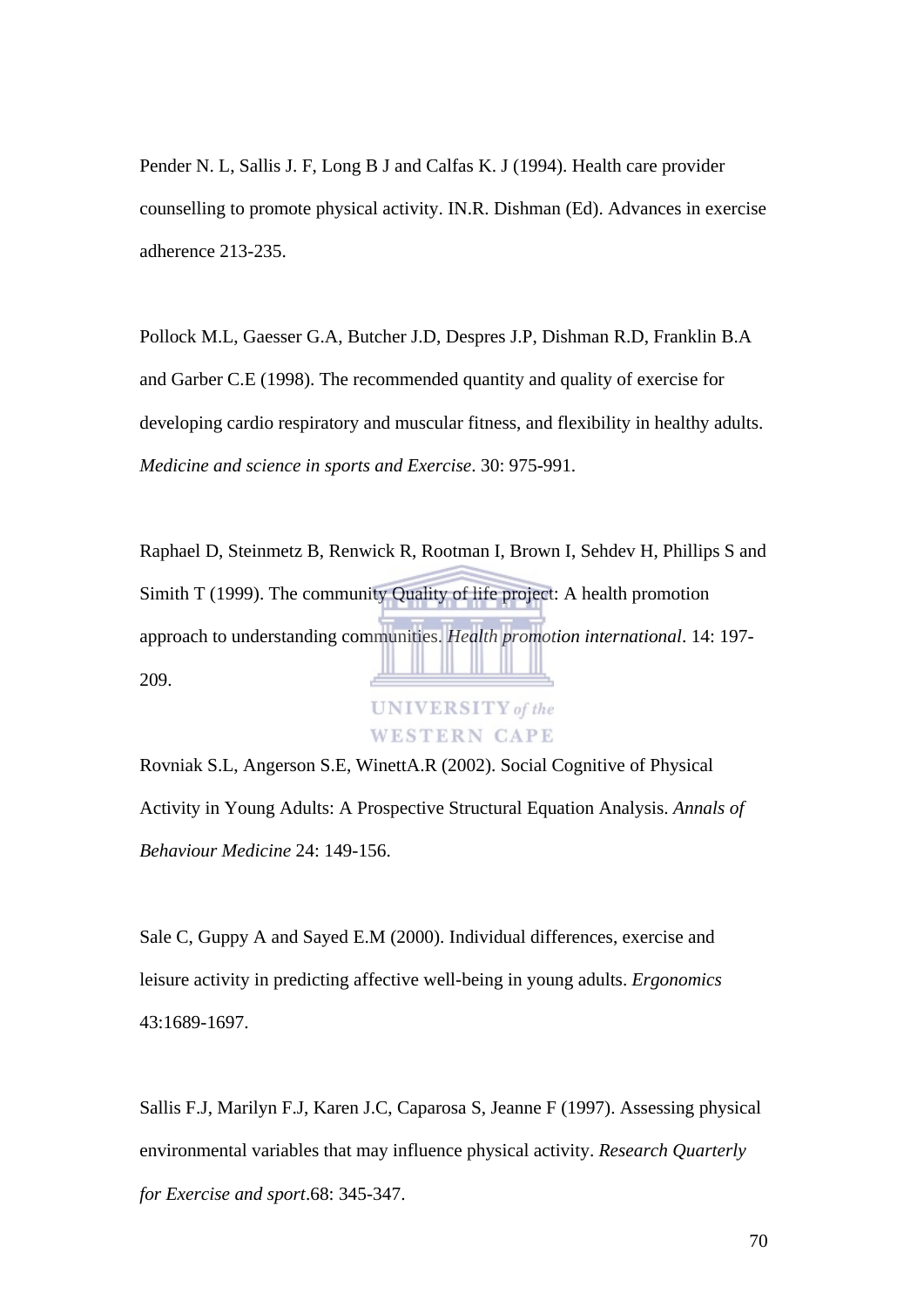Sallis F.J, Karen J.C, Nichols F.J, Sarkin A.J, Johnson F.M, Caparosa S, Thompson S and Alcaraz E.J (1999). Evaluation of a university course to promote physical activity: Project GRAD. *Research Quarterly for Exercise and sport*. 70: 1-10.

Savage S and Michael P (1998). University students' motivation for participation in a basic instruction program. *Collage student Journal*. 32: 58-66.

Sobngwi E, Mbanya J.C.N, Unwin N.C, Aspray T.J, Alberti K (2001).

Development and validation of a questionnaire for the assessment of physical activity in epidemiological studies in sub-Saharan Africa. *International* 

*epidemiological association*. 30: 1361-1368.

Sobngwi E, Mbaya J.C.N, Unwin N.C, Kengne A.P, Fezeu L, Minkoulou E and Aspray T.J (2002). Physical activity and its Relationship with Obesity, Hypertension, and Diabetes in Urban and Rural Cameroon. *International Journal of Obesity*. 26: 1009-1016.

Suminski R.R, Petosa, Utter C.A and Zhang J.J (2002). Physical Activity among Ethnically Diverse College students. *Journal of American College Health* 51: 4.

Summerfield (2000). Promoting Physical activity and Exercise among Children. Available, <http://www.kidsource.com/kidsource/content4/promote.physed.html>. Accessed on August 5, 2004.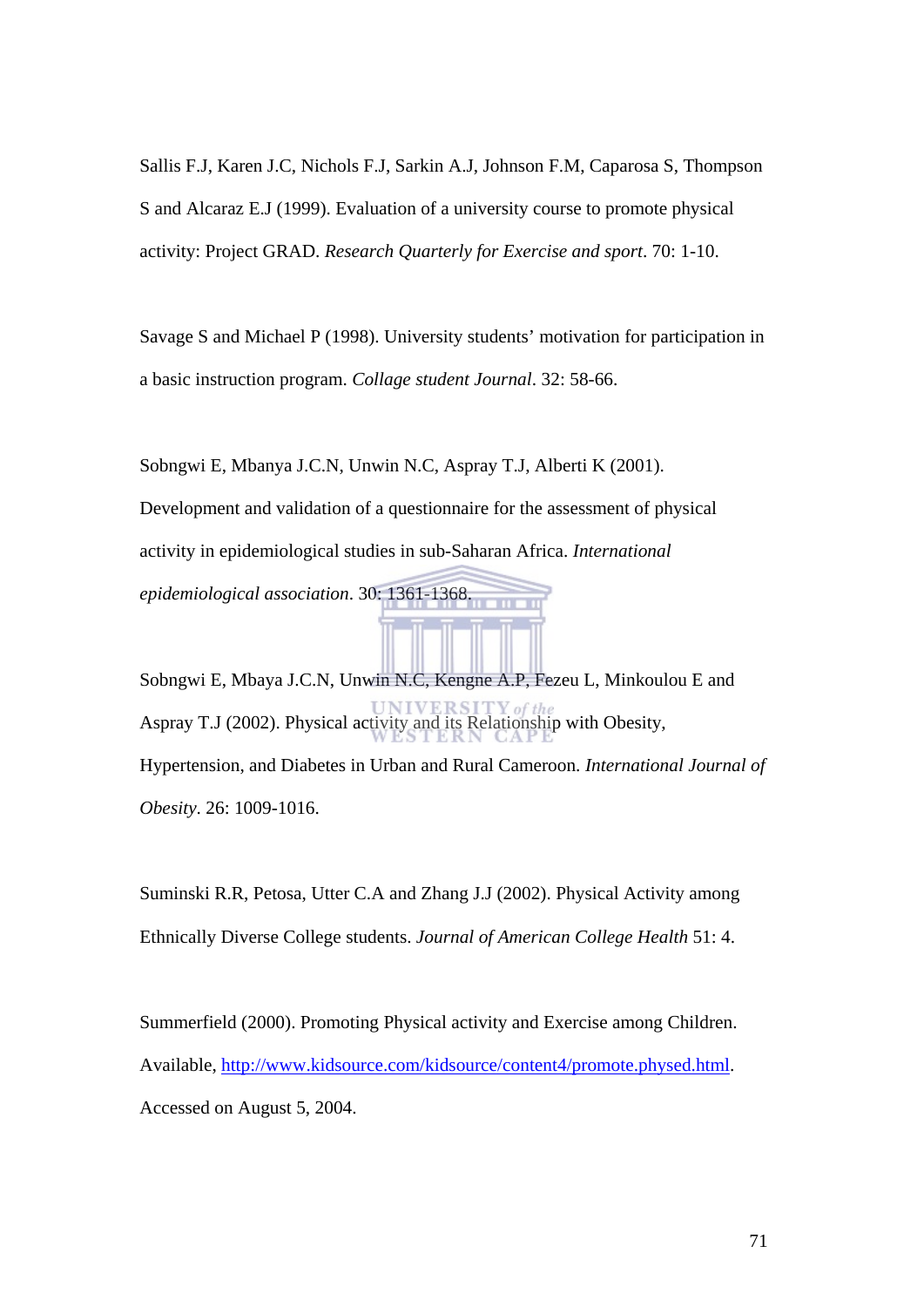Tai-Seale T (2003). Stage of change Specific Triggers and Barriers to Moderate Physical activity. *American journal of Health Behaviour*. 27: 219-227.

Tappe K.M, Duda L.J and Ehrnwald M.P (1989). Perceived Barriers to Exercise among Adolescents. *Journal of School health*. 59: 153-155.

Telama R, Yang X, Leino M and Viikari J (1999). Factors explaining the physical Activity of Young Adults: The importance of early Socialisation. *Scandinavian Journal of medicine science and Sports*. 9: 120-127.

Tergerson J and King K. A (2002). Do Perceived Cues, Benefits, and Barriers to Physical Activity differ between Male and Female Adolescents? *Journal of School Health* 72: 374-377. **UNIVERSITY** of the **WESTERN CAPE** 

The General surgeon report (1996). Physical activity and Health at A- Glance. Available at: [http://www.penpages.psu.edu/penpages\\_refernce/12101/12101281](http://www.penpages.psu.edu/penpages_refernce/12101/12101281-html) [html.](http://www.penpages.psu.edu/penpages_refernce/12101/12101281-html) Accessed on April 30<sup>th</sup> 2005.

Thomas L (1997). *Taber's Cyclopaedic Medical Dictionary* .18th Ed, 1408.

Torun B, Stein D.A, Schroeder D, Grajeda R, Conlisk A, Rodriguez M, Mendez H and Martorell R (2002). Rural- to- urban migration and Cardiovascular Disease Risk Factors in Young Guatemalan Adults. *International Journal of Epidemiology.* 31: 218- 226.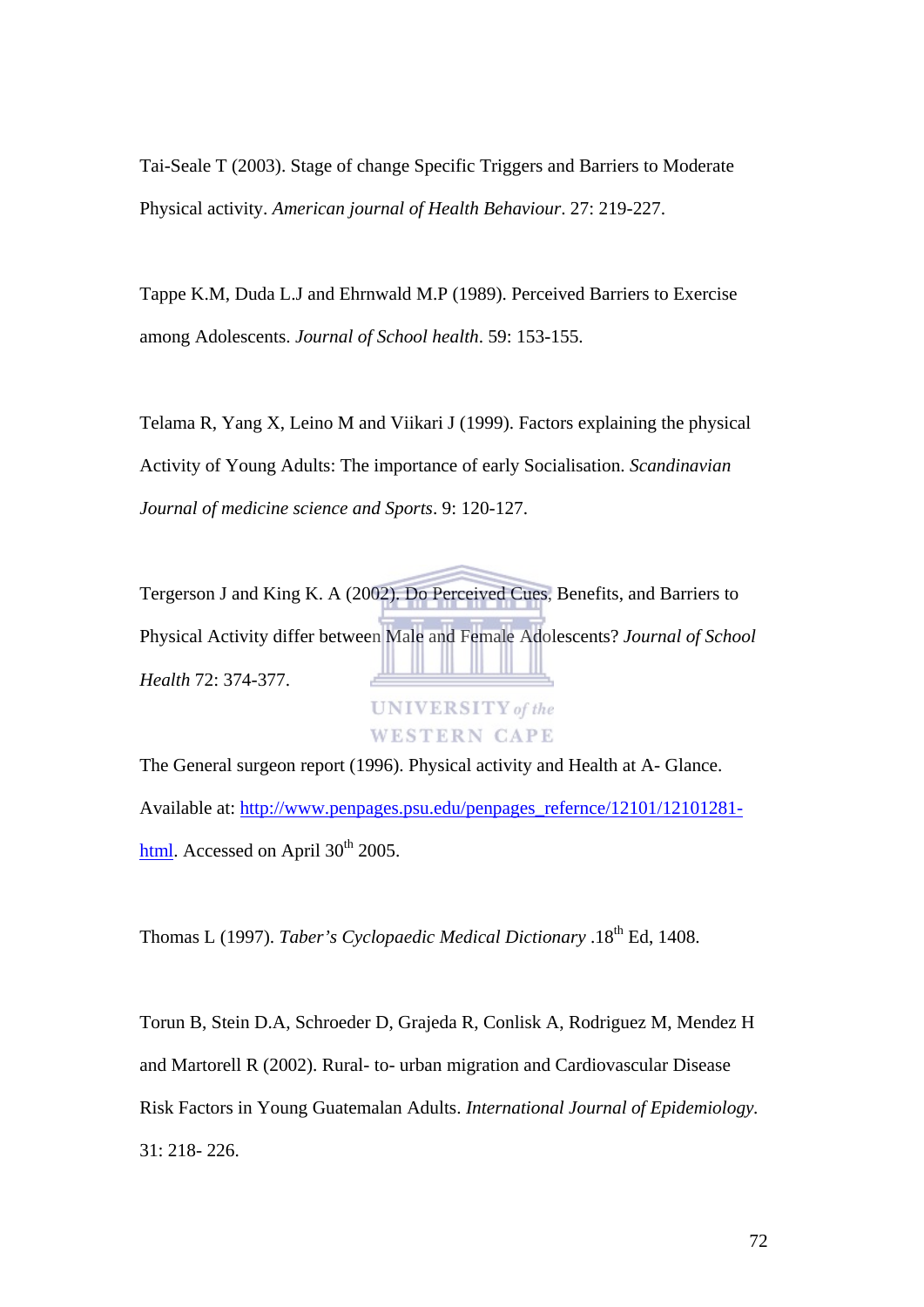Tsu-Yin W, Nola N and Samer N (2003). Gender difference in the psychosocial and cognitive corretates of physical activity among Taiwanese adolescents: A structural equation modelling approach. *International journal of behavioural medicine*. 10: 93-105.

Tumusiime D.K (2004). Perceived benefits of, barriers and helpful cues to physical activity among tertiary institutions in Rwanda. Unpublished theses. University of the Western Cape.

Twa-Twa (2003). Global School- based Health survey Uganda Rural. Ministry of Health, Kampala, Uganda. Available at: [http://www.who.int/school\\_youth\\_health/media/en/gshs\\_national.pdf.](http://www.who.int/school_youth_health/media/en/gshs_national.pdf) Accessed on August 10, 2004. **UNIVERSITY** of the

**WESTERN CAPE** 

U.S Department of Health and Human Services (2002). Physical activity

fundamental to preventing disease Available at:

[http://aspe.hhs.gov/health/reports/physicalactivity/physicalactivity.pdf.](http://aspe.hhs.gov/health/reports/physicalactivity/physicalactivity.pdf) Accessed on April  $30^{th}$  2005.

Vilhjalmsson and Thorlindsson (1998). Factors related to physical activity: A study of Adolescents. *Social Science Medicine* 47: 665-675.

Valois F.R, Zulling J. k, Huebner E.S and Drane J.W (2004). Physical activity Behaviour and Perceived life Satisfaction among Public High School Adolescents. *Journal of School Health*. 74:59-65.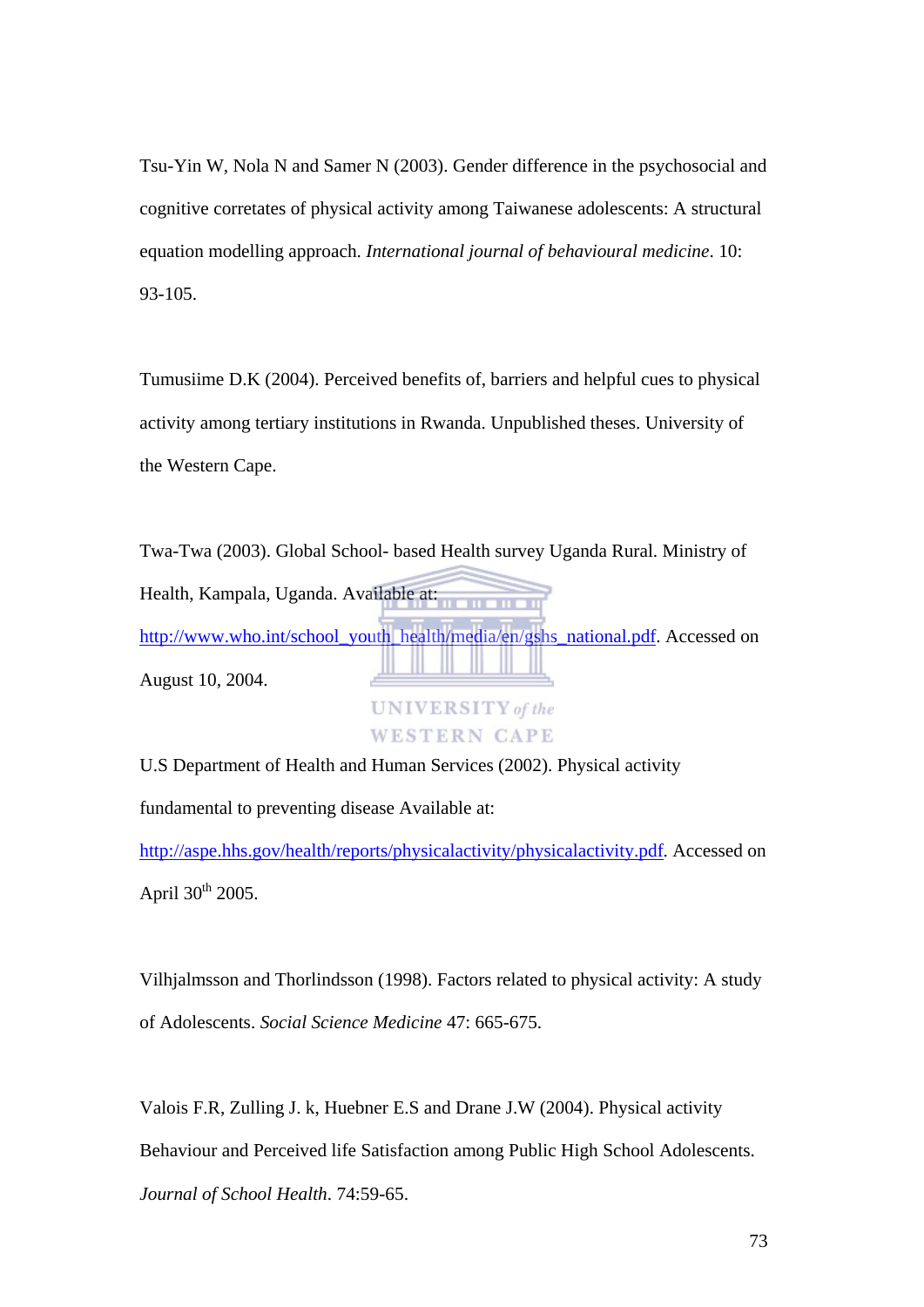Whaley D.E. and Ebbeck V. (1997). Older adults constraints to participation in structured Exercise classes. *Journal of Ageing and Physical Activity*. 5: 190-212.

WHO, (2002). World Health Day 2002: Physical Activity and Youth. Available at: http:/www.who.int/archives/world-health-day/factsheets2.en.shtml. Accessed on August10, 2004.

WHO, (2003a). Sedentary lifestyle: A Global Public Problem: physical Activity, Non-Communicable Disease Prevention and Health Promotion. Available at: http:/www.who.int/hpr/physactiv/sedentary.lifestyle1.shtml. Accessed on April 24, 2003. **THE RIB** m

WHO, (2003b). Economic benefits of physical activity: Non- communicable disease prevention and health promotion. Available at: [http://www.who.int.hpr/physactv/economic.benefits.shtml.](http://www.who.int.hpr/physactv/economic.benefits.shtml) Accessed on 9th, July 2004.

WHO, (2004). Physical inactivity a leading cause of disease and disability, Worns who. Available at: http:/www.who.int/mediacentre/releases/release23/en/. Accessed on August 7, 2004.

WHO, (2005a). Why Move for Health. Available at: [http://www.who.int/moveforhealth/introduction/en/index.html.](http://www.who.int/moveforhealth/introduction/en/index.html) Accessed on May  $6^{th}$  2005.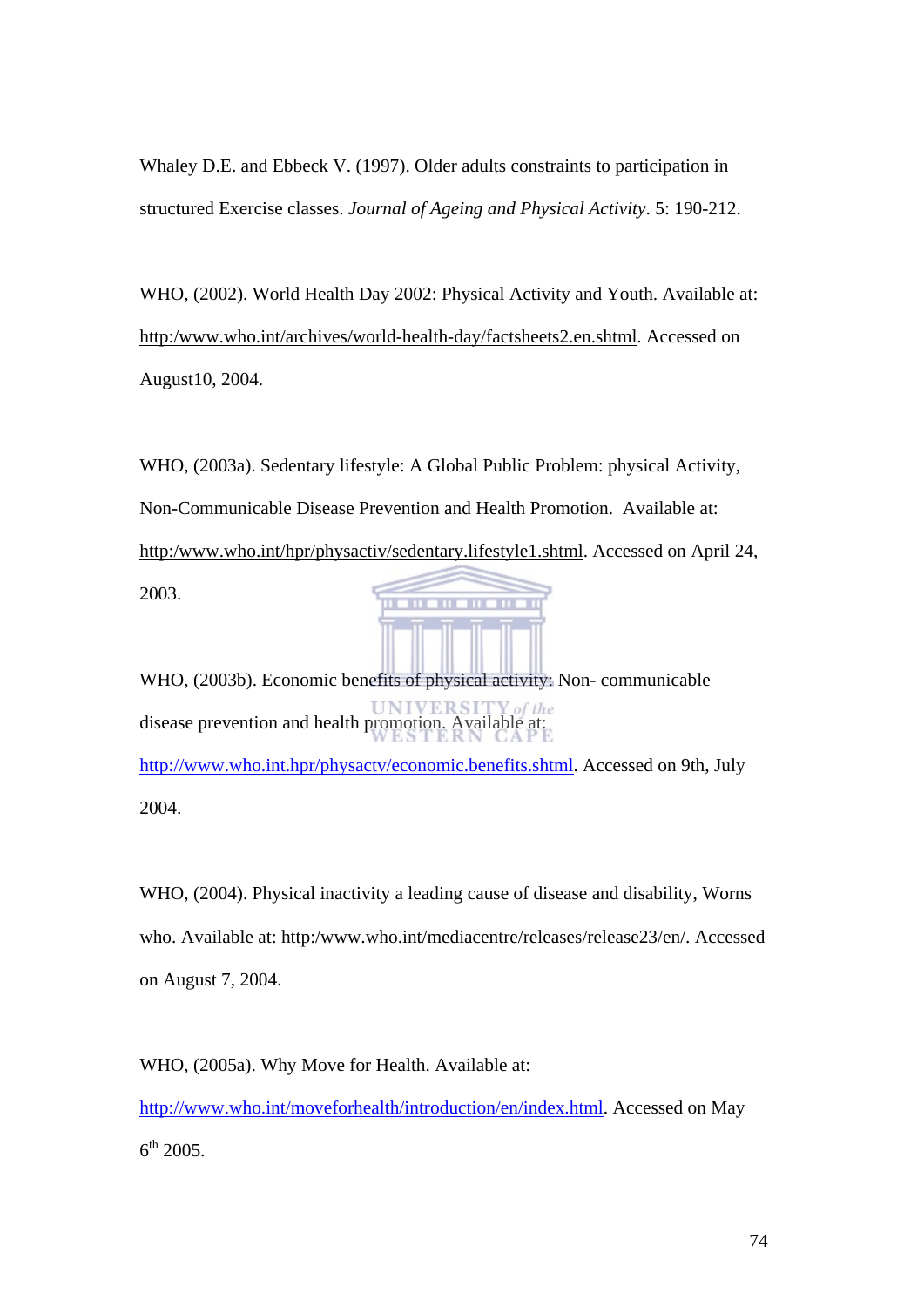WHO, (2005b). Sedentary lifestyle: A global Public Health Problem. Available at: [http://www.who.int/moveforhealth/advocacyinformation\\_sheets/sedentary/en/index.](http://www.who.int/moveforhealth/advocacyinformation_sheets/sedentary/en/index.html) [html](http://www.who.int/moveforhealth/advocacyinformation_sheets/sedentary/en/index.html) . Accessed on May 6<sup>th</sup> 2005.

WHO, (2005c). Policy Related to Physical Activity. Available at: [http://www.who.int/moveforhealth/advocacyinformation\\_sheets/policy/en/index.ht](http://www.who.int/moveforhealth/advocacyinformation_sheets/sedentary/en/index.html) [ml](http://www.who.int/moveforhealth/advocacyinformation_sheets/sedentary/en/index.html). Accessed on May  $6<sup>th</sup>$  2005.

WHO, (2005d). World health day. Move for Health. Available at:

[http://www.who.int/docstore/world-health-day/2002/fact\\_sheets5.en.shtml](http://www.who.int/docstore/world-health-day/2002/fact_sheets5.en.shtml).

Accessed on May  $9<sup>th</sup>$  2005.

WHO, (2005e). Maintain cardiovascular Benefits with few Miles. Available at: [http://www.who.active.com/story.cfm?story\\_id=9415](http://www.who.active.com/story.cfm?story_id=9415). Accessed on May 9<sup>th</sup> 2005.

WHO, (2005f). Benefits of Sports and Recreation. Available at: [http://www.development.tas.gov.au/sportrec/participationbenefits.htm .](http://www.development.tas.gov.au/sportrec/participationbenefits.htm%20.Acessed) Accessed on May  $11^{th}$  2005.

WHO, (2005g). Walk away from Heart Disease, Diabetes and Cancer. Available at: [http://www.patf.dpc.wa.gov.au/publications/fact\\_sheets\\_2002.pdf.](http://www.patf.dpc.wa.gov.au/publications/fact_sheets_2002.pdf) Accessed on May  $11^{th}$  2005.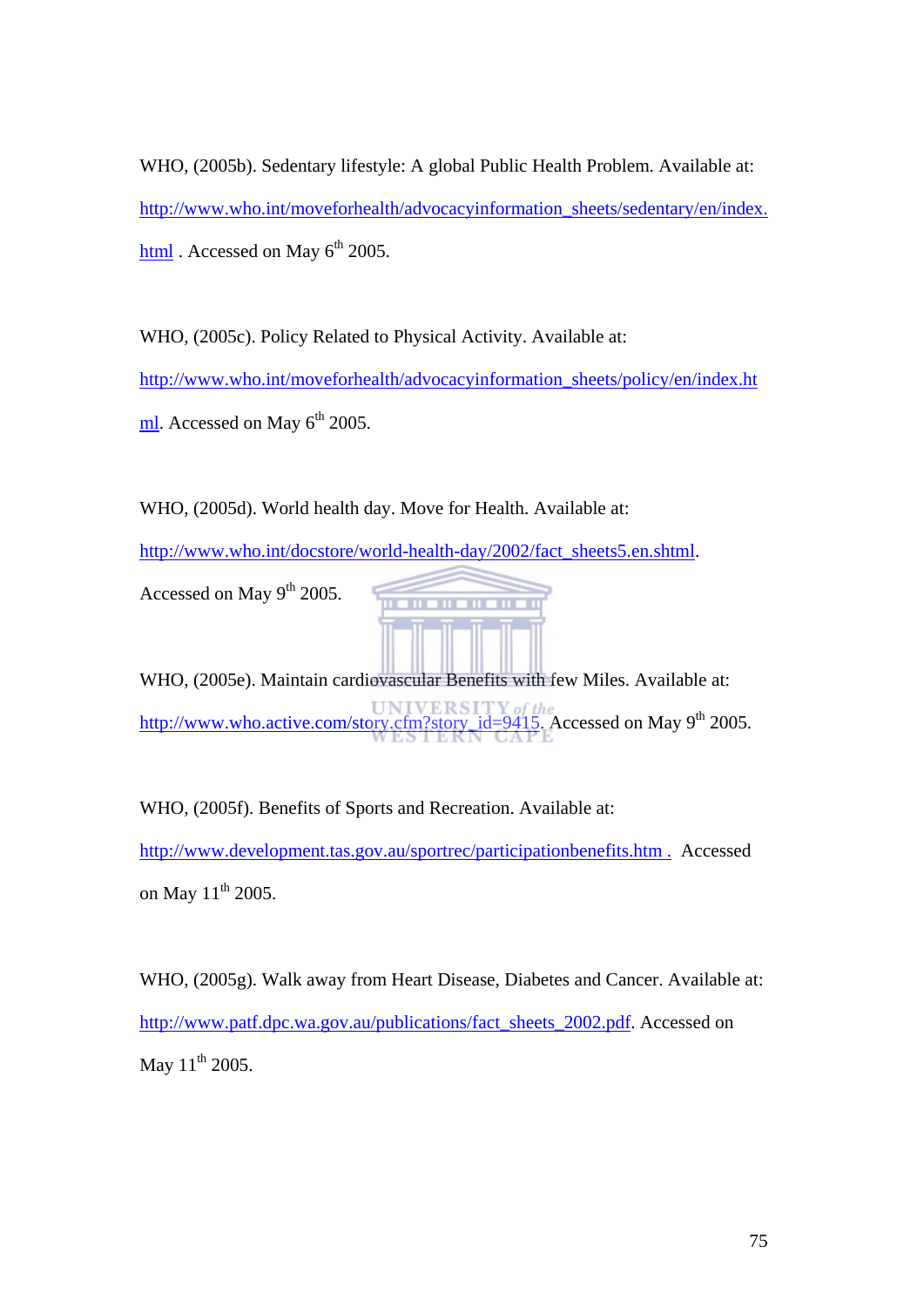WHO, (2005h). Physical activity: How much is needed? Available at: <http://www.paho.org/english/HPP/HPN/whd2002-factsheet2.pdf>. Accessed on May 5<sup>th</sup> 2005.

Wilson M (2002). Obesity and Diabetes: The new Epidemics. *Physical Therapy*. 82: S10-11

Yannakoulia M, Keramopoulos A and Leda Matalas A (2004). Bone Mineral Density in Young Active Females. The Case of Dancers. *International journal of sports Nutrition and Exercise Metabolism*. 14: 285-297



**UNIVERSITY** of the **WESTERN CAPE**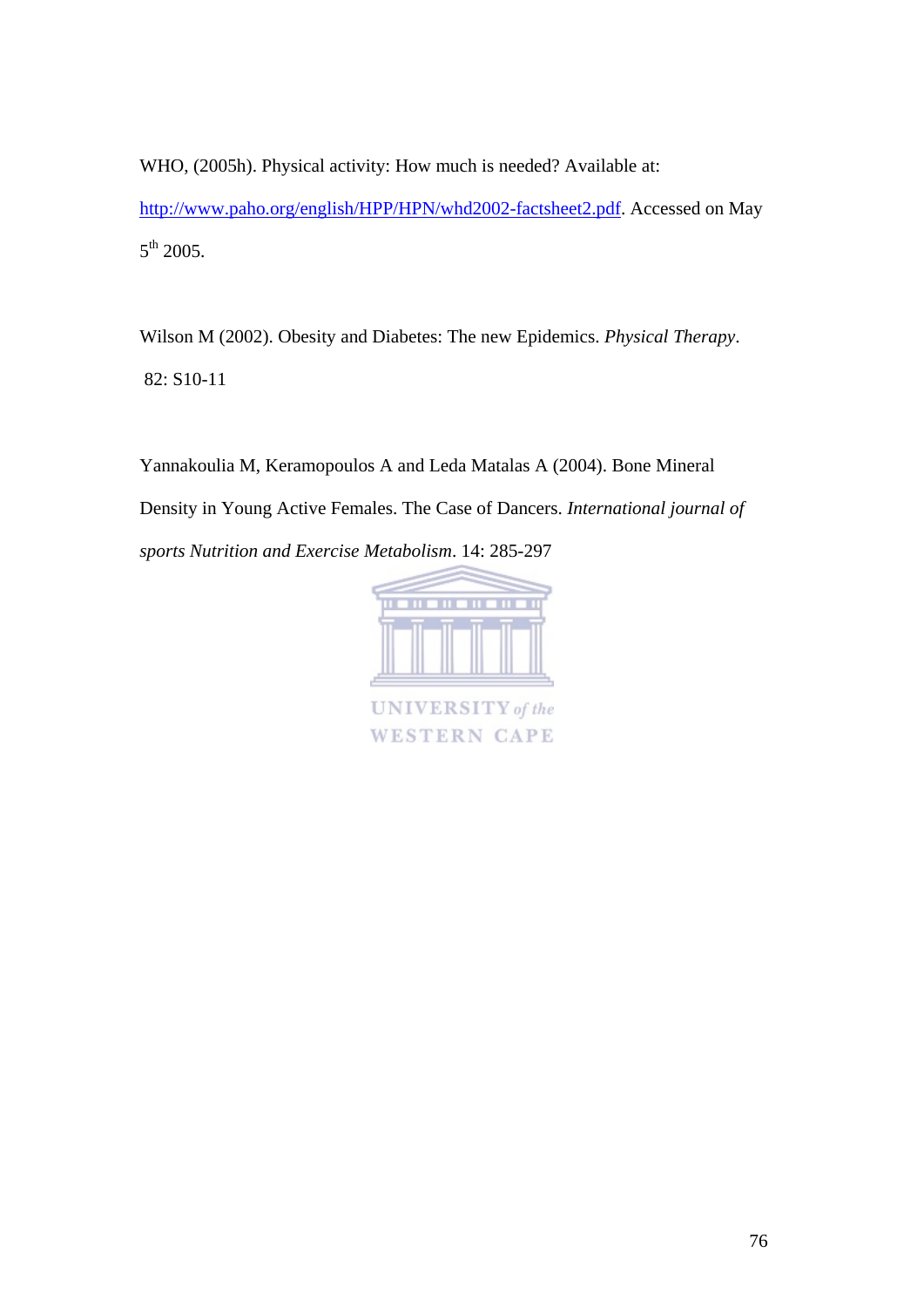The Director, **Appendix A** Paramedical training Schools Box 34025 December,  $8<sup>th</sup>$  2004.

Dear Madam/Sir,

### **RE: Request to Conduct a Research Study in Paramedical Training Schools, Uganda.**

My name is Eugene Nizeyimana, I am currently doing a masters degree program in Physiotherapy at the University of the Western Cape in South Africa. I am expected to carry out a research project as a partial fulfilment of the requirements for master science (MSC) degree in Physiotherapy. The title of my research is: "*Perceived Constraints to Physical Activity/Exercise Among Paramedical Institutions Students in Uganda"*

I kindly request permission to carry out this research study based in your institutions. It is hoped that the results of the study would be helpful in developing physical activity promotion among paramedical students and young adult Ugandans by paramedical institutions together with Ministry of Education, Health and Sports.

### **WESTERN CAPE**

The participation in this study will be anonymous and voluntary, the information gathered will be treated with confidentiality and the feedback of the results will be provided to stakeholders.

Looking forward to your assistance,

Yours Faithfully Eugene Nizeyimana.

Dr. Julie Phillips Thesis Supervisor.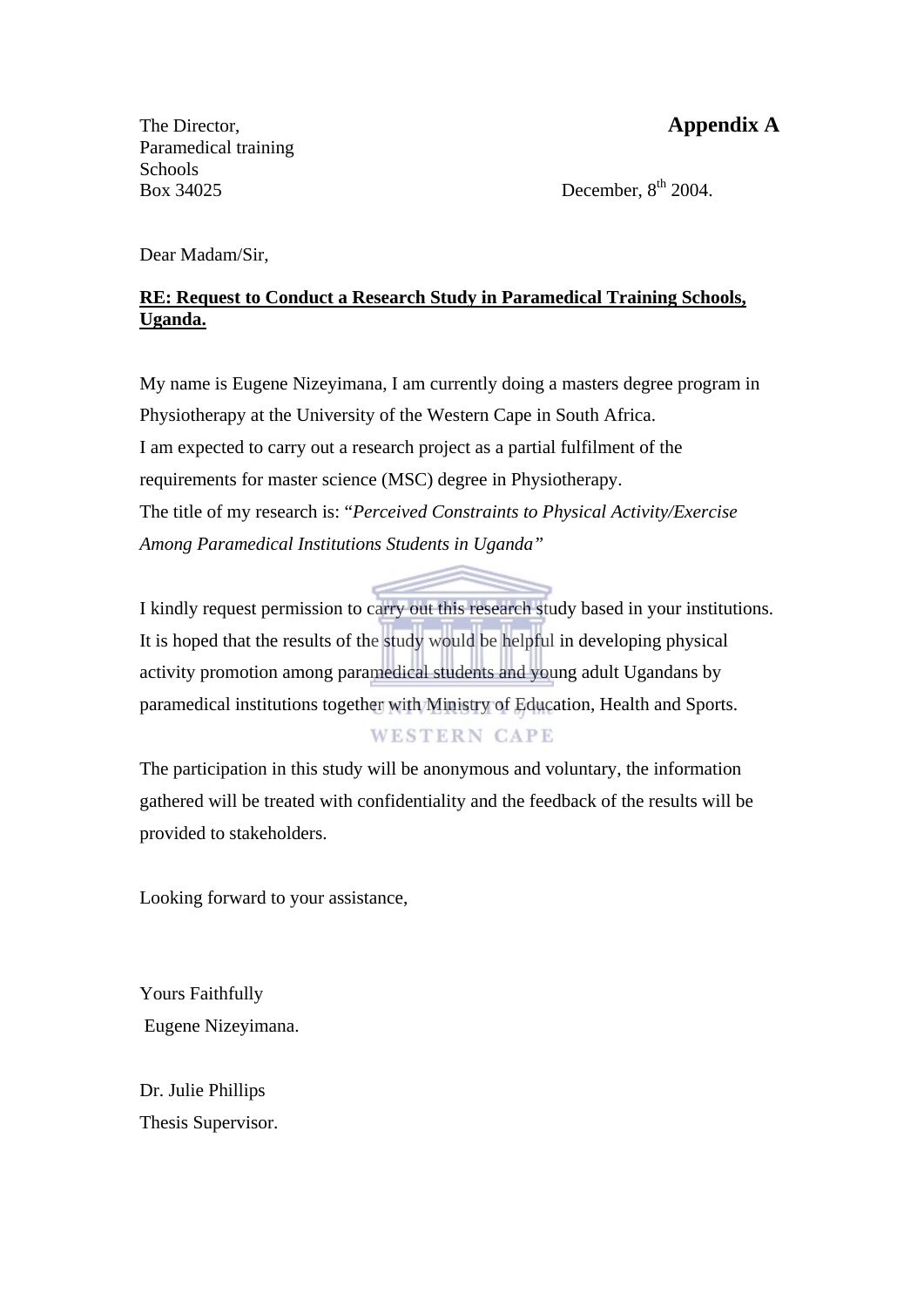# **Appendix B**

The Registrar December,  $8<sup>th</sup> 2004$ Mulago Paramedical Training schools

Dear Madam/Sir,

#### **RE: Request to Conduct a Research Study in Paramedical Training Schools, Uganda.**

My name is Eugene Nizeyimana, Iam currently doing a masters degree program in Physiotherapy at the University of the Western Cape in South Africa. I am expected to carry out a research project as a partial fulfilment of the requirements for master science (MSC) degree in Physiotherapy. The title of my research is: "*Perceived Constraints to Physical Activity/Exercise among Paramedical Institutions Students in Uganda"* 

I kindly request permission to carry out this research study based in your Schools. It is hoped that the results of the study would be helpful in developing physical activity promotion among paramedical students and young adult Ugandans by paramedical institutions together with Ministry of Education, Health and Sports.

The participation in this study will be anonymous and voluntary, the information gathered will be treated with confidentiality and the feedback of the results will be provided to stakeholders.

Looking forward to your assistance,

Yours Faithfully Eugene Nizeyimana.

Dr. Julie Phillips Thesis Supervisor.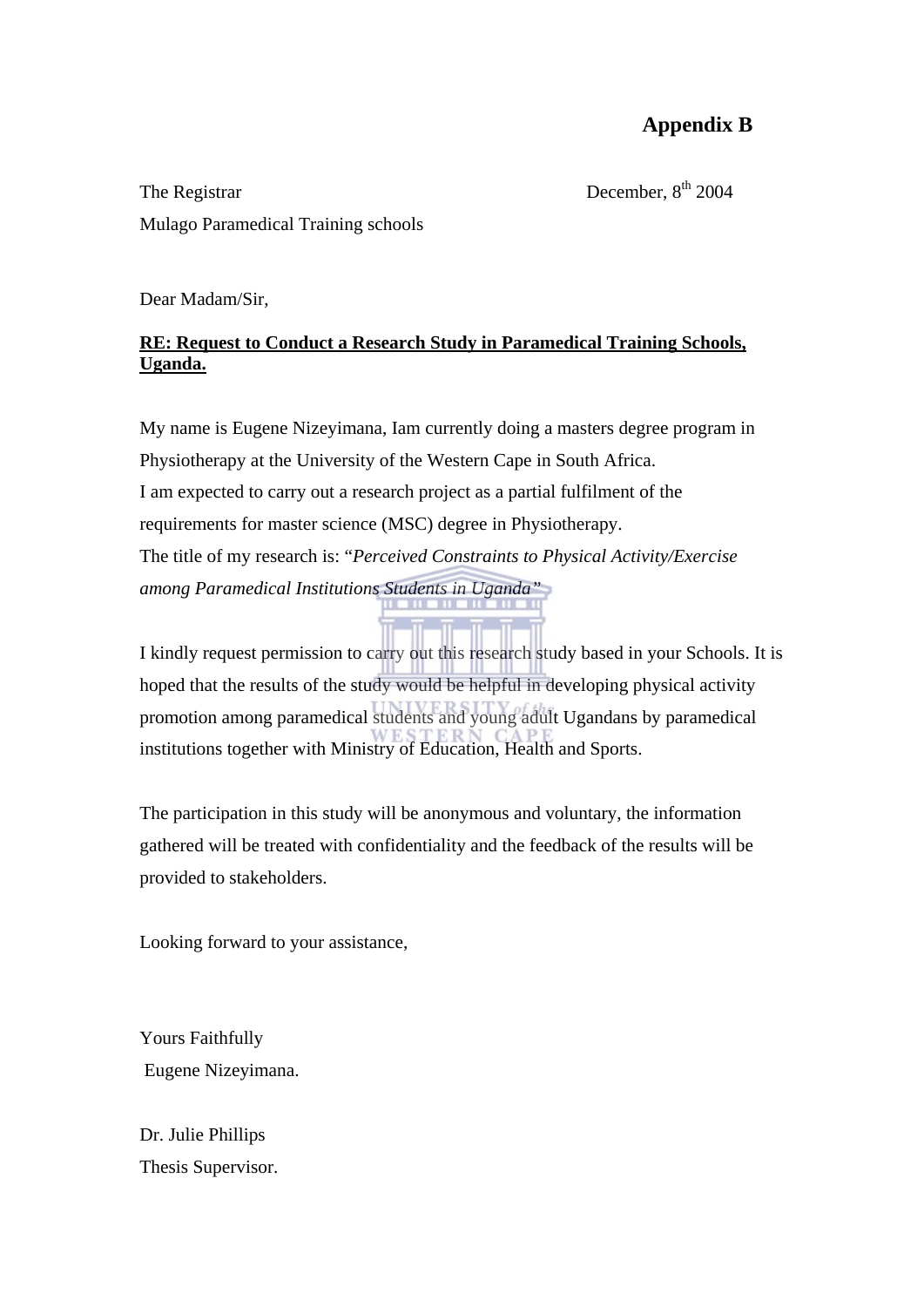## **Appendix C**

The principal School of Mbale Clinical Officers December,  $8<sup>th</sup>$  2004

Dear Madam/Sir,

#### **RE: Request to Conduct a Research Study in Mbale School of Clinical Officers.**

My name is Eugene Nizeyimana, I am currently doing a masters degree program in Physiotherapy at the University of the Western Cape in South Africa. I am expected to carry out a research project as a partial fulfilment of the requirements for master science (MSC) degree in Physiotherapy. The title of my research is: "*Perceived Constraints to Physical Activity/Exercise Among Paramedical Institutions Students in Uganda"* 

I kindly request permission to carry out this research study based in your school. It is hoped that the results of the study would be helpful in developing physical activity promotion among paramedical students and young adult Ugandans by paramedical institutions together with Ministry of Education, Health and Sports.

# **UNIVERSITY** of the

The participation in this study will be anonymous and voluntary, the information gathered will be treated with confidentiality and the feedback of the results will be provided to stakeholders.

Looking forward to your assistance,

Yours Faithfully Eugene Nizeyimana.

Dr. Julie Phillips Thesis Supervisor.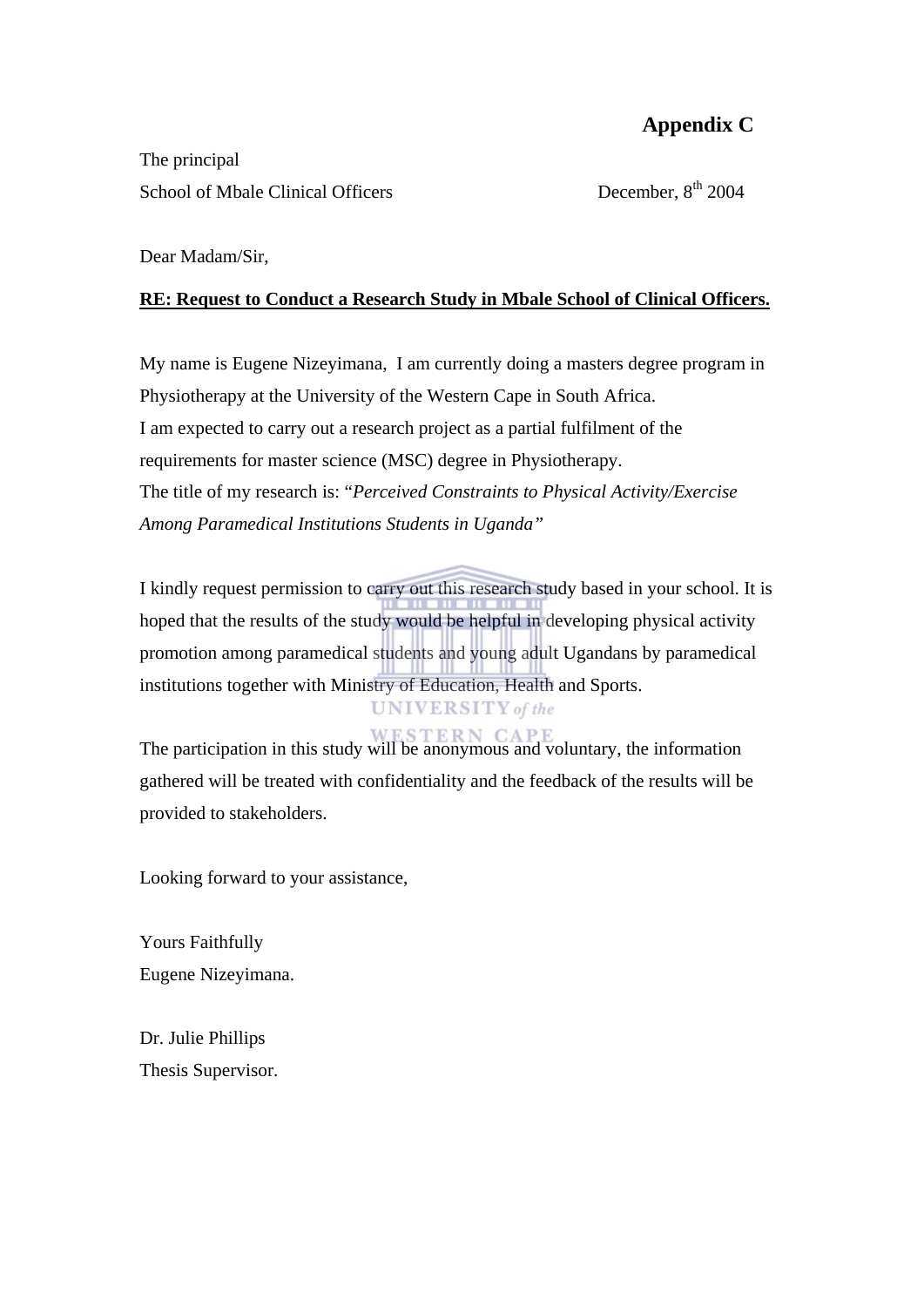Dear student,

My name is Eugene Nizeyimana a post graduate student enrolled in physiotherapy masters program at the University of the Western Cape (UWC) in South Africa. I am conducting a research survey as part of the requirements for master's degree in physiotherapy. The title of my study is "*perceived constraints to physical activity among paramedical institution students in Uganda".* 

*Physical activity means any bodily movement produced by skeletal muscles that results in energy expenditure and is positively correlated with physical fitness, (Examples of physical activity include: fast walking, jogging, house work, gym/aerobic exercises, sports activities like playing football, volley ball, bicycling, athletics, swimming and many other games).* 



I kindly request for your participation in this study by completing the questionnaire with your views, according to the statements given in the questionnaire. The participation is voluntarily and the information given will be confidential.

**Please do not write your name on this questionnaire.**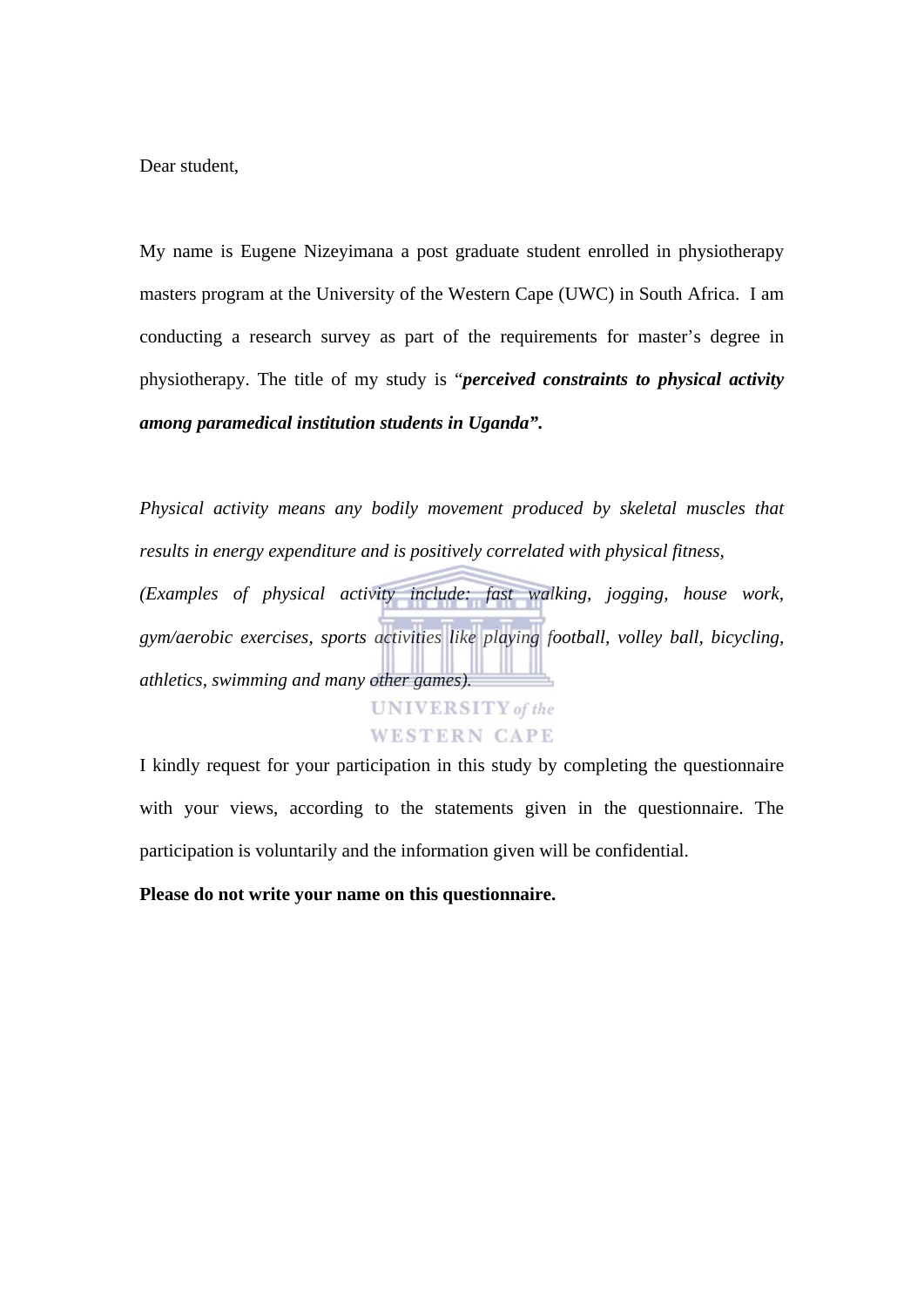#### **QUESTIONNAIRE**

**Section A:** 

*Socio-demographic characteristics of paramedical institutions students.* 

Instructions: Please select one response by using a tick in the box of your **choice.** 

**Give a written response where spaces are provided.** 

| 1. What your age? $\Box$ Years                                                                                                                                                                                                                     |  |  |  |  |
|----------------------------------------------------------------------------------------------------------------------------------------------------------------------------------------------------------------------------------------------------|--|--|--|--|
| Female $\square$<br>$\Box$<br>Male<br>2. What is your gender?                                                                                                                                                                                      |  |  |  |  |
| 3. What is your current year of study?                                                                                                                                                                                                             |  |  |  |  |
| $1st$ year $\Box$ $2nd$ year $\Box$ $3rd$ year $\Box$ $4th$ year $\Box$                                                                                                                                                                            |  |  |  |  |
|                                                                                                                                                                                                                                                    |  |  |  |  |
| ---------<br>5. Do you have a friend(s) who participate in any form of physical activity?                                                                                                                                                          |  |  |  |  |
| Yes $\Box$<br>No <b>the set of the set of the set of the set of the set of the set of the set of the set of the set of the set of the set of the set of the set of the set of the set of the set of the set of the set of the set of the set o</b> |  |  |  |  |
| 6. Do you have a family member who participates in any form of physical activity?                                                                                                                                                                  |  |  |  |  |
| WESTERN CAPE<br>Yes                                                                                                                                                                                                                                |  |  |  |  |
| 7. Do you have a friend who encourages you to exercise?                                                                                                                                                                                            |  |  |  |  |
| Yes<br>$No \Box$                                                                                                                                                                                                                                   |  |  |  |  |
| 8. Do you have a family member who encourages you to exercise?                                                                                                                                                                                     |  |  |  |  |
| Yes<br>$No \ \square$                                                                                                                                                                                                                              |  |  |  |  |
| 9. Are you currently participating in any kind of physical activity/exercise?                                                                                                                                                                      |  |  |  |  |
| Yes<br>No                                                                                                                                                                                                                                          |  |  |  |  |
| Select one or more than one responses that give(s) your choice                                                                                                                                                                                     |  |  |  |  |
|                                                                                                                                                                                                                                                    |  |  |  |  |
| 10. During which of the following educational level did you happen to participate in<br>physical activity/exercise?                                                                                                                                |  |  |  |  |

Primary school  $\Box$  secondary school  $\Box$  tertiary level none  $\Box$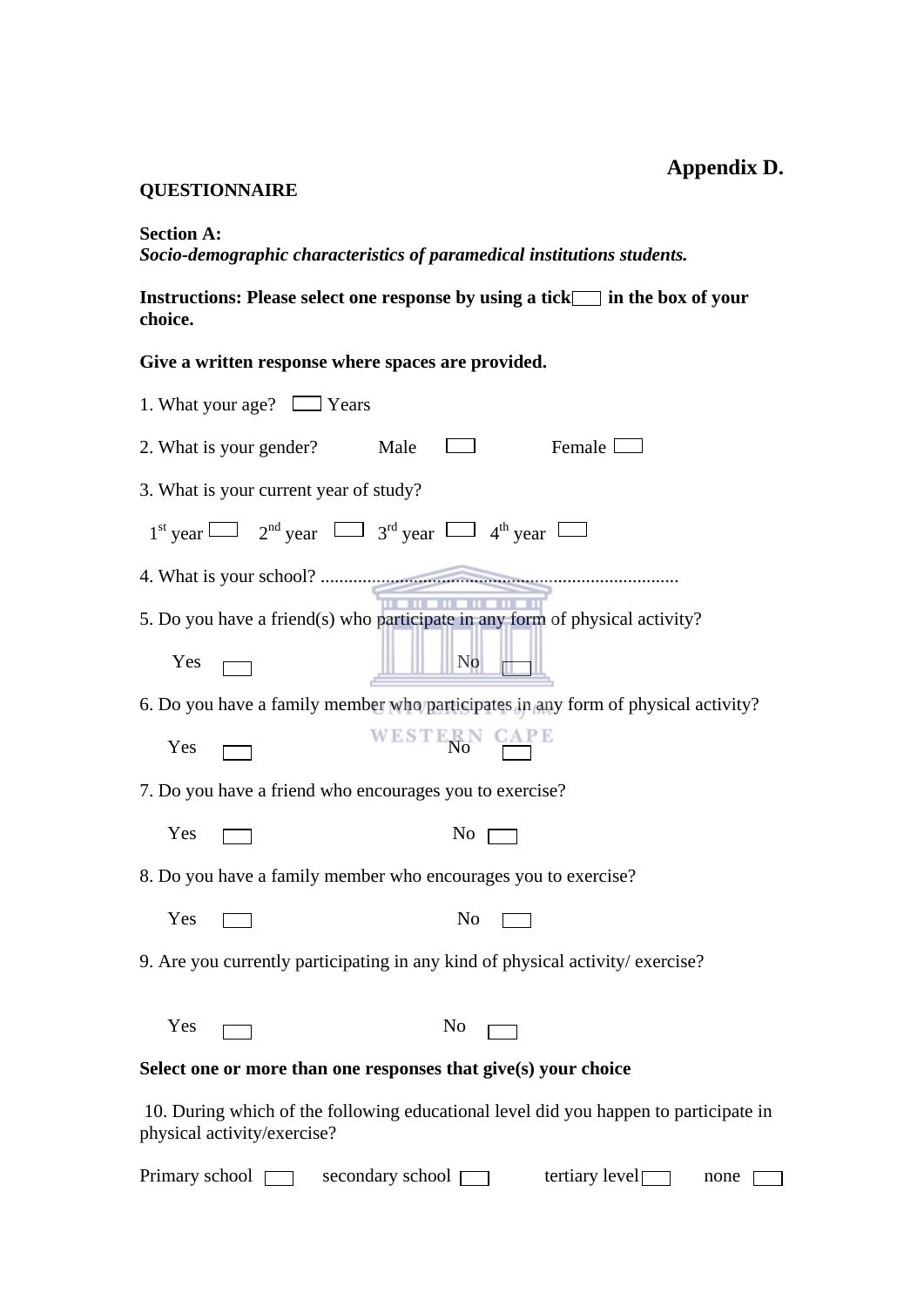#### **Section B:**

#### *Paramedical institution students' levels of physical activity*

#### **Instructions.**

This section asks about the time you spend doing different type of physical activity. These include walking to and from school, activities you do at home and during your leisure or spare time. You are requested to answer all questions.

#### **Part1. Leisure or spare time physical activity**

The following questions ask about activities you do in your leisure or spare time. Please while answering, think back and consider a usual/typical week.

|                         | 1. In your leisure time or spare time, do you participate in vigorous physical activities |
|-------------------------|-------------------------------------------------------------------------------------------|
|                         | like (Running, jogging, basketball, soccer, volleyball, aerobic dancing, vigorous         |
| traditional dance etc)? |                                                                                           |
| Yes                     | UNIVERSITY of the No                                                                      |
|                         | WESTERN CAPE                                                                              |
|                         |                                                                                           |
|                         |                                                                                           |
|                         |                                                                                           |
|                         | 2. In your leisure or spare time, do you participate in moderate activities like (brisk)  |

walking, swimming, classic dance, moderate gymnastic, table tennis etc)?

| <b>Yes</b> | $N_{\Omega}$ |
|------------|--------------|
|            |              |
|            |              |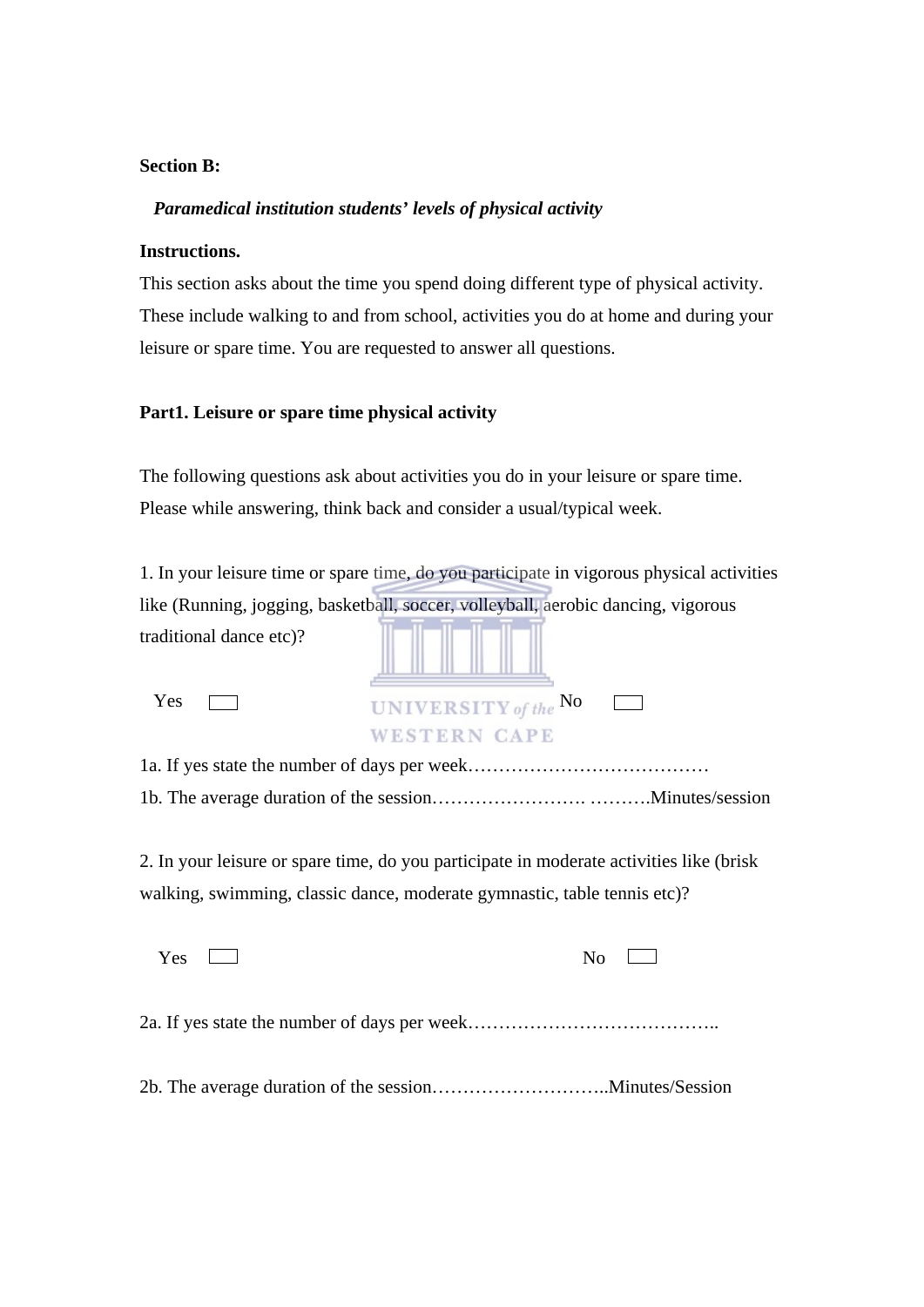3. In your leisure time or spare time, do you participate mostly in sitting activities like ( watching TV, listening to radio, playing table game such as cards, scrabble etc) or in light activities like driving a car, light walking etc) ?

| $Yes \Box$ | $\overline{N_0}$ $\overline{\Box}$ |
|------------|------------------------------------|
|            |                                    |
|            |                                    |

#### **Part 2. House hold activities**

The following questions ask about activities you do at home. When answering, please think back and consider a usual/ typical week.

|                                               | 1. Usually while you are at home, do you participate in vigorous activities like                                                                                        |
|-----------------------------------------------|-------------------------------------------------------------------------------------------------------------------------------------------------------------------------|
| (chopping wood, digging, carrying water etc)? |                                                                                                                                                                         |
| Yes                                           | No<br><b>UNIVERSITY</b> of the<br><b>WESTERN CAPE</b>                                                                                                                   |
|                                               |                                                                                                                                                                         |
|                                               |                                                                                                                                                                         |
|                                               | 2. Usually while you are at home, do you participate in moderate activities like<br>(Cleaning the house, washing clothes with hands, gardening, sweeping pavement etc). |
| Yes                                           | N <sub>o</sub>                                                                                                                                                          |
|                                               |                                                                                                                                                                         |

2b. The average duration of the session ………………………….Minutes/Session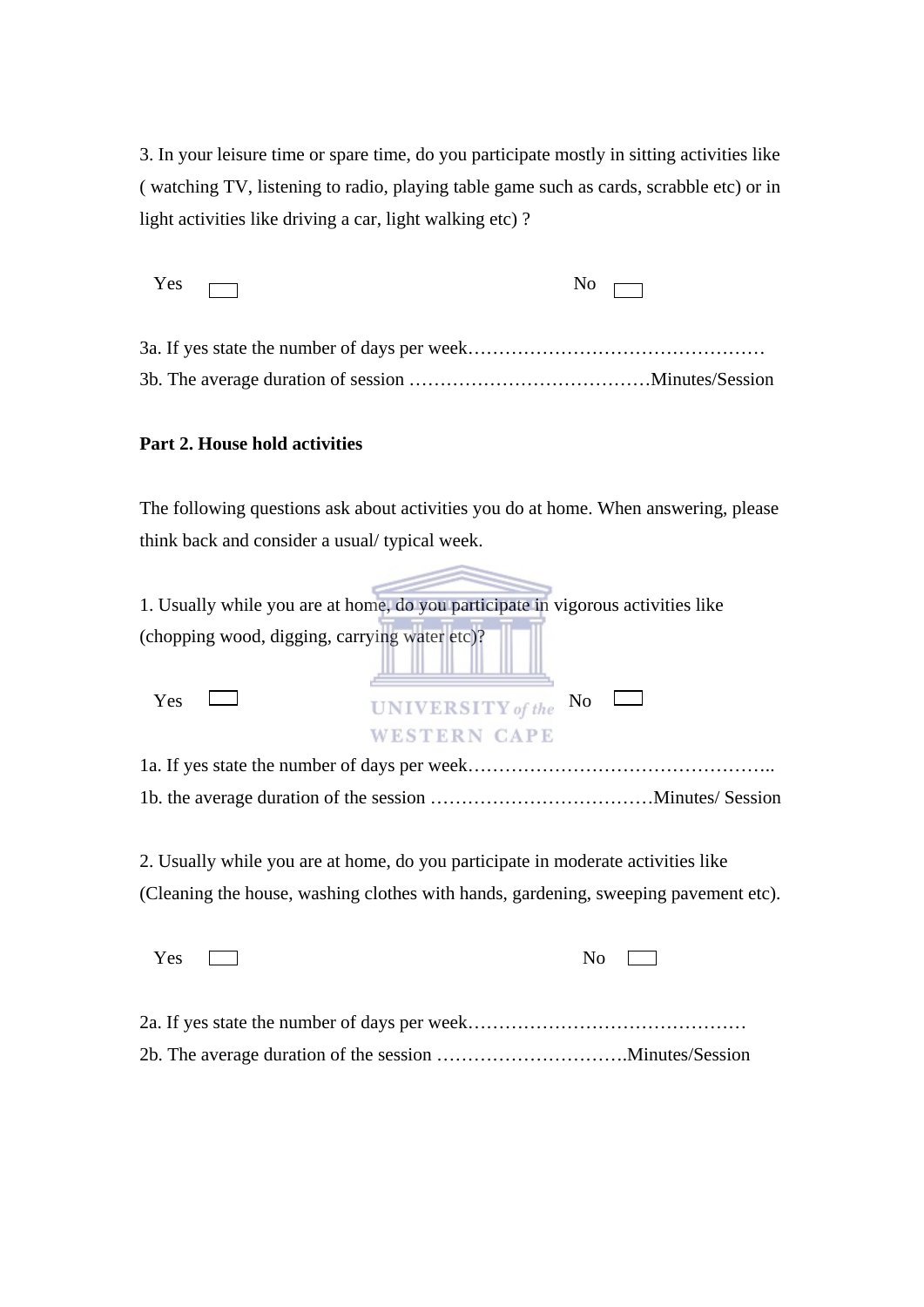3. Usually when you are at home, do you participate mostly in sitting activities like (chatting with people, doing school home work, reading/studying, helping children with homework etc) or in light activities like dish washing, preparing food, ironing, care for children, personal care etc)?

| Yes                                                                               | N <sub>o</sub>                                                                |            |
|-----------------------------------------------------------------------------------|-------------------------------------------------------------------------------|------------|
|                                                                                   |                                                                               |            |
| Part 3. Walking to and from school                                                |                                                                               |            |
|                                                                                   | 1. Do you usually walk to your school? (Even for the part of your way)        |            |
| Yes                                                                               | $\mathbf{N}$                                                                  |            |
| 1a. If yes how many minutes do you take to walk? $P E$                            | <b>UNIVERSITY</b> of the                                                      |            |
| 2b. How do you normally walk?                                                     |                                                                               |            |
| Slow pace                                                                         | Normal or Usual pace                                                          | Brisk pace |
|                                                                                   | 2. Do you usually walk from school to your home? (Even for a part of the way) |            |
| Yes                                                                               | N <sub>0</sub>                                                                |            |
| 2a. If yes how many minutes do you take to walk?<br>2b. How do you normally walk? |                                                                               |            |
| Slow pace                                                                         | Normal or Usual pace                                                          | Brisk pace |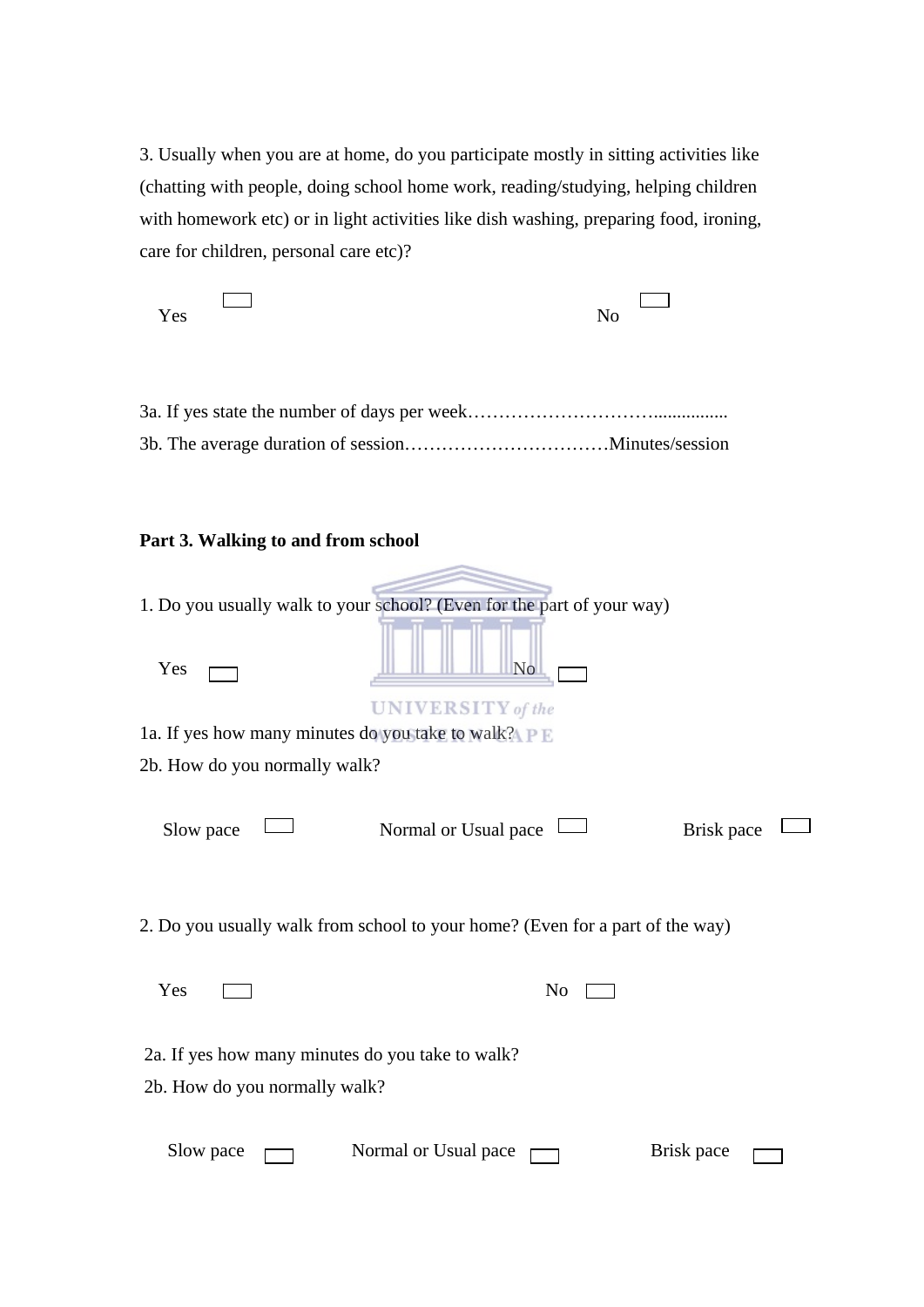#### **Section C:**

*Paramedical institution students' perceived constraints to physical activity.*  **Instructions:** please put a tick in the box on one of the responses given, which reflects how you strongly agree or disagree, that each of the following is a reason to why you do not participate in any kind of physical activity/ Exercise

| 1. I do not have time to exercise                      |                |  |                          |                                                                      |  |
|--------------------------------------------------------|----------------|--|--------------------------|----------------------------------------------------------------------|--|
|                                                        |                |  |                          | Strongly agree $\Box$ Agree $\Box$ Disagree $\Box$ Strongly disagree |  |
| 2. I do want to do other things with my free time      |                |  |                          |                                                                      |  |
|                                                        |                |  |                          | Strongly agree $\Box$ Agree $\Box$ Disagree $\Box$ Strongly disagree |  |
| 3. I do not have a good place to go and exercise       |                |  |                          |                                                                      |  |
|                                                        |                |  |                          | Strongly agree <b>Agree Disagree</b> Strongly disagree               |  |
| 4. I do not know how to exercise                       |                |  | <b>UNIVERSITY</b> of the |                                                                      |  |
|                                                        |                |  |                          | Strongly agree <b>THE</b> Disagree <b>THE</b> Strongly disagree      |  |
| 5. I do not have a safe environment to go and exercise |                |  |                          |                                                                      |  |
|                                                        |                |  |                          | Strongly agree $\Box$ Agree $\Box$ Disagree $\Box$ Strongly disagree |  |
| 6. I do not have the right equipment to exercise       |                |  |                          |                                                                      |  |
|                                                        |                |  |                          | Strongly agree $\Box$ Agree $\Box$ Disagree $\Box$ Strongly disagree |  |
| 7. Exercise makes me tired                             |                |  |                          |                                                                      |  |
| Strongly agree <a>[</a> Agree <a>[</a>                 |                |  | p Disagree p             | Strongly disagree                                                    |  |
| 8. I am not motivated to exercise                      |                |  |                          |                                                                      |  |
| Strongly agree                                         | Agree $\Gamma$ |  | Disagree                 | Strongly disagree                                                    |  |